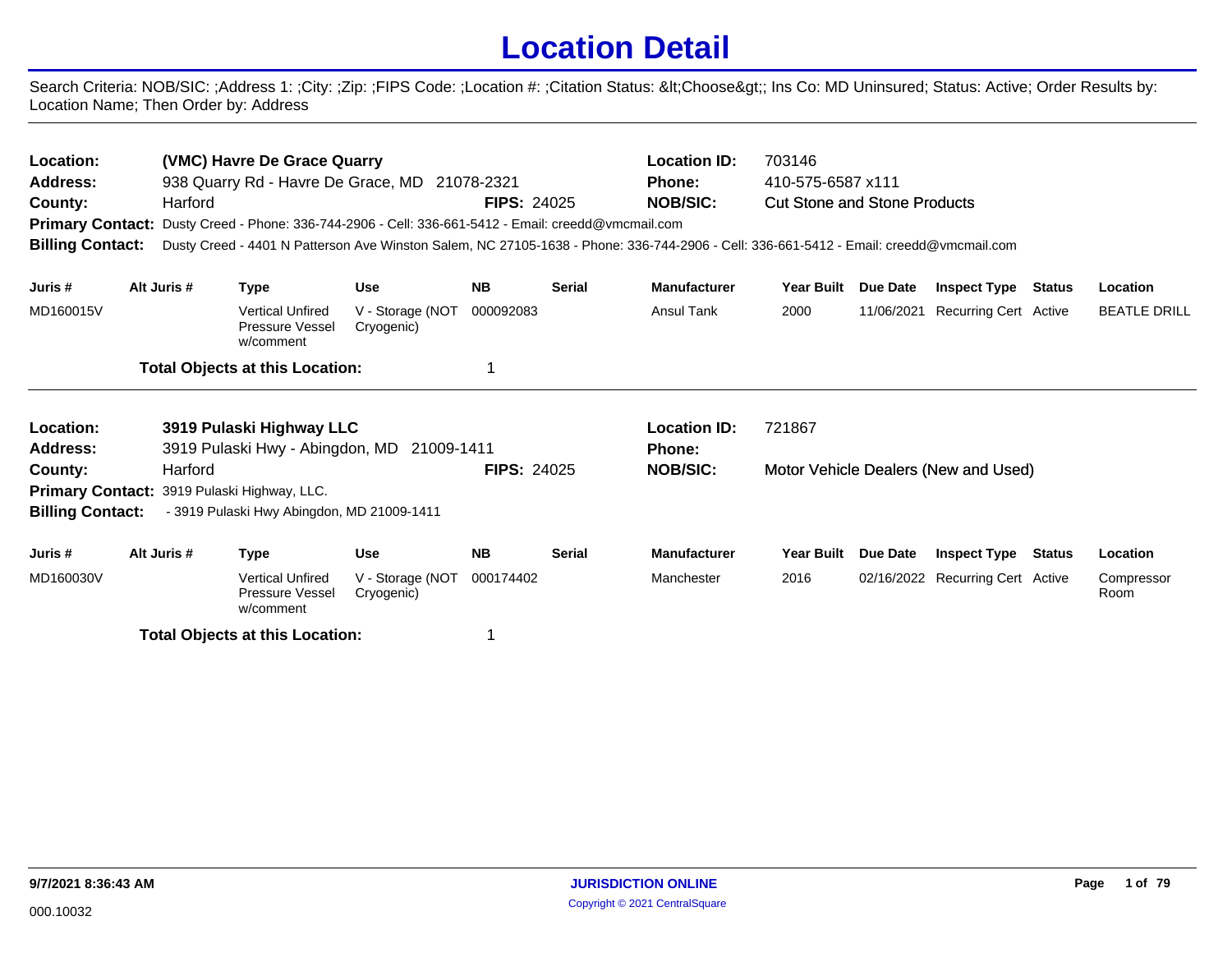| Location:                                                                                                                                                                                                                                                                                                                                                    |  | 5 Guys (Roberts) |                                                                       |                                                       |                    |               | <b>Location ID:</b>                                                                                                                                                                                                                                                                                                                         | 3915199                                                      |          |                                  |        |                     |
|--------------------------------------------------------------------------------------------------------------------------------------------------------------------------------------------------------------------------------------------------------------------------------------------------------------------------------------------------------------|--|------------------|-----------------------------------------------------------------------|-------------------------------------------------------|--------------------|---------------|---------------------------------------------------------------------------------------------------------------------------------------------------------------------------------------------------------------------------------------------------------------------------------------------------------------------------------------------|--------------------------------------------------------------|----------|----------------------------------|--------|---------------------|
| <b>Address:</b><br>County:<br><b>Primary Contact:</b><br><b>Billing Contact:</b>                                                                                                                                                                                                                                                                             |  | Harford          | 696 belair rd - Bel Air, MD 21014                                     |                                                       | <b>FIPS: 24025</b> |               | Phone:<br><b>NOB/SIC:</b><br>Roberts Oxygen Company (MD) - Phone: 240-493-8405 - Cell: 301-252-0742 - Email: DFranovich@RobertsOxygen.com<br>Bulk Tank Service Dept. - PO Box 5507 Rockville, MD 20855-0507 - Phone: 240-493-8405 - Cell: 301-252-0742 - Email: DFranovich@RobertsOxygen.com                                                | <b>Eating and Drinking Places</b>                            |          |                                  |        |                     |
| Juris #                                                                                                                                                                                                                                                                                                                                                      |  | Alt Juris #      | <b>Type</b>                                                           | <b>Use</b>                                            | NB.                | <b>Serial</b> | <b>Manufacturer</b>                                                                                                                                                                                                                                                                                                                         | Year Built Due Date                                          |          | <b>Inspect Type Status</b>       |        | Location            |
| MD162520V                                                                                                                                                                                                                                                                                                                                                    |  |                  | <b>Vertical Unfired</b><br>Pressure Vessel<br>w/comment               | V - Storage (NOT<br>Cryogenic)                        | 000021476          |               | Taylor                                                                                                                                                                                                                                                                                                                                      | 1995                                                         |          | 12/12/2022 Recurring Cert Active |        | <b>Loading Dock</b> |
|                                                                                                                                                                                                                                                                                                                                                              |  |                  | <b>Total Objects at this Location:</b>                                |                                                       | 1                  |               |                                                                                                                                                                                                                                                                                                                                             |                                                              |          |                                  |        |                     |
| Location:<br><b>Address:</b><br>County:<br><b>Billing Contact:</b>                                                                                                                                                                                                                                                                                           |  | Harford          | 510 Johnny's (Roberts)<br>510 Marketplace Dr - Bel Air, MD 21014-4310 |                                                       | <b>FIPS: 24025</b> |               | <b>Location ID:</b><br><b>Phone:</b><br><b>NOB/SIC:</b><br>Primary Contact: Roberts Oxygen Company (MD) - Phone: 240-493-8405 - Cell: 301-252-0742 - Email: DFranovich@RobertsOxygen.com<br>Bulk Tank Service Dept. - PO Box 5507 Rockville, MD 20855-0507 - Phone: 240-493-8405 - Cell: 301-252-0742 - Email: DFranovich@RobertsOxygen.com | 4068238                                                      |          |                                  |        |                     |
| Juris #                                                                                                                                                                                                                                                                                                                                                      |  | Alt Juris #      | <b>Type</b>                                                           | Use                                                   | NB.                | <b>Serial</b> | Manufacturer                                                                                                                                                                                                                                                                                                                                | Year Built Due Date                                          |          | <b>Inspect Type Status</b>       |        | Location            |
| MD169039V                                                                                                                                                                                                                                                                                                                                                    |  |                  | Vertical Unfired<br><b>Pressure Vessel</b><br>w/comment               | V - Storage<br>(Cryogenic)                            | 000010518          |               | Taylor-Wharton                                                                                                                                                                                                                                                                                                                              | 1992                                                         |          | 04/07/2023 Recurring Cert Active |        | <b>Loading Dock</b> |
|                                                                                                                                                                                                                                                                                                                                                              |  |                  |                                                                       |                                                       | 1                  |               |                                                                                                                                                                                                                                                                                                                                             |                                                              |          |                                  |        |                     |
| <b>Total Objects at this Location:</b><br>Location:<br>510 Johnnys<br><b>Address:</b><br>510 Marketplace Dr - Bel Air, MD 21014-4310<br>Harford<br><b>FIPS: 24025</b><br>County:<br>Primary Contact: Nicholas Tsirlis - Phone: 410-836-8702<br><b>Billing Contact:</b><br>Nicholas Tsirlis - 510 Marketplace Dr Bel Air, MD 21014-4310 - Phone: 410-836-8702 |  |                  |                                                                       |                                                       |                    |               | <b>Location ID:</b><br><b>Phone:</b><br><b>NOB/SIC:</b>                                                                                                                                                                                                                                                                                     | 1928681<br>410-836-8702<br><b>Eating and Drinking Places</b> |          |                                  |        |                     |
| Juris #                                                                                                                                                                                                                                                                                                                                                      |  | Alt Juris #      | <b>Type</b>                                                           | <b>Use</b>                                            | <b>NB</b>          | <b>Serial</b> | <b>Manufacturer</b>                                                                                                                                                                                                                                                                                                                         | Year Built                                                   | Due Date | <b>Inspect Type</b>              | Status | Location            |
| MD124637H                                                                                                                                                                                                                                                                                                                                                    |  |                  | Water Tube<br>Coiled (NOT<br><b>Flueless Hi</b><br>Efficiency)        | H - Hot Water<br>Supply (Water <=<br>160 psig, 250 F) | 000184101          |               | Lochinvar                                                                                                                                                                                                                                                                                                                                   | 2006                                                         |          | 03/23/2023 Recurring Cert Active |        | <b>Basement</b>     |
| MD169040H                                                                                                                                                                                                                                                                                                                                                    |  |                  | Cast Iron                                                             | H - Heating-<br>Cooking (Steam<br>$\le$ 15 psig)      | None (CI)          |               | Weil-McLain                                                                                                                                                                                                                                                                                                                                 | 2020                                                         |          | 03/31/2023 Recurring Cert Active |        | <b>Bsmt Kitchen</b> |
| 9/7/2021 8:36:43 AM                                                                                                                                                                                                                                                                                                                                          |  |                  |                                                                       |                                                       |                    |               | <b>JURISDICTION ONLINE</b>                                                                                                                                                                                                                                                                                                                  |                                                              |          |                                  |        | 2 of 79<br>Page     |
| 000.10032                                                                                                                                                                                                                                                                                                                                                    |  |                  |                                                                       |                                                       |                    |               | Copyright © 2021 CentralSquare                                                                                                                                                                                                                                                                                                              |                                                              |          |                                  |        |                     |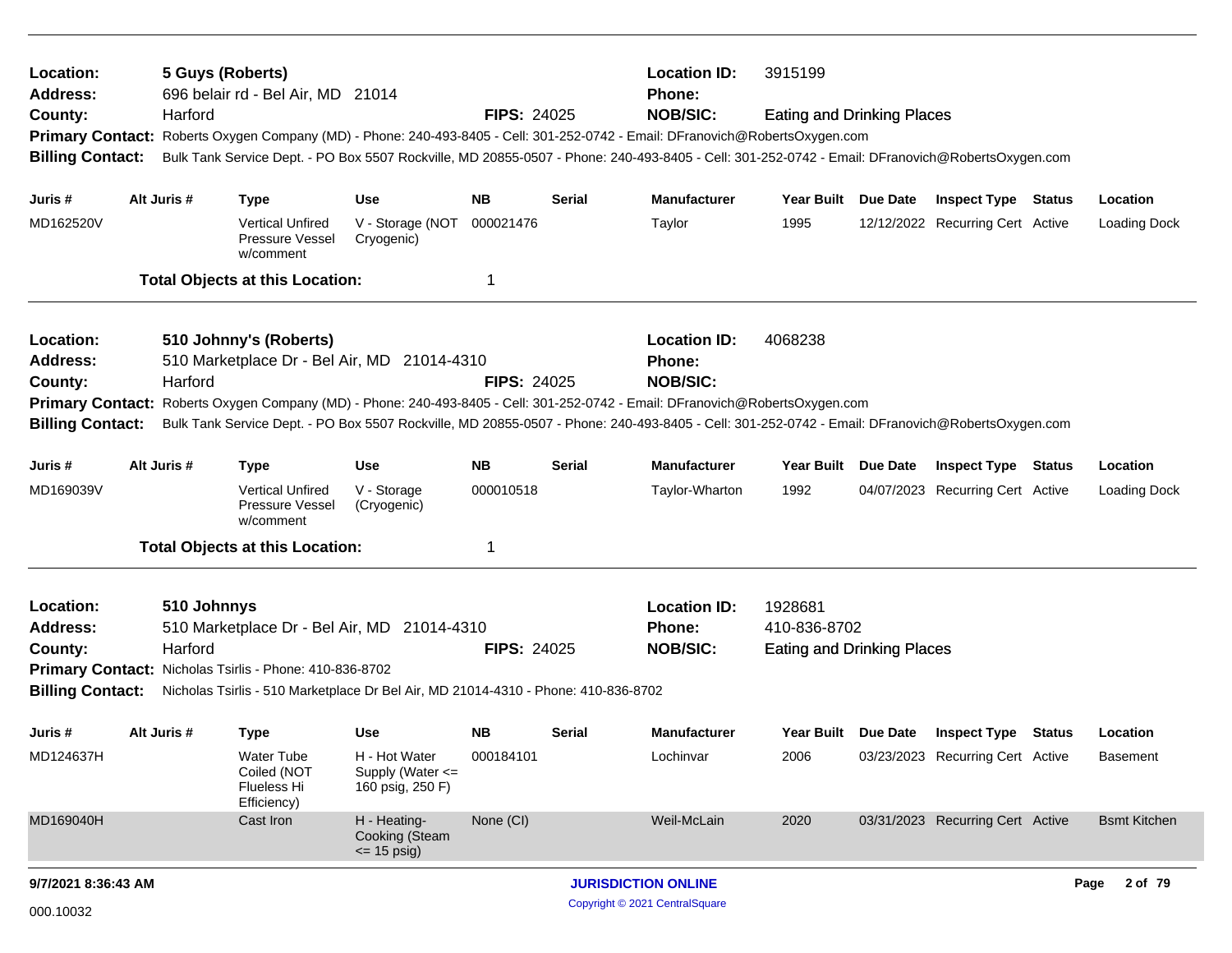| 9/7/2021 8:36:43 AM     |                                    |                                                                                                             |                                                   |                    |               | <b>JURISDICTION ONLINE</b> |                                  |          |                                      | 3 of 79<br>Page                    |
|-------------------------|------------------------------------|-------------------------------------------------------------------------------------------------------------|---------------------------------------------------|--------------------|---------------|----------------------------|----------------------------------|----------|--------------------------------------|------------------------------------|
|                         |                                    | <b>Total Objects at this Location:</b>                                                                      |                                                   | 1                  |               |                            |                                  |          |                                      |                                    |
| MD123157V               | <b>CAT</b>                         | Pressure Vessel<br>w/comment                                                                                | Horizontal Unfired V - Storage (NOT<br>Cryogenic) | 000312794          |               | Manchester                 | 2004                             |          | 05/24/2023 Recurring Cert Active     | <b>SHED</b>                        |
| Juris #                 | Alt Juris #                        | Type                                                                                                        | Use                                               | <b>NB</b>          | <b>Serial</b> | <b>Manufacturer</b>        | Year Built Due Date              |          | <b>Inspect Type Status</b>           | Location                           |
| <b>Billing Contact:</b> |                                    | - 911 Pulaski Highway Havre De Grace, MD 21078-2601                                                         |                                                   |                    |               |                            |                                  |          |                                      |                                    |
|                         | Primary Contact: A & U Tires       |                                                                                                             |                                                   |                    |               |                            |                                  |          |                                      |                                    |
| County:                 | Harford                            |                                                                                                             |                                                   | <b>FIPS: 24025</b> |               | <b>NOB/SIC:</b>            |                                  |          | Motor Vehicle Dealers (New and Used) |                                    |
| <b>Address:</b>         |                                    | 911 Pulaski Highway - Havre De Grace, MD                                                                    |                                                   | 21078-2601         |               | <b>Phone:</b>              |                                  |          |                                      |                                    |
| <b>Location:</b>        |                                    | A & I Tire Center                                                                                           |                                                   |                    |               | <b>Location ID:</b>        | 717045                           |          |                                      |                                    |
|                         |                                    | <b>Total Objects at this Location:</b>                                                                      |                                                   | 1                  |               |                            |                                  |          |                                      |                                    |
| MD143700V               |                                    | <b>Vertical Unfired</b><br>Pressure Vessel<br>w/comment                                                     | V - Storage (NOT<br>Cryogenic)                    | 000019945          |               | Taylor                     | 1994                             |          | 04/06/2022 Recurring Cert Active     | Store Room<br>Room                 |
| Juris #                 | Alt Juris #                        | Type                                                                                                        | <b>Use</b>                                        | <b>NB</b>          | <b>Serial</b> | <b>Manufacturer</b>        | <b>Year Built</b>                | Due Date | <b>Inspect Type Status</b>           | Location                           |
| <b>Billing Contact:</b> |                                    | Kent Nay - 1722 Routh St Dallas, TX 75201-2535 - Phone: 703-286-9540 - Email: knay01@7-11.com               |                                                   |                    |               |                            |                                  |          |                                      |                                    |
|                         |                                    | Primary Contact: Kent Nay - Phone: 703-286-9540 - Email: knay01@7-11.com                                    |                                                   |                    |               |                            |                                  |          |                                      |                                    |
| County:                 | Harford                            |                                                                                                             |                                                   | <b>FIPS: 24025</b> |               | <b>NOB/SIC:</b>            | Miscellaneous Retail Stores, NEC |          |                                      |                                    |
| <b>Address:</b>         |                                    | 2400 Pleasantville Rd - Fallston, MD 21047-2029                                                             |                                                   |                    |               | Phone:                     |                                  |          |                                      |                                    |
| Location:               |                                    | 7-Eleven - 22281                                                                                            |                                                   |                    |               | <b>Location ID:</b>        | 3208687                          |          |                                      |                                    |
|                         |                                    | <b>Total Objects at this Location:</b>                                                                      |                                                   | 1                  |               |                            |                                  |          |                                      |                                    |
| MD165575V               | A954287                            | <b>Vertical Unfired</b><br>Pressure Vessel<br>w/comment                                                     | V - Storage<br>(Cryogenic)                        | 000279486          | 31531288      | <b>CHART</b>               | 2015                             |          | 08/28/2023 Recurring Cert Active     | <b>ELEVATOR</b><br><b>STORE RM</b> |
| Juris #                 | Alt Juris #                        | <b>Type</b>                                                                                                 | <b>Use</b>                                        | <b>NB</b>          | <b>Serial</b> | <b>Manufacturer</b>        | Year Built Due Date              |          | <b>Inspect Type Status</b>           | Location                           |
| <b>Billing Contact:</b> | Primary Contact: 7 Eleven # 723948 | - 2800 SE Market PI Stuart, FL 34997-4965 - Phone: 800 427 2855 - Email: pressurevesselpermitting@nuco2.com |                                                   |                    |               |                            |                                  |          |                                      |                                    |
| County:                 | Harford                            |                                                                                                             |                                                   | <b>FIPS: 24025</b> |               | <b>NOB/SIC:</b>            |                                  |          |                                      |                                    |
| <b>Address:</b>         |                                    | 1343 Belcamp Rd - Belcamp, MD 21017                                                                         |                                                   |                    |               | <b>Phone:</b>              |                                  |          |                                      |                                    |
| Location:               |                                    | 7 Eleven # 723948                                                                                           |                                                   |                    |               | <b>Location ID:</b>        | 4078112                          |          |                                      |                                    |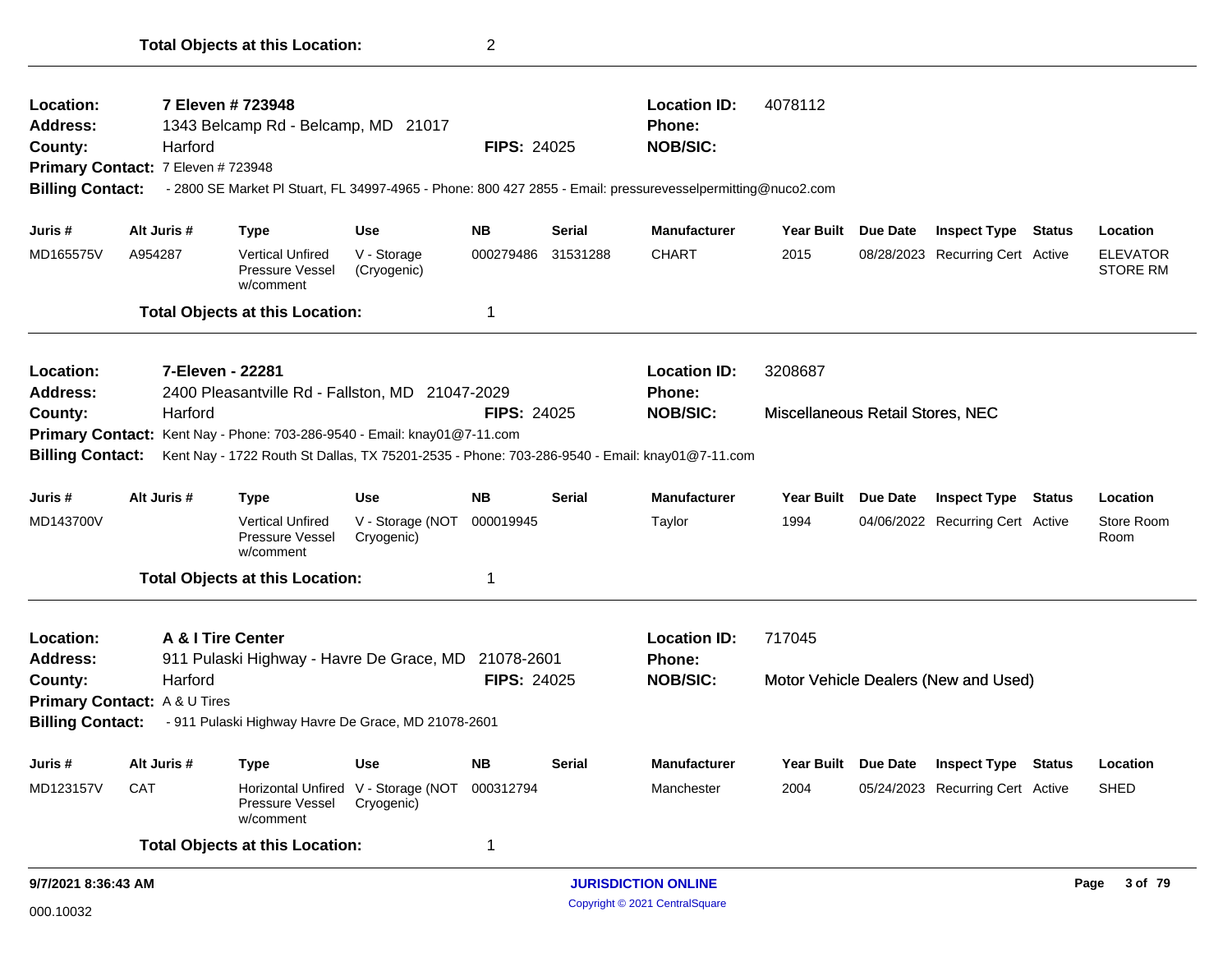| Location:<br>Address:<br>County:<br><b>Billing Contact:</b>                       |  | Harford     | A Thumbs Up, Inc.<br>442 Franklin St N - Bel Air, MD 21014-2929<br>Primary Contact: Judith L. Ingold - Phone: 410-879-9114<br>Judith L. Ingold - 442 Franklin St Bel Air, MD 21014-2929 - Phone: 410-879-9114 |                                                             | <b>FIPS: 24025</b> |               | <b>Location ID:</b><br>Phone:<br><b>NOB/SIC:</b>                                                                                                                                                    | 714530<br>410-879-9114  |          | Miscellaneous manufacturing industries |                 |
|-----------------------------------------------------------------------------------|--|-------------|---------------------------------------------------------------------------------------------------------------------------------------------------------------------------------------------------------------|-------------------------------------------------------------|--------------------|---------------|-----------------------------------------------------------------------------------------------------------------------------------------------------------------------------------------------------|-------------------------|----------|----------------------------------------|-----------------|
| Juris #                                                                           |  | Alt Juris # | <b>Type</b>                                                                                                                                                                                                   | <b>Use</b>                                                  | <b>NB</b>          | Serial        | <b>Manufacturer</b>                                                                                                                                                                                 | Year Built Due Date     |          | <b>Inspect Type Status</b>             | Location        |
| MD081516V                                                                         |  |             | <b>Vertical Unfired</b><br><b>Pressure Vessel</b><br>w/comment                                                                                                                                                | V - Storage (NOT 000139281<br>Cryogenic)                    |                    |               | <b>Buckeye</b>                                                                                                                                                                                      | 1977                    |          | 08/29/2022 Recurring Cert Active       | Shop            |
| MD084217V                                                                         |  |             | <b>Pressure Vessel</b><br>w/comment                                                                                                                                                                           | Horizontal Unfired V - Storage (NOT 000752220<br>Cryogenic) |                    |               | Wood Inc.                                                                                                                                                                                           | 1979                    |          | 08/29/2022 Recurring Cert Active       | <b>SHOP</b>     |
|                                                                                   |  |             | <b>Total Objects at this Location:</b>                                                                                                                                                                        |                                                             | $\overline{2}$     |               |                                                                                                                                                                                                     |                         |          |                                        |                 |
| Location:<br><b>Address:</b><br>County:<br>Primary Contact: Abbey Burger's (Arc3) |  | Harford     | <b>Abbey Burger's (Arc3)</b><br>226 N Washington St - Havre De Grace, MD 21078-2909                                                                                                                           |                                                             | <b>FIPS: 24025</b> |               | <b>Location ID:</b><br><b>Phone:</b><br><b>NOB/SIC:</b><br>Billing Contact: Charlie Patterson - PO Box 26269 Richmond, VA 23260-6269 - Phone: 804-644-4521 - Email: charlie.patterson@arc3gases.com | 4084179                 |          |                                        |                 |
| Juris #                                                                           |  | Alt Juris # | <b>Type</b>                                                                                                                                                                                                   | <b>Use</b>                                                  | <b>NB</b>          | <b>Serial</b> | <b>Manufacturer</b>                                                                                                                                                                                 | Year Built Due Date     |          | <b>Inspect Type Status</b>             | Location        |
| MD169658V                                                                         |  |             | <b>Vertical Unfired</b><br>Pressure Vessel<br>w/comment                                                                                                                                                       | V - Storage<br>(Cryogenic)                                  | 000342896          |               | <b>CHART</b>                                                                                                                                                                                        | 2021                    |          | 07/28/2023 Recurring Cert Active       | Outside         |
|                                                                                   |  |             | <b>Total Objects at this Location:</b>                                                                                                                                                                        |                                                             | 1                  |               |                                                                                                                                                                                                     |                         |          |                                        |                 |
| Location:<br><b>Address:</b><br>County:<br><b>Billing Contact:</b>                |  | Harford     | <b>Aberdeen Chevrolet</b><br>429 Philadelphia Blvd - Aberdeen, MD 21001<br>Primary Contact: Rick Holcomb - Phone: 410-272-0300 - Email: rick@jpchevrolet.com                                                  |                                                             | <b>FIPS: 24025</b> |               | <b>Location ID:</b><br>Phone:<br><b>NOB/SIC:</b><br>Rick Holcomb - 101 N Philadelphia Blvd Aberdeen, MD 21001-2512 - Phone: 410-272-0300 - Email: rick@jpchevrolet.com                              | 2498689<br>410-272-0300 |          | Motor Vehicle Dealers (New and Used)   |                 |
| Juris #                                                                           |  | Alt Juris # | <b>Type</b>                                                                                                                                                                                                   | <b>Use</b>                                                  | <b>NB</b>          | Serial        | <b>Manufacturer</b>                                                                                                                                                                                 | Year Built              | Due Date | <b>Inspect Type Status</b>             | Location        |
| MD077914V                                                                         |  |             | <b>Vertical Unfired</b><br>Pressure Vessel<br>w/comment                                                                                                                                                       | V - Storage (NOT 000236416<br>Cryogenic)                    |                    |               | Melben                                                                                                                                                                                              | 1989                    |          | 10/20/2021 Recurring Cert Active       | Store Room      |
| 9/7/2021 8:36:43 AM                                                               |  |             |                                                                                                                                                                                                               |                                                             |                    |               | <b>JURISDICTION ONLINE</b>                                                                                                                                                                          |                         |          |                                        | 4 of 79<br>Page |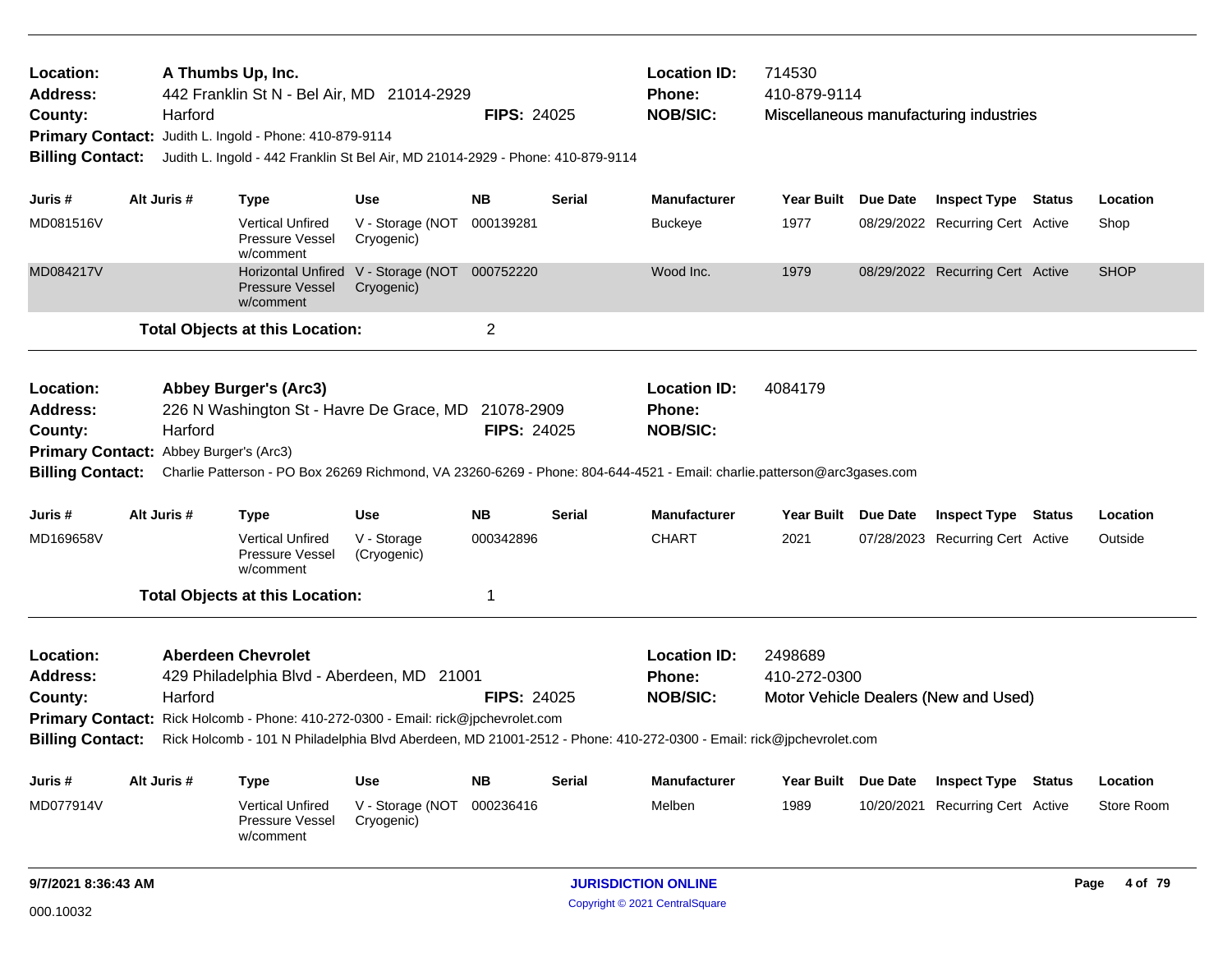| Location:                                                                                  |                                |             | Aberdeen Muffler Works Ltd                                                                 |                                                             |                    |               | <b>Location ID:</b>                                                                                            | 702019                         |          |                                                  |        |                              |
|--------------------------------------------------------------------------------------------|--------------------------------|-------------|--------------------------------------------------------------------------------------------|-------------------------------------------------------------|--------------------|---------------|----------------------------------------------------------------------------------------------------------------|--------------------------------|----------|--------------------------------------------------|--------|------------------------------|
| Address:                                                                                   |                                |             | 735 W Bel Air Ave - Aberdeen, MD                                                           | 21001-2204                                                  |                    |               | Phone:                                                                                                         |                                |          |                                                  |        |                              |
| County:                                                                                    |                                | Harford     |                                                                                            |                                                             | <b>FIPS: 24025</b> |               | <b>NOB/SIC:</b>                                                                                                |                                |          | Automotive dealers and gasoline service stations |        |                              |
|                                                                                            |                                |             | Primary Contact: Aberdeen Muffler Works Ltd - Phone: 410-272-6131                          |                                                             |                    |               |                                                                                                                |                                |          |                                                  |        |                              |
| <b>Billing Contact:</b>                                                                    |                                |             | - 735 W Bel Air Ave Aberdeen, MD 21001-2204 - Phone: 410-272-6131                          |                                                             |                    |               |                                                                                                                |                                |          |                                                  |        |                              |
| Juris #                                                                                    | Alt Juris #                    |             | <b>Type</b>                                                                                | <b>Use</b>                                                  | <b>NB</b>          | <b>Serial</b> | <b>Manufacturer</b>                                                                                            | <b>Year Built</b>              | Due Date | <b>Inspect Type Status</b>                       |        | Location                     |
| MD149110V                                                                                  | CAT                            |             | Vertical Unfired<br>Pressure Vessel<br>w/comment                                           | V - Storage (NOT<br>Cryogenic)                              | 000388313          |               | Morganton                                                                                                      | 2014                           |          | 09/22/2022 Recurring Cert Active                 |        | Outside shed<br>rear of bldg |
|                                                                                            |                                |             | <b>Total Objects at this Location:</b>                                                     |                                                             | 1                  |               |                                                                                                                |                                |          |                                                  |        |                              |
| Location:<br><b>Address:</b>                                                               |                                |             | <b>Adams Auto Company, LLC.</b><br>2203 Bel Air Rd - Fallston, MD 21047-2717               |                                                             |                    |               | <b>Location ID:</b><br><b>Phone:</b>                                                                           | 2377840                        |          |                                                  |        |                              |
| County:                                                                                    |                                | Harford     |                                                                                            |                                                             | <b>FIPS: 24025</b> |               | <b>NOB/SIC:</b>                                                                                                |                                |          | Motor Vehicle Dealers (New and Used)             |        |                              |
| Primary Contact: Kenny Hickman - Phone: 410-877-8700 - Email: service@adamsautocompany.com |                                |             |                                                                                            |                                                             |                    |               |                                                                                                                |                                |          |                                                  |        |                              |
| <b>Billing Contact:</b>                                                                    |                                |             |                                                                                            |                                                             |                    |               | Lorri Lind - 2203 Bel Air Rd Fallston, MD 21047-2717 - Phone: 410-877-8700 - Email: Lorri@adamsautocompany.com |                                |          |                                                  |        |                              |
| Juris #                                                                                    |                                | Alt Juris # | <b>Type</b>                                                                                | <b>Use</b>                                                  | <b>NB</b>          | <b>Serial</b> | <b>Manufacturer</b>                                                                                            | Year Built Due Date            |          | <b>Inspect Type</b>                              | Status | Location                     |
| MD140082V                                                                                  |                                |             | <b>Vertical Unfired</b><br>Pressure Vessel<br>w/comment                                    | V - Storage (NOT<br>Cryogenic)                              | 000764821          |               | Manchester                                                                                                     | 2007                           |          | 01/05/2022 Recurring Cert Active                 |        | Repair Garage<br>Shed        |
|                                                                                            |                                |             | <b>Total Objects at this Location:</b>                                                     |                                                             | 1                  |               |                                                                                                                |                                |          |                                                  |        |                              |
| Location:<br><b>Address:</b>                                                               |                                |             | <b>AGCO Corporation "Edgewood"</b><br>1704 Trimble Rd - Edgewood, MD                       | 21040-3000                                                  |                    |               | <b>Location ID:</b><br><b>Phone:</b>                                                                           | 2607134                        |          |                                                  |        |                              |
| County:                                                                                    |                                | Harford     |                                                                                            |                                                             | <b>FIPS: 24025</b> |               | <b>NOB/SIC:</b>                                                                                                | Nonclassifiable Establishments |          |                                                  |        |                              |
| <b>Primary Contact:</b>                                                                    |                                |             | James Shurts - Phone: 620-327-5539 - Cell: 620-504-2193 - Email: james.shurts@agcocorp.com |                                                             |                    |               |                                                                                                                |                                |          |                                                  |        |                              |
| <b>Billing Contact:</b>                                                                    |                                |             | Jim Donnelly - 1704 Trimble Rd Edgewood, MD 21040-3000 - Phone: 410-676-0840 Ext 104       |                                                             |                    |               |                                                                                                                |                                |          |                                                  |        |                              |
| Juris #                                                                                    | Alt Juris #                    |             | <b>Type</b>                                                                                | Use                                                         | <b>NB</b>          | <b>Serial</b> | <b>Manufacturer</b>                                                                                            | Year Built Due Date            |          | <b>Inspect Type</b>                              | Status | Location                     |
| MD137708V                                                                                  |                                | Air Comp #2 | Pressure Vessel<br>w/comment                                                               | Horizontal Unfired V - Storage (NOT 000208828<br>Cryogenic) |                    |               | Manchester                                                                                                     | 2008                           |          | 12/01/2021 Recurring Cert Active                 |        | Warehouse, Air<br>Comp#2     |
| MD137709V                                                                                  |                                | Air Comp #1 | Pressure Vessel                                                                            | Horizontal Unfired V - Storage (NOT 000206250<br>Cryogenic) |                    |               | Manchester                                                                                                     | 2008                           |          | 12/01/2021 Recurring Cert Active                 |        | Warehouse, Air<br>Comp#1     |
| 9/7/2021 8:36:43 AM                                                                        |                                |             |                                                                                            |                                                             |                    |               | <b>JURISDICTION ONLINE</b>                                                                                     |                                |          |                                                  |        | 5 of 79<br>Page              |
| 000.10032                                                                                  | Copyright © 2021 CentralSquare |             |                                                                                            |                                                             |                    |               |                                                                                                                |                                |          |                                                  |        |                              |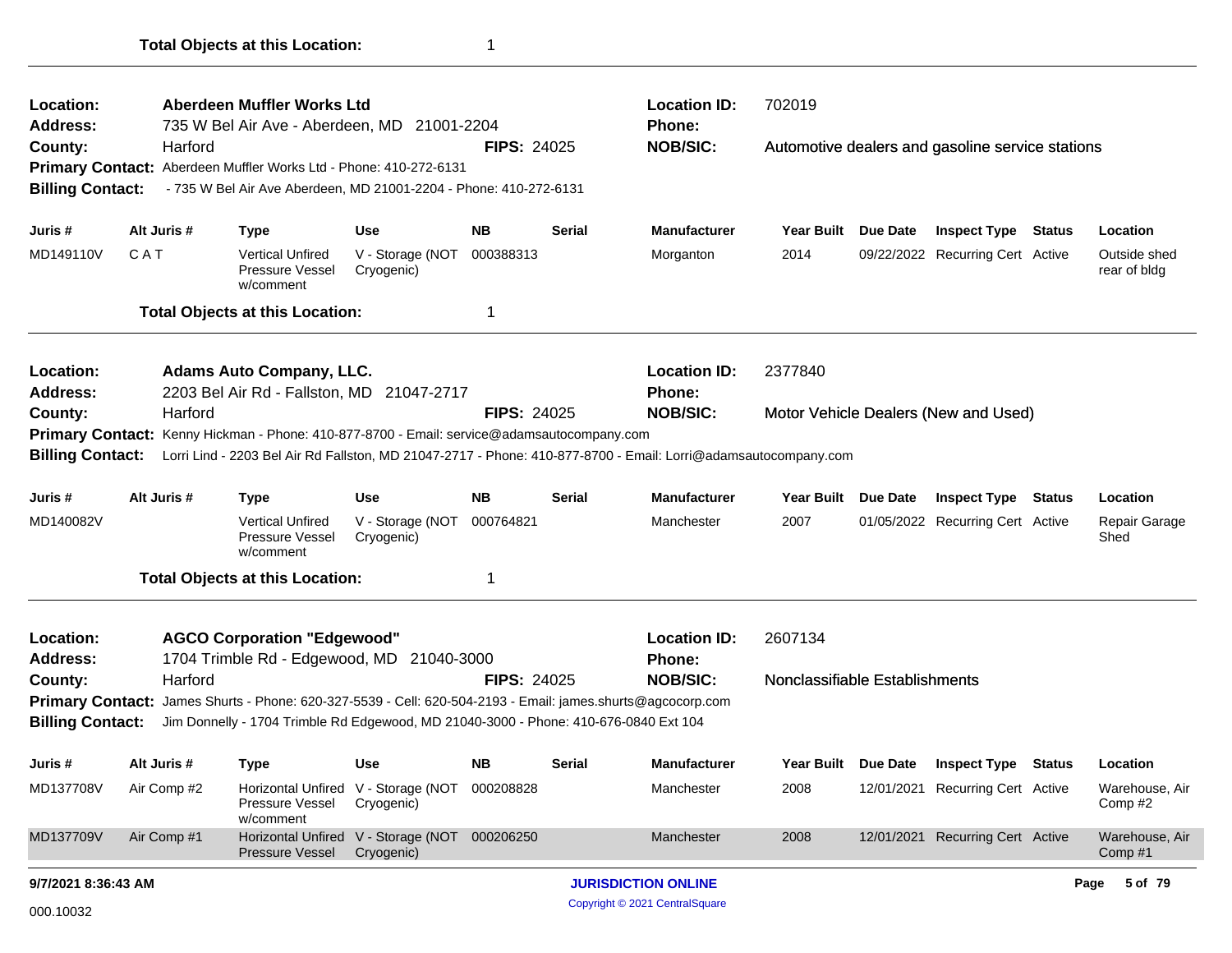| Juris #                 | Alt Juris #     | <b>Type</b>                                                                                                                   | <b>Use</b>                                              | <b>NB</b>          | <b>Serial</b> | <b>Manufacturer</b> | Year Built Due Date         |                 | <b>Inspect Type</b>                              | <b>Status</b> | Location                              |
|-------------------------|-----------------|-------------------------------------------------------------------------------------------------------------------------------|---------------------------------------------------------|--------------------|---------------|---------------------|-----------------------------|-----------------|--------------------------------------------------|---------------|---------------------------------------|
|                         |                 | w/comment                                                                                                                     |                                                         |                    |               |                     |                             |                 |                                                  |               |                                       |
|                         |                 | <b>Total Objects at this Location:</b>                                                                                        |                                                         | $\overline{2}$     |               |                     |                             |                 |                                                  |               |                                       |
| Location:               | <b>Amerigas</b> |                                                                                                                               |                                                         |                    |               | <b>Location ID:</b> | 702757                      |                 |                                                  |               |                                       |
| <b>Address:</b>         |                 | 4354 Norrisville Rd - White Hall, MD 21161-9633                                                                               |                                                         |                    |               | Phone:              |                             |                 |                                                  |               |                                       |
| County:                 | Harford         |                                                                                                                               |                                                         | <b>FIPS: 24025</b> |               | <b>NOB/SIC:</b>     | Petroleum and coal products |                 |                                                  |               |                                       |
|                         |                 | Primary Contact: Cathy Borromeo - Phone: 410-692-0495 - Email: catherine.borromeo@amerigas.com                                |                                                         |                    |               |                     |                             |                 |                                                  |               |                                       |
| <b>Billing Contact:</b> |                 | Cathy Borromeo - 4354 Norrisville Rd White Hall, MD 21161-9633 - Phone: 410-692-0495 - Email: catherine.borromeo@amerigas.com |                                                         |                    |               |                     |                             |                 |                                                  |               |                                       |
| Juris #                 | Alt Juris #     | <b>Type</b>                                                                                                                   | <b>Use</b>                                              | <b>NB</b>          | <b>Serial</b> | <b>Manufacturer</b> | Year Built Due Date         |                 | <b>Inspect Type Status</b>                       |               | Location                              |
| MD060251H               | WT <sub>1</sub> | <b>Horizontal Water</b><br>Tube                                                                                               | H - Hot Water<br>Heat (Water $\leq$<br>160 psig, 250 F) | 000041421          | 1084105119    | Raypak              | 1985                        |                 | 01/10/2022 Recurring Cert Active                 |               | <b>Boiler Room</b><br><b>Basement</b> |
|                         |                 | <b>Total Objects at this Location:</b>                                                                                        |                                                         | 1                  |               |                     |                             |                 |                                                  |               |                                       |
| Location:               |                 | <b>Astro Car Wash</b>                                                                                                         |                                                         |                    |               | <b>Location ID:</b> | 703270                      |                 |                                                  |               |                                       |
| Address:                |                 | 502 S Philadelphia Blvd - Aberdeen, MD 21001-3405                                                                             |                                                         |                    |               | <b>Phone:</b>       | 410-272-8170                |                 |                                                  |               |                                       |
| County:                 | Harford         |                                                                                                                               |                                                         | <b>FIPS: 24025</b> |               | <b>NOB/SIC:</b>     |                             |                 | Automotive dealers and gasoline service stations |               |                                       |
|                         |                 | Primary Contact: Sam Ferraro - Phone: 410-272-8170                                                                            |                                                         |                    |               |                     |                             |                 |                                                  |               |                                       |
| <b>Billing Contact:</b> |                 |                                                                                                                               |                                                         |                    |               |                     |                             |                 |                                                  |               |                                       |
| Juris #                 | Alt Juris #     | <b>Type</b>                                                                                                                   | Use                                                     | <b>NB</b>          | <b>Serial</b> | <b>Manufacturer</b> | <b>Year Built</b>           | <b>Due Date</b> | <b>Inspect Type Status</b>                       |               | Location                              |
| MD023384V               |                 | <b>Vertical Unfired</b><br>Pressure Vessel<br>w/comment                                                                       | V - Storage (NOT<br>Cryogenic)                          | 000139738          | 175987        | Curtis              | 1969                        |                 | 06/08/2023 Recurring Cert Active                 |               | Comp Area                             |
| MD100726V               |                 | <b>Vertical Unfired</b><br><b>Pressure Vessel</b><br>w/comment                                                                | V - Storage (NOT 000681423<br>Cryogenic)                |                    |               | Melben              | 1997                        |                 | 06/08/2023 Recurring Cert Active                 |               | Comp Area                             |
|                         |                 | <b>Total Objects at this Location:</b>                                                                                        |                                                         | $\overline{2}$     |               |                     |                             |                 |                                                  |               |                                       |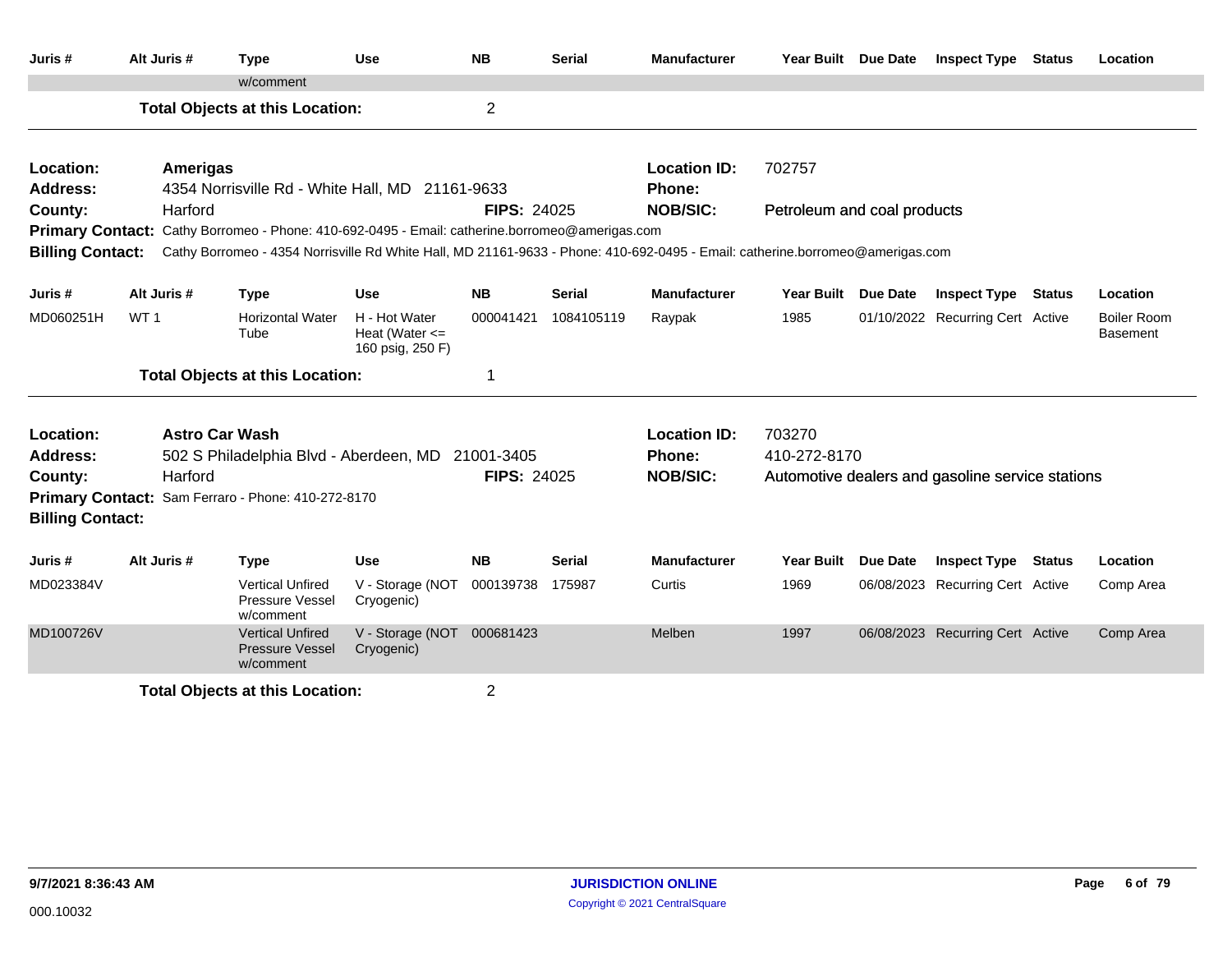| <b>Location:</b><br><b>Address:</b> |             | <b>AutoPro of Aberdeen Inc</b><br>640 S Philadelphia Blvd - Aberdeen, MD 21001-3625                                     |                                |                    |               | <b>Location ID:</b><br>Phone:    | 708459                      |                                  |            |
|-------------------------------------|-------------|-------------------------------------------------------------------------------------------------------------------------|--------------------------------|--------------------|---------------|----------------------------------|-----------------------------|----------------------------------|------------|
| County:<br><b>Billing Contact:</b>  | Harford     | Primary Contact: AutoPro of Aberdeen Inc                                                                                |                                | FIPS: 24025        |               | <b>NOB/SIC:</b>                  | Auto and Home Supply Stores |                                  |            |
| Juris #                             | Alt Juris # | Type                                                                                                                    | <b>Use</b>                     | <b>NB</b>          | <b>Serial</b> | <b>Manufacturer</b>              | Year Built Due Date         | <b>Inspect Type Status</b>       | Location   |
| MD104940V                           | CAT         | <b>Vertical Unfired</b><br>Pressure Vessel<br>w/comment                                                                 | V - Storage (NOT<br>Cryogenic) | 000922885          |               | Manchester                       | 1999                        | 02/04/2022 Recurring Cert Active | Shed       |
|                                     |             | <b>Total Objects at this Location:</b>                                                                                  |                                | 1                  |               |                                  |                             |                                  |            |
| <b>Location:</b>                    |             | <b>Bacco Italian (Arc3)</b>                                                                                             |                                |                    |               | <b>Location ID:</b>              | 4010671                     |                                  |            |
| <b>Address:</b><br>County:          | Harford     | 3459 Merchants Blvd - Abingdon, MD 21009-2020                                                                           |                                | <b>FIPS: 24025</b> |               | <b>Phone:</b><br><b>NOB/SIC:</b> |                             |                                  |            |
| <b>Primary Contact:</b>             |             | Bacco Italian (Arc3)                                                                                                    |                                |                    |               |                                  |                             |                                  |            |
| <b>Billing Contact:</b>             |             | Charlie Patterson - PO Box 26269 Richmond, VA 23260-6269 - Phone: 804-644-4521 - Email: charlie.patterson@arc3gases.com |                                |                    |               |                                  |                             |                                  |            |
| Juris #                             | Alt Juris # | Type                                                                                                                    | <b>Use</b>                     | <b>NB</b>          | <b>Serial</b> | <b>Manufacturer</b>              | Year Built Due Date         | <b>Inspect Type Status</b>       | Location   |
| MD167111V                           |             | <b>Vertical Unfired</b><br>Pressure Vessel<br>w/comment                                                                 | V - Storage<br>(Cryogenic)     | 000015082          |               | Crynogenics                      | 2002                        | 02/12/2022 Recurring Cert Active | Store Room |
|                                     |             | <b>Total Objects at this Location:</b>                                                                                  |                                | $\mathbf 1$        |               |                                  |                             |                                  |            |
| Location:                           |             | <b>Barretts On The Pike (Arc3)</b>                                                                                      |                                |                    |               | <b>Location ID:</b>              | 4010676                     |                                  |            |
| <b>Address:</b>                     |             | 588 Baltimore Pike - Bel Air, MD 21014-4331                                                                             |                                |                    |               | Phone:                           |                             |                                  |            |
| County:                             | Harford     |                                                                                                                         |                                | <b>FIPS: 24025</b> |               | <b>NOB/SIC:</b>                  |                             |                                  |            |
|                                     |             | Primary Contact: Barretts On The Pike (Arc3)                                                                            |                                |                    |               |                                  |                             |                                  |            |
| <b>Billing Contact:</b>             |             | Charlie Patterson - PO Box 26269 Richmond, VA 23260-6269 - Phone: 804-644-4521 - Email: charlie.patterson@arc3gases.com |                                |                    |               |                                  |                             |                                  |            |
| Juris #                             | Alt Juris # | Type                                                                                                                    | Use                            | <b>NB</b>          | <b>Serial</b> | <b>Manufacturer</b>              | Year Built Due Date         | <b>Inspect Type Status</b>       | Location   |
| MD166580V                           |             | <b>Vertical Unfired</b><br>Pressure Vessel<br>w/comment                                                                 | V - Storage<br>(Cryogenic)     | 000198195          |               | <b>CHART</b>                     | 2008                        | 02/12/2022 Recurring Cert Active | Outside    |
|                                     |             | <b>Total Objects at this Location:</b>                                                                                  |                                | -1                 |               |                                  |                             |                                  |            |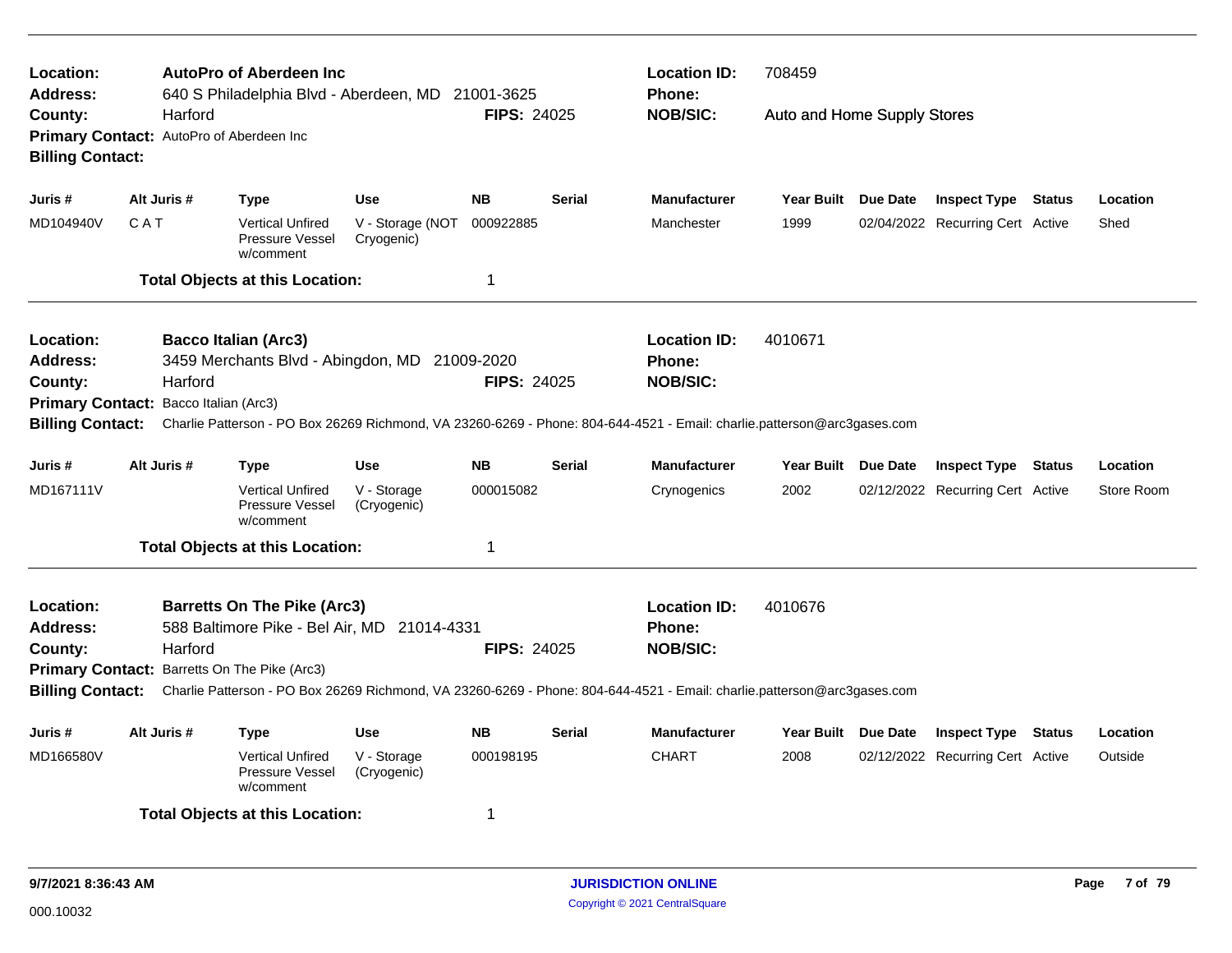| Location:<br><b>Address:</b><br>County:<br><b>Billing Contact:</b> | <b>Bay Oil Co</b><br>Harford | 2110 Pulaski Hwy - Havre De Grace, MD 21078-2108<br>Primary Contact: Bay Oil Co - Phone: 4109391010<br>- 2110 Pulaski Hwy Havre De Grace, MD 21078-2127 - Phone: 4109391010                                                                                                                          |                                                         | <b>FIPS: 24025</b> |                            | <b>Location ID:</b><br>Phone:<br><b>NOB/SIC:</b> | 703994<br>410-939-1010<br><b>Gasoline Service Stations</b> |          |                                  |                 |                                   |
|--------------------------------------------------------------------|------------------------------|------------------------------------------------------------------------------------------------------------------------------------------------------------------------------------------------------------------------------------------------------------------------------------------------------|---------------------------------------------------------|--------------------|----------------------------|--------------------------------------------------|------------------------------------------------------------|----------|----------------------------------|-----------------|-----------------------------------|
| Juris #                                                            | Alt Juris #                  | <b>Type</b>                                                                                                                                                                                                                                                                                          | <b>Use</b>                                              | NΒ                 | Serial                     | <b>Manufacturer</b>                              | Year Built                                                 | Due Date | <b>Inspect Type Status</b>       |                 | Location                          |
| MD152514V                                                          |                              | <b>Vertical Unfired</b><br>Pressure Vessel<br>w/comment                                                                                                                                                                                                                                              | V - Storage<br>(Cryogenic)                              | 000966279          |                            | Melben                                           | 2001                                                       |          | 11/30/2021 Recurring Cert Active |                 | Shop<br>equipment/tools           |
|                                                                    |                              | <b>Total Objects at this Location:</b>                                                                                                                                                                                                                                                               |                                                         | 1                  |                            |                                                  |                                                            |          |                                  |                 |                                   |
| Location:<br>Address:<br>County:<br><b>Billing Contact:</b>        | Harford                      | Bel Air Cinema Stadium 14 (NUCO#119247)<br>409 Constant Friendship Blvd - Abingdon, MD 21009-2566<br>Primary Contact: NuCO2-Regulatory (MD BPV) - Phone: 800-472-2855 - Email: regulatory@nuco2.com<br>- 2800 SE Market PI Stuart, FL 34997-4965 - Phone: 800-472-2855 - Email: regulatory@nuco2.com |                                                         | <b>FIPS: 24025</b> |                            | <b>Location ID:</b><br>Phone:<br><b>NOB/SIC:</b> | 3628937<br>844-462-7342                                    |          |                                  |                 |                                   |
| Juris #                                                            | Alt Juris #                  | <b>Type</b>                                                                                                                                                                                                                                                                                          | Use                                                     | <b>NB</b>          | <b>Serial</b>              | <b>Manufacturer</b>                              | <b>Year Built</b>                                          | Due Date | <b>Inspect Type</b>              | <b>Status</b>   | Location                          |
| <b>NEW</b>                                                         |                              | Other w/comment O - Other (PV                                                                                                                                                                                                                                                                        | Use) w/comment                                          | 000257253          | 31409482                   | <b>CHART</b>                                     | 2014                                                       |          | 07/21/2021 Recurring Cert Active |                 | Beverage<br>Carbonation           |
|                                                                    |                              | <b>Total Objects at this Location:</b>                                                                                                                                                                                                                                                               |                                                         |                    |                            |                                                  |                                                            |          |                                  |                 |                                   |
| Location:<br><b>Address:</b><br>County:<br><b>Billing Contact:</b> | Harford                      | <b>Bel Forest Baptist Church</b><br>603 Vale Rd - Bel Air, MD 21014-2211<br>Primary Contact: Bel Forest Baptist Church - Phone: 410-838-6333<br>Hubbard - 603 Vale Rd Bel Air, MD 21014-2211 - Phone: 410-838-6333                                                                                   |                                                         | <b>FIPS: 24025</b> |                            | <b>Location ID:</b><br>Phone:<br><b>NOB/SIC:</b> | 704222<br>(410) 838-6333<br>Membership organizations       |          |                                  |                 |                                   |
| Juris #                                                            | Alt Juris #                  | <b>Type</b>                                                                                                                                                                                                                                                                                          | <b>Use</b>                                              | <b>NB</b>          | <b>Serial</b>              | <b>Manufacturer</b>                              | <b>Year Built</b>                                          | Due Date | <b>Inspect Type</b>              | <b>Status</b>   | Location                          |
| MD119163H                                                          |                              | Cast Iron                                                                                                                                                                                                                                                                                            | H - Hot Water<br>Heat (Water $\leq$<br>160 psig, 250 F) | СI                 |                            | Weil-McLain                                      | 2002                                                       |          | 11/04/2022 Recurring Cert Active |                 | <b>Boiler Room</b><br><b>Bsmt</b> |
| MD119164H                                                          |                              | Cast Iron                                                                                                                                                                                                                                                                                            | H - Hot Water<br>Heat (Water $\leq$<br>160 psig, 250 F) | CI                 |                            | Weil-McLain                                      | 2002                                                       |          | 11/04/2022 Recurring Cert Active |                 | <b>Boiler Room</b><br><b>Bsmt</b> |
| <b>Total Objects at this Location:</b>                             |                              |                                                                                                                                                                                                                                                                                                      |                                                         |                    |                            |                                                  |                                                            |          |                                  |                 |                                   |
| 9/7/2021 8:36:43 AM                                                |                              |                                                                                                                                                                                                                                                                                                      |                                                         |                    | <b>JURISDICTION ONLINE</b> |                                                  |                                                            |          |                                  | 8 of 79<br>Page |                                   |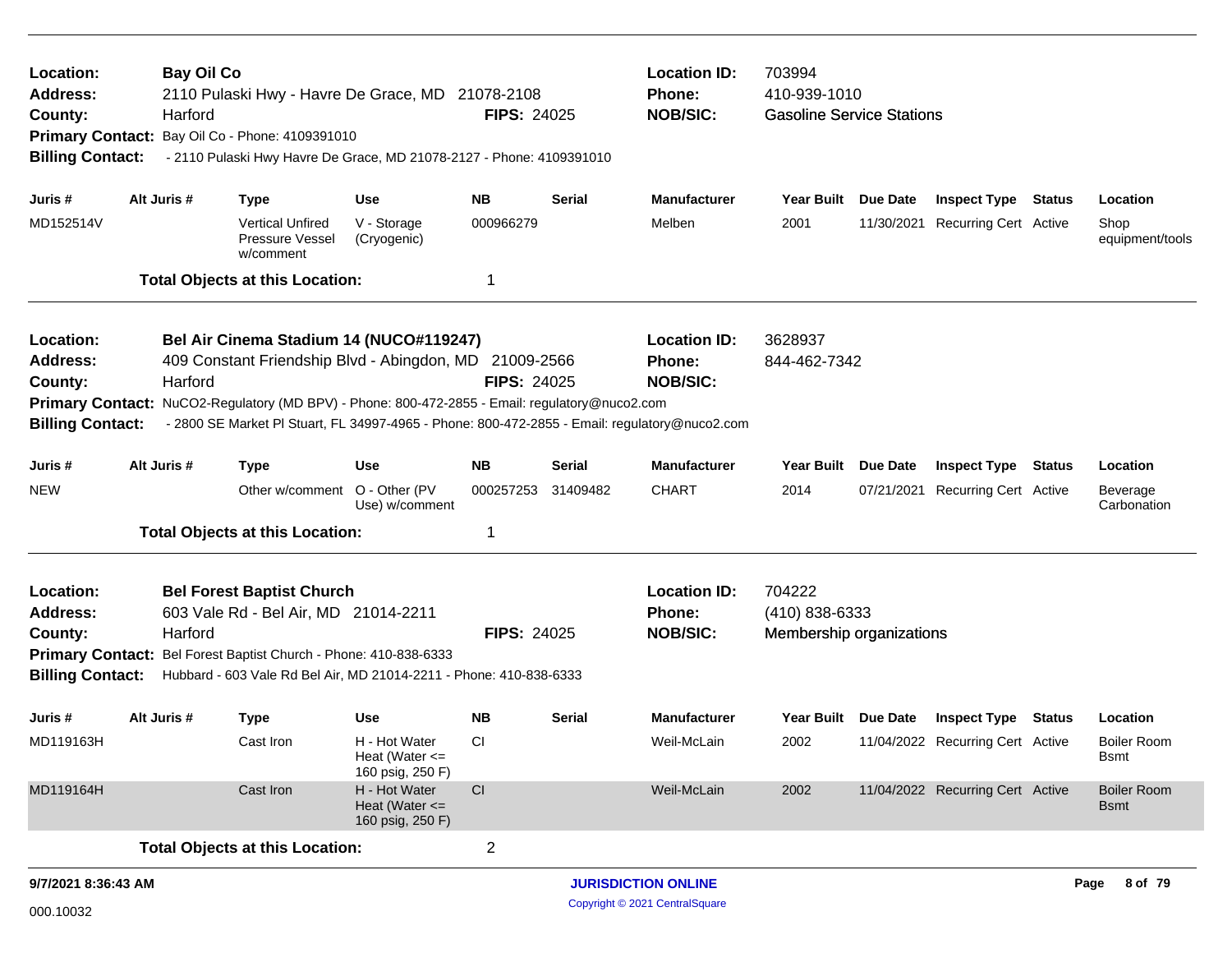| Location:<br><b>Address:</b><br>County:<br><b>Billing Contact:</b>              |             | Harford | <b>Bent Just Right</b><br>2817 Bel Air Rd Ste 3 - Fallston, MD 21047-2857<br>Primary Contact: Bent Just Right - Phone: 410-877-7600<br>- 2817 Bel Air Rd Ste 3 Fallston, MD 21047-2857 - Phone: 410-877-7600 |                                | <b>FIPS: 24025</b> |               | <b>Location ID:</b><br><b>Phone:</b><br><b>NOB/SIC:</b>                                                                                    | 2881311<br>410-877-7600<br><b>General Automotive Repair Shops</b> |                                  |          |
|---------------------------------------------------------------------------------|-------------|---------|--------------------------------------------------------------------------------------------------------------------------------------------------------------------------------------------------------------|--------------------------------|--------------------|---------------|--------------------------------------------------------------------------------------------------------------------------------------------|-------------------------------------------------------------------|----------------------------------|----------|
| Juris #                                                                         | Alt Juris # |         | Type                                                                                                                                                                                                         | <b>Use</b>                     | <b>NB</b>          | <b>Serial</b> | <b>Manufacturer</b>                                                                                                                        | Year Built Due Date                                               | <b>Inspect Type Status</b>       | Location |
| MD146155V                                                                       |             |         | <b>Vertical Unfired</b><br>Pressure Vessel<br>w/comment                                                                                                                                                      | V - Storage (NOT<br>Cryogenic) | 000211475          |               | Morganton                                                                                                                                  | 2012                                                              | 05/21/2023 Recurring Cert Active | Shop     |
|                                                                                 |             |         | <b>Total Objects at this Location:</b>                                                                                                                                                                       |                                | 1                  |               |                                                                                                                                            |                                                                   |                                  |          |
| <b>Location:</b><br><b>Address:</b>                                             |             |         | <b>Birroteca Bel Air (Arc3)</b><br>1226 belAir Rd - Bel Air, MD 21014                                                                                                                                        |                                |                    |               | <b>Location ID:</b><br><b>Phone:</b>                                                                                                       | 3918198                                                           |                                  |          |
| County:<br>Primary Contact: Birroteca Bel Air (Arc3)<br><b>Billing Contact:</b> |             | Harford |                                                                                                                                                                                                              |                                | <b>FIPS: 24025</b> |               | <b>NOB/SIC:</b><br>Charlie Patterson - PO Box 26269 Richmond, VA 23260-6269 - Phone: 804-644-4521 - Email: charlie.patterson@arc3gases.com | <b>Eating and Drinking Places</b>                                 |                                  |          |
| Juris #                                                                         | Alt Juris # |         | Type                                                                                                                                                                                                         | <b>Use</b>                     | <b>NB</b>          | <b>Serial</b> | <b>Manufacturer</b>                                                                                                                        | Year Built Due Date                                               | <b>Inspect Type Status</b>       | Location |
| MD162524V                                                                       |             |         | <b>Vertical Unfired</b><br>Pressure Vessel<br>w/comment                                                                                                                                                      | V - Storage (NOT<br>Cryogenic) | 000017849          |               | Taylor                                                                                                                                     | 1995                                                              | 12/16/2022 Recurring Cert Active | Outside  |
|                                                                                 |             |         | <b>Total Objects at this Location:</b>                                                                                                                                                                       |                                | $\mathbf 1$        |               |                                                                                                                                            |                                                                   |                                  |          |
| <b>Location:</b><br><b>Address:</b>                                             |             |         | <b>Black Forest Taphouse (Arc3)</b><br>2400 Pleasantville Rd - Fallston, MD 21047-2029                                                                                                                       |                                |                    |               | <b>Location ID:</b><br><b>Phone:</b>                                                                                                       | 3988638                                                           |                                  |          |
| County:                                                                         |             | Harford |                                                                                                                                                                                                              |                                | <b>FIPS: 24025</b> |               | <b>NOB/SIC:</b>                                                                                                                            | <b>Eating and Drinking Places</b>                                 |                                  |          |
| <b>Billing Contact:</b>                                                         |             |         | Primary Contact: Black Forest Taphouse (Arc3)                                                                                                                                                                |                                |                    |               | Charlie Patterson - PO Box 26269 Richmond, VA 23260-6269 - Phone: 804-644-4521 - Email: charlie.patterson@arc3gases.com                    |                                                                   |                                  |          |
| Juris #                                                                         | Alt Juris # |         | <b>Type</b>                                                                                                                                                                                                  | <b>Use</b>                     | <b>NB</b>          | <b>Serial</b> | <b>Manufacturer</b>                                                                                                                        | Year Built Due Date                                               | <b>Inspect Type Status</b>       | Location |
| MD165640V                                                                       |             |         | <b>Vertical Unfired</b><br>Pressure Vessel<br>w/comment                                                                                                                                                      | V - Storage<br>(Cryogenic)     | 000288848          |               | <b>CHART</b>                                                                                                                               | 2013                                                              | 10/15/2021 Recurring Cert Active | Outside  |
|                                                                                 |             |         | <b>Total Objects at this Location:</b>                                                                                                                                                                       |                                | -1                 |               |                                                                                                                                            |                                                                   |                                  |          |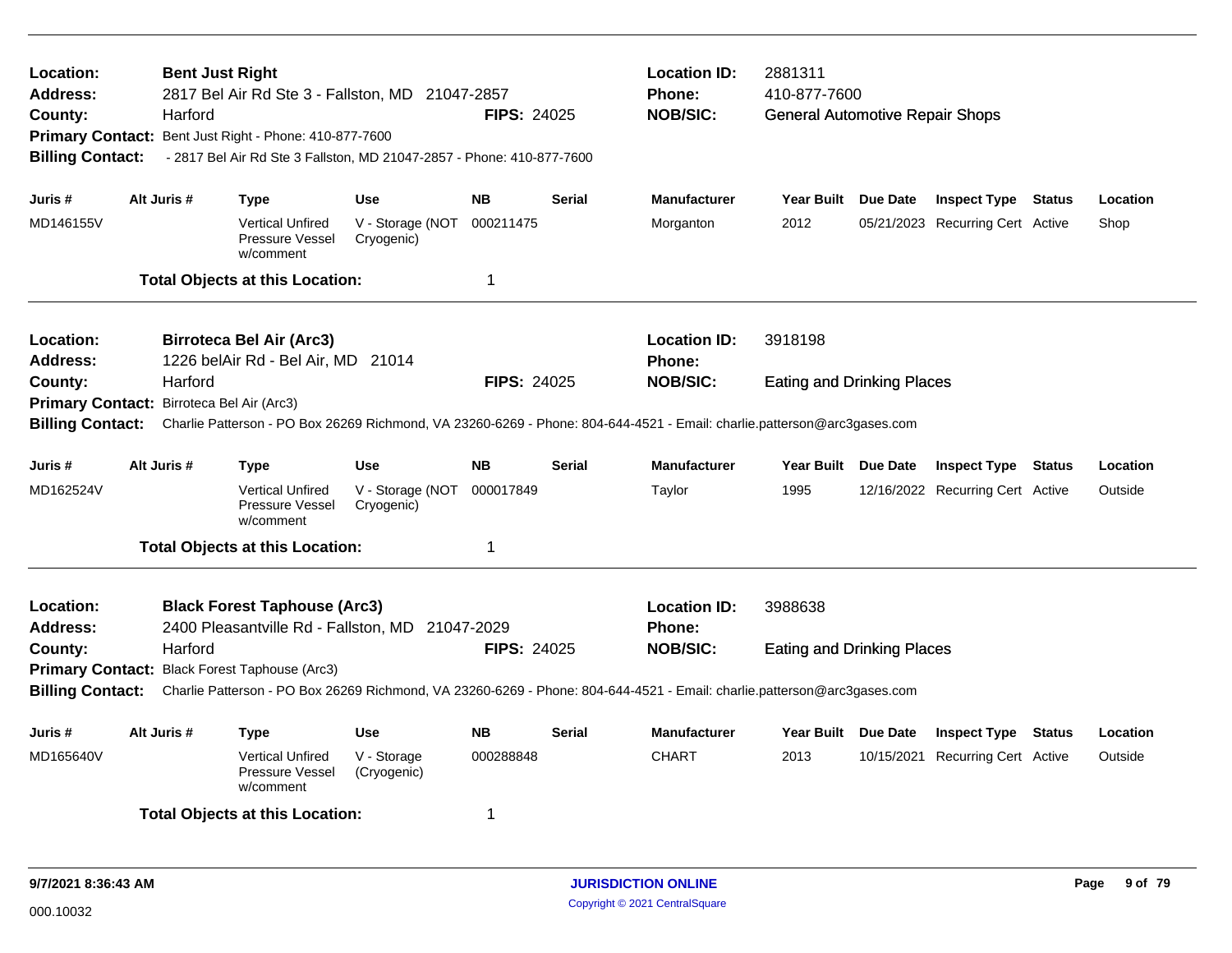| Location:<br>Address:   | <b>Blue Crab House</b> | 3501 Ady Road - Street, MD 21154-1602                                                       |                                                         |                    |               | <b>Location ID:</b><br>Phone:                                                                                                     | 3460193                            |                     |                                                    |                                                |
|-------------------------|------------------------|---------------------------------------------------------------------------------------------|---------------------------------------------------------|--------------------|---------------|-----------------------------------------------------------------------------------------------------------------------------------|------------------------------------|---------------------|----------------------------------------------------|------------------------------------------------|
| County:                 | Harford                |                                                                                             |                                                         | <b>FIPS: 24025</b> |               | <b>NOB/SIC:</b>                                                                                                                   |                                    |                     | Meat and Fish (Seafood) Markets, Including Freezer |                                                |
|                         |                        | Primary Contact: Jim Marcin - Phone: 410-836-1600                                           |                                                         |                    |               |                                                                                                                                   | Provisioners                       |                     |                                                    |                                                |
| <b>Billing Contact:</b> |                        |                                                                                             |                                                         |                    |               | Jim Marcin - 1708 Eden Mill Rd Pylesville, MD 21132-1611 - Phone: 410-836-1600 - Cell: 443-243-6642                               |                                    |                     |                                                    |                                                |
| Juris #                 | Alt Juris #            | <b>Type</b>                                                                                 | <b>Use</b>                                              | NB.                | Serial        | <b>Manufacturer</b>                                                                                                               | Year Built Due Date                |                     | <b>Inspect Type Status</b>                         | Location                                       |
| MD152771H               | Boiler#1               | Cast Iron                                                                                   | H - Heating-<br>Cooking (Steam<br>$\le$ 15 psig)        | <b>CI</b>          | 65494767      | <b>Burnham</b>                                                                                                                    | 2015                               |                     | 02/22/2022 Recurring Cert Active                   | Boiler Shed,<br>Boiler #1                      |
| MD152772H               | Boiler #2              | Cast Iron                                                                                   | H - Hot Water<br>Heat (Water $\leq$<br>160 psig, 250 F) | <b>CI</b>          |               | <b>Burnham</b>                                                                                                                    | 2000                               |                     | 02/22/2022 Recurring Cert Active                   | Boiler Room,<br>Boiler #2                      |
|                         |                        | <b>Total Objects at this Location:</b>                                                      |                                                         | $\overline{2}$     |               |                                                                                                                                   |                                    |                     |                                                    |                                                |
| Location:               |                        | <b>Bob Bell Chevrolet Of Bel Air</b>                                                        |                                                         |                    |               | <b>Location ID:</b>                                                                                                               | 704787                             |                     |                                                    |                                                |
| Address:                |                        | 1230 Baltimore Pike - Bel Air, MD 21014-5107                                                |                                                         |                    |               | Phone:                                                                                                                            | 410-879-2544                       |                     |                                                    |                                                |
| County:                 | Harford                |                                                                                             |                                                         | <b>FIPS: 24025</b> |               | <b>NOB/SIC:</b>                                                                                                                   |                                    |                     | Motor Vehicle Dealers (New and Used)               |                                                |
|                         |                        | Primary Contact: Mark Williston - Phone: 410-879-2544 - Email: mwilliston@bobbell.com       |                                                         |                    |               |                                                                                                                                   |                                    |                     |                                                    |                                                |
| <b>Billing Contact:</b> |                        |                                                                                             |                                                         |                    |               | Brenda Rappold - 1230 Baltimore Pike Bel Air, MD 21014-5107 - Phone: 410-879-2544 - Email: brappold@bobbell.com                   |                                    |                     |                                                    |                                                |
| Juris #                 | Alt Juris #            | <b>Type</b>                                                                                 | Use                                                     | NB.                | Serial        | <b>Manufacturer</b>                                                                                                               |                                    | Year Built Due Date | <b>Inspect Type Status</b>                         | Location                                       |
| MD052296V               | <b>CAT</b>             | <b>Pressure Vessel</b><br>w/comment                                                         | Horizontal Unfired V - Storage (NOT<br>Cryogenic)       | 000635245          |               | Wood                                                                                                                              | 1974                               |                     | 02/11/2023 Recurring Cert Active                   | Service Dept<br>Outside Storage<br>Area        |
| MD083230V               | CAT                    | <b>Pressure Vessel</b><br>w/comment                                                         | Horizontal Unfired V - Storage (NOT<br>Cryogenic)       | 000689430          |               | <b>Brunner</b>                                                                                                                    | 1992                               |                     | 02/11/2023 Recurring Cert Active                   | Service Dept<br><b>Outside Storage</b><br>Area |
|                         |                        | <b>Total Objects at this Location:</b>                                                      |                                                         | $\overline{2}$     |               |                                                                                                                                   |                                    |                     |                                                    |                                                |
| Location:<br>Address:   |                        | <b>Boyd &amp; Fulford Drugs</b><br>23 S Main St - Bel Air, MD 21014-3702                    |                                                         |                    |               | <b>Location ID:</b><br><b>Phone:</b>                                                                                              | 988815                             |                     |                                                    |                                                |
| County:                 | Harford                |                                                                                             |                                                         | <b>FIPS: 24025</b> |               | <b>NOB/SIC:</b>                                                                                                                   | Drug Stores and Proprietary Stores |                     |                                                    |                                                |
|                         |                        | Primary Contact: M. Eugene Street - Phone: 410-838-6501 - Email: boydandfulford@verizon.net |                                                         |                    |               |                                                                                                                                   |                                    |                     |                                                    |                                                |
|                         |                        |                                                                                             |                                                         |                    |               | Billing Contact: M. Eugene Street - 23 S Main St Bel Air, MD 21014-3702 - Phone: 410-838-6501 - Email: boydandfulford@verizon.net |                                    |                     |                                                    |                                                |
| Juris #                 | Alt Juris #            | <b>Type</b>                                                                                 | <b>Use</b>                                              | ΝB                 | <b>Serial</b> | Manufacturer                                                                                                                      | Year Built Due Date                |                     | <b>Inspect Type Status</b>                         | Location                                       |
| MD118473H               |                        | Cast Iron                                                                                   | H - Hot Water                                           | <b>CI</b>          |               | American Standard                                                                                                                 | 1955                               |                     | 12/12/2022 Recurring Cert Active                   | <b>Basement</b>                                |
| 9/7/2021 8:36:43 AM     |                        |                                                                                             |                                                         |                    |               | <b>JURISDICTION ONLINE</b>                                                                                                        |                                    |                     |                                                    | Page 10 of 79                                  |
| 000.10032               |                        |                                                                                             |                                                         |                    |               | Copyright © 2021 CentralSquare                                                                                                    |                                    |                     |                                                    |                                                |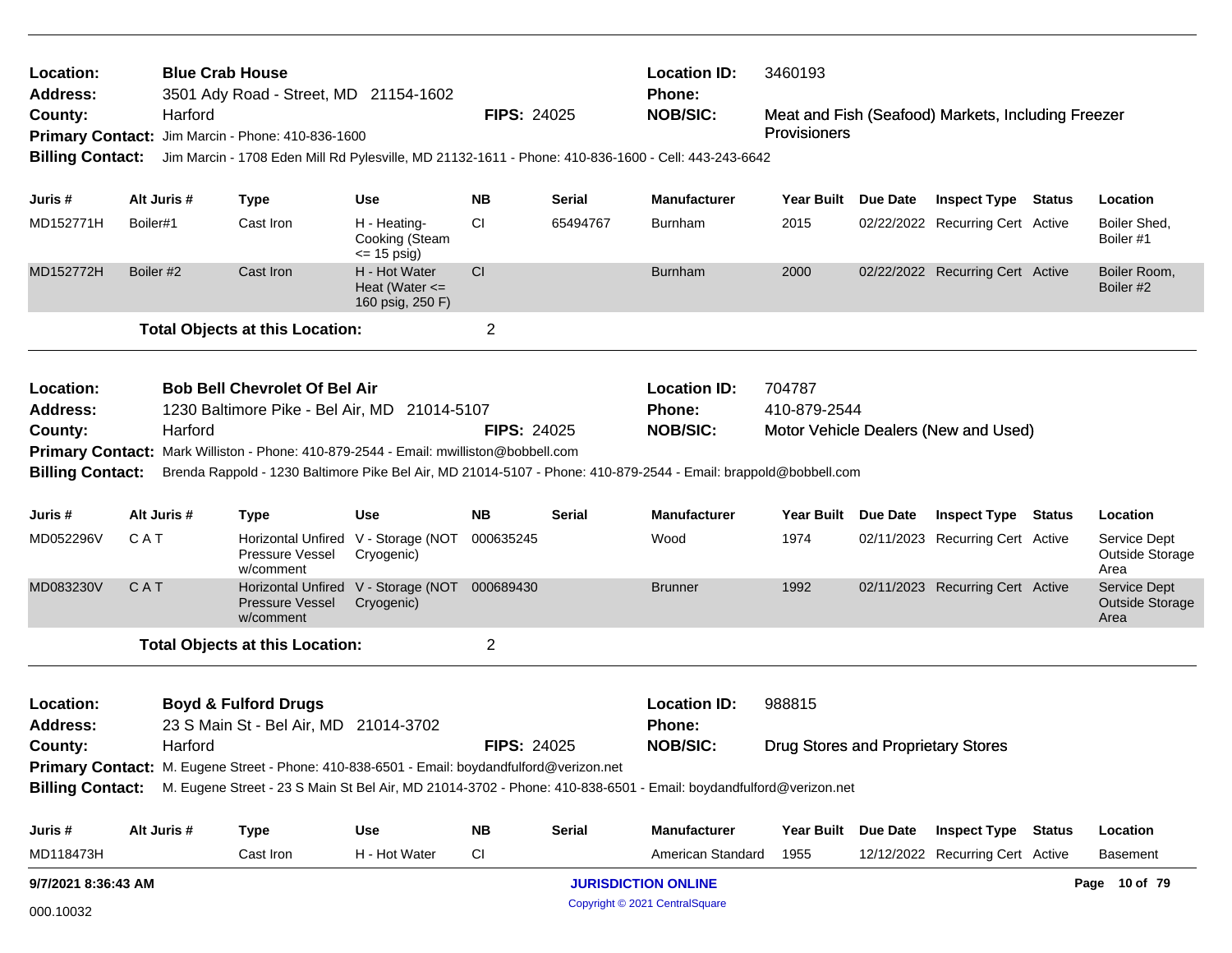| Juris #                      | Alt Juris # | <b>Type</b>                                                                                                                                                                                                                                  | Use<br>Supply (Water <=<br>160 psig, 210 F)                        | <b>NB</b>          | <b>Serial</b>      | <b>Manufacturer</b>              | Year Built Due Date | <b>Inspect Type Status</b>                                     | Location |
|------------------------------|-------------|----------------------------------------------------------------------------------------------------------------------------------------------------------------------------------------------------------------------------------------------|--------------------------------------------------------------------|--------------------|--------------------|----------------------------------|---------------------|----------------------------------------------------------------|----------|
|                              |             | <b>Total Objects at this Location:</b>                                                                                                                                                                                                       |                                                                    | 1                  |                    |                                  |                     |                                                                |          |
| Location:<br><b>Address:</b> |             | <b>Boyle Buick Inc</b><br>3115 Emmorton Rd - Abingdon, MD 21009-2002                                                                                                                                                                         |                                                                    |                    |                    | <b>Location ID:</b><br>Phone:    | 704946              |                                                                |          |
| County:                      | Harford     | Primary Contact: Boyle Buick Inc - Phone: 410-569-1800                                                                                                                                                                                       |                                                                    | <b>FIPS: 24025</b> |                    | <b>NOB/SIC:</b>                  |                     | Automotive dealers and gasoline service stations               |          |
| <b>Billing Contact:</b>      | Alt Juris # | - 3115 Emmorton Rd Abingdon, MD 21009-2002 - Phone: 410-569-1800                                                                                                                                                                             |                                                                    | <b>NB</b>          | Serial             | <b>Manufacturer</b>              | Year Built Due Date |                                                                | Location |
| Juris #<br>MD055891V         | <b>CAT</b>  | <b>Type</b><br>Pressure Vessel<br>w/comment                                                                                                                                                                                                  | Use<br>Horizontal Unfired V - Storage (NOT<br>Cryogenic)           | 000102909          |                    | <b>Buckeye</b>                   | 1976                | <b>Inspect Type Status</b><br>03/02/2023 Recurring Cert Active | Yard     |
| MD159221V                    |             | <b>Pressure Vessel</b><br>w/comment                                                                                                                                                                                                          | Horizontal Unfired V - Storage (NOT 000598203 603859<br>Cryogenic) |                    |                    | Morganton                        | 2016                | 02/02/2023 Recurring Cert Active                               | Yard     |
| MD159222V                    |             | Pressure Vessel<br>w/comment                                                                                                                                                                                                                 | Horizontal Unfired V - Storage (NOT<br>Cryogenic)                  | 000601725          | 603886             | Morganton                        | 2016                | 03/21/2023 Recurring Cert Active                               | Yard     |
|                              |             | <b>Total Objects at this Location:</b>                                                                                                                                                                                                       |                                                                    | 3                  |                    |                                  |                     |                                                                |          |
| Location:                    |             | <b>BP Food Shop</b>                                                                                                                                                                                                                          |                                                                    |                    |                    | <b>Location ID:</b>              | 702767              |                                                                |          |
| Address:<br>County:          |             | 1001 Pulaski Hwy - Havre De Grace, MD 21078-2603<br>Harford                                                                                                                                                                                  |                                                                    |                    | <b>FIPS: 24025</b> | <b>Phone:</b><br><b>NOB/SIC:</b> | 410-939-9155        | Automotive dealers and gasoline service stations               |          |
| <b>Billing Contact:</b>      |             | Primary Contact: Syed Zaidi - Phone: 410-939-9155 - Cell: 443-983-3911 - Email: szaidi8110@yahoo.com<br>Syed Zaidi - 1001 Pulaski Hwy Havre De Grace, MD 21078-2603 - Phone: 410-939-9155 - Cell: 443-983-3911 - Email: szaidi8110@yahoo.com |                                                                    |                    |                    |                                  |                     |                                                                |          |
| Juris #                      | Alt Juris # | <b>Type</b>                                                                                                                                                                                                                                  | <b>Use</b>                                                         | <b>NB</b>          | Serial             | <b>Manufacturer</b>              | Year Built Due Date | <b>Inspect Type Status</b>                                     | Location |
| MD156194V                    |             | <b>Vertical Unfired</b><br>Pressure Vessel<br>w/comment                                                                                                                                                                                      | V - Storage (NOT<br>Cryogenic)                                     | 000519188          |                    | Morganton                        | 2015                | 10/31/2022 Recurring Cert Active                               | Car Wash |
|                              |             | <b>Total Objects at this Location:</b>                                                                                                                                                                                                       |                                                                    | 1                  |                    |                                  |                     |                                                                |          |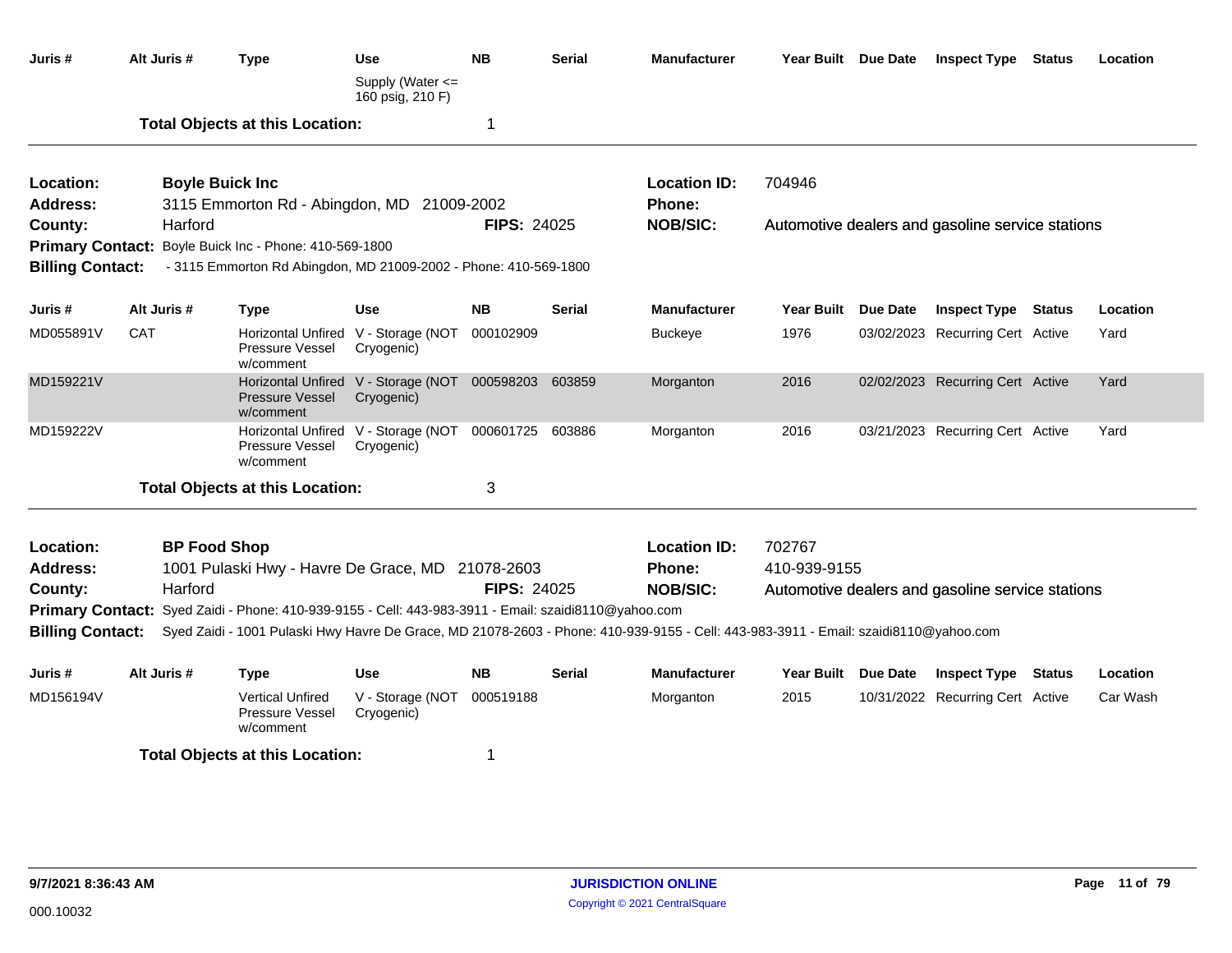| Location:<br><b>Address:</b><br>County:<br><b>Billing Contact:</b> | Harford                                              | <b>Brittain Welding</b><br>3250 Conowingo Rd - Street, MD 21154-2026<br>Primary Contact: Edward L. Brittain Jr. - Phone: 410-457-5646 - Email: brittaininc@zoominternet.net<br>Edward L. Brittain Jr. - 3250 Conowingo Rd Street, MD 21154-2026 - Phone: 410-457-5646 - Email: brittaininc@zoominternet.net |                                                   | <b>FIPS: 24025</b> |               | <b>Location ID:</b><br>Phone:<br><b>NOB/SIC:</b> | 705155<br>410-457-5646<br><b>Welding Repair</b> |                                  |               |                             |
|--------------------------------------------------------------------|------------------------------------------------------|-------------------------------------------------------------------------------------------------------------------------------------------------------------------------------------------------------------------------------------------------------------------------------------------------------------|---------------------------------------------------|--------------------|---------------|--------------------------------------------------|-------------------------------------------------|----------------------------------|---------------|-----------------------------|
| Juris #                                                            | Alt Juris #                                          | <b>Type</b>                                                                                                                                                                                                                                                                                                 | Use                                               | <b>NB</b>          | Serial        | <b>Manufacturer</b>                              | Year Built Due Date                             | <b>Inspect Type Status</b>       |               | Location                    |
| MD159226V                                                          |                                                      | Pressure Vessel<br>w/comment                                                                                                                                                                                                                                                                                | Horizontal Unfired V - Storage (NOT<br>Cryogenic) | 000727048          |               | Kargard                                          | 1974                                            | 11/06/2021 Recurring Cert Active |               | <b>Rear Outside</b><br>Shed |
| MD159227V                                                          |                                                      | <b>Vertical Unfired</b><br><b>Pressure Vessel</b><br>w/comment                                                                                                                                                                                                                                              | V - Storage (NOT 000142142<br>Cryogenic)          |                    |               | John Wood                                        | 1954                                            | 11/06/2021 Recurring Cert Active |               | <b>Front Garage</b>         |
|                                                                    |                                                      | <b>Total Objects at this Location:</b>                                                                                                                                                                                                                                                                      |                                                   | $\overline{c}$     |               |                                                  |                                                 |                                  |               |                             |
| Location:<br><b>Address:</b><br>County:<br><b>Billing Contact:</b> | Harford                                              | <b>Buffalo Wild Wings (ARC 3)</b><br>5 Bel Air South Pkwy Ste P1649 - Bel Air, MD 21015-6091<br>Primary Contact: Buffalo Wild Wings (ARC 3)                                                                                                                                                                 |                                                   | <b>FIPS: 24025</b> |               | <b>Location ID:</b><br>Phone:<br><b>NOB/SIC:</b> | 3920344<br>443-512-8220                         |                                  |               |                             |
| Juris #                                                            | Alt Juris #                                          | <b>Type</b>                                                                                                                                                                                                                                                                                                 | <b>Use</b>                                        | <b>NB</b>          | <b>Serial</b> | <b>Manufacturer</b>                              | Year Built Due Date                             | <b>Inspect Type Status</b>       |               | Location                    |
| MD168452V                                                          |                                                      | <b>Vertical Unfired</b><br>Pressure Vessel<br>w/comment                                                                                                                                                                                                                                                     | V - Storage<br>(Cryogenic)                        | 000000896          |               | Worthington                                      | 2018                                            | 02/12/2023 Recurring Cert Active |               | Storage Room                |
|                                                                    |                                                      | <b>Total Objects at this Location:</b>                                                                                                                                                                                                                                                                      |                                                   | 1                  |               |                                                  |                                                 |                                  |               |                             |
| Location:<br><b>Address:</b><br>County:<br><b>Billing Contact:</b> | Harford<br><b>Primary Contact: Bulle Rock (Arc3)</b> | <b>Bulle Rock (Arc3)</b><br>320 Blenhiem Ln - Havre De Grace, MD 21078-2003<br>Charlie Patterson - PO Box 26269 Richmond, VA 23260-6269 - Phone: 804-644-4521 - Email: charlie.patterson@arc3gases.com                                                                                                      |                                                   | <b>FIPS: 24025</b> |               | <b>Location ID:</b><br>Phone:<br><b>NOB/SIC:</b> | 4002077                                         |                                  |               |                             |
| Juris #                                                            | Alt Juris #                                          | <b>Type</b>                                                                                                                                                                                                                                                                                                 | Use                                               | <b>NB</b>          | Serial        | <b>Manufacturer</b>                              | Year Built Due Date                             | Inspect Type                     | <b>Status</b> | Location                    |
| MD166269V                                                          |                                                      | <b>Vertical Unfired</b><br>Pressure Vessel<br>w/comment                                                                                                                                                                                                                                                     | V - Storage<br>(Cryogenic)                        | 000106667          |               | <b>MVE</b>                                       | 1999                                            | 12/11/2021 Recurring Cert Active |               | Outside                     |
| 9/7/2021 8:36:43 AM                                                |                                                      |                                                                                                                                                                                                                                                                                                             |                                                   |                    |               | <b>JURISDICTION ONLINE</b>                       |                                                 |                                  |               | Page 12 of 79               |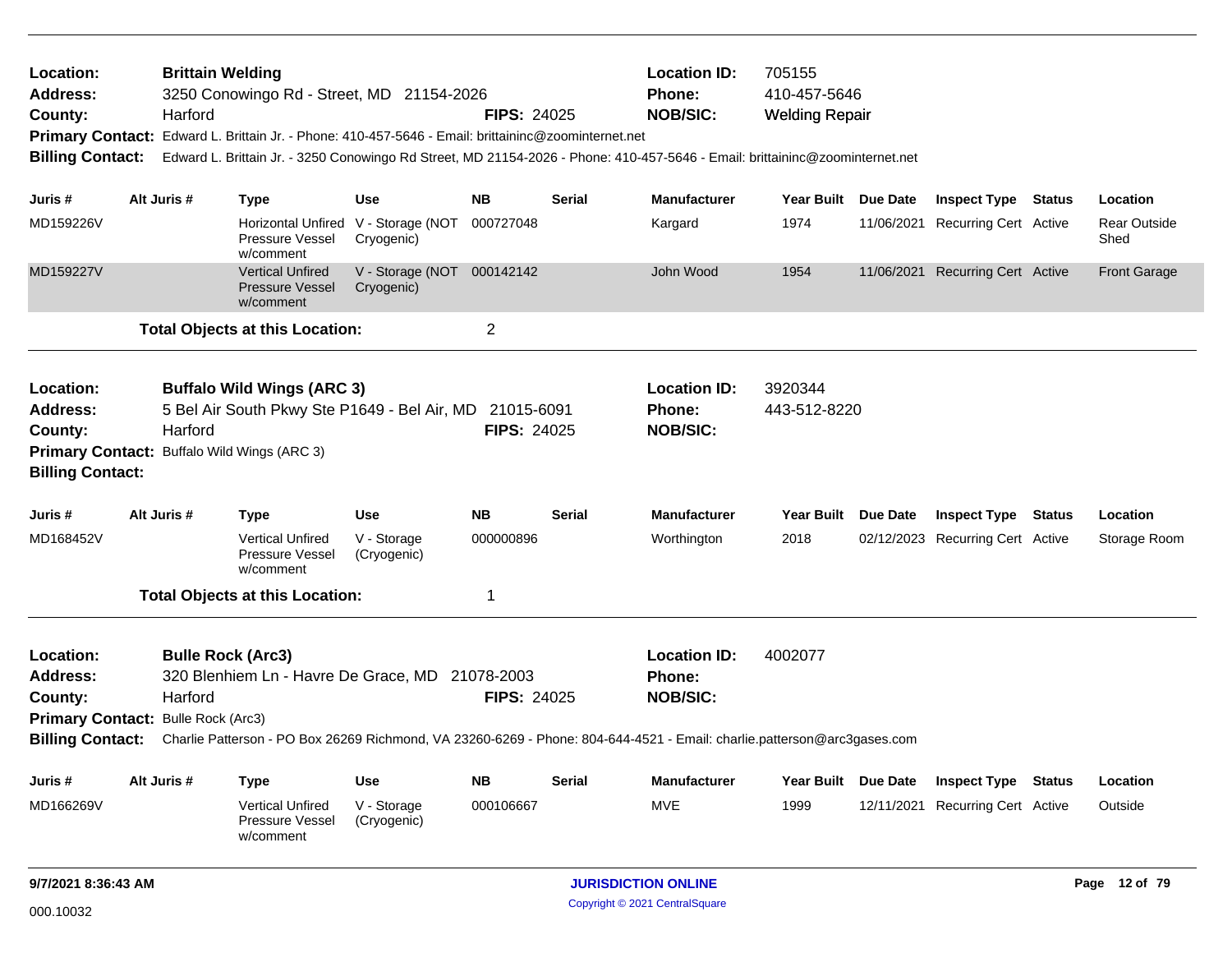| Location:<br><b>Address:</b><br>County:<br><b>Primary Contact:</b><br><b>Billing Contact:</b> |                                                                                                                                                                                                                                                                                                       | Harford     | <b>Bulle Rock Golf Course</b><br>320 Blenheim Ln - Havre De Grace, MD 21078-2003<br>Bill Lewis/Richard Rounsaville - Phone: 410-939-8463 - Email: golf@bullerock.com<br>Bill Lewis/Richard Rounsaville - PO Box 506 Havre De Grace, MD 21078-0500 - Phone: 410-939-8463 - Email: golf@bullerock.com                 |                                                       | <b>FIPS: 24025</b> |                        | <b>Location ID:</b><br>Phone:<br><b>NOB/SIC:</b> | 705449<br>410-939-8887  |                 | <b>Membership Sports and Recreation Clubs</b>                |               |                                   |
|-----------------------------------------------------------------------------------------------|-------------------------------------------------------------------------------------------------------------------------------------------------------------------------------------------------------------------------------------------------------------------------------------------------------|-------------|---------------------------------------------------------------------------------------------------------------------------------------------------------------------------------------------------------------------------------------------------------------------------------------------------------------------|-------------------------------------------------------|--------------------|------------------------|--------------------------------------------------|-------------------------|-----------------|--------------------------------------------------------------|---------------|-----------------------------------|
| Juris #                                                                                       |                                                                                                                                                                                                                                                                                                       | Alt Juris # | <b>Type</b>                                                                                                                                                                                                                                                                                                         | <b>Use</b>                                            | <b>NB</b>          | Serial                 | <b>Manufacturer</b>                              | Year Built Due Date     |                 | <b>Inspect Type Status</b>                                   |               | Location                          |
| MD161256V                                                                                     |                                                                                                                                                                                                                                                                                                       |             | <b>Vertical Unfired</b><br>Pressure Vessel<br>w/comment                                                                                                                                                                                                                                                             | V - Storage (NOT<br>Cryogenic)                        | 000637753          | 708073                 | Morganton                                        | 2017                    |                 | 06/18/2022 Recurring Cert Active                             |               | Maint Bldg                        |
|                                                                                               |                                                                                                                                                                                                                                                                                                       |             | <b>Total Objects at this Location:</b>                                                                                                                                                                                                                                                                              |                                                       | 1                  |                        |                                                  |                         |                 |                                                              |               |                                   |
| Location:<br><b>Address:</b><br>County:<br><b>Primary Contact:</b><br><b>Billing Contact:</b> |                                                                                                                                                                                                                                                                                                       | Harford     | <b>Bulle Rock Residents' Club</b><br>1200 Bulle Rock Pkwy - Havre De Grace, MD 21078-1802<br>Jeff West - Phone: 410 939 9434 - Email: jeff.west@bullerrockcummunity.com<br>Jessica Calder - 1200 Bulle Rock Pkwy Havre De Grace, MD 21078-1802 - Phone: 410 939 9434 - Email: jessica.calder@bullerockcommunity.com |                                                       | <b>FIPS: 24025</b> |                        | <b>Location ID:</b><br>Phone:<br><b>NOB/SIC:</b> | 2129491<br>410-942-1491 |                 | <b>Operators of Dwellings Other Than Apartment Buildings</b> |               |                                   |
| Juris #                                                                                       |                                                                                                                                                                                                                                                                                                       | Alt Juris # | <b>Type</b>                                                                                                                                                                                                                                                                                                         | Use                                                   | NΒ                 | Serial                 | <b>Manufacturer</b>                              | Year Built              | <b>Due Date</b> | <b>Inspect Type</b>                                          | <b>Status</b> | Location                          |
| MD126901H                                                                                     |                                                                                                                                                                                                                                                                                                       |             | <b>Vertical Water</b><br>Tube                                                                                                                                                                                                                                                                                       | H - Hot Water<br>Supply (Water <=<br>160 psig, 210 F) | 000192927          | K06H00192927 Lochinvar |                                                  | 2006                    |                 | 10/02/2021 Recurring Cert Active                             |               | <b>Basement</b><br>Sprinkler Room |
|                                                                                               |                                                                                                                                                                                                                                                                                                       |             | <b>Total Objects at this Location:</b>                                                                                                                                                                                                                                                                              |                                                       | 1                  |                        |                                                  |                         |                 |                                                              |               |                                   |
| Location:<br><b>Address:</b><br>County:                                                       | <b>Burke Auto Body</b><br>1545 S Philadelphia Blvd - Aberdeen, MD<br>21001-3916<br>Harford<br><b>FIPS: 24025</b><br>Joseph Burke - Phone: 410-994-0445<br><b>Primary Contact:</b><br><b>Billing Contact:</b><br>Joseph Burke - 1545 S Philadelphia Blvd Aberdeen, MD 21001-3916 - Phone: 410-994-0445 |             |                                                                                                                                                                                                                                                                                                                     |                                                       |                    |                        | <b>Location ID:</b><br>Phone:<br><b>NOB/SIC:</b> | 703370<br>410-994-0445  |                 | <b>Operators of Dwellings Other Than Apartment Buildings</b> |               |                                   |
| Juris #                                                                                       |                                                                                                                                                                                                                                                                                                       | Alt Juris # | Type                                                                                                                                                                                                                                                                                                                | Use                                                   | NΒ                 | Serial                 | <b>Manufacturer</b>                              | Year Built Due Date     |                 | <b>Inspect Type</b>                                          | Status        | Location                          |
| MD143926V                                                                                     |                                                                                                                                                                                                                                                                                                       |             | <b>Vertical Unfired</b><br>Pressure Vessel<br>w/comment                                                                                                                                                                                                                                                             | V - Storage (NOT 000539543<br>Cryogenic)              |                    |                        | Steel Fab                                        | 2008                    |                 | 07/15/2022 Recurring Cert Active                             |               | Shop                              |
| MD147746V                                                                                     |                                                                                                                                                                                                                                                                                                       |             | <b>Vertical Unfired</b><br><b>Pressure Vessel</b>                                                                                                                                                                                                                                                                   | V - Storage (NOT 000198897<br>Cryogenic)              |                    |                        | Sanborn                                          | 2013                    |                 | 07/15/2022 Recurring Cert Active                             |               | Shop                              |
| 9/7/2021 8:36:43 AM                                                                           |                                                                                                                                                                                                                                                                                                       |             |                                                                                                                                                                                                                                                                                                                     |                                                       |                    |                        | <b>JURISDICTION ONLINE</b>                       |                         |                 |                                                              |               | Page 13 of 79                     |
| 000.10032                                                                                     |                                                                                                                                                                                                                                                                                                       |             |                                                                                                                                                                                                                                                                                                                     |                                                       |                    |                        | Copyright © 2021 CentralSquare                   |                         |                 |                                                              |               |                                   |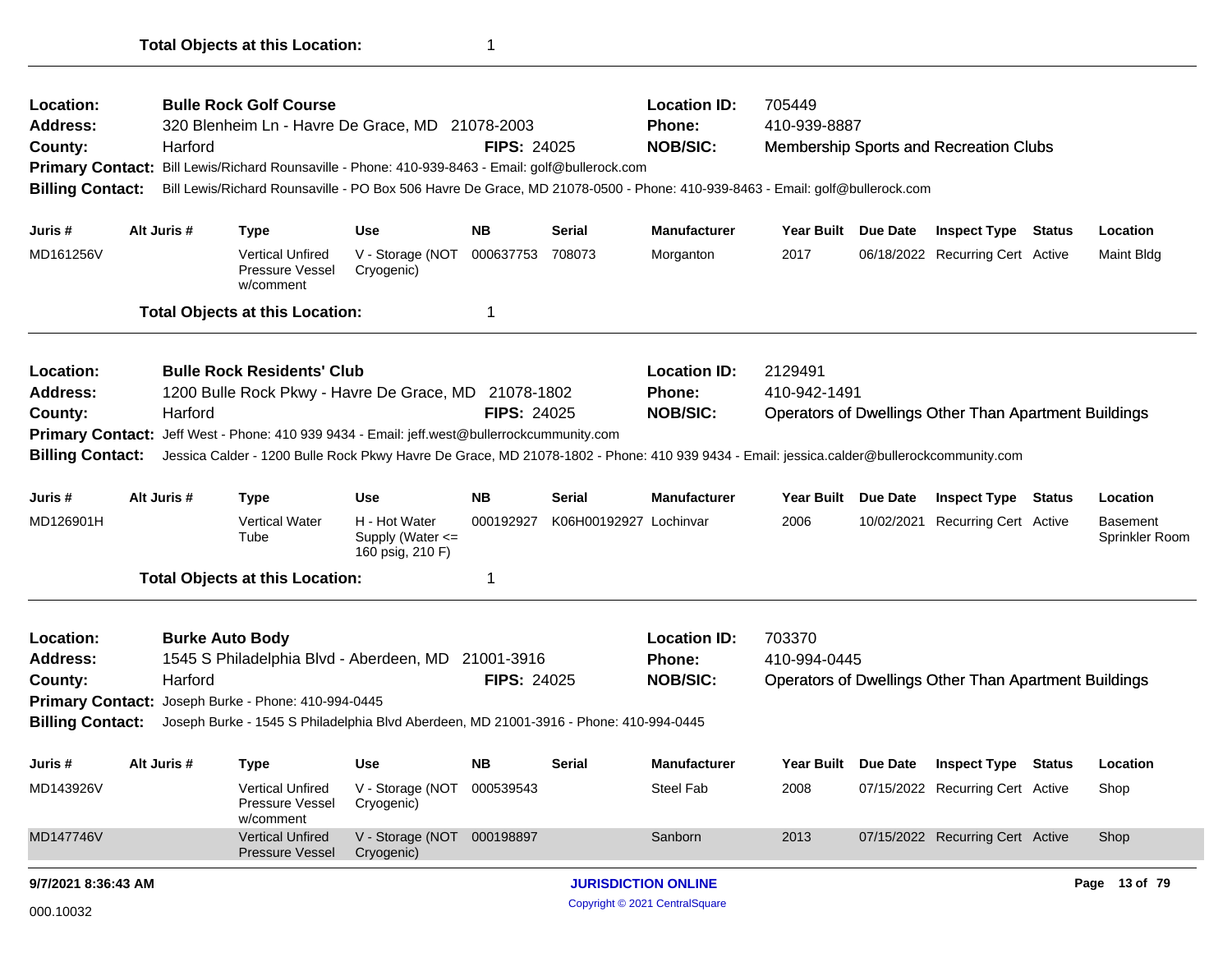| Juris#                       | Alt Juris # | <b>Type</b>                                                                     | <b>Use</b>                                              | <b>NB</b>          | <b>Serial</b> | <b>Manufacturer</b>                                                                                                     | Year Built Due Date               |                 | <b>Inspect Type Status</b>       |               | Location        |
|------------------------------|-------------|---------------------------------------------------------------------------------|---------------------------------------------------------|--------------------|---------------|-------------------------------------------------------------------------------------------------------------------------|-----------------------------------|-----------------|----------------------------------|---------------|-----------------|
|                              |             | w/comment                                                                       |                                                         |                    |               |                                                                                                                         |                                   |                 |                                  |               |                 |
|                              |             | <b>Total Objects at this Location:</b>                                          |                                                         | $\overline{2}$     |               |                                                                                                                         |                                   |                 |                                  |               |                 |
| Location:                    |             | <b>Bush River Yacht Club</b>                                                    |                                                         |                    |               | <b>Location ID:</b>                                                                                                     | 705518                            |                 |                                  |               |                 |
| <b>Address:</b>              |             | 4001 E Baker Ave - Abingdon, MD 21009-1436                                      |                                                         |                    |               | Phone:                                                                                                                  |                                   |                 |                                  |               |                 |
| County:                      | Harford     |                                                                                 |                                                         | <b>FIPS: 24025</b> |               | <b>NOB/SIC:</b>                                                                                                         | Membership organizations          |                 |                                  |               |                 |
| <b>Primary Contact:</b>      |             | Henry Bahr - Phone: 410 937 7348 - Email: bahrauto@hotmail.com                  |                                                         |                    |               |                                                                                                                         |                                   |                 |                                  |               |                 |
| <b>Billing Contact:</b>      |             | - 4001 E Baker Ave Abingdon, MD 21009-1436 - Phone: 410-676-1122                |                                                         |                    |               |                                                                                                                         |                                   |                 |                                  |               |                 |
| Juris #                      | Alt Juris # | <b>Type</b>                                                                     | <b>Use</b>                                              | <b>NB</b>          | <b>Serial</b> | <b>Manufacturer</b>                                                                                                     | <b>Year Built</b>                 | <b>Due Date</b> | <b>Inspect Type</b>              | <b>Status</b> | Location        |
| MD110876H                    |             | Cast Iron                                                                       | H - Hot Water<br>Heat (Water $\leq$<br>160 psig, 250 F) | CI.                |               | <b>Burnham</b>                                                                                                          | 2000                              |                 | 07/24/2023 Recurring Cert Active |               | <b>Basement</b> |
| MD147036H                    |             | <b>Water Tube</b><br>Coiled (NOT<br><b>Flueless Hi</b><br>Efficiency)           | H - Hot Water<br>Heat (Water $\leq$<br>160 psig, 250 F) | 000557566          |               | <b>BOCK</b>                                                                                                             | 2011                              |                 | 07/24/2023 Recurring Cert Active |               | <b>Blr Rm</b>   |
|                              |             | <b>Total Objects at this Location:</b>                                          |                                                         | $\overline{2}$     |               |                                                                                                                         |                                   |                 |                                  |               |                 |
| Location:<br><b>Address:</b> |             | <b>Bushmill Tavern (Arc3)</b><br>4017 Philadelphia Rd - Abingdon, MD 21009-1103 |                                                         |                    |               | <b>Location ID:</b><br>Phone:                                                                                           | 4002080                           |                 |                                  |               |                 |
| County:                      | Harford     |                                                                                 |                                                         | <b>FIPS: 24025</b> |               | <b>NOB/SIC:</b>                                                                                                         | <b>Eating and Drinking Places</b> |                 |                                  |               |                 |
| <b>Primary Contact:</b>      |             | <b>Bushmill Tavern (Arc3)</b>                                                   |                                                         |                    |               |                                                                                                                         |                                   |                 |                                  |               |                 |
| <b>Billing Contact:</b>      |             |                                                                                 |                                                         |                    |               | Charlie Patterson - PO Box 26269 Richmond, VA 23260-6269 - Phone: 804-644-4521 - Email: charlie.patterson@arc3gases.com |                                   |                 |                                  |               |                 |
| Juris #                      | Alt Juris # | <b>Type</b>                                                                     | <b>Use</b>                                              | <b>NB</b>          | <b>Serial</b> | <b>Manufacturer</b>                                                                                                     | Year Built Due Date               |                 | <b>Inspect Type Status</b>       |               | Location        |
| MD166276V                    |             | <b>Vertical Unfired</b><br>Pressure Vessel<br>w/comment                         | V - Storage<br>(Cryogenic)                              | 000172008          |               | <b>CHART</b>                                                                                                            | 2007                              |                 | 12/11/2021 Recurring Cert Active |               | Outside         |
|                              |             | <b>Total Objects at this Location:</b>                                          |                                                         | 1                  |               |                                                                                                                         |                                   |                 |                                  |               |                 |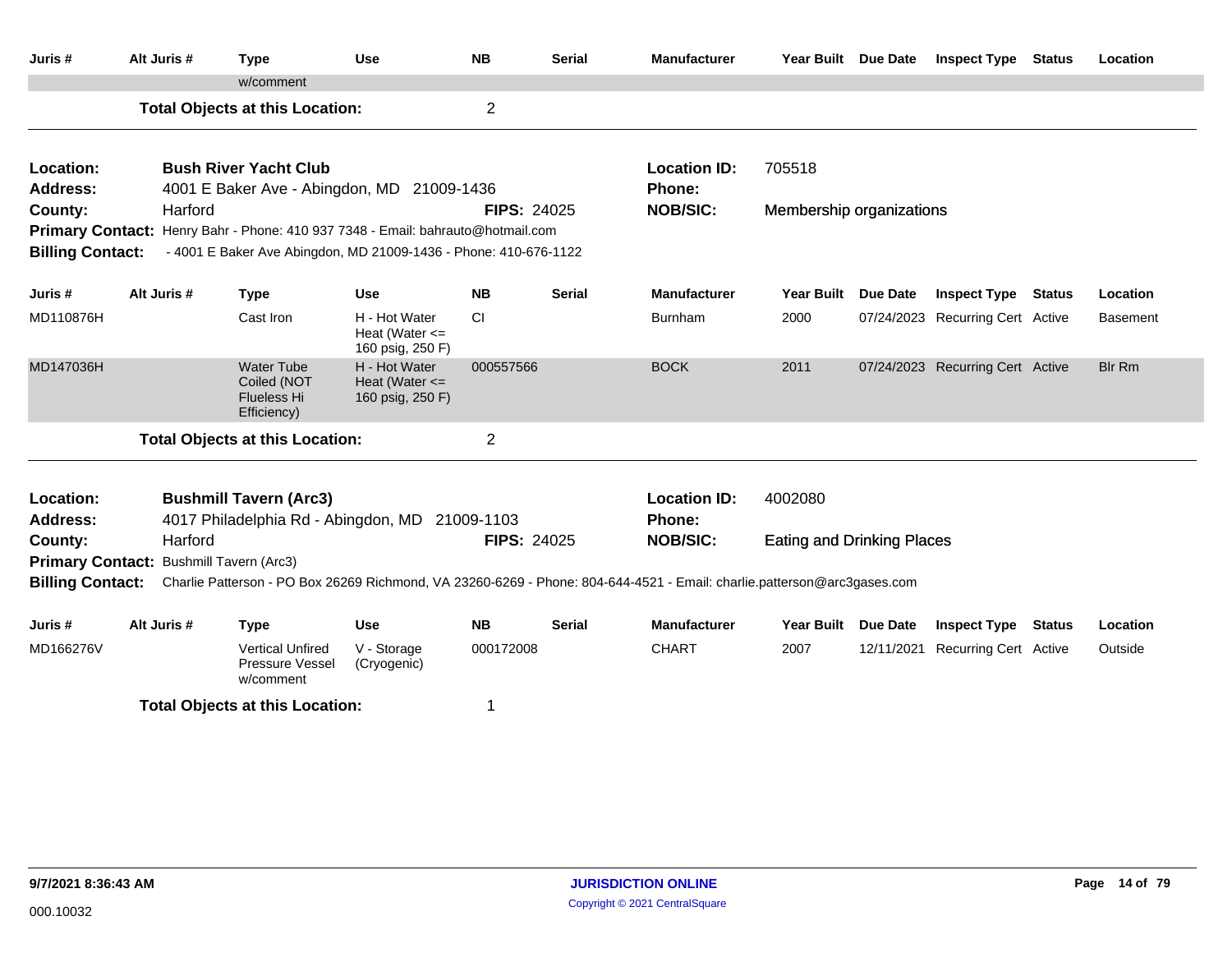| Location:<br>Address:   |                                                                                                                |                   | <b>C &amp; H Goodyear Tires</b><br>702A Pulaski Hwy - Joppa, MD 21085-3900                          |                                                             |                    |               | <b>Location ID:</b><br>Phone:                                                                               | 705547                                 |                                                  |                             |
|-------------------------|----------------------------------------------------------------------------------------------------------------|-------------------|-----------------------------------------------------------------------------------------------------|-------------------------------------------------------------|--------------------|---------------|-------------------------------------------------------------------------------------------------------------|----------------------------------------|--------------------------------------------------|-----------------------------|
| County:                 | Harford<br>Primary Contact: C & H Goodyear Tires - Phone: 4106797072<br><b>Billing Contact:</b><br>Alt Juris # |                   |                                                                                                     |                                                             | <b>FIPS: 24025</b> |               | <b>NOB/SIC:</b>                                                                                             | <b>General Automotive Repair Shops</b> |                                                  |                             |
| Juris #                 |                                                                                                                |                   | <b>Type</b>                                                                                         | <b>Use</b>                                                  | <b>NB</b>          | Serial        | <b>Manufacturer</b>                                                                                         | Year Built Due Date                    | <b>Inspect Type Status</b>                       | Location                    |
| MD103772V               | <b>CAT</b>                                                                                                     |                   | Pressure Vessel<br>w/comment                                                                        | Horizontal Unfired V - Storage (NOT<br>Cryogenic)           | 000140055          |               | lamco                                                                                                       | 1988                                   | 11/04/2022 Recurring Cert Active                 | <b>Tire Storage</b><br>Room |
| MD103773V               | CAT                                                                                                            |                   | <b>Pressure Vessel</b><br>w/comment                                                                 | Horizontal Unfired V - Storage (NOT 000004344<br>Cryogenic) |                    |               | <b>Buckeye</b>                                                                                              | 1986                                   | 11/04/2022 Recurring Cert Active                 | Rear Shop                   |
|                         |                                                                                                                |                   | <b>Total Objects at this Location:</b>                                                              |                                                             | $\overline{2}$     |               |                                                                                                             |                                        |                                                  |                             |
| Location:<br>Address:   |                                                                                                                |                   | C. Brown Excavating, Inc.<br>635 Old Philadelphia Rd - Aberdeen, MD 21001-3622                      |                                                             |                    |               | <b>Location ID:</b><br>Phone:                                                                               | 708655                                 |                                                  |                             |
| County:                 |                                                                                                                | Harford           |                                                                                                     |                                                             | <b>FIPS: 24025</b> |               | <b>NOB/SIC:</b>                                                                                             | Manufacturing Industries, NEC          |                                                  |                             |
|                         |                                                                                                                |                   | Primary Contact: C. Brown Excavating, Inc - Phone: 410-272-8800 - Email: cbrowntrucking@comcast.net |                                                             |                    |               |                                                                                                             |                                        |                                                  |                             |
| <b>Billing Contact:</b> |                                                                                                                |                   |                                                                                                     |                                                             |                    |               | - 635 Old Philadelphia Rd Aberdeen, MD 21001-3622 - Phone: 410-272-8800 - Email: cbrowntrucking@comcast.net |                                        |                                                  |                             |
| Juris #                 |                                                                                                                | Alt Juris #       | <b>Type</b>                                                                                         | <b>Use</b>                                                  | <b>NB</b>          | <b>Serial</b> | <b>Manufacturer</b>                                                                                         | Year Built Due Date                    | <b>Inspect Type Status</b>                       | Location                    |
| MD085402V               |                                                                                                                |                   | <b>Pressure Vessel</b><br>w/comment                                                                 | Horizontal Unfired V - Storage (NOT 000153128<br>Cryogenic) |                    |               | Manchester                                                                                                  | 1988                                   | 03/21/2022 Recurring Cert Active                 | 3rd Bay                     |
|                         |                                                                                                                |                   | <b>Total Objects at this Location:</b>                                                              |                                                             | 1                  |               |                                                                                                             |                                        |                                                  |                             |
| Location:               |                                                                                                                | <b>Car Nation</b> |                                                                                                     |                                                             |                    |               | <b>Location ID:</b>                                                                                         | 713842                                 |                                                  |                             |
| <b>Address:</b>         |                                                                                                                |                   | 317 S Philadelphia Blvd - Aberdeen, MD 21001-3338                                                   |                                                             |                    |               | <b>Phone:</b>                                                                                               | 410-273-0850                           |                                                  |                             |
| County:                 |                                                                                                                | Harford           |                                                                                                     |                                                             | <b>FIPS: 24025</b> |               | <b>NOB/SIC:</b>                                                                                             |                                        | Automotive dealers and gasoline service stations |                             |
|                         |                                                                                                                |                   | Primary Contact: Amir Bashir - Phone: 410 995-8888                                                  |                                                             |                    |               |                                                                                                             |                                        |                                                  |                             |
| <b>Billing Contact:</b> |                                                                                                                |                   | Bill Hamm - 317 S Philadelphia Blvd Aberdeen, MD 21001-3338 - Phone: 410-273-0850                   |                                                             |                    |               |                                                                                                             |                                        |                                                  |                             |
| Juris #                 |                                                                                                                | Alt Juris #       | <b>Type</b>                                                                                         | <b>Use</b>                                                  | <b>NB</b>          | Serial        | <b>Manufacturer</b>                                                                                         | Year Built Due Date                    | <b>Inspect Type Status</b>                       | Location                    |
| MD161242V               |                                                                                                                |                   | <b>Vertical Unfired</b><br>Pressure Vessel<br>w/comment                                             | V - Storage (NOT<br>Cryogenic)                              | 000406642          |               | Mat Industries                                                                                              | 2016                                   | 10/30/2022 Recurring Cert Active                 | Shop                        |
| 9/7/2021 8:36:43 AM     |                                                                                                                |                   |                                                                                                     |                                                             |                    |               | <b>JURISDICTION ONLINE</b>                                                                                  |                                        |                                                  | Page 15 of 79               |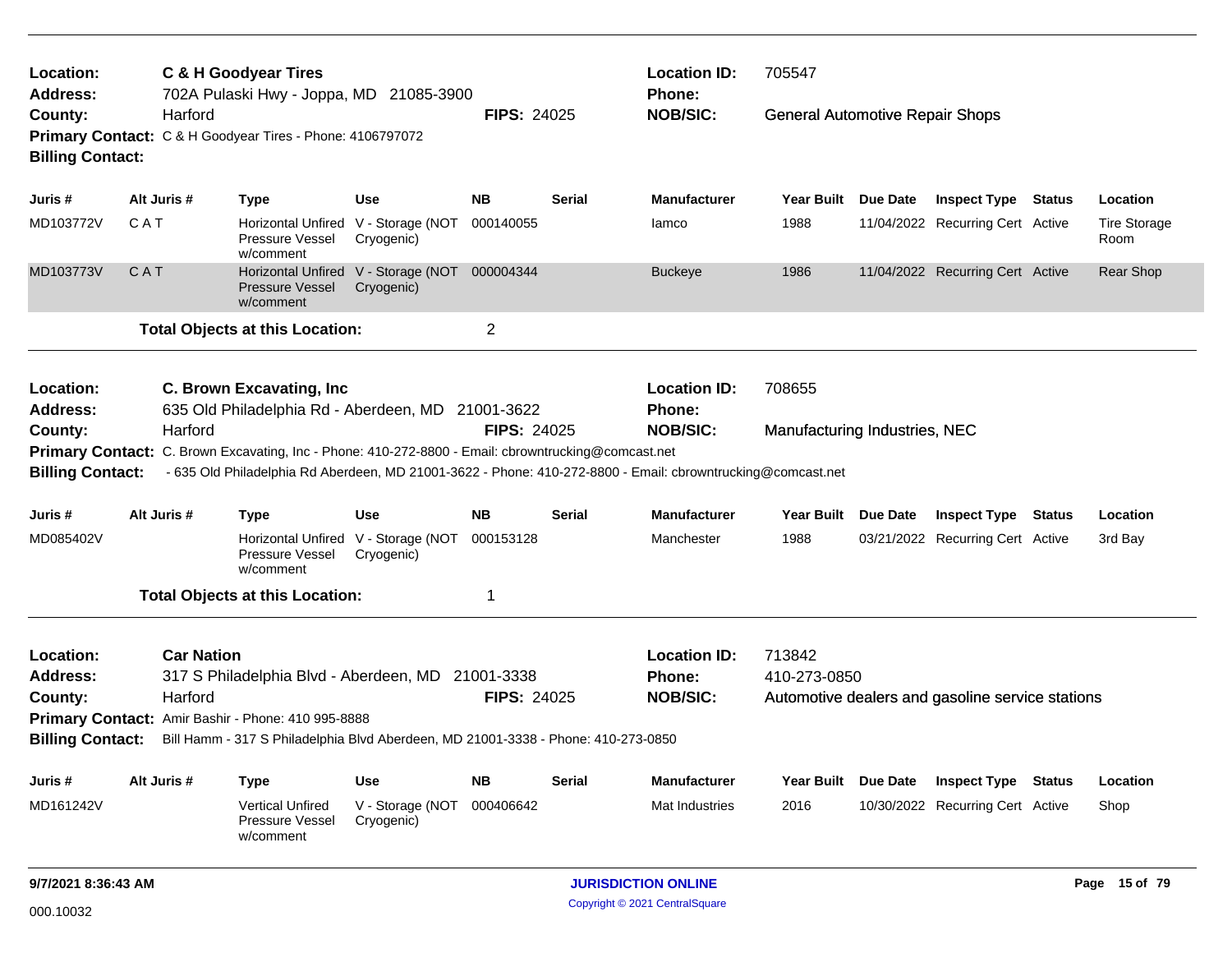| Location:<br><b>Address:</b><br>County:<br>Primary Contact: Vadim Shapiro - Phone: 410-679-0000 - Email: sshapiro@chesacorv.com<br><b>Billing Contact:</b><br>Juris # |             | <b>Chesaco RV</b><br>Harford | 911 Pulaski Hwy - Joppa, MD 21085-3917                                     |                                                         | <b>FIPS: 24025</b> |                                 | <b>Location ID:</b><br>Phone:<br><b>NOB/SIC:</b><br>Vadim Shapiro - 911 Pulaski Hwy Joppa, MD 21085-3917 - Phone: 410-679-0000 - Email: sshapiro@chesacorv.com     | 2450061<br>410-679-0000<br><b>Mobile Home Dealers</b> |                                  |               |                    |
|-----------------------------------------------------------------------------------------------------------------------------------------------------------------------|-------------|------------------------------|----------------------------------------------------------------------------|---------------------------------------------------------|--------------------|---------------------------------|--------------------------------------------------------------------------------------------------------------------------------------------------------------------|-------------------------------------------------------|----------------------------------|---------------|--------------------|
|                                                                                                                                                                       | Alt Juris # |                              | <b>Type</b>                                                                | <b>Use</b>                                              | <b>NB</b>          | <b>Serial</b>                   | <b>Manufacturer</b>                                                                                                                                                | Year Built Due Date                                   | <b>Inspect Type</b>              | <b>Status</b> | Location           |
| MD165658V                                                                                                                                                             |             |                              | <b>Vertical Unfired</b><br><b>Pressure Vessel</b><br>w/comment             | V - Storage (NOT<br>Cryogenic)                          | 000037551          | 37551                           | Morganton                                                                                                                                                          | 2018                                                  | 12/04/2021 Recurring Cert Active |               | Shop               |
|                                                                                                                                                                       |             |                              | <b>Total Objects at this Location:</b>                                     |                                                         | 1                  |                                 |                                                                                                                                                                    |                                                       |                                  |               |                    |
| Location:<br>Address:<br>County:<br>Primary Contact: Mike Nobile - Phone: 410-893-2493 - Email: mike.nobile@chesapeakehd.com<br><b>Billing Contact:</b>               |             | Harford                      | <b>Chesapeake Harley Davidson</b><br>4600 Thunder Ct - Darlington, MD      | 21034-1601                                              | <b>FIPS: 24025</b> |                                 | <b>Location ID:</b><br>Phone:<br><b>NOB/SIC:</b><br>Mike Nobile - 4600 Thunder Ct Darlington, MD 21034 - Phone: 410-893-2493 - Email: mike.nobile@chesapeakehd.com | 2284344<br>410-893-2493<br><b>Motorcycle Dealers</b>  |                                  |               |                    |
| Juris #                                                                                                                                                               | Alt Juris # |                              | <b>Type</b>                                                                | <b>Use</b>                                              | <b>NB</b>          | <b>Serial</b>                   | <b>Manufacturer</b>                                                                                                                                                | Year Built Due Date                                   | <b>Inspect Type</b>              | <b>Status</b> | Location           |
| MD128483V                                                                                                                                                             |             |                              | Horizontal Unfired V - Storage (NOT<br><b>Pressure Vessel</b><br>w/comment | Cryogenic)                                              | 000205491          |                                 | <b>Buckeye</b>                                                                                                                                                     | 1979                                                  | 06/28/2022 Recurring Cert Active |               | Store Room         |
| MD141874H                                                                                                                                                             | #1          |                              | <b>Water Tube</b><br>Coiled (Flueless<br>Hi Efficiency)                    | H - Hot Water<br>Heat (Water $\leq$<br>160 psig, 250 F) | 000195390          | M <sub>1.11.21</sub> .<br>00175 | <b>Giannoni Frances</b><br><b>SAS</b>                                                                                                                              | 2011                                                  | 06/28/2022 Recurring Cert Active |               | <b>Boiler Room</b> |
| MD141875H                                                                                                                                                             | #2          |                              | Water Tube<br>Coiled (Flueless<br>Hi Efficiency)                           | H - Hot Water<br>Heat (Water $\leq$<br>160 psig, 250 F) |                    | 000195276 M1.11.21.0061         | Giannoni Frances<br>SAS                                                                                                                                            | 2011                                                  | 06/28/2022 Recurring Cert Active |               | <b>Boiler Room</b> |
| MD141876H                                                                                                                                                             | #3          |                              | <b>Water Tube</b>                                                          | H - Hot Water                                           | 000017101          | 2006-19-0053                    | Giannoni Frances<br>SAS                                                                                                                                            | 2006                                                  | 06/28/2022 Recurring Cert Active |               | <b>Boiler Room</b> |
|                                                                                                                                                                       |             |                              | <b>Coiled (Flueless</b><br>Hi Efficiency)                                  | Heat (Water $\leq$<br>160 psig, 250 F)                  |                    |                                 |                                                                                                                                                                    |                                                       |                                  |               |                    |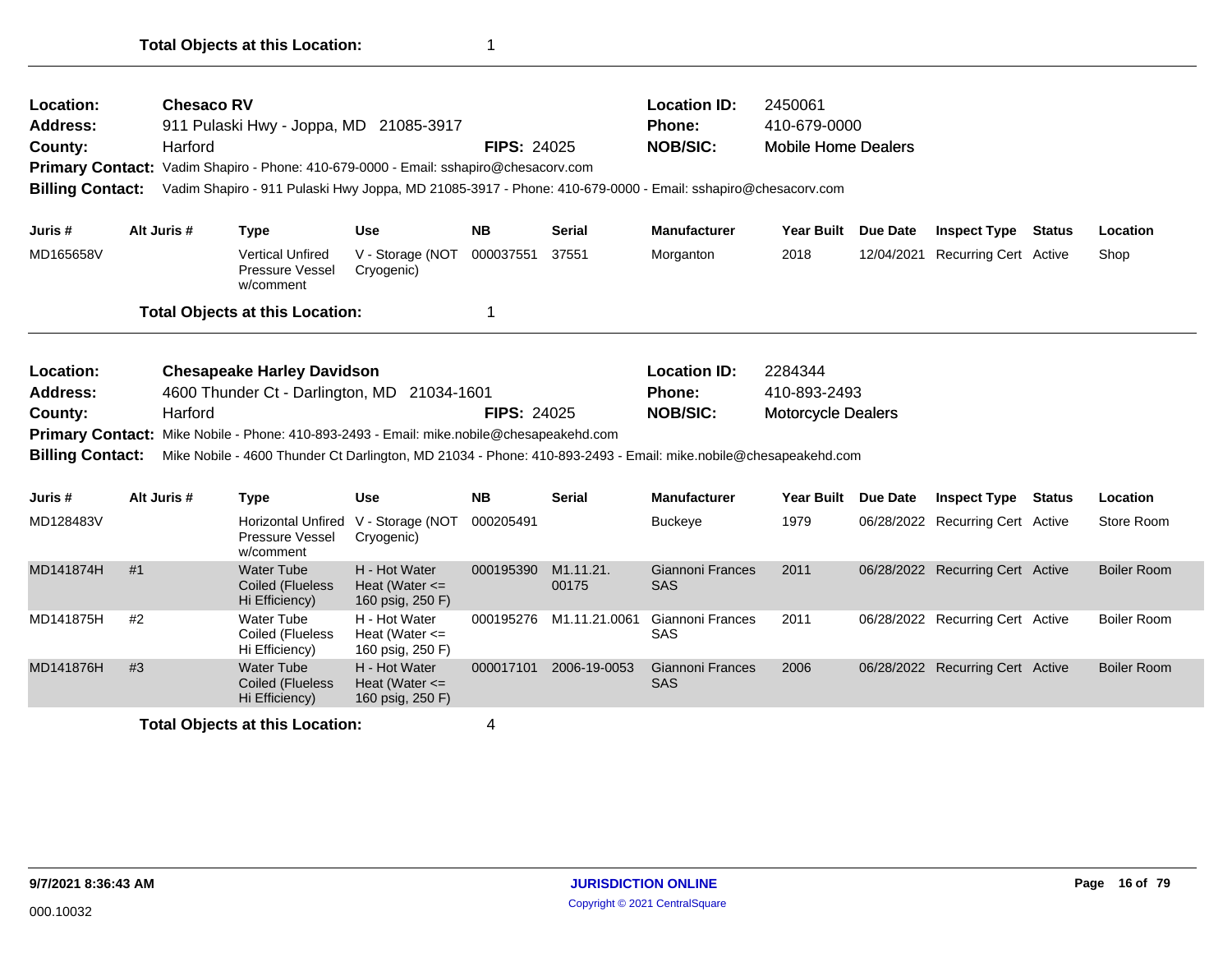| Location:<br>Address:<br>County:<br>Primary Contact: Chick-Fil-A (Arc3)<br><b>Billing Contact:</b> |                                                                                                        | Harford            | Chick-Fil-A (Arc3)<br>408 Baltimore Pike - Bel Air, MD 21014-4304                      |                                                         | <b>FIPS: 24025</b> |                                      | <b>Location ID:</b><br>Phone:<br><b>NOB/SIC:</b><br>Charlie Patterson - PO Box 26269 Richmond, VA 23260-6269 - Phone: 804-644-4521 - Email: charlie.patterson@arc3gases.com | 4010675                           |                                  |                    |
|----------------------------------------------------------------------------------------------------|--------------------------------------------------------------------------------------------------------|--------------------|----------------------------------------------------------------------------------------|---------------------------------------------------------|--------------------|--------------------------------------|-----------------------------------------------------------------------------------------------------------------------------------------------------------------------------|-----------------------------------|----------------------------------|--------------------|
| Juris #                                                                                            |                                                                                                        | Alt Juris #        | <b>Type</b>                                                                            | <b>Use</b>                                              | <b>NB</b>          | <b>Serial</b>                        | <b>Manufacturer</b>                                                                                                                                                         | Year Built Due Date               | <b>Inspect Type Status</b>       | Location           |
| MD167112V                                                                                          |                                                                                                        |                    | <b>Vertical Unfired</b><br>Pressure Vessel<br>w/comment                                | V - Storage<br>(Cryogenic)                              | 000320022          |                                      | <b>CHART</b>                                                                                                                                                                | 2018                              | 02/12/2022 Recurring Cert Active | Kitchen            |
|                                                                                                    |                                                                                                        |                    | <b>Total Objects at this Location:</b>                                                 |                                                         | 1                  |                                      |                                                                                                                                                                             |                                   |                                  |                    |
| Location:<br>Address:                                                                              |                                                                                                        |                    | Chick-Fil-A - 2947<br>1980 Rock Spring Rd - Forest Hill, MD 21050-2605                 |                                                         |                    | <b>Location ID:</b><br><b>Phone:</b> | 3918934                                                                                                                                                                     |                                   |                                  |                    |
| County:                                                                                            |                                                                                                        | Harford            |                                                                                        |                                                         | FIPS: 24025        |                                      | <b>NOB/SIC:</b>                                                                                                                                                             | <b>Eating and Drinking Places</b> |                                  |                    |
| <b>Primary Contact:</b><br><b>Billing Contact:</b>                                                 |                                                                                                        | Chick-Fil-A - 2947 |                                                                                        |                                                         |                    |                                      | Charlie Patterson - PO Box 26269 Richmond, VA 23260-6269 - Phone: 804-644-4521 - Email: charlie.patterson@arc3gases.com                                                     |                                   |                                  |                    |
| Juris #                                                                                            |                                                                                                        | Alt Juris #        | <b>Type</b>                                                                            | <b>Use</b>                                              | <b>NB</b>          | <b>Serial</b>                        | <b>Manufacturer</b>                                                                                                                                                         | Year Built Due Date               | <b>Inspect Type Status</b>       | Location           |
| MD168433V                                                                                          |                                                                                                        |                    | <b>Vertical Unfired</b><br>Pressure Vessel<br>w/comment                                | V - Storage<br>(Cryogenic)                              | 000335594          |                                      | <b>CHART</b>                                                                                                                                                                | 2020                              | 11/11/2022 Recurring Cert Active | Outside            |
|                                                                                                    |                                                                                                        |                    | <b>Total Objects at this Location:</b>                                                 |                                                         | 1                  |                                      |                                                                                                                                                                             |                                   |                                  |                    |
| Location:<br><b>Address:</b>                                                                       |                                                                                                        |                    | <b>Christ Our King Presbyterian Church</b><br>10 Lexington Rd - Bel Air, MD 21014-5504 |                                                         |                    |                                      | <b>Location ID:</b><br>Phone:                                                                                                                                               | 707022<br>410-838-4698            |                                  |                    |
| County:<br><b>Primary Contact:</b>                                                                 |                                                                                                        | Harford            | Donna Leauge - Phone: 4108384698                                                       |                                                         | <b>FIPS: 24025</b> |                                      | <b>NOB/SIC:</b>                                                                                                                                                             | <b>Religious Organizations</b>    |                                  |                    |
| <b>Billing Contact:</b>                                                                            |                                                                                                        |                    | Donna Leauge - 10 Lexington Rd Bel Air, MD 21014-5504 - Phone: 4108384698              |                                                         |                    |                                      |                                                                                                                                                                             |                                   |                                  |                    |
| Juris #                                                                                            |                                                                                                        | Alt Juris #        | <b>Type</b>                                                                            | Use                                                     | <b>NB</b>          | Serial                               | <b>Manufacturer</b>                                                                                                                                                         | Year Built Due Date               | <b>Inspect Type Status</b>       | Location           |
| MD138156H                                                                                          | $\overline{\phantom{0}}$                                                                               |                    | Cast Iron                                                                              | H - Hot Water<br>Heat (Water $\leq$<br>160 psig, 250 F) | <b>CI</b>          | 267100                               | Viessman                                                                                                                                                                    | 2008                              | 08/22/2022 Recurring Cert Active | <b>Boiler Room</b> |
| MD138157H                                                                                          | $\overline{2}$<br>Cast Iron<br>H - Hot Water<br>CI<br>264109<br>Heat (Water $\leq$<br>160 psig, 250 F) |                    |                                                                                        |                                                         |                    | Viessman                             | 2008                                                                                                                                                                        | 08/22/2022 Recurring Cert Active  | <b>Boiler Room</b>               |                    |
|                                                                                                    |                                                                                                        |                    |                                                                                        |                                                         |                    |                                      |                                                                                                                                                                             |                                   |                                  |                    |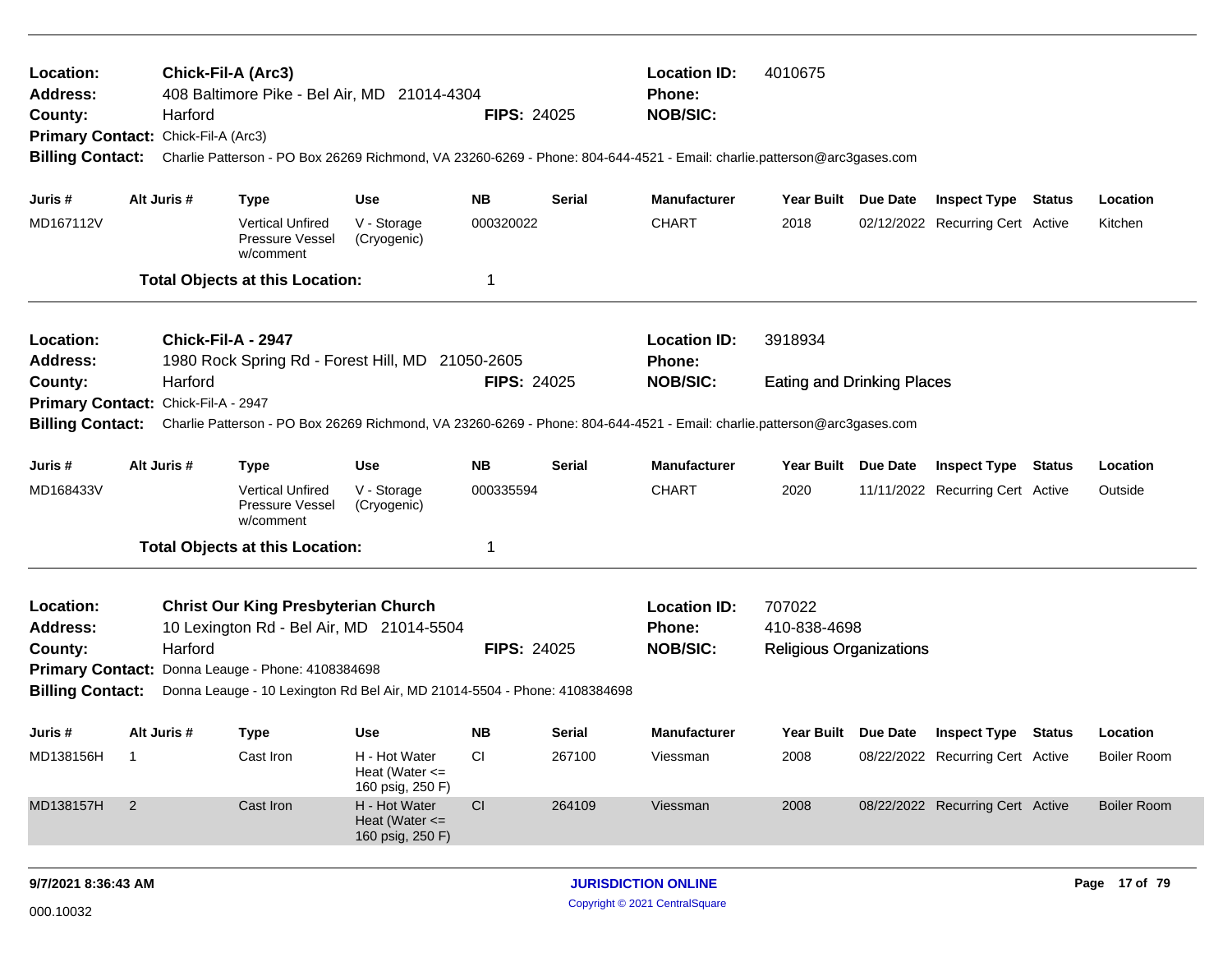| <b>Location:</b><br><b>Address:</b> |                                                                        |             | <b>Churchville Automotive Diagnostic Center</b><br>2839 Churchville Rd - Churchville, MD 21028-1619 |                                          |                    |               | <b>Location ID:</b><br>Phone:                                                                                           | 707131                                 |          |                                  |               |               |
|-------------------------------------|------------------------------------------------------------------------|-------------|-----------------------------------------------------------------------------------------------------|------------------------------------------|--------------------|---------------|-------------------------------------------------------------------------------------------------------------------------|----------------------------------------|----------|----------------------------------|---------------|---------------|
| County:                             |                                                                        | Harford     |                                                                                                     |                                          | <b>FIPS: 24025</b> |               | <b>NOB/SIC:</b>                                                                                                         | <b>General Automotive Repair Shops</b> |          |                                  |               |               |
|                                     |                                                                        |             | Primary Contact: Nick Macri - Phone: 410-836-2500                                                   |                                          |                    |               |                                                                                                                         |                                        |          |                                  |               |               |
| <b>Billing Contact:</b>             |                                                                        |             | Nick Macri - 2839 Churchville Rd Churchville, MD 21028-1619 - Phone: 410-836-2500                   |                                          |                    |               |                                                                                                                         |                                        |          |                                  |               |               |
| Juris #                             |                                                                        | Alt Juris # | <b>Type</b>                                                                                         | Use                                      | <b>NB</b>          | <b>Serial</b> | <b>Manufacturer</b>                                                                                                     | Year Built Due Date                    |          | <b>Inspect Type Status</b>       |               | Location      |
| MD079524V                           |                                                                        |             | <b>Vertical Unfired</b><br>Pressure Vessel<br>w/comment                                             | V - Storage (NOT<br>Cryogenic)           | 000129712          |               | Kargard                                                                                                                 | 1964                                   |          | 03/21/2022 Recurring Cert Active |               | Garage        |
|                                     |                                                                        |             | <b>Total Objects at this Location:</b>                                                              |                                          | 1                  |               |                                                                                                                         |                                        |          |                                  |               |               |
| <b>Location:</b>                    |                                                                        |             | <b>Coakley's Pub (Arc3)</b>                                                                         |                                          |                    |               | <b>Location ID:</b>                                                                                                     | 4002074                                |          |                                  |               |               |
| <b>Address:</b>                     |                                                                        |             | 406 Saint John St - Havre De Grace, MD 21078-2819                                                   |                                          |                    |               | Phone:                                                                                                                  |                                        |          |                                  |               |               |
| County:                             | Harford<br><b>FIPS: 24025</b><br>Primary Contact: Coakley's Pub (Arc3) |             |                                                                                                     |                                          |                    |               | <b>NOB/SIC:</b>                                                                                                         | <b>Eating and Drinking Places</b>      |          |                                  |               |               |
|                                     |                                                                        |             |                                                                                                     |                                          |                    |               |                                                                                                                         |                                        |          |                                  |               |               |
| <b>Billing Contact:</b>             |                                                                        |             |                                                                                                     |                                          |                    |               | Charlie Patterson - PO Box 26269 Richmond, VA 23260-6269 - Phone: 804-644-4521 - Email: charlie.patterson@arc3gases.com |                                        |          |                                  |               |               |
| Juris #                             |                                                                        | Alt Juris # | Type                                                                                                | Use                                      | <b>NB</b>          | <b>Serial</b> | <b>Manufacturer</b>                                                                                                     | Year Built Due Date                    |          | <b>Inspect Type</b>              | <b>Status</b> | Location      |
| MD166266V                           |                                                                        |             | <b>Vertical Unfired</b><br>Pressure Vessel<br>w/comment                                             | V - Storage<br>(Cryogenic)               | 000300979          |               | <b>CHART</b>                                                                                                            | 2016                                   |          | 12/11/2021 Recurring Cert Active |               | Outside       |
|                                     |                                                                        |             | <b>Total Objects at this Location:</b>                                                              |                                          | 1                  |               |                                                                                                                         |                                        |          |                                  |               |               |
| <b>Location:</b>                    |                                                                        |             | <b>Columbo Auto Diagnostic and Repair, INC</b>                                                      |                                          |                    |               | <b>Location ID:</b>                                                                                                     | 2866469                                |          |                                  |               |               |
| <b>Address:</b>                     |                                                                        |             | 708C Pulaski Hwy - Joppa, MD 21085-3926                                                             |                                          |                    |               | <b>Phone:</b>                                                                                                           |                                        |          |                                  |               |               |
| County:                             |                                                                        | Harford     |                                                                                                     |                                          | <b>FIPS: 24025</b> |               | <b>NOB/SIC:</b>                                                                                                         | <b>General Automotive Repair Shops</b> |          |                                  |               |               |
|                                     |                                                                        |             | Primary Contact: Columbo Auto Diagnostic and Repair, INC                                            |                                          |                    |               |                                                                                                                         |                                        |          |                                  |               |               |
| <b>Billing Contact:</b>             |                                                                        |             |                                                                                                     |                                          |                    |               |                                                                                                                         |                                        |          |                                  |               |               |
| Juris #                             |                                                                        | Alt Juris # | Type                                                                                                | <b>Use</b>                               | <b>NB</b>          | <b>Serial</b> | <b>Manufacturer</b>                                                                                                     | Year Built                             | Due Date | <b>Inspect Type Status</b>       |               | Location      |
| MD143919V                           |                                                                        |             | <b>Vertical Unfired</b><br><b>Pressure Vessel</b><br>w/comment                                      | V - Storage (NOT<br>Cryogenic)           | 000230433          |               | <b>CAMPBELL</b><br><b>HAUSFELD</b>                                                                                      | 2004                                   |          | 09/21/2022 Recurring Cert Active |               | Rear Shop     |
| MD143920V                           |                                                                        |             | <b>Vertical Unfired</b><br>Pressure Vessel                                                          | V - Storage (NOT 000315529<br>Cryogenic) |                    |               | <b>Steel Fab</b>                                                                                                        | 2002                                   |          | 09/21/2022 Recurring Cert Active |               | Rear Shop     |
| 9/7/2021 8:36:43 AM                 |                                                                        |             |                                                                                                     |                                          |                    |               | <b>JURISDICTION ONLINE</b>                                                                                              |                                        |          |                                  |               | Page 18 of 79 |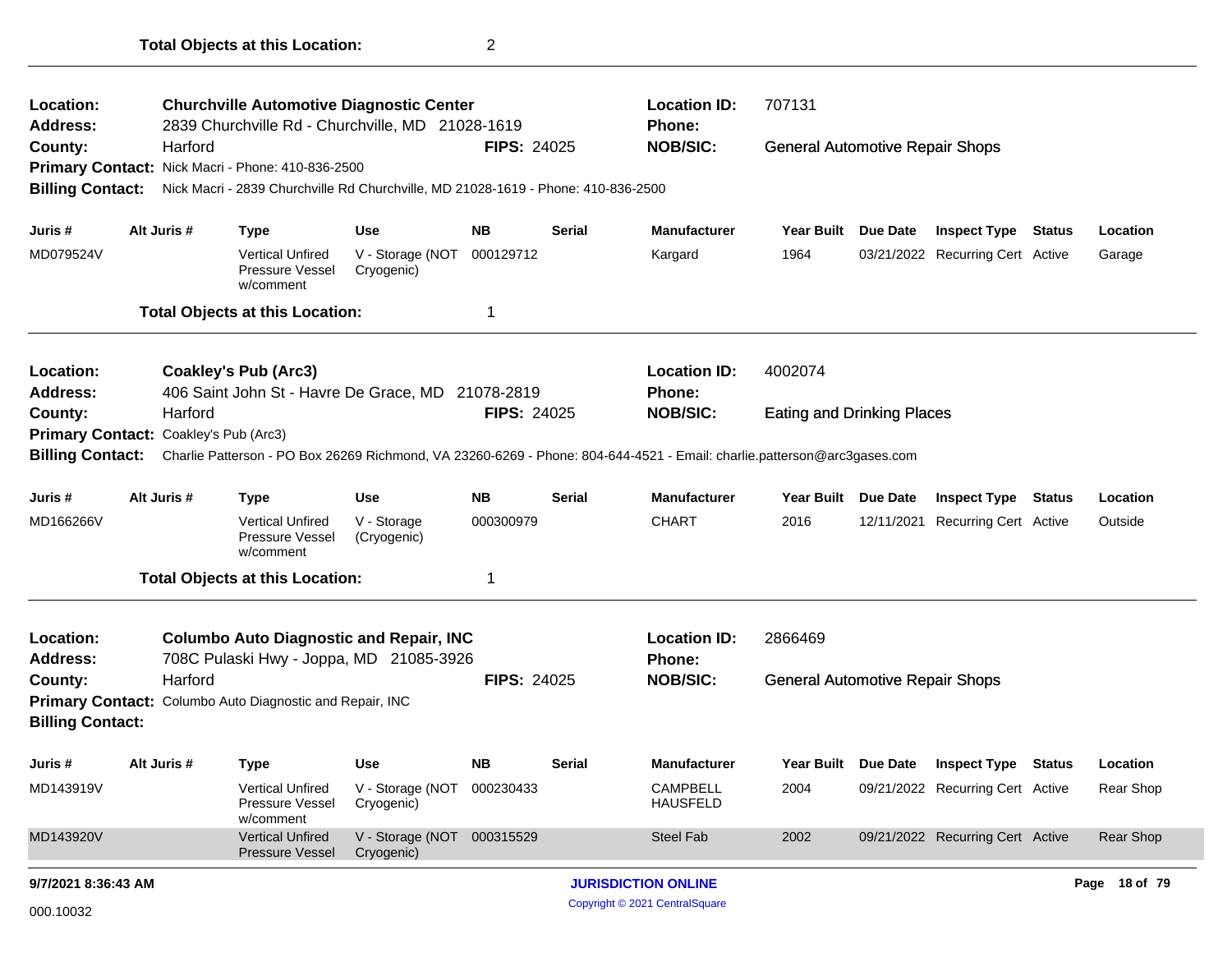| Juris #                 | Alt Juris #                          | <b>Type</b>                                                                         | <b>Use</b>                                                | <b>NB</b>          | <b>Serial</b> | <b>Manufacturer</b>                                                                                               | Year Built Due Date |          | <b>Inspect Type Status</b>                              | Location               |
|-------------------------|--------------------------------------|-------------------------------------------------------------------------------------|-----------------------------------------------------------|--------------------|---------------|-------------------------------------------------------------------------------------------------------------------|---------------------|----------|---------------------------------------------------------|------------------------|
|                         |                                      | w/comment                                                                           |                                                           |                    |               |                                                                                                                   |                     |          |                                                         |                        |
| MD155948V               |                                      | <b>Vertical Unfired</b><br>Pressure Vessel<br>w/comment                             | V - Storage (NOT<br>Cryogenic)                            | 000151652          |               | lamco                                                                                                             | 1988                |          | 09/21/2022 Recurring Cert Active                        | Comp Rm                |
|                         |                                      | <b>Total Objects at this Location:</b>                                              |                                                           | 3                  |               |                                                                                                                   |                     |          |                                                         |                        |
| Location:               |                                      | <b>Comfort Inn &amp; Suites</b>                                                     |                                                           |                    |               | <b>Location ID:</b>                                                                                               | 711099              |          |                                                         |                        |
| <b>Address:</b>         |                                      | 980 Hospitality Way - Aberdeen, MD 21001-1779                                       |                                                           |                    |               | <b>Phone:</b>                                                                                                     | 410-273-6300        |          |                                                         |                        |
| County:                 | Harford                              |                                                                                     |                                                           | <b>FIPS: 24025</b> |               | <b>NOB/SIC:</b>                                                                                                   |                     |          | Hotels, rooming houses, camps, and other lodging places |                        |
| <b>Primary Contact:</b> |                                      | Danielle Ervin - Phone: 410-273-6300 - Email: d.ervin@guestsinc.com                 |                                                           |                    |               |                                                                                                                   |                     |          |                                                         |                        |
| <b>Billing Contact:</b> |                                      |                                                                                     |                                                           |                    |               | Danielle Ervin - 980 Hospitality Way Aberdeen, MD 21001-1779 - Phone: 410-273-6300 - Email: d.ervin@guestsinc.com |                     |          |                                                         |                        |
| Juris #                 | Alt Juris #                          | <b>Type</b>                                                                         | <b>Use</b>                                                | <b>NB</b>          | <b>Serial</b> | <b>Manufacturer</b>                                                                                               | <b>Year Built</b>   | Due Date | <b>Inspect Type Status</b>                              | Location               |
| MD090937H               | CoilHtr                              | <b>Water Tube</b><br>Coiled (NOT<br>Flueless Hi<br>Efficiency)                      | H - Hot Water<br>Supply (Water <=<br>160 psig, 210 F)     | 000030727          |               | A O Smith                                                                                                         | 1996                |          | 12/12/2022 Recurring Cert Active                        | 2nd Fir Mech Rm        |
| MD168473H               |                                      | <b>Water Tube</b><br>Coiled (NOT<br><b>Flueless Hi</b><br>Efficiency)               | H - Hot Water<br>Supply (Water $\leq$<br>160 psig, 250 F) | 000C53912          |               | A O Smith                                                                                                         | 2020                |          | 03/12/2023 Recurring Cert Active                        | 2Nd Floor Mech<br>Room |
| MD168474V               |                                      | Heat Exchanger -<br>Shell and Tube                                                  | V - Process-Heat<br>Transfer-Other<br>w/comment           | 000111070          |               | <b>Bradford White</b>                                                                                             | 2020                |          | 03/12/2023 Recurring Cert Active                        | 2Nd Floor Mech<br>Room |
|                         |                                      | <b>Total Objects at this Location:</b>                                              |                                                           | 3                  |               |                                                                                                                   |                     |          |                                                         |                        |
| Location:               |                                      | <b>Complete Auto Repair Service</b>                                                 |                                                           |                    |               | <b>Location ID:</b>                                                                                               | 701978              |          |                                                         |                        |
| <b>Address:</b>         |                                      | 320 Baltimore Pike Ste D - Bel Air, MD 21014-4171                                   |                                                           |                    |               | <b>Phone:</b>                                                                                                     | 410-638-1700        |          |                                                         |                        |
| County:                 | Harford                              |                                                                                     |                                                           | <b>FIPS: 24025</b> |               | <b>NOB/SIC:</b>                                                                                                   |                     |          | Automotive dealers and gasoline service stations        |                        |
|                         | <b>Primary Contact: Mark Mueller</b> |                                                                                     |                                                           |                    |               |                                                                                                                   |                     |          |                                                         |                        |
| <b>Billing Contact:</b> |                                      | Vera Melvin - 320 Baltimore Pike Ste D Bel Air, MD 21014-4171 - Phone: 410-638-1700 |                                                           |                    |               |                                                                                                                   |                     |          |                                                         |                        |
| Juris #                 | Alt Juris #                          | Type                                                                                | Use                                                       | <b>NB</b>          | <b>Serial</b> | <b>Manufacturer</b>                                                                                               | <b>Year Built</b>   | Due Date | <b>Inspect Type Status</b>                              | Location               |
| MD110117V               | CAT                                  | <b>Vertical Unfired</b><br>Pressure Vessel<br>w/comment                             | V - Storage (NOT<br>Cryogenic)                            | 000199513          |               | Manchester                                                                                                        | 1994                |          | 10/16/2022 Recurring Cert Active                        | Shop                   |
|                         |                                      | <b>Total Objects at this Location:</b>                                              |                                                           | -1                 |               |                                                                                                                   |                     |          |                                                         |                        |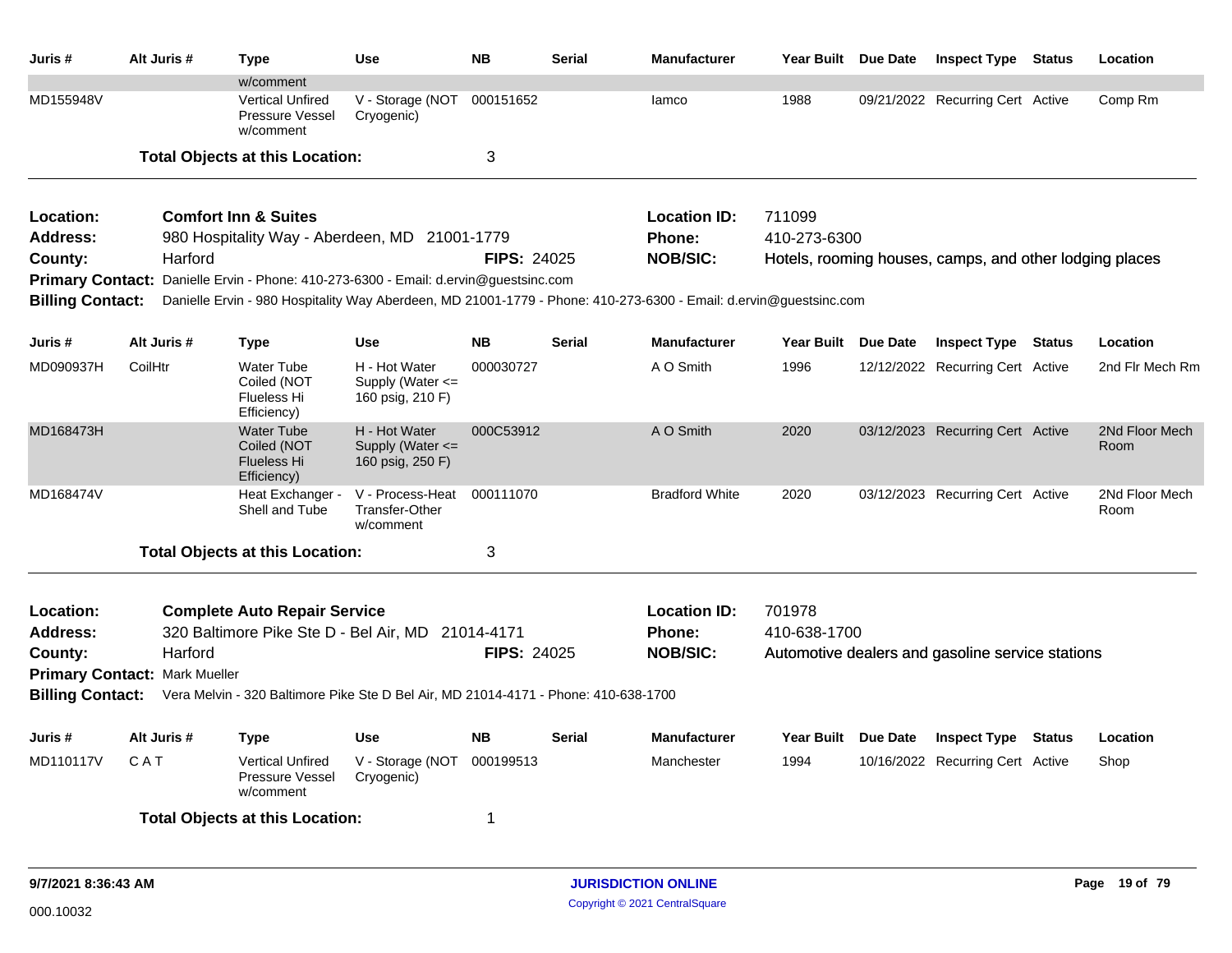| Location:<br><b>Address:</b><br>County:<br><b>Billing Contact:</b> | Harford     | <b>Complete Auto Repair Services Inc.</b>                    | 320 Baltimore Pike Ste D - Bel Air, MD 21014-4171<br>Primary Contact: Complete Auto Repair Service Inc. - Phone: 410-638-1700<br>- 320 Baltimore Pike Ste D Bel Air, MD 21014-4171 - Phone: 410-638-1700 | <b>FIPS: 24025</b> | <b>Location ID:</b><br><b>Phone:</b><br><b>NOB/SIC:</b> | 721869<br>410-638-1700<br><b>Automotive Dealers, NEC</b>                                                                                                                    |                         |                                  |               |                    |
|--------------------------------------------------------------------|-------------|--------------------------------------------------------------|----------------------------------------------------------------------------------------------------------------------------------------------------------------------------------------------------------|--------------------|---------------------------------------------------------|-----------------------------------------------------------------------------------------------------------------------------------------------------------------------------|-------------------------|----------------------------------|---------------|--------------------|
| Juris #                                                            | Alt Juris # | <b>Type</b>                                                  | <b>Use</b>                                                                                                                                                                                               | <b>NB</b>          | <b>Serial</b>                                           | <b>Manufacturer</b>                                                                                                                                                         | Year Built Due Date     | <b>Inspect Type Status</b>       |               | Location           |
| MD110116V                                                          | m           | <b>Vertical Unfired</b><br>Pressure Vessel<br>w/comment      | V - Storage (NOT<br>Cryogenic)                                                                                                                                                                           | 000254024          |                                                         | Manchester                                                                                                                                                                  | 1995                    | 08/28/2021 Recurring Cert Active |               | Rear Of Shop       |
|                                                                    |             | <b>Total Objects at this Location:</b>                       |                                                                                                                                                                                                          | 1                  |                                                         |                                                                                                                                                                             |                         |                                  |               |                    |
| Location:<br><b>Address:</b><br>County:<br><b>Billing Contact:</b> | Harford     | <b>Conrad's Seafood Abingdon</b>                             | 3414 Merchants Blvd - Abingdon, MD 21009-2019<br>Primary Contact: Conrad's Seafood Abingdon - Phone: 443-402-0482<br>- 3414 Merchants Blvd Abingdon, MD 21009-2019 - Phone: 443-402-0482                 | <b>FIPS: 24025</b> |                                                         | <b>Location ID:</b><br><b>Phone:</b><br><b>NOB/SIC:</b>                                                                                                                     | 4019298<br>443-402-0482 |                                  |               |                    |
| Juris #                                                            | Alt Juris # | <b>Type</b>                                                  | <b>Use</b>                                                                                                                                                                                               | <b>NB</b>          | <b>Serial</b>                                           | <b>Manufacturer</b>                                                                                                                                                         | Year Built Due Date     | <b>Inspect Type</b>              | <b>Status</b> | Location           |
| MD166597H                                                          |             | <b>Horizontal Water</b><br>Tube                              | H - Heating-<br>Cooking (Steam<br>$\le$ 15 psig)                                                                                                                                                         | 000154623          |                                                         | Rite Eng                                                                                                                                                                    | 2018                    | 05/11/2022 Recurring Cert Active |               | <b>Boiler Room</b> |
|                                                                    |             | <b>Total Objects at this Location:</b>                       |                                                                                                                                                                                                          | 1                  |                                                         |                                                                                                                                                                             |                         |                                  |               |                    |
| Location:<br><b>Address:</b><br>County:<br><b>Billing Contact:</b> | Harford     | Primary Contact: Conrad's Seafood Restaurant Abingdon (Arc3) | <b>Conrad's Seafood Restaurant Abingdon (Arc3)</b><br>3414 Merchants Blvd - Abingdon, MD 21009-2019                                                                                                      | <b>FIPS: 24025</b> |                                                         | <b>Location ID:</b><br>Phone:<br><b>NOB/SIC:</b><br>Charlie Patterson - PO Box 26269 Richmond, VA 23260-6269 - Phone: 804-644-4521 - Email: charlie.patterson@arc3gases.com | 4010674                 |                                  |               |                    |
| Juris #                                                            | Alt Juris # | Type                                                         | <b>Use</b>                                                                                                                                                                                               | <b>NB</b>          | <b>Serial</b>                                           | <b>Manufacturer</b>                                                                                                                                                         | Year Built Due Date     | <b>Inspect Type</b>              | <b>Status</b> | Location           |
| MD166596V                                                          |             | <b>Vertical Unfired</b><br>Pressure Vessel<br>w/comment      | V - Storage<br>(Cryogenic)                                                                                                                                                                               | 000050579          |                                                         | Taylor                                                                                                                                                                      | 1999                    | 02/12/2022 Recurring Cert Active |               | Store Room         |
|                                                                    |             | <b>Total Objects at this Location:</b>                       |                                                                                                                                                                                                          | 1                  |                                                         |                                                                                                                                                                             |                         |                                  |               |                    |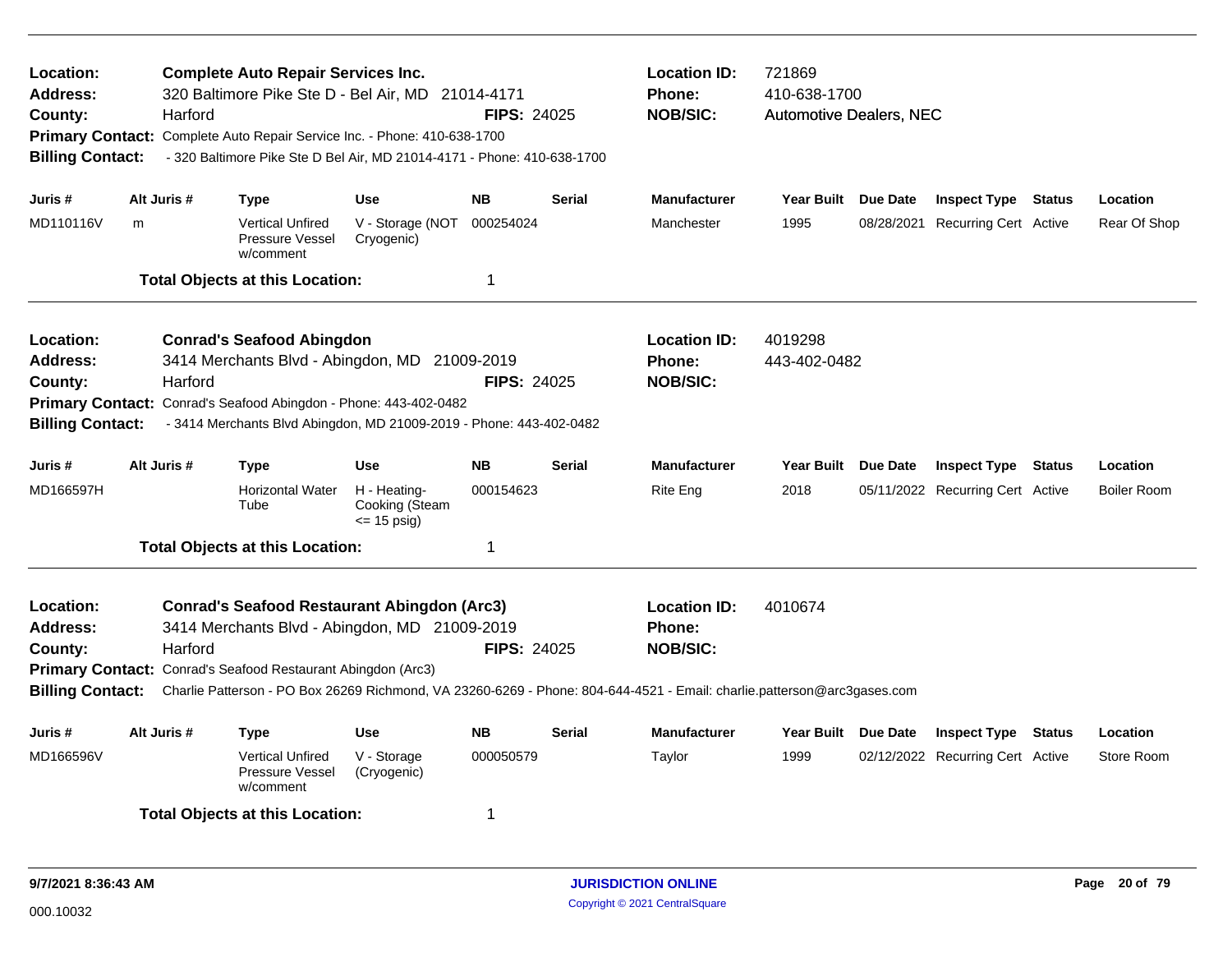| Location:<br><b>Address:</b> |                                                    | <b>Conrads Seafood</b> | 1207 Baltimore Pike - Bel Air, MD 21014-5106 |           |                    | <b>Location ID:</b><br><b>Phone:</b> | 4030360             |                     |        |          |
|------------------------------|----------------------------------------------------|------------------------|----------------------------------------------|-----------|--------------------|--------------------------------------|---------------------|---------------------|--------|----------|
| County:                      | Harford<br><b>Primary Contact: Conrads Seafood</b> |                        |                                              |           | <b>FIPS: 24025</b> | <b>NOB/SIC:</b>                      |                     |                     |        |          |
| <b>Billing Contact:</b>      |                                                    |                        |                                              |           |                    |                                      |                     |                     |        |          |
| Juris #                      | Alt Juris #                                        | Type                   | Use                                          | <b>NB</b> | <b>Serial</b>      | <b>Manufacturer</b>                  | Year Built Due Date | <b>Inspect Type</b> | Status | Location |

| MD167037H | #1 | <b>Horizontal Water</b><br>Tube        | H - Heating-<br>Cooking (Steam<br>$\leq$ 15 psig)         | 000154856 | Columbia     | 2019 | 07/01/2022 Recurring Cert Active | Boiler Room |
|-----------|----|----------------------------------------|-----------------------------------------------------------|-----------|--------------|------|----------------------------------|-------------|
| MD167038H | #2 | <b>Horizontal Water</b><br>Tube        | H - Heating-<br>Cooking (Steam<br>$\leq$ 15 psig)         | 000154855 | Columbia     | 2019 | 07/01/2022 Recurring Cert Active | Boiler Room |
| MD167039H |    | Water Heater<br>(HLW)                  | H - Hot Water<br>Supply (Water $\leq$<br>160 psig, 250 F) | 00005375  | <b>Bosch</b> | 2019 | 07/01/2022 Recurring Cert Active | Boiler Room |
|           |    | <b>Total Objects at this Location:</b> |                                                           | ◠         |              |      |                                  |             |

| Location:<br>Address:                                                                                     |                                                              | Cook Volkswagen Of Bel Air<br>2110 Bel Air Rd - Fallston, MD 21047-2720 |                                |                    |               | <b>Location ID:</b><br><b>Phone:</b> | 707875     |                 |                                                  |        |             |  |  |  |
|-----------------------------------------------------------------------------------------------------------|--------------------------------------------------------------|-------------------------------------------------------------------------|--------------------------------|--------------------|---------------|--------------------------------------|------------|-----------------|--------------------------------------------------|--------|-------------|--|--|--|
| County:                                                                                                   | Harford                                                      |                                                                         |                                | <b>FIPS: 24025</b> |               | <b>NOB/SIC:</b>                      |            |                 | Automotive dealers and gasoline service stations |        |             |  |  |  |
|                                                                                                           | <b>Primary Contact:</b> Becky Fletcher - Phone: 410-877-1500 |                                                                         |                                |                    |               |                                      |            |                 |                                                  |        |             |  |  |  |
| Becky Fletcher - 2110 Bel Air Rd Fallston, MD 21047-2720 - Phone: 410-877-1500<br><b>Billing Contact:</b> |                                                              |                                                                         |                                |                    |               |                                      |            |                 |                                                  |        |             |  |  |  |
| Juris #                                                                                                   | Alt Juris #                                                  | Type                                                                    | Use                            | <b>NB</b>          | <b>Serial</b> | <b>Manufacturer</b>                  | Year Built | <b>Due Date</b> | <b>Inspect Type</b>                              | Status | Location    |  |  |  |
| MD140451V                                                                                                 |                                                              | <b>Vertical Unfired</b><br>Pressure Vessel<br>w/comment                 | V - Storage (NOT<br>Cryogenic) | 000662350          |               | Steel Fab                            | 2011       |                 | 03/29/2022 Recurring Cert Active                 |        | Garage Loft |  |  |  |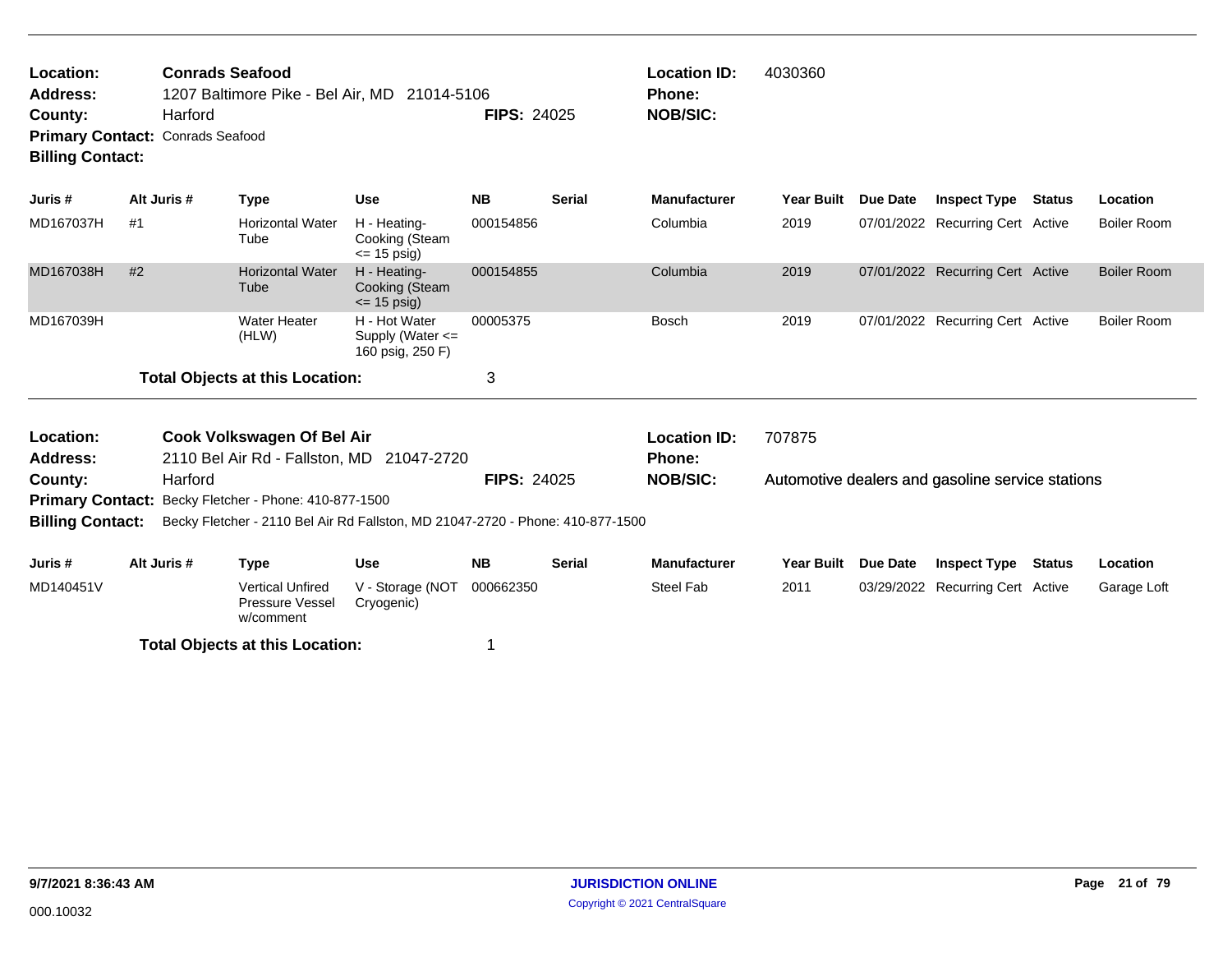| Location:<br><b>Address:</b><br>County:<br><b>Billing Contact:</b> | Harford     | <b>CR Wings (Roberts)</b><br>546 Baltimore Pike - Bel Air, MD 21014-4330<br>Primary Contact: Manager on Duty - Phone: 410-838-6722<br>Manager on Duty - 546 Baltimore Pike Bel Air, MD 21014-4330 - Phone: 410-838-6722 |                                | <b>FIPS: 24025</b> |               | <b>Location ID:</b><br><b>Phone:</b><br><b>NOB/SIC:</b>                                                                                                            | 4030762<br>410-838-6722                                   |          |                                                 |                  |
|--------------------------------------------------------------------|-------------|-------------------------------------------------------------------------------------------------------------------------------------------------------------------------------------------------------------------------|--------------------------------|--------------------|---------------|--------------------------------------------------------------------------------------------------------------------------------------------------------------------|-----------------------------------------------------------|----------|-------------------------------------------------|------------------|
| Juris #                                                            | Alt Juris # | <b>Type</b>                                                                                                                                                                                                             | <b>Use</b>                     | <b>NB</b>          | <b>Serial</b> | <b>Manufacturer</b>                                                                                                                                                | <b>Year Built</b>                                         | Due Date | <b>Inspect Type Status</b>                      | Location         |
| MD167043V                                                          |             | <b>Vertical Unfired</b><br>Pressure Vessel<br>w/comment                                                                                                                                                                 | V - Storage<br>(Cryogenic)     | 000006022          |               | Taylor-Wharton                                                                                                                                                     | 1989                                                      |          | 07/06/2022 Recurring Cert Active                | Outside          |
|                                                                    |             | <b>Total Objects at this Location:</b>                                                                                                                                                                                  |                                | 1                  |               |                                                                                                                                                                    |                                                           |          |                                                 |                  |
| Location:<br><b>Address:</b><br>County:<br><b>Billing Contact:</b> | Harford     | <b>Dans Automotive Inc</b><br>623 Pulaski Hwy - Joppa, MD 21085-3914<br>Primary Contact: Daniel E. Kreiser - Phone: 410-538-5900 - Email: dansauto.1@verizon.net                                                        |                                | <b>FIPS: 24025</b> |               | <b>Location ID:</b><br>Phone:<br><b>NOB/SIC:</b><br>Daniel E. Kreiser - 623 Pulaski Hwy Joppa, MD 21085-3914 - Phone: 410-538-5900 - Email: dansauto.1@verizon.net | 785741<br>410-538-5900<br>Oil and Gas Field Services, NEC |          |                                                 |                  |
| Juris #                                                            | Alt Juris # | <b>Type</b>                                                                                                                                                                                                             | <b>Use</b>                     | <b>NB</b>          | <b>Serial</b> | <b>Manufacturer</b>                                                                                                                                                | Year Built Due Date                                       |          | <b>Inspect Type Status</b>                      | Location         |
| MD116504V                                                          |             | <b>Vertical Unfired</b><br>Pressure Vessel<br>w/comment                                                                                                                                                                 | V - Storage (NOT<br>Cryogenic) | 001181835          |               | Manchester                                                                                                                                                         | 2001                                                      |          | 04/15/2023 Recurring Cert Active                | Shop Loft        |
|                                                                    |             | <b>Total Objects at this Location:</b>                                                                                                                                                                                  |                                | 1                  |               |                                                                                                                                                                    |                                                           |          |                                                 |                  |
| Location:<br><b>Address:</b><br>County:<br><b>Billing Contact:</b> | Harford     | Day's Joppa Auto Care<br>1014 Pulaski Hwy - Joppa, MD 21085-3929<br>Primary Contact: Sam Day - Phone: 410-679-1818<br>Sam Day - 1014 Pulaski Hwy Joppa, MD 21085-3929 - Phone: 410-679-1818                             |                                | <b>FIPS: 24025</b> |               | <b>Location ID:</b><br><b>Phone:</b><br><b>NOB/SIC:</b>                                                                                                            | 1589530<br>410-679-1818                                   |          | Utility Trailer and Recreational Vehicle Rental |                  |
| Juris #                                                            | Alt Juris # | <b>Type</b>                                                                                                                                                                                                             | <b>Use</b>                     | <b>NB</b>          | <b>Serial</b> | Manufacturer                                                                                                                                                       | Year Built Due Date                                       |          | <b>Inspect Type Status</b>                      | Location         |
| MD164974V                                                          |             | <b>Vertical Unfired</b><br>Pressure Vessel<br>w/comment                                                                                                                                                                 | V - Storage (NOT<br>Cryogenic) | 002029984          |               | Manchester                                                                                                                                                         | 2018                                                      |          | 09/20/2021 Recurring Cert Active                | <b>REAR SHOP</b> |
|                                                                    |             | <b>Total Objects at this Location:</b>                                                                                                                                                                                  |                                | 1                  |               |                                                                                                                                                                    |                                                           |          |                                                 |                  |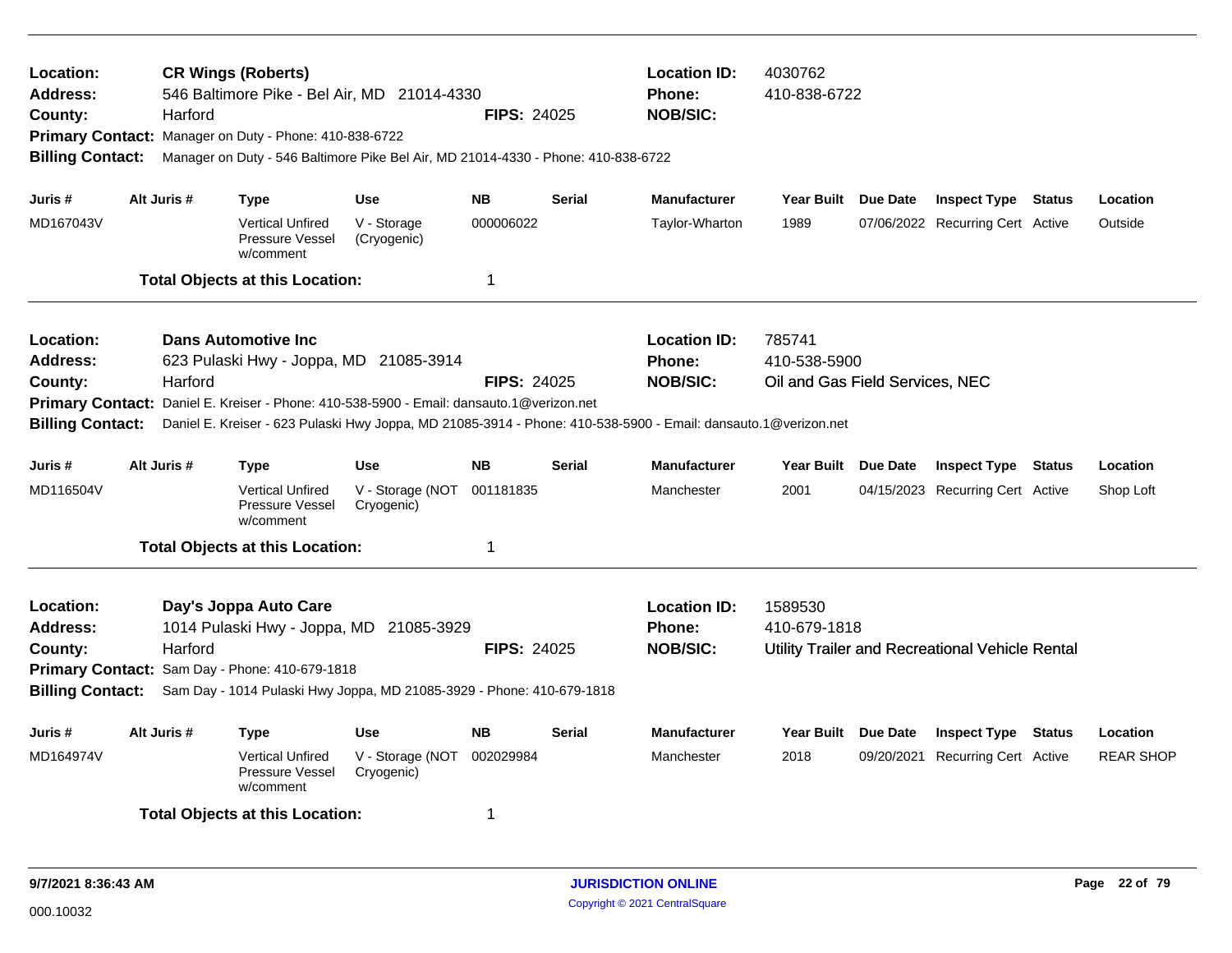| <b>Location:</b><br><b>Address:</b><br>County:<br>Primary Contact: Kevin Rutherford - Phone: (410)879-6670 - Email: kevinr@deco-sign.com |                                                                                                                                                                                                         | Deco Sign Co            |                                                                | 107 Industry Ln - Forest Hill, MD 21050-1621                                                                       |                    |               | <b>Location ID:</b><br>Phone: | 708725                                   |          |                                            |               |                     |
|------------------------------------------------------------------------------------------------------------------------------------------|---------------------------------------------------------------------------------------------------------------------------------------------------------------------------------------------------------|-------------------------|----------------------------------------------------------------|--------------------------------------------------------------------------------------------------------------------|--------------------|---------------|-------------------------------|------------------------------------------|----------|--------------------------------------------|---------------|---------------------|
|                                                                                                                                          |                                                                                                                                                                                                         | Harford                 |                                                                |                                                                                                                    | <b>FIPS: 24025</b> |               | <b>NOB/SIC:</b>               | <b>Signs and Advertising Specialties</b> |          |                                            |               |                     |
|                                                                                                                                          |                                                                                                                                                                                                         |                         |                                                                |                                                                                                                    |                    |               |                               |                                          |          |                                            |               |                     |
| <b>Billing Contact:</b>                                                                                                                  |                                                                                                                                                                                                         |                         |                                                                | Kevin Rutherford - 107 Industry Ln Forest Hill, MD 21050-1621 - Phone: (410)879-6670 - Email: kevinr@deco-sign.com |                    |               |                               |                                          |          |                                            |               |                     |
|                                                                                                                                          |                                                                                                                                                                                                         |                         |                                                                |                                                                                                                    |                    |               |                               |                                          |          |                                            |               |                     |
| Juris #                                                                                                                                  |                                                                                                                                                                                                         | Alt Juris #             | <b>Type</b>                                                    | <b>Use</b>                                                                                                         | <b>NB</b>          | <b>Serial</b> | <b>Manufacturer</b>           | Year Built Due Date                      |          | <b>Inspect Type Status</b>                 |               | Location            |
| MD129566V                                                                                                                                | AT                                                                                                                                                                                                      |                         | <b>Vertical Unfired</b><br>Pressure Vessel<br>w/comment        | V - Storage (NOT 000482801<br>Cryogenic)                                                                           |                    |               | <b>Steel Fab</b>              | 2007                                     |          | 06/04/2023 Recurring Cert Active           |               | <b>COMP ROOM</b>    |
| MD147721V                                                                                                                                |                                                                                                                                                                                                         |                         | <b>Vertical Unfired</b><br><b>Pressure Vessel</b><br>w/comment | V - Storage (NOT 000825368<br>Cryogenic)                                                                           |                    |               | Manchester                    | 2007                                     |          | 06/04/2023 Recurring Cert Active           |               | <b>SCREEN PRINT</b> |
|                                                                                                                                          |                                                                                                                                                                                                         |                         | <b>Total Objects at this Location:</b>                         |                                                                                                                    | $\overline{2}$     |               |                               |                                          |          |                                            |               |                     |
| <b>Location:</b>                                                                                                                         |                                                                                                                                                                                                         | <b>Dennys Resturant</b> |                                                                |                                                                                                                    |                    |               | <b>Location ID:</b>           | 708810                                   |          |                                            |               |                     |
| <b>Address:</b>                                                                                                                          |                                                                                                                                                                                                         |                         |                                                                | 1803 Edgewood Rd - Edgewood, MD 21040-1044                                                                         |                    |               | <b>Phone:</b>                 | 410-679-8611                             |          |                                            |               |                     |
| County:                                                                                                                                  |                                                                                                                                                                                                         | Harford                 |                                                                |                                                                                                                    | <b>FIPS: 24025</b> |               | <b>NOB/SIC:</b>               | <b>Eating and Drinking Places</b>        |          |                                            |               |                     |
|                                                                                                                                          |                                                                                                                                                                                                         |                         |                                                                |                                                                                                                    |                    |               |                               |                                          |          |                                            |               |                     |
| <b>Billing Contact:</b>                                                                                                                  | Primary Contact: Gurdip Gill (JD) - Phone: 916-752-6778 - Email: jdgill4455@yahoo.com<br>Jaime Miller - PO Box 558 Lake Delton, WI 53940-0558 - Phone: 608-254-5746 - Email: wisconsindenny@hotmail.com |                         |                                                                |                                                                                                                    |                    |               |                               |                                          |          |                                            |               |                     |
| Juris #                                                                                                                                  |                                                                                                                                                                                                         | Alt Juris #             | <b>Type</b>                                                    | Use                                                                                                                | <b>NB</b>          | <b>Serial</b> | <b>Manufacturer</b>           | Year Built Due Date                      |          | <b>Inspect Type</b>                        | <b>Status</b> | Location            |
| MD158660H                                                                                                                                |                                                                                                                                                                                                         |                         | <b>Water Heater</b><br>(HLW)                                   | H - Hot Water<br>Supply (Water $\leq$<br>160 psig, 210 F)                                                          | 000179601          |               | A O Smith                     | 2015                                     |          | 10/05/2021 Recurring Cert Active           |               | Kitchen             |
|                                                                                                                                          |                                                                                                                                                                                                         |                         | <b>Total Objects at this Location:</b>                         |                                                                                                                    | $\mathbf 1$        |               |                               |                                          |          |                                            |               |                     |
| <b>Location:</b>                                                                                                                         |                                                                                                                                                                                                         | <b>Dr Sitaras</b>       |                                                                |                                                                                                                    |                    |               | <b>Location ID:</b>           | 709227                                   |          |                                            |               |                     |
| <b>Address:</b>                                                                                                                          |                                                                                                                                                                                                         |                         |                                                                | 1814 Bel Air Rd - Fallston, MD 21047-2734                                                                          |                    |               | <b>Phone:</b>                 |                                          |          |                                            |               |                     |
| County:                                                                                                                                  |                                                                                                                                                                                                         | Harford                 |                                                                |                                                                                                                    | <b>FIPS: 24025</b> |               | <b>NOB/SIC:</b>               |                                          |          | Offices and Clinics of Doctors of Medicine |               |                     |
|                                                                                                                                          | Primary Contact: Lillian Scott - Phone: 410-877-3626                                                                                                                                                    |                         |                                                                |                                                                                                                    |                    |               |                               |                                          |          |                                            |               |                     |
| <b>Billing Contact:</b>                                                                                                                  | Peter Sitaras M.D. - PO Box 775 Fallston, MD 21047-0775 - Phone: 410-879-1300/410-877-3626                                                                                                              |                         |                                                                |                                                                                                                    |                    |               |                               |                                          |          |                                            |               |                     |
| Juris #                                                                                                                                  |                                                                                                                                                                                                         | Alt Juris #             | <b>Type</b>                                                    | Use                                                                                                                | <b>NB</b>          | Serial        | <b>Manufacturer</b>           | <b>Year Built</b>                        | Due Date | <b>Inspect Type</b>                        | <b>Status</b> | Location            |
| MD122794H                                                                                                                                | CI                                                                                                                                                                                                      |                         | Cast Iron                                                      | H - Hot Water<br>Heat (Water $\leq$<br>160 psig, 250 F)                                                            | <b>CI</b>          | UAD10001      | Columbia                      | 2006                                     |          | 06/16/2023 Recurring Cert Active           |               | <b>Basement</b>     |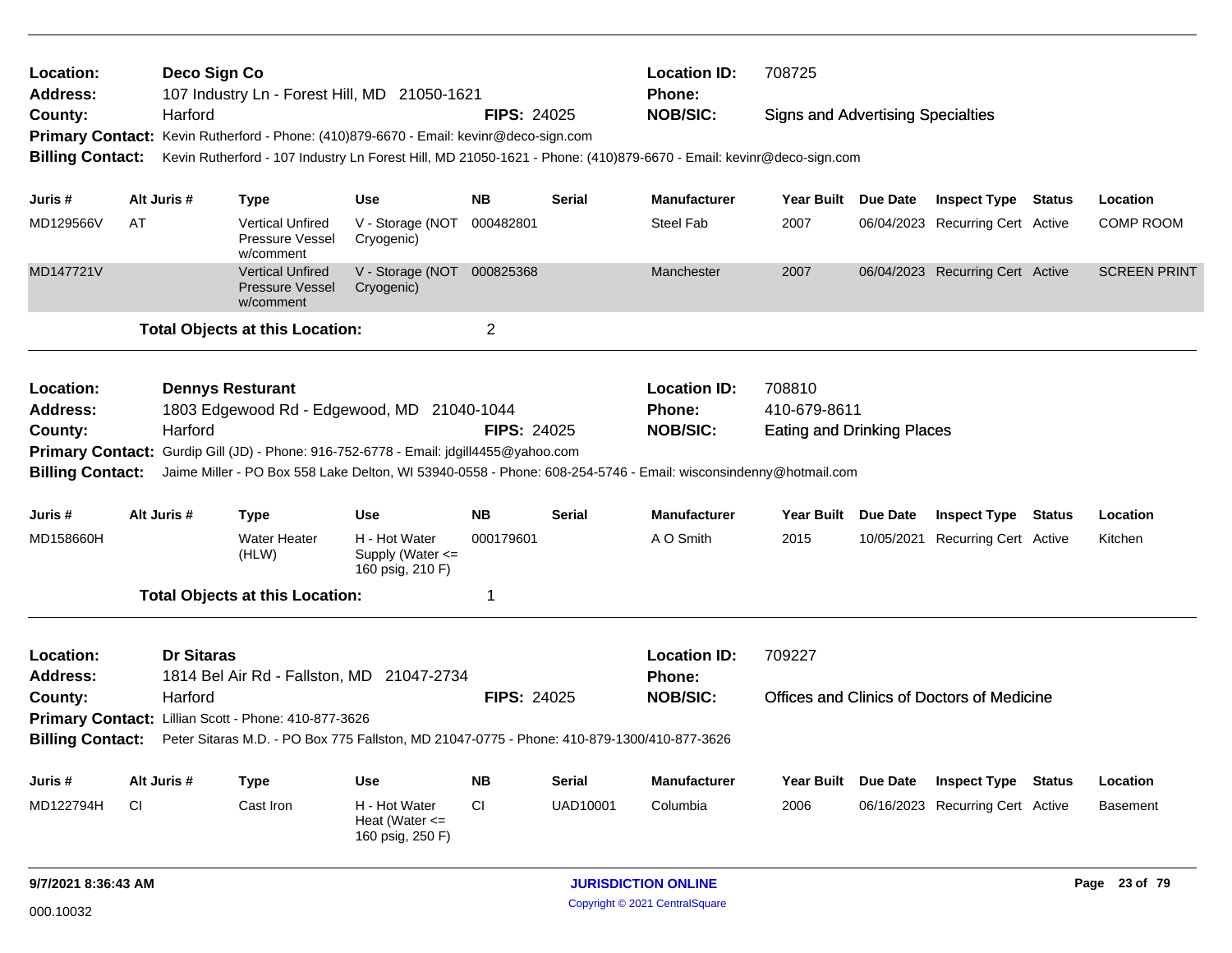| Location:<br>Address:<br>County:<br>Primary Contact: Chad Henign - Phone: 410-272-2000 x127 - Email: c.henign@dunlopboots.com<br><b>Billing Contact:</b> | Harford     | <b>Dunlop Protective Footwear</b><br>1850 Clark Rd - Havre De Grace, MD 21078-4000 |                                | <b>FIPS: 24025</b> |               | <b>Location ID:</b><br><b>Phone:</b><br><b>NOB/SIC:</b><br>Joshua Vogel - 1850 Clark Rd Havre De Grace, MD 21078-4000 - Phone: 410-272-2000 x107 - Email: j.vogel@dunlopboots.com | 1900454<br><b>Plastics Products, NEC</b> |          |                                  |        |                               |
|----------------------------------------------------------------------------------------------------------------------------------------------------------|-------------|------------------------------------------------------------------------------------|--------------------------------|--------------------|---------------|-----------------------------------------------------------------------------------------------------------------------------------------------------------------------------------|------------------------------------------|----------|----------------------------------|--------|-------------------------------|
| Juris #                                                                                                                                                  | Alt Juris # | <b>Type</b>                                                                        | <b>Use</b>                     | <b>NB</b>          | <b>Serial</b> | <b>Manufacturer</b>                                                                                                                                                               | Year Built                               | Due Date | <b>Inspect Type</b>              | Status | Location                      |
| MD042991V                                                                                                                                                |             | <b>Vertical Unfired</b><br>Pressure Vessel<br>w/comment                            | V - Storage (NOT<br>Cryogenic) | 000111903          | 111903        | Wessels                                                                                                                                                                           | 1970                                     |          | 01/12/2022 Recurring Cert Active |        | Compound Rm                   |
| MD124694V                                                                                                                                                |             | <b>Horizontal Unfired</b><br><b>Pressure Vessel</b><br>w/comment                   | V - Storage (NOT<br>Cryogenic) | 000093247          |               | <b>Brunner</b>                                                                                                                                                                    | 2002                                     |          | 01/12/2022 Recurring Cert Active |        | Compressor<br>Room            |
| MD166274V                                                                                                                                                |             | <b>Vertical Unfired</b><br>Pressure Vessel<br>w/comment                            | V - Storage (NOT<br>Cryogenic) | 000917123          |               | Samuel Pressure<br>Vessel                                                                                                                                                         | 2019                                     |          | 01/07/2022 Recurring Cert Active |        | Outside<br>Compressor<br>Room |
| MD166275V                                                                                                                                                |             | <b>Horizontal Unfired</b><br><b>Pressure Vessel</b><br>w/comment                   | V - Storage (NOT<br>Cryogenic) | 000857552          |               | <b>Samuel Pressure</b><br>Vessel                                                                                                                                                  | 2019                                     |          | 01/07/2022 Recurring Cert Active |        | Compressor<br>Room            |
|                                                                                                                                                          |             | <b>Total Objects at this Location:</b>                                             |                                | 4                  |               |                                                                                                                                                                                   |                                          |          |                                  |        |                               |

| Location:                                  | <b>Echo Frezco (Arc3)</b>                        |                    | <b>Location ID:</b> | 3918935                    |
|--------------------------------------------|--------------------------------------------------|--------------------|---------------------|----------------------------|
| <b>Address:</b>                            | 1517 Rock Spring Rd - Forest Hill, MD 21050-2818 |                    | <b>Phone:</b>       |                            |
| County:                                    | Harford                                          | <b>FIPS: 24025</b> | <b>NOB/SIC:</b>     | Eating and Drinking Places |
| <b>Primary Contact:</b> Echo Frezco (Arc3) |                                                  |                    |                     |                            |
|                                            |                                                  |                    |                     |                            |

**Billing Contact:** Charlie Patterson - PO Box 26269 Richmond, VA 23260-6269 - Phone: 804-644-4521 - Email: charlie.patterson@arc3gases.com

| Juris #   | Alt Juris # | Type                                                    | Use                        | <b>NB</b> | <b>Serial</b> | <b>Manufacturer</b> | <b>Year Built</b> | Due Date | <b>Inspect Type</b>              | Status | Location |
|-----------|-------------|---------------------------------------------------------|----------------------------|-----------|---------------|---------------------|-------------------|----------|----------------------------------|--------|----------|
| MD162809V |             | <b>Vertical Unfired</b><br>Pressure Vessel<br>w/comment | V - Storage<br>(Cryogenic) | 000302444 |               | CHART               | 2017              |          | 12/12/2022 Recurring Cert Active |        | Outside  |
|           |             | <b>Total Objects at this Location:</b>                  |                            |           |               |                     |                   |          |                                  |        |          |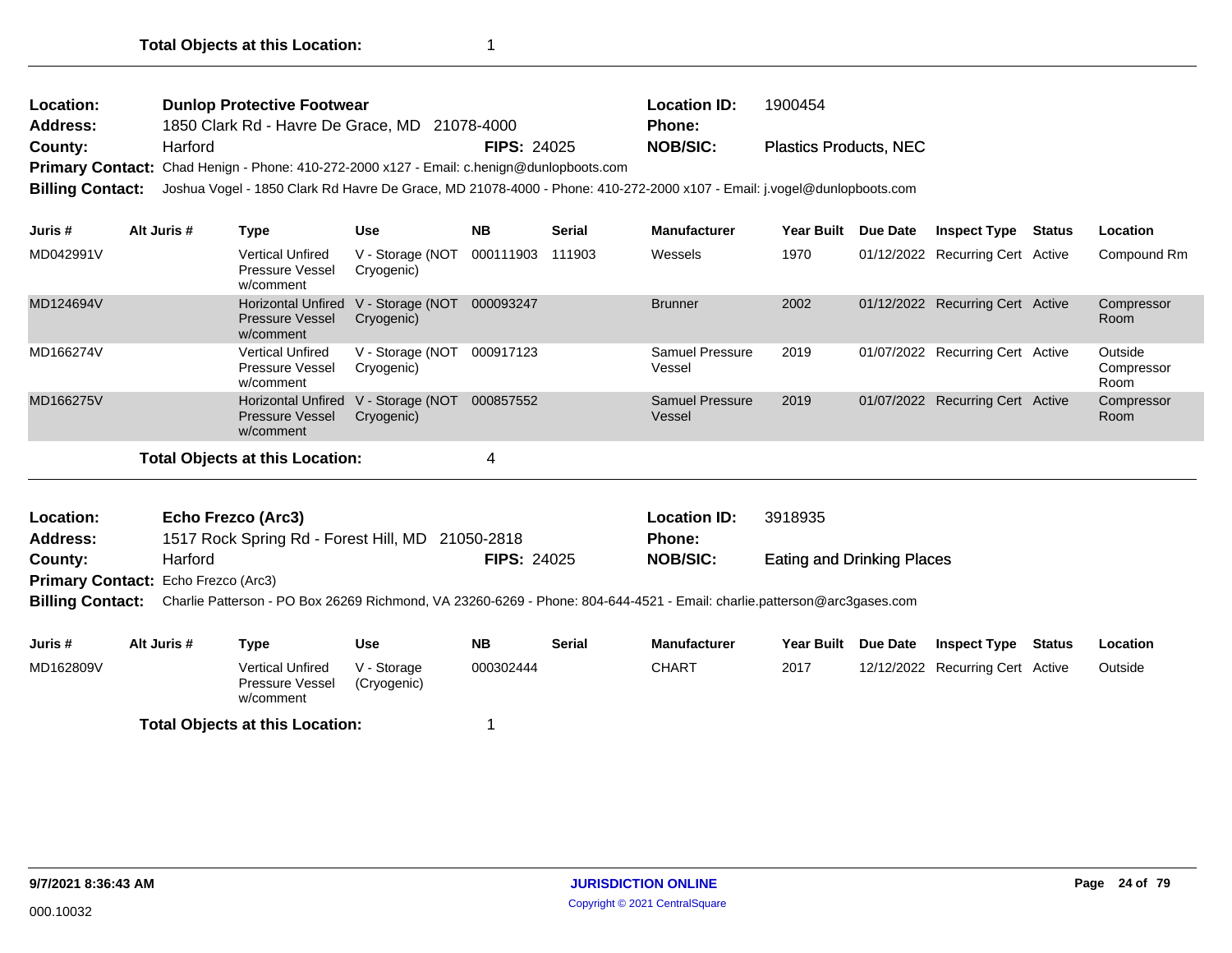| Location:<br><b>Address:</b><br>County:<br><b>Billing Contact:</b> |                                                                                                                                                                                                                                                                                 | Harford | <b>Economy Service Center</b><br>400 Edgewood Rd - Edgewood, MD 21040-3311<br>Primary Contact: Willie Wagoner - Phone: 410-538-4210 - Email: contacteconomy@aol.com                  |                                                         | <b>FIPS: 24025</b> |                                                         | <b>Location ID:</b><br><b>Phone:</b><br><b>NOB/SIC:</b><br>Dave M. Chadwell - 400 Edgewood Rd Edgewood, MD 21040-3311 - Phone: 410-948-8232 - Email: contacteconomy@aol.com        | 709668<br>410-538-4210                             |                                                  | Automotive dealers and gasoline service stations |               |                    |
|--------------------------------------------------------------------|---------------------------------------------------------------------------------------------------------------------------------------------------------------------------------------------------------------------------------------------------------------------------------|---------|--------------------------------------------------------------------------------------------------------------------------------------------------------------------------------------|---------------------------------------------------------|--------------------|---------------------------------------------------------|------------------------------------------------------------------------------------------------------------------------------------------------------------------------------------|----------------------------------------------------|--------------------------------------------------|--------------------------------------------------|---------------|--------------------|
| Juris #                                                            | Alt Juris #                                                                                                                                                                                                                                                                     |         | <b>Type</b>                                                                                                                                                                          | <b>Use</b>                                              | <b>NB</b>          | <b>Serial</b>                                           | <b>Manufacturer</b>                                                                                                                                                                | Year Built Due Date                                |                                                  | <b>Inspect Type Status</b>                       |               | Location           |
| MD078943V                                                          |                                                                                                                                                                                                                                                                                 |         | Horizontal Unfired V - Storage (NOT<br>Pressure Vessel<br>w/comment                                                                                                                  | Cryogenic)                                              | 000699996          |                                                         | Kargard                                                                                                                                                                            | 1974                                               |                                                  | 06/25/2023 Recurring Cert Active                 |               | Store Room         |
| MD099364H                                                          |                                                                                                                                                                                                                                                                                 |         | <b>Water Tube</b><br>Coiled (Flueless<br>Hi Efficiency)                                                                                                                              | H - Hot Water<br>Heat (Water $\leq$<br>160 psig, 250 F) | 000066581          | 85207                                                   | Teledyne                                                                                                                                                                           | 1985                                               |                                                  | 06/25/2023 Recurring Cert Active                 |               | Store Room         |
|                                                                    |                                                                                                                                                                                                                                                                                 |         | <b>Total Objects at this Location:</b>                                                                                                                                               |                                                         | $\overline{2}$     |                                                         |                                                                                                                                                                                    |                                                    |                                                  |                                                  |               |                    |
| Location:<br><b>Address:</b><br>County:                            | <b>Edgewood Auto Services</b><br>207 Edgewood Rd - Edgewood, MD 21040-3306<br>Harford<br><b>FIPS: 24025</b><br>Primary Contact: David W. Rode - Phone: 410-679-7371<br><b>Billing Contact:</b><br>David W. Rode - 207 Edgewood Rd Edgewood, MD 21040-3306 - Phone: 410-679-7371 |         |                                                                                                                                                                                      |                                                         |                    | <b>Location ID:</b><br><b>Phone:</b><br><b>NOB/SIC:</b> | 709721<br>410-679-7371                                                                                                                                                             |                                                    | Automotive dealers and gasoline service stations |                                                  |               |                    |
| Juris #                                                            | Alt Juris #                                                                                                                                                                                                                                                                     |         | <b>Type</b>                                                                                                                                                                          | <b>Use</b>                                              | <b>NB</b>          | <b>Serial</b>                                           | <b>Manufacturer</b>                                                                                                                                                                | <b>Year Built</b>                                  | <b>Due Date</b>                                  | <b>Inspect Type</b>                              | <b>Status</b> | Location           |
| MD099363V                                                          | C A T                                                                                                                                                                                                                                                                           |         | <b>Vertical Unfired</b><br>Pressure Vessel<br>w/comment                                                                                                                              | V - Storage (NOT<br>Cryogenic)                          | 000034028          |                                                         | <b>Brunner</b>                                                                                                                                                                     | 1993                                               |                                                  | 03/01/2022 Recurring Cert Active                 |               | Shop               |
|                                                                    |                                                                                                                                                                                                                                                                                 |         | <b>Total Objects at this Location:</b>                                                                                                                                               |                                                         | $\mathbf{1}$       |                                                         |                                                                                                                                                                                    |                                                    |                                                  |                                                  |               |                    |
| Location:<br><b>Address:</b><br>County:<br><b>Billing Contact:</b> |                                                                                                                                                                                                                                                                                 | Harford | <b>Edgewood Baptist Church</b><br>422 Edgewood Rd - Edgewood, MD 21040-3341<br><b>Primary Contact:</b> Kenneth B. Shires Jr. - Phone: 410-676-5838 - Email: edgbapchurch@comcast.net |                                                         | <b>FIPS: 24025</b> |                                                         | <b>Location ID:</b><br><b>Phone:</b><br><b>NOB/SIC:</b><br>Kenneth B. Shires Jr. - 422 Edgewood Rd Edgewood, MD 21040-3341 - Phone: 410-676-5838 - Email: edgbapchurch@comcast.net | 709722<br>410-676-5838<br>Membership organizations |                                                  |                                                  |               |                    |
| Juris #                                                            | Alt Juris #                                                                                                                                                                                                                                                                     |         | <b>Type</b>                                                                                                                                                                          | <b>Use</b>                                              | <b>NB</b>          | <b>Serial</b>                                           | <b>Manufacturer</b>                                                                                                                                                                | <b>Year Built</b>                                  | <b>Due Date</b>                                  | <b>Inspect Type</b>                              | <b>Status</b> | Location           |
| MD088742H                                                          | СI                                                                                                                                                                                                                                                                              |         | Cast Iron                                                                                                                                                                            | H - Hot Water<br>Heat (Water $\leq$<br>160 psig, 250 F) | CI                 |                                                         | <b>National Radiator</b>                                                                                                                                                           | 1975                                               |                                                  | 07/09/2021 Recurring Cert Active                 |               | <b>Boiler Room</b> |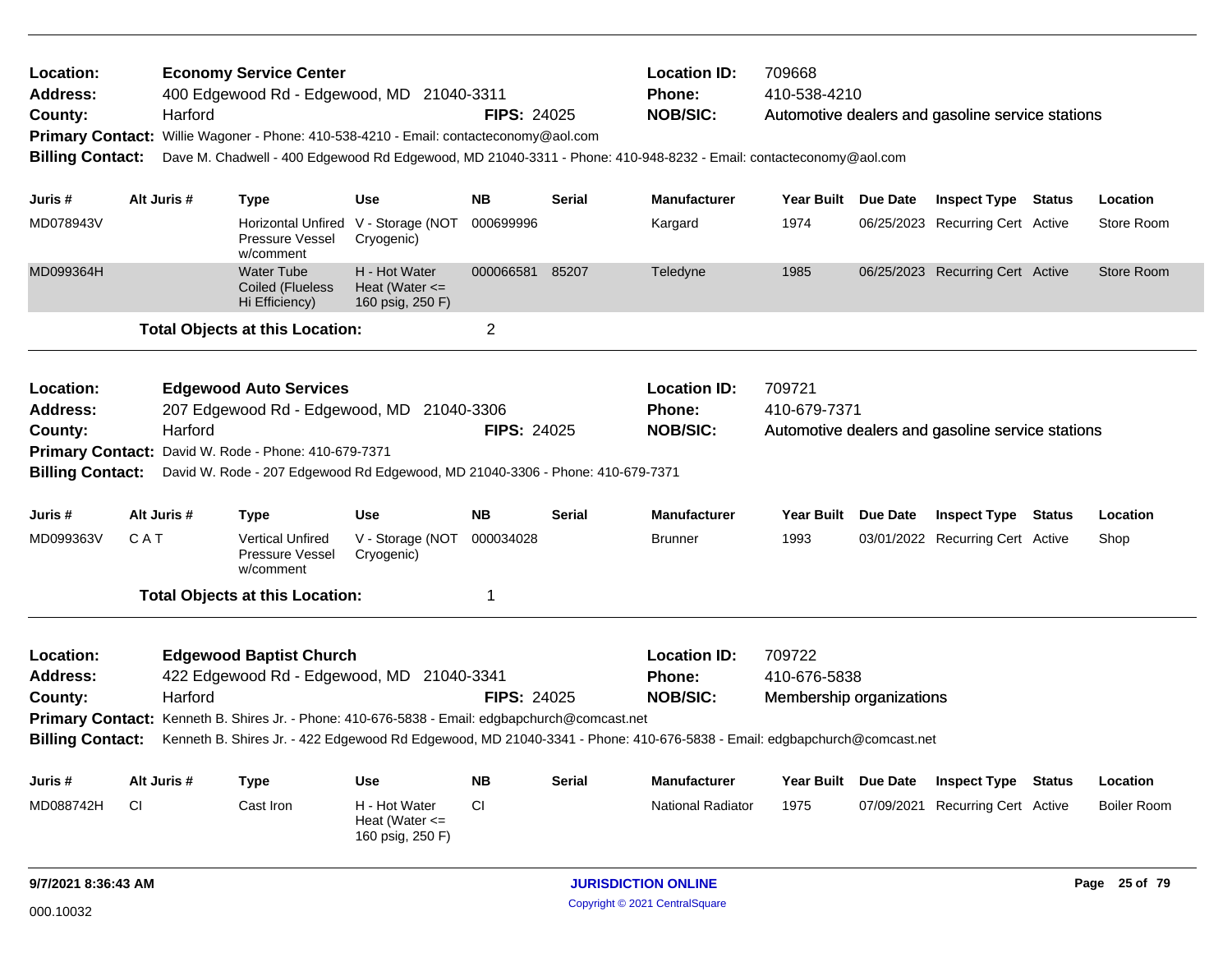| Location:               |                                                                                                                                                                             |                | <b>Elmer's Used and New Tires</b>                              |                                                                                        |                    |               | <b>Location ID:</b>                                                                         | 715927                            |                                                  |               |                     |
|-------------------------|-----------------------------------------------------------------------------------------------------------------------------------------------------------------------------|----------------|----------------------------------------------------------------|----------------------------------------------------------------------------------------|--------------------|---------------|---------------------------------------------------------------------------------------------|-----------------------------------|--------------------------------------------------|---------------|---------------------|
| Address:<br>County:     |                                                                                                                                                                             | Harford        |                                                                | 1625 Pulaski Hwy - Havre De Grace, MD 21078-2205                                       | <b>FIPS: 24025</b> |               | Phone:<br><b>NOB/SIC:</b>                                                                   | 410-939-1311                      | Automotive dealers and gasoline service stations |               |                     |
|                         |                                                                                                                                                                             |                |                                                                | Primary Contact: Elmer's Used and New Tires - Phone: 410-939-1311 - Cell: 240-593-9846 |                    |               |                                                                                             |                                   |                                                  |               |                     |
| <b>Billing Contact:</b> |                                                                                                                                                                             |                |                                                                |                                                                                        |                    |               | - 1625 Pulaski Hwy Havre De Grace, MD 21078-2205 - Phone: 410-939-1311 - Cell: 240-593-9846 |                                   |                                                  |               |                     |
|                         |                                                                                                                                                                             |                |                                                                |                                                                                        |                    |               |                                                                                             |                                   |                                                  |               |                     |
| Juris #                 |                                                                                                                                                                             | Alt Juris #    | <b>Type</b>                                                    | <b>Use</b>                                                                             | <b>NB</b>          | <b>Serial</b> | <b>Manufacturer</b>                                                                         | Year Built Due Date               | <b>Inspect Type Status</b>                       |               | Location            |
| MD160029V               |                                                                                                                                                                             |                | <b>Vertical Unfired</b><br>Pressure Vessel<br>w/comment        | V - Storage (NOT<br>Cryogenic)                                                         | 000632816          |               | Morganton                                                                                   | 2017                              | 02/15/2022 Recurring Cert Active                 |               | <b>Utility Room</b> |
| MD167101V               |                                                                                                                                                                             |                | <b>Vertical Unfired</b><br><b>Pressure Vessel</b><br>w/comment | V - Storage (NOT<br>Cryogenic)                                                         | 000044104<br>5     |               | <b>MAT</b>                                                                                  | 2017                              | 05/15/2022 Recurring Cert Active                 |               | <b>Utility Room</b> |
|                         |                                                                                                                                                                             |                | <b>Total Objects at this Location:</b>                         |                                                                                        | 2                  |               |                                                                                             |                                   |                                                  |               |                     |
| Location:               |                                                                                                                                                                             | Entoria (Arc3) |                                                                |                                                                                        |                    |               | <b>Location ID:</b>                                                                         | 3918936                           |                                                  |               |                     |
| <b>Address:</b>         |                                                                                                                                                                             |                |                                                                | 2 Newport Dr - Forest Hill, MD 21050-1642                                              |                    |               | Phone:                                                                                      |                                   |                                                  |               |                     |
| County:                 | Harford<br><b>FIPS: 24025</b>                                                                                                                                               |                |                                                                |                                                                                        |                    |               | <b>NOB/SIC:</b>                                                                             | <b>Eating and Drinking Places</b> |                                                  |               |                     |
|                         |                                                                                                                                                                             |                |                                                                |                                                                                        |                    |               |                                                                                             |                                   |                                                  |               |                     |
|                         | Primary Contact: Entoria (Arc3)<br>Billing Contact: Charlie Patterson - PO Box 26269 Richmond, VA 23260-6269 - Phone: 804-644-4521 - Email: charlie.patterson@arc3gases.com |                |                                                                |                                                                                        |                    |               |                                                                                             |                                   |                                                  |               |                     |
| Juris #                 |                                                                                                                                                                             | Alt Juris #    | <b>Type</b>                                                    | <b>Use</b>                                                                             | <b>NB</b>          | <b>Serial</b> | <b>Manufacturer</b>                                                                         | Year Built Due Date               | <b>Inspect Type</b>                              | <b>Status</b> | Location            |
| MD162808V               |                                                                                                                                                                             |                | <b>Vertical Unfired</b><br>Pressure Vessel<br>w/comment        | V - Storage<br>(Cryogenic)                                                             | 000133090          |               | <b>CHART</b>                                                                                | 2001                              | 12/12/2022 Recurring Cert Active                 |               | Outside             |
|                         |                                                                                                                                                                             |                | <b>Total Objects at this Location:</b>                         |                                                                                        | 1                  |               |                                                                                             |                                   |                                                  |               |                     |
| Location:               |                                                                                                                                                                             |                | <b>Fairfield Inn &amp; Suited (Aberdeen)</b>                   |                                                                                        |                    |               | <b>Location ID:</b>                                                                         | 4053081                           |                                                  |               |                     |
| <b>Address:</b>         |                                                                                                                                                                             |                |                                                                | 907 Barnett Ln - Aberdeen, MD 21001-1701                                               |                    |               | Phone:                                                                                      |                                   |                                                  |               |                     |
| County:                 |                                                                                                                                                                             | Harford        |                                                                |                                                                                        | <b>FIPS: 24025</b> |               | <b>NOB/SIC:</b>                                                                             |                                   |                                                  |               |                     |
|                         | Primary Contact: Fairfield Inn & Suited (Aberdeen)                                                                                                                          |                |                                                                |                                                                                        |                    |               |                                                                                             |                                   |                                                  |               |                     |
| <b>Billing Contact:</b> |                                                                                                                                                                             |                |                                                                |                                                                                        |                    |               |                                                                                             |                                   |                                                  |               |                     |
| Juris #                 |                                                                                                                                                                             | Alt Juris #    | <b>Type</b>                                                    | <b>Use</b>                                                                             | <b>NB</b>          | <b>Serial</b> | <b>Manufacturer</b>                                                                         | Year Built Due Date               | <b>Inspect Type Status</b>                       |               | Location            |
| MD168418H               |                                                                                                                                                                             |                | <b>Water Heater</b><br>(HLW)                                   | H - Hot Water<br>Supply (Water $\leq$                                                  | 000353790          |               | LC                                                                                          | 2020                              | 12/14/2022 Recurring Cert Active                 |               | Pool Mech Rm        |
|                         | 9/7/2021 8:36:43 AM                                                                                                                                                         |                |                                                                |                                                                                        |                    |               | <b>JURISDICTION ONLINE</b>                                                                  |                                   |                                                  |               | Page 26 of 79       |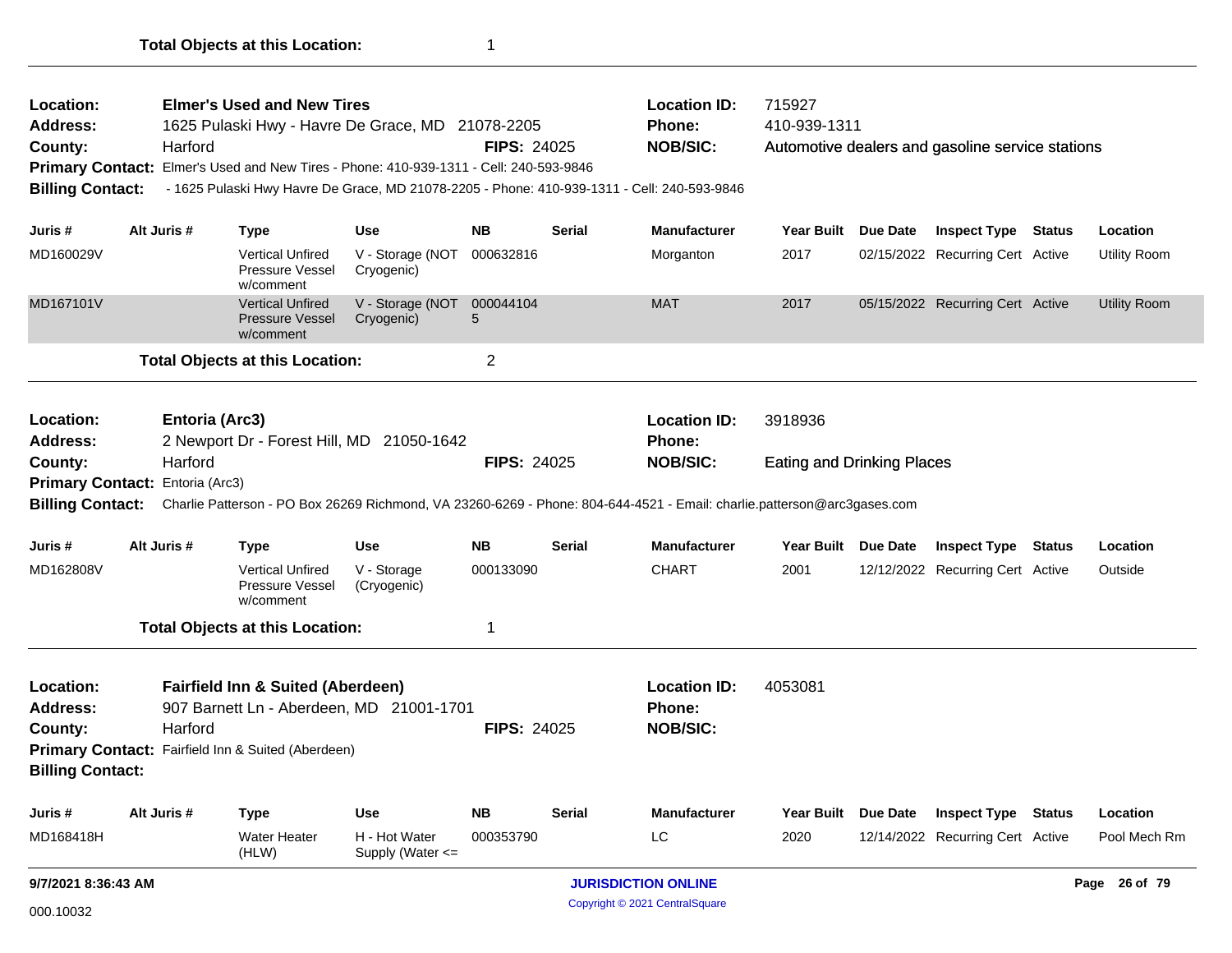| Juris #                 | Alt Juris # | <b>Type</b>                                                                                                    | Use<br>160 psig, 250 F)                                 | <b>NB</b>          | <b>Serial</b>      | <b>Manufacturer</b>                                                                                                                   | Year Built Due Date               |                 | <b>Inspect Type</b>              | <b>Status</b> | Location           |
|-------------------------|-------------|----------------------------------------------------------------------------------------------------------------|---------------------------------------------------------|--------------------|--------------------|---------------------------------------------------------------------------------------------------------------------------------------|-----------------------------------|-----------------|----------------------------------|---------------|--------------------|
|                         |             | <b>Total Objects at this Location:</b>                                                                         |                                                         | -1                 |                    |                                                                                                                                       |                                   |                 |                                  |               |                    |
| Location:               |             | <b>Falling Branch Brewery</b>                                                                                  |                                                         |                    |                    | <b>Location ID:</b>                                                                                                                   | 4073596                           |                 |                                  |               |                    |
| Address:                |             | 825 Highland Rd - Street, MD 21154-1312                                                                        |                                                         |                    |                    | <b>Phone:</b>                                                                                                                         |                                   |                 |                                  |               |                    |
| County:                 | Harford     |                                                                                                                |                                                         | <b>FIPS: 24025</b> |                    | <b>NOB/SIC:</b>                                                                                                                       |                                   |                 |                                  |               |                    |
|                         |             | Primary Contact: Alex Galbreath - Phone: 443 939 4605 - Cell: 443 617 1184 - Email: alex@fallingbranchbeer.com |                                                         |                    |                    |                                                                                                                                       |                                   |                 |                                  |               |                    |
| <b>Billing Contact:</b> |             |                                                                                                                |                                                         |                    |                    | Alex Galbreath - 825 Highland Rd Street, MD 21154-1312 - Phone: 443 939 4605 - Cell: 443 617 1184 - Email: alex@fallingbranchbeer.com |                                   |                 |                                  |               |                    |
| Juris #                 | Alt Juris # | <b>Type</b>                                                                                                    | <b>Use</b>                                              | <b>NB</b>          | Serial             | <b>Manufacturer</b>                                                                                                                   | <b>Year Built</b>                 | Due Date        | <b>Inspect Type</b>              | Status        | Location           |
| MD169085H               |             | Cast Aluminum                                                                                                  | H - Hot Water<br>Heat (Water $\leq$<br>160 psig, 250 F) | CA                 | B32487713<br>19456 | <b>RITE</b>                                                                                                                           | 2020                              |                 | 05/20/2023 Recurring Cert Active |               | <b>Boiler Room</b> |
| MD169086H               |             | <b>Water Tube</b><br>Coiled (NOT<br>Flueless Hi<br>Efficiency)                                                 | H - Hot Water<br>Heat (Water $\leq$<br>160 psig, 250 F) | 000009827          |                    | Kyungdong Navien<br>Co.LTD                                                                                                            | 2020                              |                 | 05/20/2023 Recurring Cert Active |               | <b>Boiler Room</b> |
|                         |             | <b>Total Objects at this Location:</b>                                                                         |                                                         | $\overline{2}$     |                    |                                                                                                                                       |                                   |                 |                                  |               |                    |
| Location:<br>Address:   |             | <b>Fallston Ale House (Arc3)</b><br>2403 Bel Air Rd - Fallston, MD 21047-2829                                  |                                                         |                    |                    | <b>Location ID:</b><br><b>Phone:</b>                                                                                                  | 3918930                           |                 |                                  |               |                    |
| County:                 | Harford     |                                                                                                                |                                                         | <b>FIPS: 24025</b> |                    | <b>NOB/SIC:</b>                                                                                                                       | <b>Eating and Drinking Places</b> |                 |                                  |               |                    |
| <b>Primary Contact:</b> |             | Fallston Ale House (Arc3)                                                                                      |                                                         |                    |                    |                                                                                                                                       |                                   |                 |                                  |               |                    |
| <b>Billing Contact:</b> |             |                                                                                                                |                                                         |                    |                    | Charlie Patterson - PO Box 26269 Richmond, VA 23260-6269 - Phone: 804-644-4521 - Email: charlie.patterson@arc3gases.com               |                                   |                 |                                  |               |                    |
| Juris #                 | Alt Juris # | <b>Type</b>                                                                                                    | Use                                                     | <b>NB</b>          | Serial             | <b>Manufacturer</b>                                                                                                                   | <b>Year Built</b>                 | <b>Due Date</b> | <b>Inspect Type</b>              | Status        | Location           |
| MD162806V               |             | <b>Vertical Unfired</b><br><b>Pressure Vessel</b><br>w/comment                                                 | V - Storage<br>(Cryogenic)                              | 000016983          |                    | Taylor                                                                                                                                | 1993                              |                 | 12/12/2022 Recurring Cert Active |               | Outside            |
|                         |             | <b>Total Objects at this Location:</b>                                                                         |                                                         | -1                 |                    |                                                                                                                                       |                                   |                 |                                  |               |                    |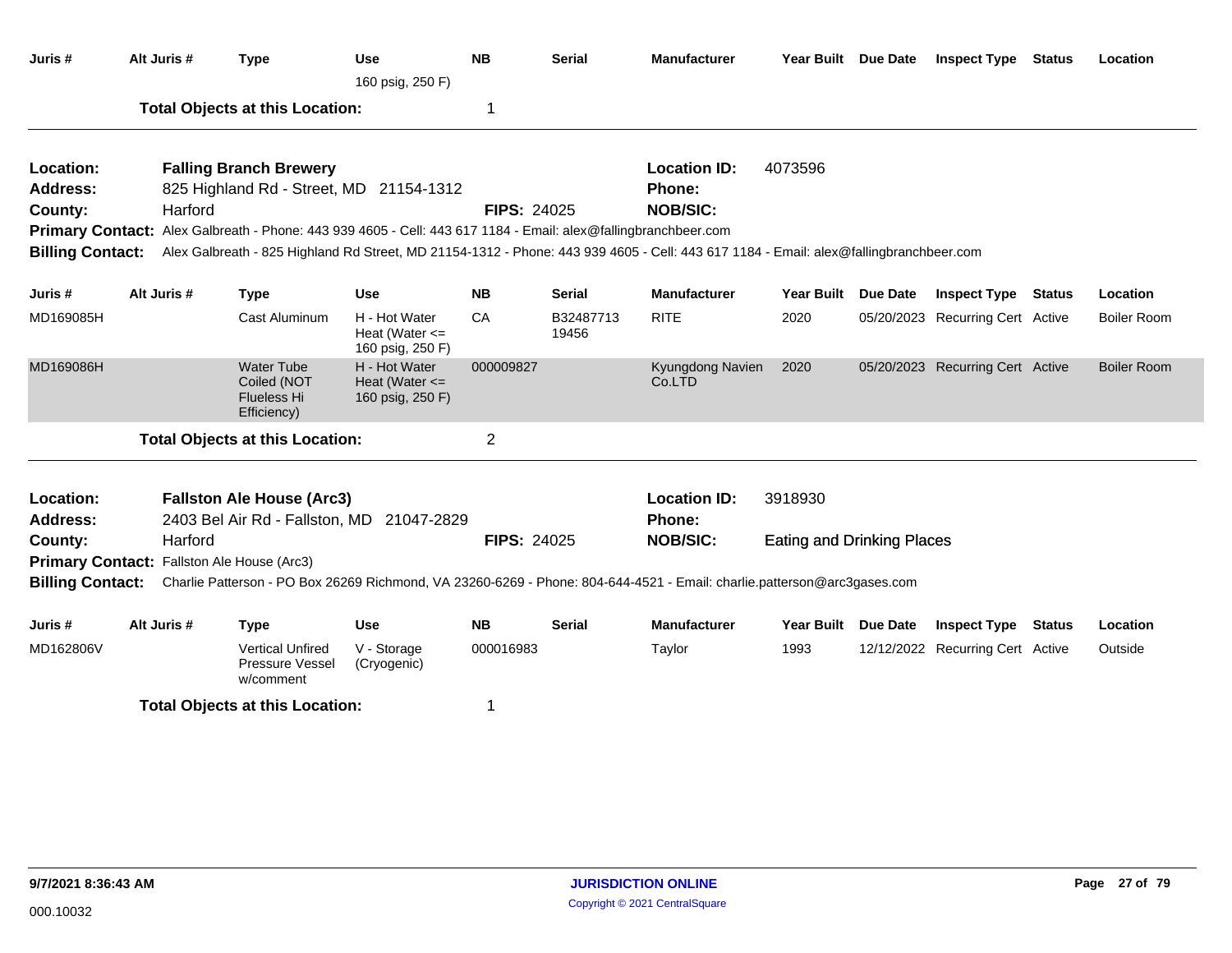| Location: | <b>Fallston Auto Wash, LLC.</b>                |                    | <b>Location ID:</b> | 710419       |
|-----------|------------------------------------------------|--------------------|---------------------|--------------|
| Address:  | 2320 Bel Air Rd - Fallston, MD 21047-2733      |                    | Phone:              | 410-592-2003 |
| County:   | Harford                                        | <b>FIPS: 24025</b> | NOB/SIC:            | Carwashes    |
|           | <b>Primary Contact:</b> Fallston Auto Wash LLC |                    |                     |              |

**Billing Contact:** - PO Box 26 Fallston, MD 21047-0026

| Juris #   | Alt Juris #       | Type                                                    | <b>Use</b>                                              | <b>NB</b> | <b>Serial</b> | <b>Manufacturer</b> | <b>Year Built</b> | <b>Due Date</b> | <b>Inspect Type Status</b>       | <b>Location</b>       |
|-----------|-------------------|---------------------------------------------------------|---------------------------------------------------------|-----------|---------------|---------------------|-------------------|-----------------|----------------------------------|-----------------------|
| MD025071V | <b>CAT</b>        | <b>Vertical Unfired</b><br>Pressure Vessel<br>w/comment | V - Storage (NOT<br>Cryogenic)                          | 000051867 |               | Western             | 1965              |                 | 10/16/2021 Recurring Cert Active | Car Wash Mech<br>Room |
| MD122796H | <b>CoilWtrBIr</b> | <b>Horizontal Water</b><br>Tube                         | H - Hot Water<br>Heat (Water $\leq$<br>160 psig, 250 F) | 000231762 | 0502231762    | Raypak              | 2005              |                 | 10/16/2021 Recurring Cert Active | Car Wash Mech<br>Room |
| MD122797H |                   | <b>Horizontal Water</b><br>Tube                         | H - Hot Water<br>Heat (Water $\leq$<br>160 psig, 250 F) | 000168291 | H04H0016829   | Lochinvar           | 2004              |                 | 10/16/2021 Recurring Cert Active | Car Wash Mech<br>Room |
|           |                   | <b>Total Objects at this Location:</b>                  |                                                         |           |               |                     |                   |                 |                                  |                       |

| Location:               |             | <b>Fallston Presbyterian Church</b>                |                                                            |                    |        | Location ID:        | 2361622                        |                 |                                  |        |             |
|-------------------------|-------------|----------------------------------------------------|------------------------------------------------------------|--------------------|--------|---------------------|--------------------------------|-----------------|----------------------------------|--------|-------------|
| <b>Address:</b>         |             |                                                    | 600 Fallston Rd - Fallston, MD 21047-2537                  |                    |        | <b>Phone:</b>       | 410-877-1655                   |                 |                                  |        |             |
| County:                 | Harford     |                                                    |                                                            | <b>FIPS: 24025</b> |        | <b>NOB/SIC:</b>     | <b>Child Day Care Services</b> |                 |                                  |        |             |
|                         |             | Primary Contact: Fred Stokes - Phone: 410-877-8139 |                                                            |                    |        |                     |                                |                 |                                  |        |             |
| <b>Billing Contact:</b> |             |                                                    | - PO Box 54 Fallston, MD 21047-0054 - Phone: 410-8877-0290 |                    |        |                     |                                |                 |                                  |        |             |
|                         |             |                                                    |                                                            |                    |        |                     |                                |                 |                                  |        |             |
| Juris #                 | Alt Juris # | Type                                               | Use                                                        | <b>NB</b>          | Serial | <b>Manufacturer</b> | Year Built                     | <b>Due Date</b> | <b>Inspect Type</b>              | Status | Location    |
| MD150631H<br>Cast Iron  |             |                                                    | H - Hot Water<br>Heat (Water $\leq$<br>160 psig, 250 F)    | CI.                |        | <b>Burnham</b>      | 2014                           |                 | 02/13/2023 Recurring Cert Active |        | Boiler room |
|                         |             | Total Objects at this Location:                    |                                                            |                    |        |                     |                                |                 |                                  |        |             |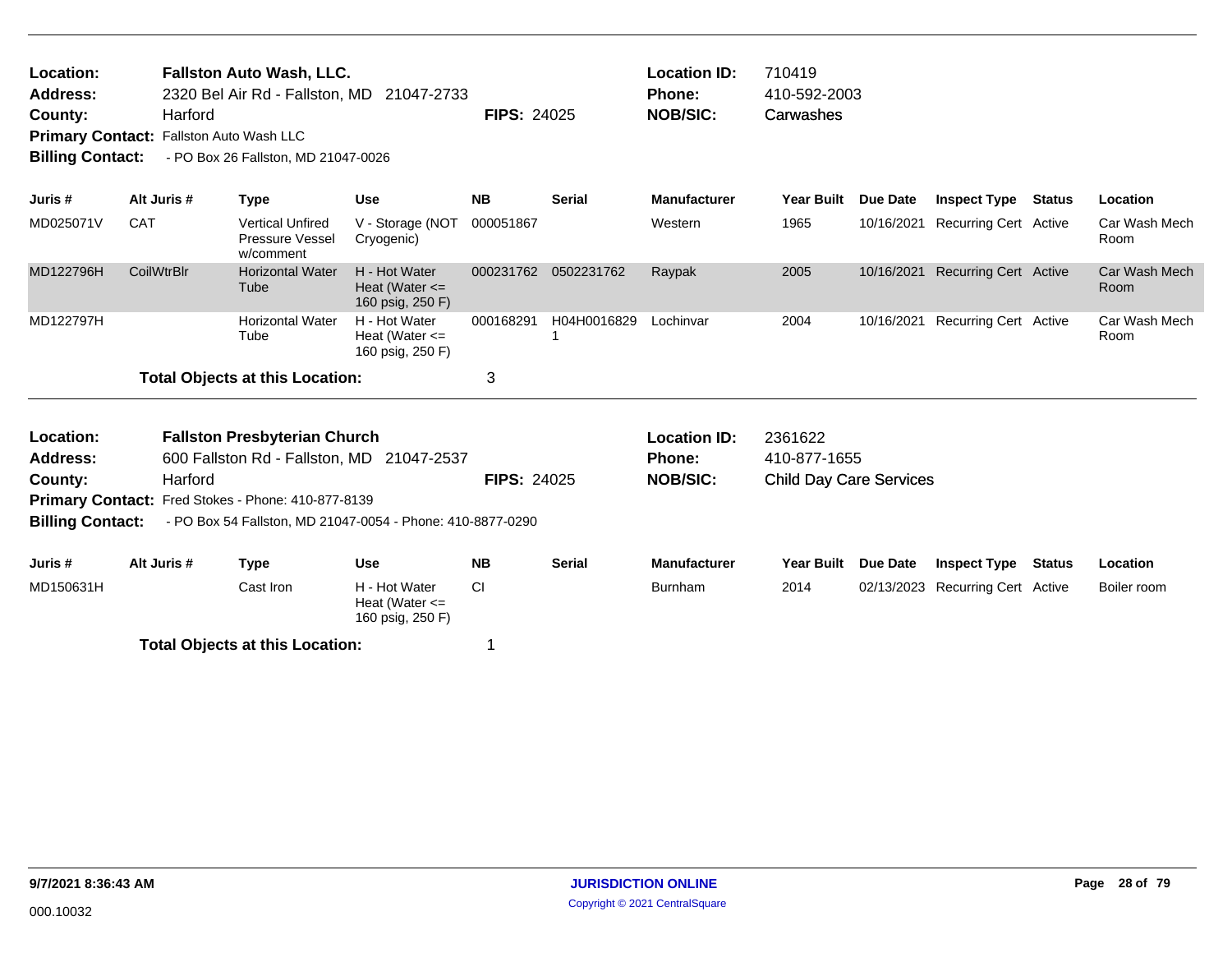| Location:<br>Address:<br>County:<br>Primary Contact: Fast Eddie's Pit Beef (Arc3)          | <b>Fast Eddie's Pit Beef (Arc3)</b><br><b>Location ID:</b><br>3918931<br>2800 Bel Air Rd - Fallston, MD 21047-2824<br>Phone:<br><b>NOB/SIC:</b><br>Harford<br><b>FIPS: 24025</b><br><b>Eating and Drinking Places</b> |                        |                                                                |                                                                                     |                    |                                                                                                                         |                                                                                                                                       |                                        |          |                                     |        |                  |
|--------------------------------------------------------------------------------------------|-----------------------------------------------------------------------------------------------------------------------------------------------------------------------------------------------------------------------|------------------------|----------------------------------------------------------------|-------------------------------------------------------------------------------------|--------------------|-------------------------------------------------------------------------------------------------------------------------|---------------------------------------------------------------------------------------------------------------------------------------|----------------------------------------|----------|-------------------------------------|--------|------------------|
|                                                                                            |                                                                                                                                                                                                                       |                        |                                                                |                                                                                     |                    |                                                                                                                         |                                                                                                                                       |                                        |          |                                     |        |                  |
|                                                                                            |                                                                                                                                                                                                                       |                        |                                                                |                                                                                     |                    |                                                                                                                         |                                                                                                                                       |                                        |          |                                     |        |                  |
| <b>Billing Contact:</b><br>Alt Juris #<br>Juris #<br>MD162803V                             |                                                                                                                                                                                                                       |                        |                                                                |                                                                                     |                    | Charlie Patterson - PO Box 26269 Richmond, VA 23260-6269 - Phone: 804-644-4521 - Email: charlie.patterson@arc3gases.com |                                                                                                                                       |                                        |          |                                     |        |                  |
|                                                                                            |                                                                                                                                                                                                                       |                        | <b>Type</b>                                                    | <b>Use</b>                                                                          | <b>NB</b>          | <b>Serial</b>                                                                                                           | <b>Manufacturer</b>                                                                                                                   | Year Built Due Date                    |          | <b>Inspect Type Status</b>          |        | Location         |
|                                                                                            |                                                                                                                                                                                                                       |                        | <b>Vertical Unfired</b><br>Pressure Vessel<br>w/comment        | V - Storage<br>(Cryogenic)                                                          | 000142207          |                                                                                                                         | <b>CHART</b>                                                                                                                          | 2002                                   |          | 12/12/2022 Recurring Cert Active    |        | Outside          |
|                                                                                            |                                                                                                                                                                                                                       |                        | <b>Total Objects at this Location:</b>                         |                                                                                     | 1                  |                                                                                                                         |                                                                                                                                       |                                        |          |                                     |        |                  |
| Location:<br><b>Address:</b>                                                               |                                                                                                                                                                                                                       |                        | <b>Fast Lube of Bel Air</b>                                    | 320 Baltimore Pike Ste A - Bel Air, MD 21014-4171                                   |                    |                                                                                                                         | <b>Location ID:</b><br>Phone:                                                                                                         | 2211929<br>410-893-6535                |          |                                     |        |                  |
| County:                                                                                    |                                                                                                                                                                                                                       | Harford                |                                                                |                                                                                     | <b>FIPS: 24025</b> |                                                                                                                         | <b>NOB/SIC:</b>                                                                                                                       | <b>General Automotive Repair Shops</b> |          |                                     |        |                  |
| Primary Contact: Fast Lube of Bel Air<br><b>Billing Contact:</b><br>Alt Juris #<br>Juris # |                                                                                                                                                                                                                       |                        |                                                                |                                                                                     |                    |                                                                                                                         |                                                                                                                                       |                                        |          |                                     |        |                  |
|                                                                                            |                                                                                                                                                                                                                       |                        | Type                                                           | <b>Use</b>                                                                          | <b>NB</b>          | <b>Serial</b>                                                                                                           | <b>Manufacturer</b>                                                                                                                   | <b>Year Built</b>                      | Due Date | <b>Inspect Type</b>                 | Status | Location         |
| MD127507V                                                                                  | CAT                                                                                                                                                                                                                   |                        | <b>Vertical Unfired</b><br>Pressure Vessel<br>w/comment        | V - Storage (NOT<br>Cryogenic)                                                      | 000679500          |                                                                                                                         | Manchester                                                                                                                            | 2006                                   |          | 10/25/2022 Recurring Cert Active    |        | Pit - Downstairs |
|                                                                                            |                                                                                                                                                                                                                       |                        | <b>Total Objects at this Location:</b>                         |                                                                                     | 1                  |                                                                                                                         |                                                                                                                                       |                                        |          |                                     |        |                  |
| Location:<br><b>Address:</b>                                                               |                                                                                                                                                                                                                       | <b>Ferrell Fuel Co</b> |                                                                | 607 Old Philadelphia Rd - Aberdeen, MD 21001-3608                                   |                    |                                                                                                                         | <b>Location ID:</b><br>Phone:                                                                                                         | 710580<br>410-272-4650                 |          |                                     |        |                  |
| County:                                                                                    |                                                                                                                                                                                                                       | Harford                |                                                                |                                                                                     | <b>FIPS: 24025</b> |                                                                                                                         | <b>NOB/SIC:</b>                                                                                                                       |                                        |          | Products of Petroleum and Coal, NEC |        |                  |
|                                                                                            |                                                                                                                                                                                                                       |                        |                                                                | Primary Contact: Chuck Limmer - Phone: 410-272-4650 - Email: office@ferrellfuel.com |                    |                                                                                                                         |                                                                                                                                       |                                        |          |                                     |        |                  |
|                                                                                            |                                                                                                                                                                                                                       |                        |                                                                |                                                                                     |                    |                                                                                                                         | Billing Contact: Chuck Limmer - 607 Old Philadelphia Rd Aberdeen, MD 21001-3608 - Phone: 410-272-4650 - Email: office@ferrellfuel.com |                                        |          |                                     |        |                  |
| Juris #                                                                                    |                                                                                                                                                                                                                       | Alt Juris #            | <b>Type</b>                                                    | <b>Use</b>                                                                          | <b>NB</b>          | Serial                                                                                                                  | <b>Manufacturer</b>                                                                                                                   | <b>Year Built</b>                      | Due Date | <b>Inspect Type</b>                 | Status | Location         |
| MD153529H                                                                                  |                                                                                                                                                                                                                       |                        | <b>Water Tube</b><br>Coiled (NOT<br>Flueless Hi<br>Efficiency) | H - Hot Water<br>Heat (Water $\leq$<br>160 psig, 250 F)                             | 000305241          |                                                                                                                         | <b>US Boiler</b>                                                                                                                      | 2014                                   |          | 03/24/2022 Recurring Cert Active    |        | Office           |
|                                                                                            |                                                                                                                                                                                                                       |                        | <b>Total Objects at this Location:</b>                         |                                                                                     | 1                  |                                                                                                                         |                                                                                                                                       |                                        |          |                                     |        |                  |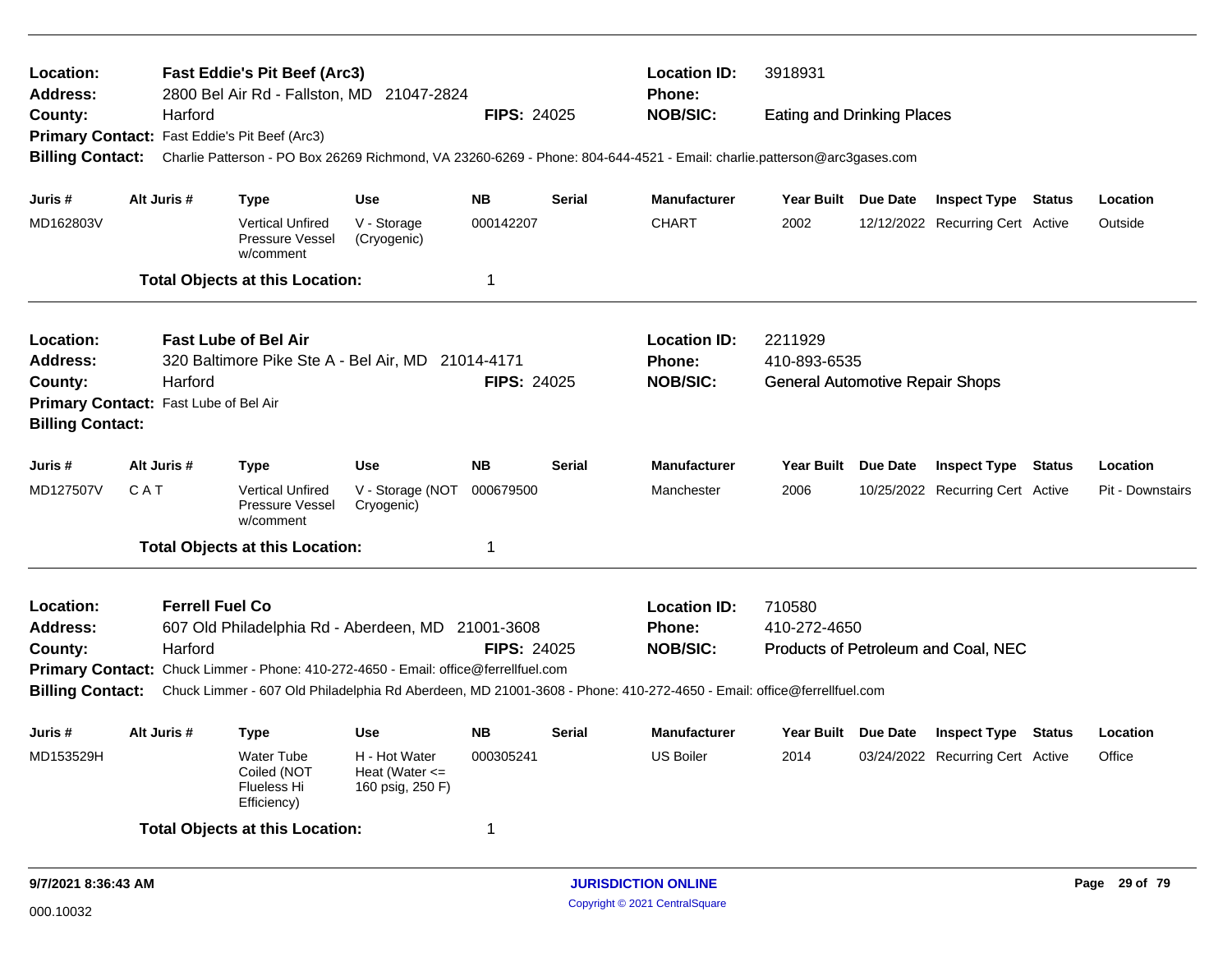| Location:<br><b>Address:</b><br>County:<br>Primary Contact: Firehouse Subs (Arc3)                                                                            |            | <b>Firehouse Subs (Arc3)</b><br>615 Baltimore Pike - Bel Air, MD 21014-4325 |                                                         |                                                                                                                                                                                                                                                                                                                                                                                                                                                                                                 |                    | <b>Location ID:</b><br><b>Phone:</b> | 3918200             |              |                                                                                                                                                                                                                                                                                                                                                                                                                                                                                                                                                |  |  |                       |  |  |
|--------------------------------------------------------------------------------------------------------------------------------------------------------------|------------|-----------------------------------------------------------------------------|---------------------------------------------------------|-------------------------------------------------------------------------------------------------------------------------------------------------------------------------------------------------------------------------------------------------------------------------------------------------------------------------------------------------------------------------------------------------------------------------------------------------------------------------------------------------|--------------------|--------------------------------------|---------------------|--------------|------------------------------------------------------------------------------------------------------------------------------------------------------------------------------------------------------------------------------------------------------------------------------------------------------------------------------------------------------------------------------------------------------------------------------------------------------------------------------------------------------------------------------------------------|--|--|-----------------------|--|--|
|                                                                                                                                                              |            | Harford                                                                     |                                                         |                                                                                                                                                                                                                                                                                                                                                                                                                                                                                                 | <b>FIPS: 24025</b> |                                      | <b>NOB/SIC:</b>     |              |                                                                                                                                                                                                                                                                                                                                                                                                                                                                                                                                                |  |  |                       |  |  |
|                                                                                                                                                              |            |                                                                             |                                                         |                                                                                                                                                                                                                                                                                                                                                                                                                                                                                                 |                    |                                      |                     |              |                                                                                                                                                                                                                                                                                                                                                                                                                                                                                                                                                |  |  |                       |  |  |
| <b>Billing Contact:</b>                                                                                                                                      |            |                                                                             |                                                         |                                                                                                                                                                                                                                                                                                                                                                                                                                                                                                 |                    |                                      |                     |              |                                                                                                                                                                                                                                                                                                                                                                                                                                                                                                                                                |  |  |                       |  |  |
| Juris #                                                                                                                                                      |            | Alt Juris #                                                                 | Type                                                    | <b>Use</b><br><b>NB</b><br><b>Serial</b><br><b>Manufacturer</b><br>Year Built Due Date<br>V - Storage (NOT<br>000259891<br><b>CHART</b><br>2017<br>Cryogenic)<br>1<br><b>Location ID:</b><br>710728<br>702 Baltimore Pike - Bel Air, MD 21014-4222<br><b>Phone:</b><br><b>NOB/SIC:</b><br><b>FIPS: 24025</b><br><b>NB</b><br><b>Manufacturer</b><br>Use<br><b>Serial</b><br>Year Built Due Date<br>Horizontal Unfired V - Storage (NOT<br>000137502 173751<br>1969<br>Curtis<br>Cryogenic)<br>1 |                    |                                      | Location            |              |                                                                                                                                                                                                                                                                                                                                                                                                                                                                                                                                                |  |  |                       |  |  |
| MD162794V                                                                                                                                                    |            |                                                                             | <b>Vertical Unfired</b><br>Pressure Vessel<br>w/comment |                                                                                                                                                                                                                                                                                                                                                                                                                                                                                                 |                    |                                      |                     |              |                                                                                                                                                                                                                                                                                                                                                                                                                                                                                                                                                |  |  | <b>Utility Closet</b> |  |  |
|                                                                                                                                                              |            |                                                                             | <b>Total Objects at this Location:</b>                  |                                                                                                                                                                                                                                                                                                                                                                                                                                                                                                 |                    |                                      |                     |              |                                                                                                                                                                                                                                                                                                                                                                                                                                                                                                                                                |  |  |                       |  |  |
| Location:                                                                                                                                                    |            | Firestone - 0430                                                            |                                                         |                                                                                                                                                                                                                                                                                                                                                                                                                                                                                                 |                    |                                      |                     |              |                                                                                                                                                                                                                                                                                                                                                                                                                                                                                                                                                |  |  |                       |  |  |
| <b>Address:</b>                                                                                                                                              |            |                                                                             |                                                         |                                                                                                                                                                                                                                                                                                                                                                                                                                                                                                 |                    |                                      |                     |              |                                                                                                                                                                                                                                                                                                                                                                                                                                                                                                                                                |  |  |                       |  |  |
| County:                                                                                                                                                      |            | Harford                                                                     |                                                         |                                                                                                                                                                                                                                                                                                                                                                                                                                                                                                 |                    |                                      |                     |              | <b>Eating and Drinking Places</b><br>Charlie Patterson - PO Box 26269 Richmond, VA 23260-6269 - Phone: 804-644-4521 - Email: charlie.patterson@arc3gases.com<br><b>Inspect Type Status</b><br>12/12/2022 Recurring Cert Active<br>Automotive repair, services, and parking<br><b>Inspect Type Status</b><br>Location<br>01/21/2022 Recurring Cert Active<br>Storage Room<br>Automotive Repair Shops, NEC<br>Year Built Due Date<br><b>Inspect Type Status</b><br>Location<br><b>Recurring Cert Active</b><br><b>Outside Shed</b><br>09/11/2021 |  |  |                       |  |  |
| Primary Contact: Firestone - 0430                                                                                                                            |            |                                                                             |                                                         |                                                                                                                                                                                                                                                                                                                                                                                                                                                                                                 |                    |                                      |                     |              |                                                                                                                                                                                                                                                                                                                                                                                                                                                                                                                                                |  |  |                       |  |  |
| <b>Billing Contact:</b>                                                                                                                                      |            |                                                                             |                                                         |                                                                                                                                                                                                                                                                                                                                                                                                                                                                                                 |                    |                                      |                     |              |                                                                                                                                                                                                                                                                                                                                                                                                                                                                                                                                                |  |  |                       |  |  |
| Juris #                                                                                                                                                      |            | Alt Juris #                                                                 | <b>Type</b>                                             |                                                                                                                                                                                                                                                                                                                                                                                                                                                                                                 |                    |                                      |                     |              |                                                                                                                                                                                                                                                                                                                                                                                                                                                                                                                                                |  |  |                       |  |  |
| MD048080V                                                                                                                                                    | CAT        |                                                                             | <b>Pressure Vessel</b><br>w/comment                     |                                                                                                                                                                                                                                                                                                                                                                                                                                                                                                 |                    |                                      |                     |              |                                                                                                                                                                                                                                                                                                                                                                                                                                                                                                                                                |  |  |                       |  |  |
|                                                                                                                                                              |            |                                                                             | <b>Total Objects at this Location:</b>                  |                                                                                                                                                                                                                                                                                                                                                                                                                                                                                                 |                    |                                      |                     |              |                                                                                                                                                                                                                                                                                                                                                                                                                                                                                                                                                |  |  |                       |  |  |
| Location:                                                                                                                                                    |            |                                                                             | <b>First Choice Automotive</b>                          |                                                                                                                                                                                                                                                                                                                                                                                                                                                                                                 |                    |                                      | <b>Location ID:</b> | 1880927      |                                                                                                                                                                                                                                                                                                                                                                                                                                                                                                                                                |  |  |                       |  |  |
| <b>Address:</b>                                                                                                                                              |            |                                                                             | 710 Pulaski Hwy Ste A - Joppa, MD 21085-3926            |                                                                                                                                                                                                                                                                                                                                                                                                                                                                                                 |                    |                                      | <b>Phone:</b>       | 410-676-1375 |                                                                                                                                                                                                                                                                                                                                                                                                                                                                                                                                                |  |  |                       |  |  |
| County:                                                                                                                                                      |            | Harford                                                                     |                                                         |                                                                                                                                                                                                                                                                                                                                                                                                                                                                                                 | FIPS: 24025        |                                      | <b>NOB/SIC:</b>     |              |                                                                                                                                                                                                                                                                                                                                                                                                                                                                                                                                                |  |  |                       |  |  |
|                                                                                                                                                              |            |                                                                             |                                                         |                                                                                                                                                                                                                                                                                                                                                                                                                                                                                                 |                    |                                      |                     |              |                                                                                                                                                                                                                                                                                                                                                                                                                                                                                                                                                |  |  |                       |  |  |
| Primary Contact: First Choice Automotive - Phone: 410-676-1375<br><b>Billing Contact:</b><br>- 8 Carroll Run Ct Phoenix, MD 21131-1001 - Phone: 410-676-1375 |            |                                                                             |                                                         |                                                                                                                                                                                                                                                                                                                                                                                                                                                                                                 |                    |                                      |                     |              |                                                                                                                                                                                                                                                                                                                                                                                                                                                                                                                                                |  |  |                       |  |  |
| Juris #                                                                                                                                                      |            | Alt Juris #                                                                 | <b>Type</b>                                             | <b>Use</b>                                                                                                                                                                                                                                                                                                                                                                                                                                                                                      | <b>NB</b>          | <b>Serial</b>                        | <b>Manufacturer</b> |              |                                                                                                                                                                                                                                                                                                                                                                                                                                                                                                                                                |  |  |                       |  |  |
| MD129548V                                                                                                                                                    | <b>CAT</b> |                                                                             | <b>Vertical Unfired</b><br>Pressure Vessel<br>w/comment | V - Storage (NOT<br>Cryogenic)                                                                                                                                                                                                                                                                                                                                                                                                                                                                  | 000477310          | 0002818                              | Steel Fab           | 2007         |                                                                                                                                                                                                                                                                                                                                                                                                                                                                                                                                                |  |  |                       |  |  |
|                                                                                                                                                              |            |                                                                             | <b>Total Objects at this Location:</b>                  |                                                                                                                                                                                                                                                                                                                                                                                                                                                                                                 | -1                 |                                      |                     |              |                                                                                                                                                                                                                                                                                                                                                                                                                                                                                                                                                |  |  |                       |  |  |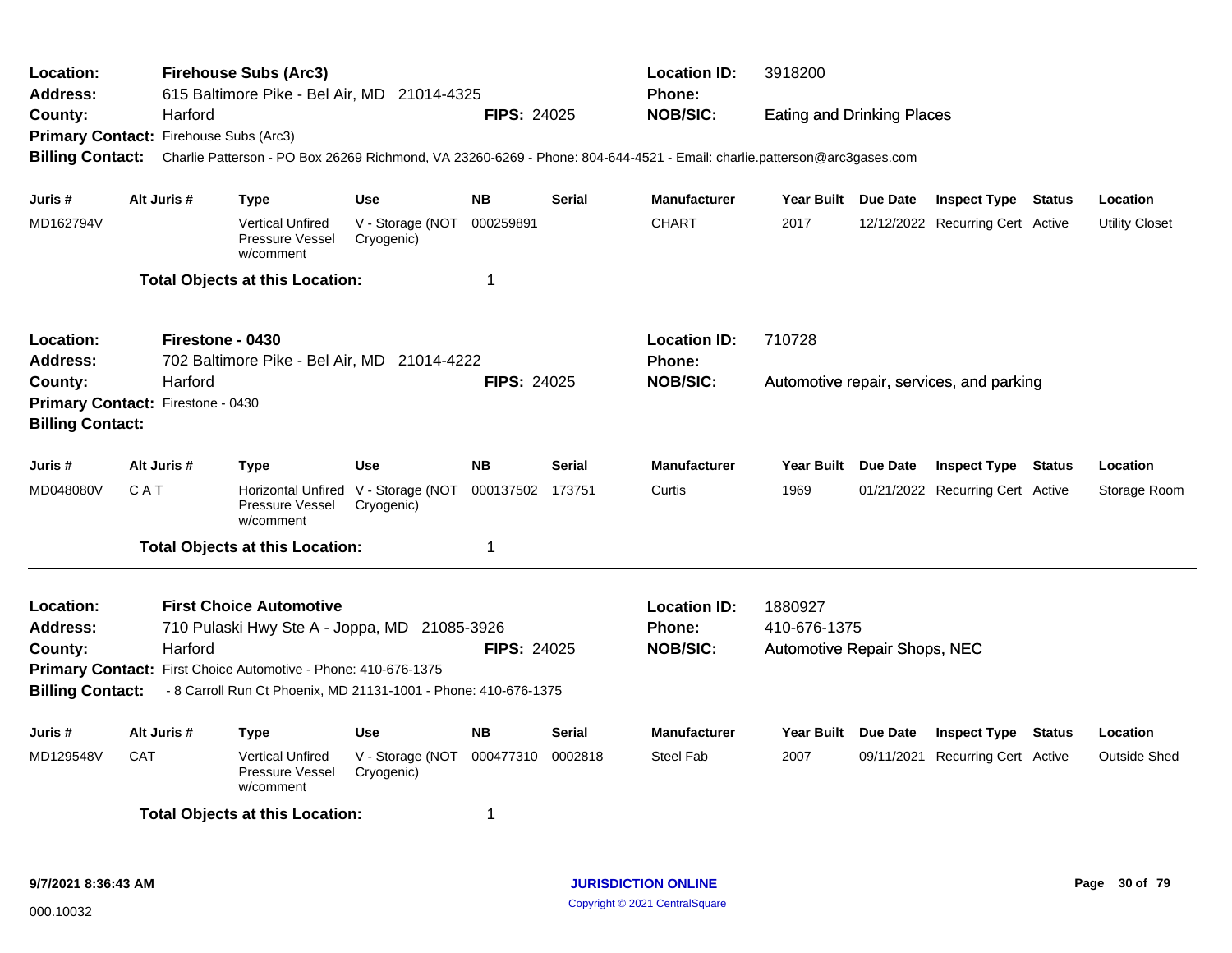| Location:<br>Address:                                         | <b>Fluff &amp; Fold</b>                                                 | 868 Ostego St - Havre De Grace, MD 21078-2654                                                                                                                                           |                                                       |                    |                                    | <b>Location ID:</b><br><b>Phone:</b> | 710865                                  |  |                                  |        |                             |  |  |
|---------------------------------------------------------------|-------------------------------------------------------------------------|-----------------------------------------------------------------------------------------------------------------------------------------------------------------------------------------|-------------------------------------------------------|--------------------|------------------------------------|--------------------------------------|-----------------------------------------|--|----------------------------------|--------|-----------------------------|--|--|
| County:                                                       | Harford                                                                 | Fluff & Fold - Phone: 410-939-7121                                                                                                                                                      |                                                       | <b>NOB/SIC:</b>    | Apparel and other textile products |                                      |                                         |  |                                  |        |                             |  |  |
| <b>Primary Contact:</b><br><b>Billing Contact:</b>            |                                                                         | - 868 Otsego St Havre De Grace, MD 21078-2654 - Phone: 410-939-7121                                                                                                                     |                                                       |                    |                                    |                                      |                                         |  |                                  |        |                             |  |  |
| Juris #                                                       | Alt Juris #                                                             | <b>Type</b>                                                                                                                                                                             | <b>Use</b>                                            | <b>NB</b>          | <b>Serial</b>                      | <b>Manufacturer</b>                  | Year Built Due Date                     |  | <b>Inspect Type Status</b>       |        | Location                    |  |  |
| MD147458H                                                     |                                                                         | <b>Water Heater</b><br>(HLW)                                                                                                                                                            | H - Hot Water<br>Supply (Water <=<br>160 psig, 210 F) | 000184608          | 184608                             | A O Smith                            | 2013                                    |  | 10/16/2021 Recurring Cert Active |        | Boiler/Control<br>Room      |  |  |
|                                                               |                                                                         | <b>Total Objects at this Location:</b>                                                                                                                                                  |                                                       | 1                  |                                    |                                      |                                         |  |                                  |        |                             |  |  |
| Location:                                                     |                                                                         | <b>Forest Hill Automotive</b>                                                                                                                                                           |                                                       |                    |                                    | <b>Location ID:</b>                  | 3816890                                 |  |                                  |        |                             |  |  |
| Address:<br>County:                                           | Harford                                                                 | 209 E Jarrettsville Rd Ste D - Forest Hill, MD 21050-1684                                                                                                                               |                                                       | <b>FIPS: 24025</b> |                                    | <b>Phone:</b><br><b>NOB/SIC:</b>     | 410-399-9977                            |  |                                  |        |                             |  |  |
| <b>Billing Contact:</b>                                       |                                                                         | Primary Contact: Forest Hill Automotive - Phone: 410-399-9977<br>- 209 E Jarrettsville Rd Ste D Forest Hill, MD 21050-1684 - Phone: 410-399-9977                                        |                                                       |                    |                                    |                                      |                                         |  |                                  |        |                             |  |  |
| Juris #                                                       | Alt Juris #                                                             | Type                                                                                                                                                                                    | Use                                                   | <b>NB</b>          | <b>Serial</b>                      | <b>Manufacturer</b>                  | Year Built Due Date                     |  | <b>Inspect Type</b>              | Status | Location                    |  |  |
| MD159207V                                                     |                                                                         | <b>Vertical Unfired</b><br><b>Pressure Vessel</b><br>w/comment                                                                                                                          | V - Storage (NOT<br>Cryogenic)                        | 000479063          |                                    | Morganton                            | 2015                                    |  | 11/14/2021 Recurring Cert Active |        | Store Room                  |  |  |
| MD159208V                                                     |                                                                         | <b>Vertical Unfired</b><br><b>Pressure Vessel</b><br>w/comment                                                                                                                          | V - Storage (NOT 007084925<br>Cryogenic)              |                    |                                    | Manchester                           | 2009                                    |  | 11/14/2021 Recurring Cert Active |        | Store Room                  |  |  |
|                                                               |                                                                         | <b>Total Objects at this Location:</b>                                                                                                                                                  |                                                       | $\overline{2}$     |                                    |                                      |                                         |  |                                  |        |                             |  |  |
| Location:<br><b>Address:</b>                                  | <b>Forest Hill Heights</b><br>1 Colgate Dr - Forest Hill, MD 21050-2618 | <b>Location ID:</b><br><b>Phone:</b>                                                                                                                                                    | 723105<br>410-893-3070                                |                    |                                    |                                      |                                         |  |                                  |        |                             |  |  |
| County:<br><b>Primary Contact:</b><br><b>Billing Contact:</b> | Harford                                                                 | Chrissy Smith - Phone: 410-893-307 - Email: csmith@hanistergroup.com<br>Ben Jenkins - 1 Colgate Dr Forest Hill, MD 21050-2618 - Phone: 410-893-3070 - Email: bjenkins@hamistergroup.com |                                                       | <b>FIPS: 24025</b> |                                    | <b>NOB/SIC:</b>                      | <b>Operators of Apartment Buildings</b> |  |                                  |        |                             |  |  |
| Juris #                                                       | Alt Juris #                                                             | Type                                                                                                                                                                                    | <b>Use</b>                                            | <b>NB</b>          | <b>Serial</b>                      | <b>Manufacturer</b>                  | Year Built Due Date                     |  | <b>Inspect Type</b>              | Status | Location                    |  |  |
| MD071541V                                                     |                                                                         | Other w/comment Cryogenic)                                                                                                                                                              | Heat Exchanger - V - Storage (NOT                     | 000024701          | SE8824701Y5                        | A O Smith                            | 1988                                    |  | 09/26/2022 Recurring Cert Active |        | Mechanical<br>Room Basement |  |  |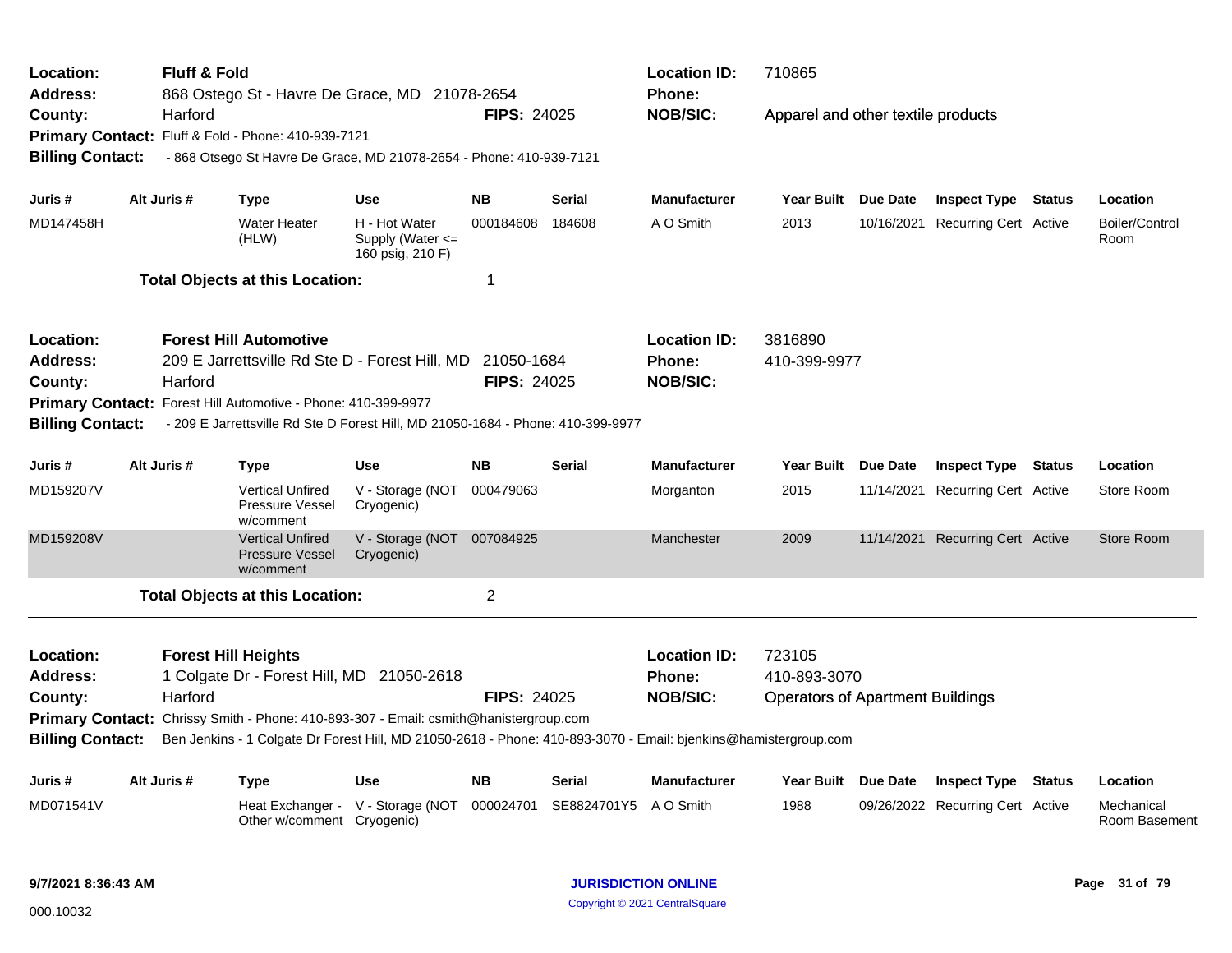| Juris #                                | Alt Juris #                                 | Type                                                                                                                                     | Use                                                       | <b>NB</b>           | <b>Serial</b> | <b>Manufacturer</b>           | <b>Year Built</b>                 | Due Date        | <b>Inspect Type</b>              | <b>Status</b> | Location                    |
|----------------------------------------|---------------------------------------------|------------------------------------------------------------------------------------------------------------------------------------------|-----------------------------------------------------------|---------------------|---------------|-------------------------------|-----------------------------------|-----------------|----------------------------------|---------------|-----------------------------|
| MD130818H                              |                                             | <b>Water Tube</b><br>Coiled (NOT<br><b>Flueless Hi</b><br>Efficiency)                                                                    | H - Hot Water<br>Supply (Water $\leq$<br>160 psig, 210 F) | 000014416 K 06 1441 |               | A O Smith                     | 2006                              |                 | 08/24/2022 Recurring Cert Active |               | Mechanical<br>Room Basement |
|                                        |                                             | <b>Total Objects at this Location:</b>                                                                                                   |                                                           | $\overline{2}$      |               |                               |                                   |                 |                                  |               |                             |
| Location:                              |                                             | <b>Fortunato's Italian (Arc3)</b>                                                                                                        |                                                           |                     |               | <b>Location ID:</b>           | 3950092                           |                 |                                  |               |                             |
| Address:                               |                                             | 1401 Pulaski Hwy R - Edgewood, MD 21040-1398                                                                                             |                                                           |                     |               | Phone:                        |                                   |                 |                                  |               |                             |
| County:                                | Harford                                     |                                                                                                                                          |                                                           | <b>FIPS: 24025</b>  |               | <b>NOB/SIC:</b>               | <b>Eating and Drinking Places</b> |                 |                                  |               |                             |
|                                        | Primary Contact: Fortunato's Italian (Arc3) |                                                                                                                                          |                                                           |                     |               |                               |                                   |                 |                                  |               |                             |
|                                        |                                             | Billing Contact: Charlie Patterson - PO Box 26269 Richmond, VA 23260-6269 - Phone: 804-644-4521 - Email: charlie.patterson@arc3gases.com |                                                           |                     |               |                               |                                   |                 |                                  |               |                             |
| Juris #                                | Alt Juris #                                 | <b>Type</b>                                                                                                                              | <b>Use</b>                                                | <b>NB</b>           | <b>Serial</b> | <b>Manufacturer</b>           | Year Built Due Date               |                 | <b>Inspect Type</b>              | Status        | Location                    |
| MD163748V                              |                                             | <b>Vertical Unfired</b><br><b>Pressure Vessel</b><br>w/comment                                                                           | V - Storage<br>(Cryogenic)                                | 000158198           |               | <b>CHART</b>                  | 2004                              |                 | 04/17/2023 Recurring Cert Active |               | Kitchen                     |
|                                        |                                             | <b>Total Objects at this Location:</b>                                                                                                   |                                                           | 1                   |               |                               |                                   |                 |                                  |               |                             |
| Location:<br><b>Address:</b>           |                                             | <b>Geco Laundromat</b><br>12 Aberdeen Plaza (700 blk W Bel Air Ave) - Aberdeen, MD 21001                                                 |                                                           |                     |               | <b>Location ID:</b><br>Phone: | 3747396                           |                 |                                  |               |                             |
| County:                                | Harford                                     |                                                                                                                                          |                                                           | <b>FIPS: 24025</b>  |               | <b>NOB/SIC:</b>               |                                   |                 |                                  |               |                             |
|                                        | Primary Contact: Geco Laundromat            |                                                                                                                                          |                                                           |                     |               |                               |                                   |                 |                                  |               |                             |
| <b>Billing Contact:</b>                |                                             |                                                                                                                                          |                                                           |                     |               |                               |                                   |                 |                                  |               |                             |
| Juris #                                | Alt Juris #                                 | <b>Type</b>                                                                                                                              | Use                                                       | <b>NB</b>           | Serial        | <b>Manufacturer</b>           | <b>Year Built</b>                 | <b>Due Date</b> | <b>Inspect Type Status</b>       |               | Location                    |
| MD151641H                              |                                             | <b>Water Tube</b><br>Coiled (Flueless<br>Hi Efficiency)                                                                                  | H - Hot Water<br>Supply (Water <=<br>160 psig, 210 F)     | 000260503           | C14260503     | Laars                         | 2014                              | 06/24/2021      | <b>Recurring Cert Active</b>     |               | <b>Blrm</b>                 |
| MD152003V                              |                                             | <b>Vertical Unfired</b><br><b>Pressure Vessel</b><br>w/comment                                                                           | V - Storage (NOT 000104017 119017<br>Cryogenic)           |                     |               | Laars                         | 2013                              |                 | 06/24/2021 Recurring Cert Active |               | <b>Blrm</b>                 |
| <b>Total Objects at this Location:</b> |                                             |                                                                                                                                          |                                                           | $\overline{2}$      |               |                               |                                   |                 |                                  |               |                             |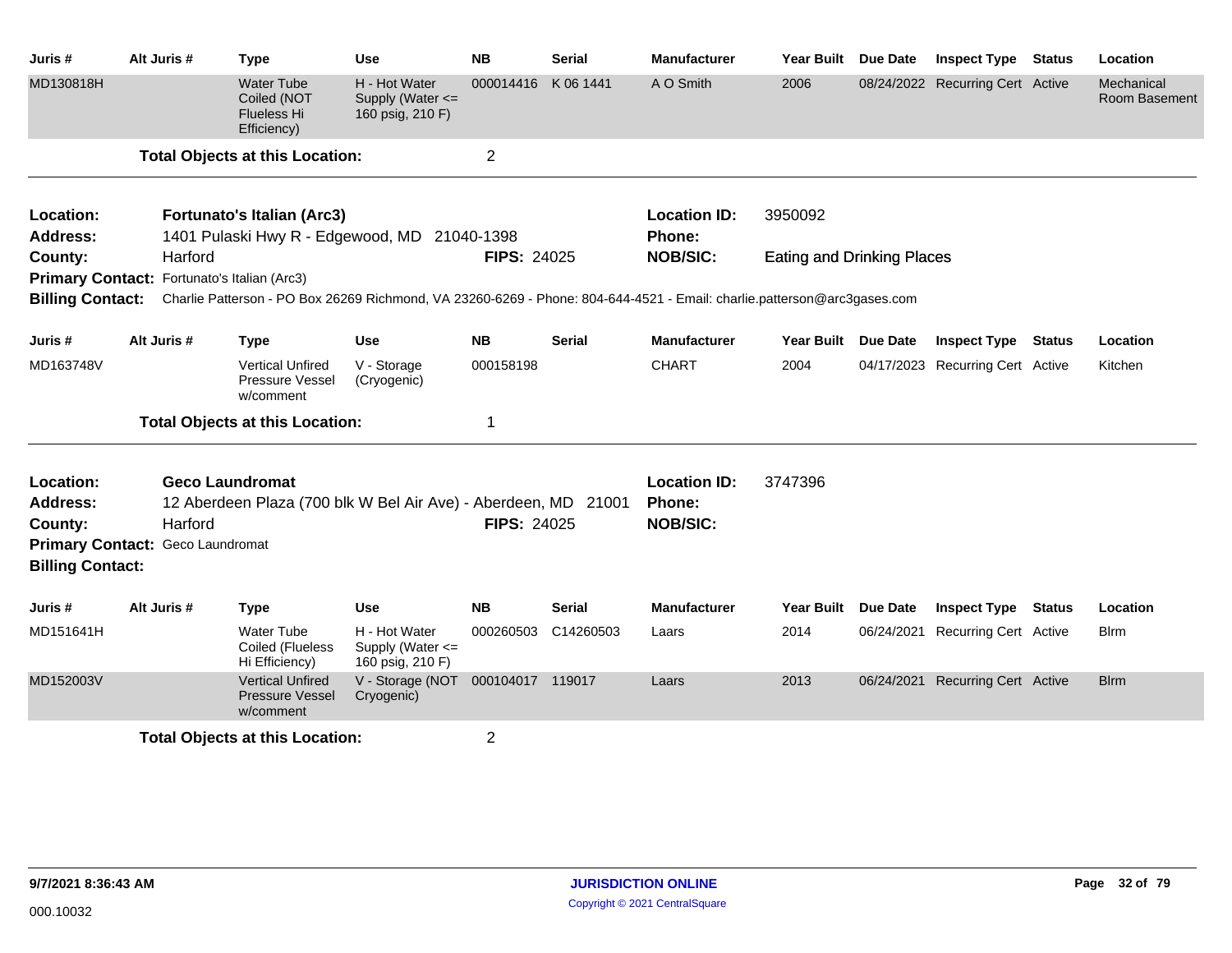| Location:<br><b>Address:</b><br>County:<br><b>Billing Contact:</b> |                                                                                      | Harford     | <b>Golden Corral (Roberts)</b><br>706 SPhiladelphia - Aberdeen, MD 21001                          |                                                           | <b>FIPS: 24025</b> |               | <b>Location ID:</b><br><b>Phone:</b><br><b>NOB/SIC:</b>                                                         | 4042828<br>Primary Contact: Roberts Oxygen Company (MD) - Phone: 240-493-8405 - Cell: 301-252-0742 - Email: DFranovich@RobertsOxygen.com<br>Bulk Tank Service Dept. - PO Box 5507 Rockville, MD 20855-0507 - Phone: 240-493-8405 - Cell: 301-252-0742 - Email: DFranovich@RobertsOxygen.com |  |                                  |               |                               |  |  |
|--------------------------------------------------------------------|--------------------------------------------------------------------------------------|-------------|---------------------------------------------------------------------------------------------------|-----------------------------------------------------------|--------------------|---------------|-----------------------------------------------------------------------------------------------------------------|---------------------------------------------------------------------------------------------------------------------------------------------------------------------------------------------------------------------------------------------------------------------------------------------|--|----------------------------------|---------------|-------------------------------|--|--|
| Juris #                                                            |                                                                                      | Alt Juris # | Type                                                                                              | <b>Use</b>                                                | <b>NB</b>          | <b>Serial</b> | <b>Manufacturer</b>                                                                                             | Year Built Due Date                                                                                                                                                                                                                                                                         |  | <b>Inspect Type</b>              | Status        | Location                      |  |  |
| MD167631V                                                          |                                                                                      |             | <b>Vertical Unfired</b><br>Pressure Vessel<br>w/comment                                           | V - Storage<br>(Cryogenic)                                | 000021794          |               | Taylor-Wharton                                                                                                  | 1995                                                                                                                                                                                                                                                                                        |  | 10/01/2022 Recurring Cert Active |               | Kitchen                       |  |  |
|                                                                    |                                                                                      |             | <b>Total Objects at this Location:</b>                                                            |                                                           | 1                  |               |                                                                                                                 |                                                                                                                                                                                                                                                                                             |  |                                  |               |                               |  |  |
| Location:<br><b>Address:</b>                                       | <b>Golden Corral Restaurant</b><br>706 S Philadelphia Blvd - Aberdeen, MD 21001-3602 |             |                                                                                                   |                                                           |                    |               | <b>Location ID:</b><br>1726413<br><b>Phone:</b>                                                                 |                                                                                                                                                                                                                                                                                             |  |                                  |               |                               |  |  |
| County:                                                            |                                                                                      | Harford     |                                                                                                   |                                                           | <b>FIPS: 24025</b> |               | <b>NOB/SIC:</b>                                                                                                 | <b>Eating and Drinking Places</b>                                                                                                                                                                                                                                                           |  |                                  |               |                               |  |  |
|                                                                    |                                                                                      |             | Primary Contact: Russell Carmosino - Phone: 410-272-0668 - Cell: 0668 - Email: carmo7@comcast.net |                                                           |                    |               |                                                                                                                 |                                                                                                                                                                                                                                                                                             |  |                                  |               |                               |  |  |
| <b>Billing Contact:</b>                                            |                                                                                      |             | - 706 S Philadelphia Blvd Aberdeen, MD 21001-3602 - Phone: 410-372-0668                           |                                                           |                    |               |                                                                                                                 |                                                                                                                                                                                                                                                                                             |  |                                  |               |                               |  |  |
| Juris #                                                            |                                                                                      | Alt Juris # | <b>Type</b>                                                                                       | <b>Use</b>                                                | <b>NB</b>          | <b>Serial</b> | <b>Manufacturer</b>                                                                                             | Year Built Due Date                                                                                                                                                                                                                                                                         |  | <b>Inspect Type</b>              | <b>Status</b> | Location                      |  |  |
| MD161208H                                                          |                                                                                      |             | <b>Water Tube</b><br>Coiled (Flueless<br>Hi Efficiency)                                           | H - Hot Water<br>Supply (Water $\leq$<br>160 psig, 250 F) | 000432701          |               | Semetra                                                                                                         | 2018                                                                                                                                                                                                                                                                                        |  | 10/11/2022 Recurring Cert Active |               | Outside<br>Mechanical<br>Room |  |  |
| MD167633H                                                          |                                                                                      |             | <b>Water Tube</b><br><b>Coiled (Flueless</b><br>Hi Efficiency)                                    | H - Hot Water<br>Supply (Water $\leq$<br>160 psig, 250 F) | 000439394          |               | Sermeta                                                                                                         | 2019                                                                                                                                                                                                                                                                                        |  | 10/01/2022 Recurring Cert Active |               | Outside<br>Mechanical<br>Room |  |  |
|                                                                    |                                                                                      |             | <b>Total Objects at this Location:</b>                                                            |                                                           | $\overline{2}$     |               |                                                                                                                 |                                                                                                                                                                                                                                                                                             |  |                                  |               |                               |  |  |
| Location:                                                          |                                                                                      |             | <b>Greater Vision Baptist Church</b>                                                              |                                                           |                    |               | <b>Location ID:</b>                                                                                             | 704586                                                                                                                                                                                                                                                                                      |  |                                  |               |                               |  |  |
| <b>Address:</b>                                                    |                                                                                      |             | 41 Mitchell Ave - Aberdeen, MD 21001-3769                                                         |                                                           |                    |               | <b>Phone:</b>                                                                                                   | 410-272-0686                                                                                                                                                                                                                                                                                |  |                                  |               |                               |  |  |
| County:                                                            |                                                                                      | Harford     |                                                                                                   |                                                           | <b>FIPS: 24025</b> |               | <b>NOB/SIC:</b>                                                                                                 | <b>Religious Organizations</b>                                                                                                                                                                                                                                                              |  |                                  |               |                               |  |  |
|                                                                    |                                                                                      |             | <b>Primary Contact:</b> Chance Gibbs - Phone: 410-272-0686 - Email: Greatervision24@gmail.com     |                                                           |                    |               |                                                                                                                 |                                                                                                                                                                                                                                                                                             |  |                                  |               |                               |  |  |
| <b>Billing Contact:</b>                                            |                                                                                      |             |                                                                                                   |                                                           |                    |               | Chance Gibbs - 41 Mitchell Ave Aberdeen, MD 21001-3769 - Phone: 410-272-0686 - Email: Greatervision24@gmail.com |                                                                                                                                                                                                                                                                                             |  |                                  |               |                               |  |  |
| Juris #                                                            |                                                                                      | Alt Juris # | Type                                                                                              | <b>Use</b>                                                | <b>NB</b>          | <b>Serial</b> | <b>Manufacturer</b>                                                                                             | Year Built Due Date                                                                                                                                                                                                                                                                         |  | <b>Inspect Type</b>              | <b>Status</b> | Location                      |  |  |
| MD159245H                                                          |                                                                                      |             | Cast Iron                                                                                         | H - Hot Water<br>Heat (Water $\leq$<br>160 psig, 250 F)   | CI                 |               | <b>ECR</b>                                                                                                      | 2017                                                                                                                                                                                                                                                                                        |  | 01/11/2022 Recurring Cert Active |               | <b>Boiler Room</b>            |  |  |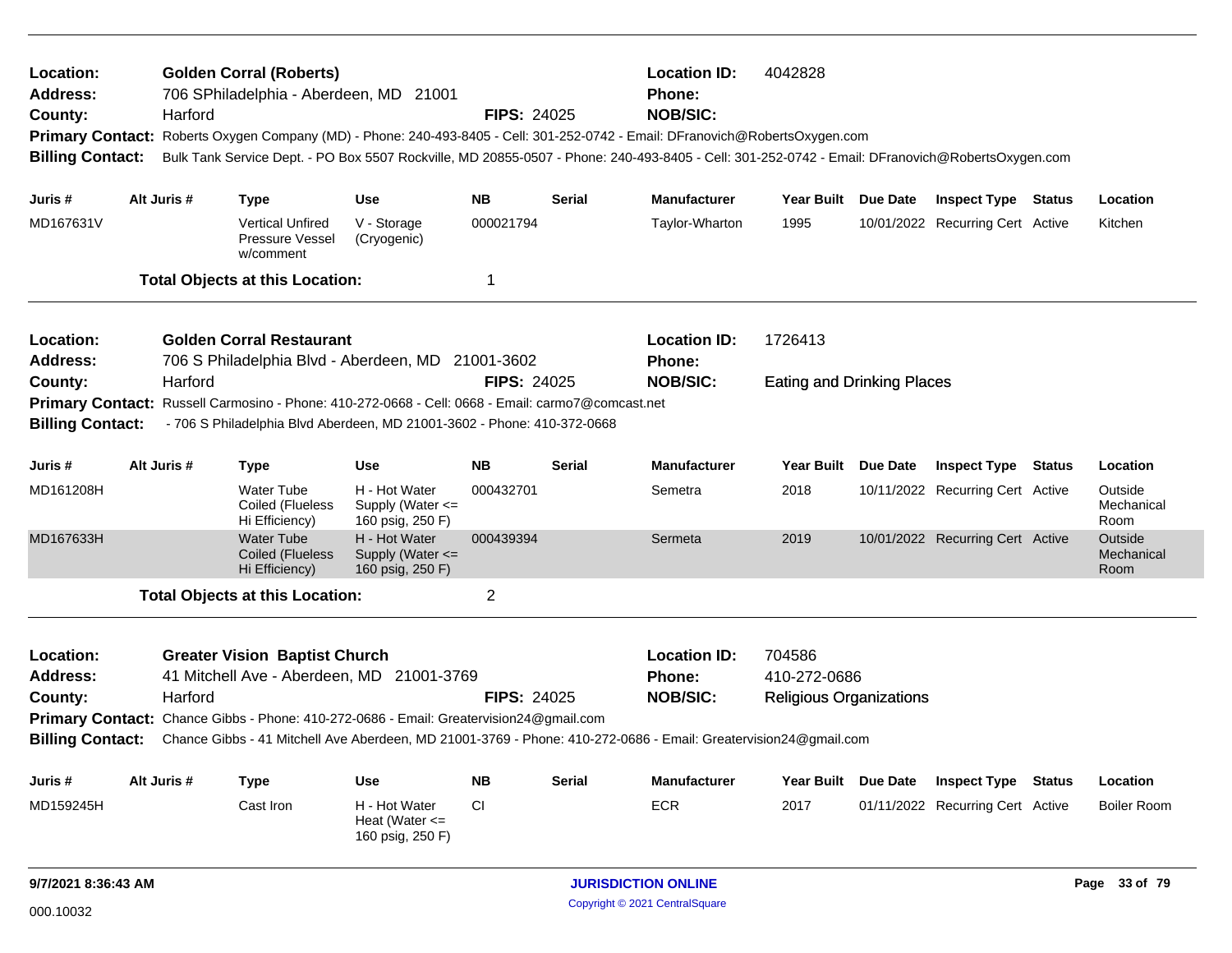| Location:<br><b>Address:</b> |             | <b>Greenbriar Cleaners</b><br>225 Brierhill Dr - Bel Air, MD 21015-4941                                                 |                                 |                    |               | <b>Location ID:</b><br>Phone: | 712684                     |                 |                                         |               |             |
|------------------------------|-------------|-------------------------------------------------------------------------------------------------------------------------|---------------------------------|--------------------|---------------|-------------------------------|----------------------------|-----------------|-----------------------------------------|---------------|-------------|
| County:                      | Harford     |                                                                                                                         |                                 | <b>FIPS: 24025</b> |               | <b>NOB/SIC:</b>               |                            |                 | Drycleaning Plants, Except Rug Cleaning |               |             |
|                              |             | Primary Contact: Chang Son Kim - Phone: 410-638-7811                                                                    |                                 |                    |               |                               |                            |                 |                                         |               |             |
| <b>Billing Contact:</b>      |             | Chang Son Kim - 225 Brierhill Dr Bel Air, MD 21015-4941 - Phone: 410-638-7811                                           |                                 |                    |               |                               |                            |                 |                                         |               |             |
|                              |             |                                                                                                                         |                                 |                    |               |                               |                            |                 |                                         |               |             |
| Juris #                      | Alt Juris # | <b>Type</b>                                                                                                             | <b>Use</b>                      | <b>NB</b>          | <b>Serial</b> | <b>Manufacturer</b>           | <b>Year Built</b>          | Due Date        | <b>Inspect Type</b>                     | <b>Status</b> | Location    |
| MD104931V                    |             | <b>Horizontal Unfired</b><br>Pressure Vessel<br>w/comment                                                               | O - Other (PV<br>Use) w/comment | 000887175          |               | Manchester                    | 1999                       |                 | 10/29/2021 Recurring Cert Active        |               | <b>BLRM</b> |
|                              |             | <b>Total Objects at this Location:</b>                                                                                  |                                 | 1                  |               |                               |                            |                 |                                         |               |             |
| Location:                    |             | <b>Greystone Golf Course</b>                                                                                            |                                 |                    |               | <b>Location ID:</b>           | 712832                     |                 |                                         |               |             |
| <b>Address:</b>              |             | 2115 White Hall Rd - White Hall, MD 21161-9713                                                                          |                                 |                    |               | Phone:                        |                            |                 |                                         |               |             |
| County:                      | Harford     |                                                                                                                         |                                 | <b>FIPS: 24025</b> |               | <b>NOB/SIC:</b>               | <b>Public Golf Courses</b> |                 |                                         |               |             |
|                              |             | Primary Contact: Greystone Golf Course - Phone: 410-887-1926                                                            |                                 |                    |               |                               |                            |                 |                                         |               |             |
| <b>Billing Contact:</b>      |             | - 2115 White Hall Rd White Hall, MD 21161-9713 - Phone: 410-887-1926                                                    |                                 |                    |               |                               |                            |                 |                                         |               |             |
| Juris #                      | Alt Juris # | <b>Type</b>                                                                                                             | <b>Use</b>                      | <b>NB</b>          | <b>Serial</b> | <b>Manufacturer</b>           | <b>Year Built</b>          | Due Date        | <b>Inspect Type</b>                     | Status        | Location    |
| MD150649V                    |             | <b>Horizontal Unfired</b><br>Pressure Vessel<br>w/comment                                                               | V - Storage (NOT<br>Cryogenic)  | 001833176          |               | Campbell Hausfield            | 2013                       |                 | 07/22/2022 Recurring Cert Active        |               | Comp Shed   |
|                              |             | <b>Total Objects at this Location:</b>                                                                                  |                                 | 1                  |               |                               |                            |                 |                                         |               |             |
| Location:                    |             | Grill & Pub @ Mtn Branch (Arc3)                                                                                         |                                 |                    |               | <b>Location ID:</b>           | 3918950                    |                 |                                         |               |             |
| <b>Address:</b>              |             | 1827 Mountain Rd - Joppa, MD 21085-1918                                                                                 |                                 |                    |               | <b>Phone:</b>                 |                            |                 |                                         |               |             |
| County:                      | Harford     |                                                                                                                         |                                 | <b>FIPS: 24025</b> |               | <b>NOB/SIC:</b>               | <b>Public Golf Courses</b> |                 |                                         |               |             |
|                              |             | Primary Contact: Grill & Pub @ Mtn Branch (Arc3)                                                                        |                                 |                    |               |                               |                            |                 |                                         |               |             |
| <b>Billing Contact:</b>      |             | Charlie Patterson - PO Box 26269 Richmond, VA 23260-6269 - Phone: 804-644-4521 - Email: charlie.patterson@arc3gases.com |                                 |                    |               |                               |                            |                 |                                         |               |             |
| Juris #                      | Alt Juris # | Type                                                                                                                    | Use                             | NΒ                 | <b>Serial</b> | <b>Manufacturer</b>           | Year Built                 | <b>Due Date</b> | <b>Inspect Type Status</b>              |               | Location    |
|                              |             | <b>Vertical Unfired</b>                                                                                                 | V - Storage                     | 000148502          |               | <b>CHART</b>                  | 2003                       |                 | 12/12/2022 Recurring Cert Active        |               | Garage      |
| MD162799V                    |             | Pressure Vessel<br>w/comment                                                                                            | (Cryogenic)                     |                    |               |                               |                            |                 |                                         |               |             |
|                              |             | <b>Total Objects at this Location:</b>                                                                                  |                                 | 1                  |               |                               |                            |                 |                                         |               |             |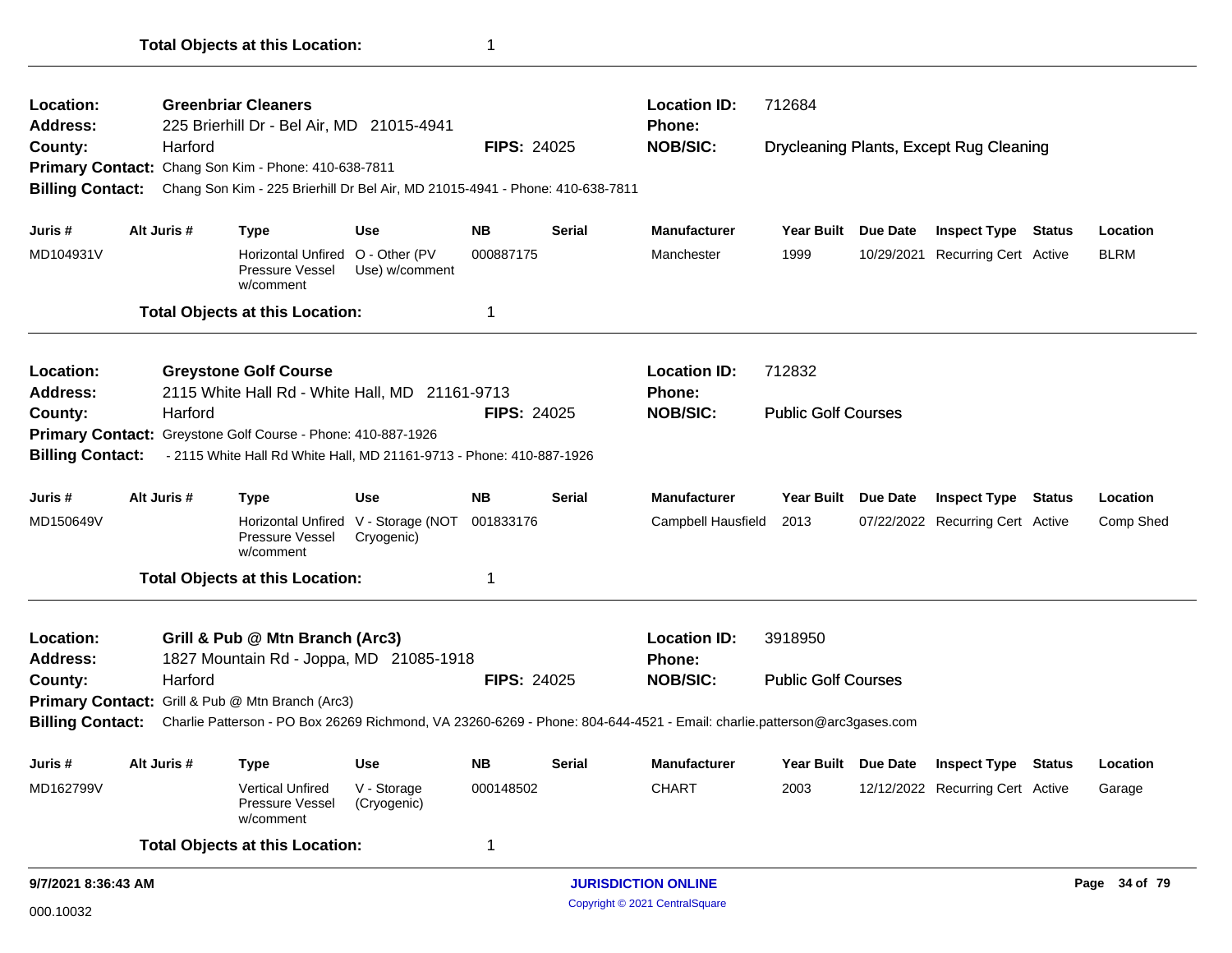| Location:<br>Address:                                                                                                                              |                                                                                | <b>Groff Tractor Mid-Atlantic, LLC.</b><br>629 S Philadelphia Blvd - Aberdeen, MD 21001-3613      |                                                         |                    |               | <b>Location ID:</b><br>Phone: | 710879                   |                 |                                                  |  |                                             |  |  |
|----------------------------------------------------------------------------------------------------------------------------------------------------|--------------------------------------------------------------------------------|---------------------------------------------------------------------------------------------------|---------------------------------------------------------|--------------------|---------------|-------------------------------|--------------------------|-----------------|--------------------------------------------------|--|---------------------------------------------|--|--|
| County:                                                                                                                                            | Harford                                                                        | Primary Contact: Mark Notarcola - Phone: 410-575-6580                                             |                                                         | <b>FIPS: 24025</b> |               | <b>NOB/SIC:</b>               |                          |                 | <b>Truck Rental and Leasing, Without Drivers</b> |  |                                             |  |  |
| <b>Billing Contact:</b><br>Kathy Nori - 629 S Philadelphia Blvd Aberdeen, MD 21001-3613 - Phone: 410-575-6580 - Email: kathynori@gtmidatlantic.com |                                                                                |                                                                                                   |                                                         |                    |               |                               |                          |                 |                                                  |  |                                             |  |  |
| Juris #                                                                                                                                            | Alt Juris #                                                                    | <b>Type</b>                                                                                       | <b>Use</b>                                              | <b>NB</b>          | Serial        | <b>Manufacturer</b>           | <b>Year Built</b>        | <b>Due Date</b> | <b>Inspect Type Status</b>                       |  | Location                                    |  |  |
| MD103749V                                                                                                                                          |                                                                                | <b>Vertical Unfired</b><br>Pressure Vessel<br>w/comment                                           | V - Storage (NOT<br>Cryogenic)                          | 000790868          |               | Melben                        | 1999                     |                 | 12/19/2022 Recurring Cert Active                 |  | Shop                                        |  |  |
|                                                                                                                                                    |                                                                                | <b>Total Objects at this Location:</b>                                                            |                                                         | 1                  |               |                               |                          |                 |                                                  |  |                                             |  |  |
| Location:<br>Address:                                                                                                                              | <b>Grove Presbyterian Church</b><br>50 E Bel Air Ave - Aberdeen, MD 21001-3759 |                                                                                                   |                                                         |                    |               |                               | 712869                   |                 |                                                  |  |                                             |  |  |
| County:                                                                                                                                            | Harford                                                                        |                                                                                                   |                                                         | <b>FIPS: 24025</b> |               | Phone:<br><b>NOB/SIC:</b>     | Membership organizations |                 |                                                  |  |                                             |  |  |
| <b>Primary Contact:</b>                                                                                                                            |                                                                                | John Himmer - Phone: 410-272-0896 - Cell: 443-807-1445                                            |                                                         |                    |               |                               |                          |                 |                                                  |  |                                             |  |  |
| <b>Billing Contact:</b>                                                                                                                            |                                                                                | John Himmer - 50 E Bel Air Ave Aberdeen, MD 21001-3759 - Phone: 410-272-0896 - Cell: 443-807-1445 |                                                         |                    |               |                               |                          |                 |                                                  |  |                                             |  |  |
| Juris #                                                                                                                                            | Alt Juris #                                                                    | <b>Type</b>                                                                                       | <b>Use</b>                                              | <b>NB</b>          | <b>Serial</b> | <b>Manufacturer</b>           | <b>Year Built</b>        | <b>Due Date</b> | <b>Inspect Type Status</b>                       |  | Location                                    |  |  |
| MD062632H                                                                                                                                          |                                                                                | Cast Iron                                                                                         | H - Hot Water<br>Heat (Water $\leq$<br>160 psig, 250 F) | <b>CI</b>          |               | Weil-McLain                   | 1984                     |                 | 11/21/2022 Recurring Cert Active                 |  | Church<br><b>Basement</b><br>(Furnace Room) |  |  |
| MD062633H                                                                                                                                          |                                                                                | Cast Iron                                                                                         | H - Hot Water<br>Heat (Water $\leq$<br>160 psig, 250 F) | CI                 |               | Weil-McLain                   | 1984                     |                 | 11/21/2022 Recurring Cert Active                 |  | Church<br><b>Basement</b><br>(Furnace Room) |  |  |
| MD087113H                                                                                                                                          |                                                                                | Cast Iron                                                                                         | H - Hot Water<br>Heat (Water $\leq$<br>160 psig, 250 F) | <b>CI</b>          |               | Weil-McLain                   | 1993                     |                 | 11/21/2022 Recurring Cert Active                 |  | Monroe Bldg.<br><b>Boiler Room</b>          |  |  |
| MD123636H                                                                                                                                          |                                                                                | Cast Iron                                                                                         | H - Hot Water<br>Supply (Water <=<br>160 psig, 250 F)   | C <sub>I</sub>     | 64682276      | <b>Burnham</b>                | 2006                     |                 | 11/21/2022 Recurring Cert Active                 |  | <b>Office Basement</b>                      |  |  |
|                                                                                                                                                    |                                                                                | <b>Total Objects at this Location:</b>                                                            |                                                         | 4                  |               |                               |                          |                 |                                                  |  |                                             |  |  |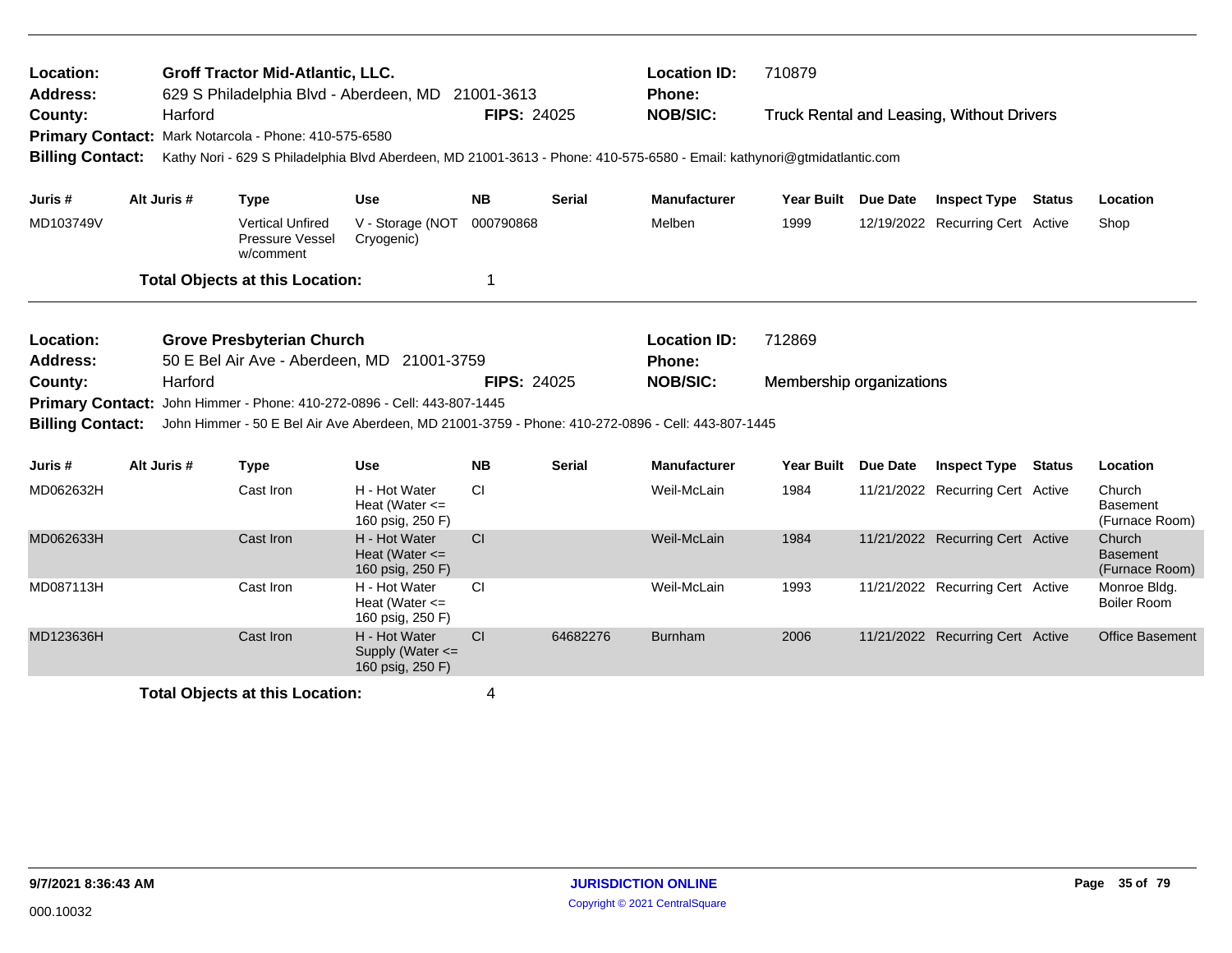| Location:<br>Address:<br>County:<br><b>Billing Contact:</b> | Harford     | H & H Auto Body<br>319 N Adams St - Havre De Grace, MD 21078-2801<br>Primary Contact: H & H Auto Body - Phone: 410-939-0351<br>- 319 N Adams St Havre De Grace, MD 21078-2801 - Phone: 410-939-0351                                               |                                                         | <b>FIPS: 24025</b> |               | <b>Location ID:</b><br>Phone:<br><b>NOB/SIC:</b> | 3700008<br>410-939-0351<br>Automotive Repair Shops, NEC |  |                                        |        |                     |  |  |
|-------------------------------------------------------------|-------------|---------------------------------------------------------------------------------------------------------------------------------------------------------------------------------------------------------------------------------------------------|---------------------------------------------------------|--------------------|---------------|--------------------------------------------------|---------------------------------------------------------|--|----------------------------------------|--------|---------------------|--|--|
| Juris #                                                     | Alt Juris # | <b>Type</b>                                                                                                                                                                                                                                       | <b>Use</b>                                              | <b>NB</b>          | <b>Serial</b> | <b>Manufacturer</b>                              | Year Built Due Date                                     |  | <b>Inspect Type Status</b>             |        | Location            |  |  |
| MD169116V                                                   |             | <b>Vertical Unfired</b><br>Pressure Vessel<br>w/comment                                                                                                                                                                                           | V - Storage (NOT<br>Cryogenic)                          | 000255105          |               | Manchester                                       | 2006                                                    |  | 06/01/2023 Recurring Cert Active       |        | Shop                |  |  |
|                                                             |             | <b>Total Objects at this Location:</b>                                                                                                                                                                                                            |                                                         | 1                  |               |                                                  |                                                         |  |                                        |        |                     |  |  |
| Location:<br><b>Address:</b>                                |             | <b>H P White Laboratory</b><br>3114 Scarboro Rd - Street, MD 21154-1822                                                                                                                                                                           |                                                         |                    |               | <b>Location ID:</b><br>Phone:                    | 712985                                                  |  |                                        |        |                     |  |  |
| County:                                                     | Harford     |                                                                                                                                                                                                                                                   |                                                         | <b>FIPS: 24025</b> |               | <b>NOB/SIC:</b>                                  | <b>Special Trade Contractors, NEC</b>                   |  |                                        |        |                     |  |  |
|                                                             |             | Primary Contact: Antony Zipfel - Phone: 410-838-6550                                                                                                                                                                                              |                                                         |                    |               |                                                  |                                                         |  |                                        |        |                     |  |  |
| <b>Billing Contact:</b>                                     |             | Antony Zipfel - 3114 Scarboro Rd Street, MD 21154-1822 - Phone: 410-838-6550                                                                                                                                                                      |                                                         |                    |               |                                                  |                                                         |  |                                        |        |                     |  |  |
| Juris #                                                     | Alt Juris # | Type                                                                                                                                                                                                                                              | <b>Use</b>                                              | <b>NB</b>          | <b>Serial</b> | <b>Manufacturer</b>                              | Year Built Due Date                                     |  | <b>Inspect Type</b>                    | Status | Location            |  |  |
| MD066582V                                                   |             | <b>Vertical Unfired</b><br>Pressure Vessel<br>w/comment                                                                                                                                                                                           | V - Storage (NOT<br>Cryogenic)                          | 000770564          |               | <b>Buckeye</b>                                   | 1987                                                    |  | 07/18/2022 Recurring Cert Active       |        | <b>Boiler Room</b>  |  |  |
| MD103776H                                                   |             | Cast Iron                                                                                                                                                                                                                                         | H - Hot Water<br>Heat (Water $\leq$<br>160 psig, 250 F) | CI                 |               | <b>Burnham</b>                                   | 1997                                                    |  | 07/18/2022 Recurring Cert Active       |        | mechanical rm       |  |  |
|                                                             |             | <b>Total Objects at this Location:</b>                                                                                                                                                                                                            |                                                         | $\overline{2}$     |               |                                                  |                                                         |  |                                        |        |                     |  |  |
| Location:                                                   |             | Harford County Govt/4Th District Highway Garage                                                                                                                                                                                                   |                                                         |                    |               | <b>Location ID:</b>                              | 701841                                                  |  |                                        |        |                     |  |  |
| <b>Address:</b>                                             |             | 1348 Cooptown Rd - Forest Hill, MD 21050-1228                                                                                                                                                                                                     |                                                         |                    |               | <b>Phone:</b>                                    |                                                         |  |                                        |        |                     |  |  |
| County:                                                     | Harford     |                                                                                                                                                                                                                                                   |                                                         | FIPS: 24025        |               | <b>NOB/SIC:</b>                                  |                                                         |  | Finance, taxation, and monetary policy |        |                     |  |  |
| <b>Primary Contact:</b><br><b>Billing Contact:</b>          |             | Daniel Higbee - Phone: 410-638-4030 - Cell: 443-752-4591 - Email: dlhigbee@harfordcountymd.org<br>Daniel Higbee - 611 N Fountain Green Rd Bel Air, MD 21015-2705 - Phone: 410-638-4030 - Cell: 443-752-4591 - Email: dlhigbee@harfordcountymd.org |                                                         |                    |               |                                                  |                                                         |  |                                        |        |                     |  |  |
| Juris #                                                     | Alt Juris # | Type                                                                                                                                                                                                                                              | Use                                                     | <b>NB</b>          | Serial        | <b>Manufacturer</b>                              | Year Built Due Date                                     |  | <b>Inspect Type</b>                    | Status | Location            |  |  |
| MD110886H                                                   | <b>HWH</b>  | <b>Water Heater</b><br>(HLW)                                                                                                                                                                                                                      | H - Hot Water<br>Supply (Water <=<br>160 psig, 250 F)   | 000000005          |               | American Standard                                | 1998                                                    |  | 05/05/2023 Recurring Cert Active       |        | <b>UPSTAIRS MEC</b> |  |  |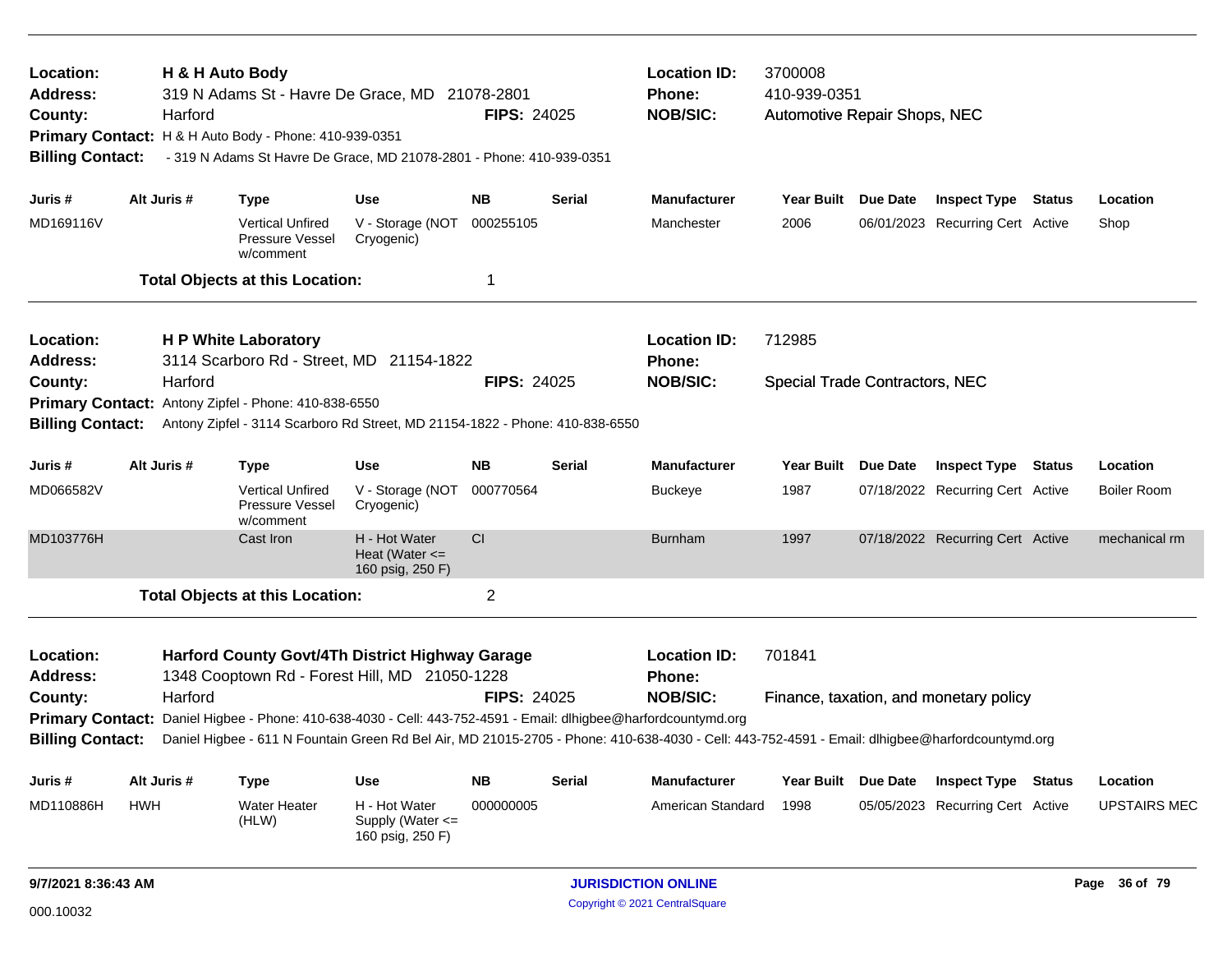| Juris #                 | Alt Juris # | <b>Type</b>                                                                                                     | Use                                                     | <b>NB</b>          | Serial        | <b>Manufacturer</b>                                                                                                                             | Year Built Due Date | <b>Inspect Type Status</b>                    |        | Location            |
|-------------------------|-------------|-----------------------------------------------------------------------------------------------------------------|---------------------------------------------------------|--------------------|---------------|-------------------------------------------------------------------------------------------------------------------------------------------------|---------------------|-----------------------------------------------|--------|---------------------|
| MD110887H               | CoilWtrHtr  | <b>Water Heater</b><br>(HLW)                                                                                    | H - Hot Water<br>Heat (Water $\leq$<br>160 psig, 250 F) | 000091942          | c99I04583     | Teledyne                                                                                                                                        | 1999                | 05/05/2023 Recurring Cert Active              |        | <b>UPSTAIRS MEC</b> |
| MD110888V               | CAT         | Vertical Unfired<br>Pressure Vessel<br>w/comment                                                                | V - Storage (NOT<br>Cryogenic)                          | 000869594          |               | Melben                                                                                                                                          | 2000                | 05/05/2023 Recurring Cert Active              |        | <b>UPSTAIRS MEC</b> |
|                         |             | <b>Total Objects at this Location:</b>                                                                          |                                                         | 3                  |               |                                                                                                                                                 |                     |                                               |        |                     |
| Location:               |             | <b>Harford County Govt/Bel Air Public Library</b>                                                               |                                                         |                    |               | <b>Location ID:</b>                                                                                                                             | 704108              |                                               |        |                     |
| <b>Address:</b>         |             | 100 E Pennsylvania Ave - Bel Air, MD 21014-3720                                                                 |                                                         |                    |               | <b>Phone:</b>                                                                                                                                   |                     |                                               |        |                     |
| County:                 | Harford     |                                                                                                                 |                                                         | <b>FIPS: 24025</b> |               | <b>NOB/SIC:</b>                                                                                                                                 | Libraries           |                                               |        |                     |
|                         |             | Primary Contact: Daniel Higbee - Phone: 410-638-4030 - Cell: 443-752-4591 - Email: dlhigbee@harfordcountymd.org |                                                         |                    |               |                                                                                                                                                 |                     |                                               |        |                     |
| <b>Billing Contact:</b> |             |                                                                                                                 |                                                         |                    |               | Daniel Higbee - 611 N Fountain Green Rd Bel Air, MD 21015-2705 - Phone: 410-638-4030 - Cell: 443-752-4591 - Email: dlhigbee@harfordcountymd.org |                     |                                               |        |                     |
| Juris #                 | Alt Juris # | <b>Type</b>                                                                                                     | <b>Use</b>                                              | <b>NB</b>          | Serial        | <b>Manufacturer</b>                                                                                                                             | Year Built Due Date | <b>Inspect Type</b>                           | Status | Location            |
| MD108014H               |             | Cast Iron                                                                                                       | H - Hot Water<br>Heat (Water $\leq$<br>160 psig, 250 F) | <b>CI</b>          |               | Weil-McLain                                                                                                                                     | 1996                | 08/08/2022 Recurring Cert Active              |        | Boiler Rm           |
| MD108015H               |             | Cast Iron                                                                                                       | H - Hot Water<br>Heat (Water $\leq$<br>160 psig, 250 F) | CI                 |               | Weil-McLain                                                                                                                                     | 1996                | 08/08/2022 Recurring Cert Active              |        | <b>Boiler Rm</b>    |
|                         |             | <b>Total Objects at this Location:</b>                                                                          |                                                         | $\overline{2}$     |               |                                                                                                                                                 |                     |                                               |        |                     |
| Location:               |             | Harford County Govt/Sod Run Waste Water Treatment                                                               |                                                         |                    |               | <b>Location ID:</b>                                                                                                                             | 725187              |                                               |        |                     |
| <b>Address:</b>         |             | 1212 Chelsea Road - Perryman, MD 21130                                                                          |                                                         |                    |               | <b>Phone:</b>                                                                                                                                   |                     |                                               |        |                     |
| County:                 | Harford     |                                                                                                                 |                                                         | <b>FIPS: 24025</b> |               | <b>NOB/SIC:</b>                                                                                                                                 |                     | Public Finance, Taxation, and Monetary Policy |        |                     |
| <b>Primary Contact:</b> |             | Daniel Higbee - Phone: 410-638-4030 - Cell: 443-752-4591 - Email: dlhigbee@harfordcountymd.org                  |                                                         |                    |               |                                                                                                                                                 |                     |                                               |        |                     |
| <b>Billing Contact:</b> |             |                                                                                                                 |                                                         |                    |               | Daniel Higbee - 611 N Fountain Green Rd Bel Air, MD 21015-2705 - Phone: 410-638-4030 - Cell: 443-752-4591 - Email: dlhigbee@harfordcountymd.org |                     |                                               |        |                     |
| Juris #                 | Alt Juris # | <b>Type</b>                                                                                                     | <b>Use</b>                                              | <b>NB</b>          | <b>Serial</b> | <b>Manufacturer</b>                                                                                                                             | Year Built Due Date | <b>Inspect Type Status</b>                    |        | Location            |
| MD058809H               |             | <b>Horizontal Fire</b><br>Tube                                                                                  | O - Other (Blr<br>Use) w/comment                        | 000000887          |               | Pftco                                                                                                                                           | 1968                | 10/15/2022 Recurring Cert Active              |        | <b>DIGESTER BLD</b> |
| MD058810H               |             | <b>Horizontal Fire</b><br>Tube                                                                                  | O - Other (Blr<br>Use) w/comment                        | 000000272          |               | Envirex                                                                                                                                         | 1983                | 10/15/2022 Recurring Cert Active              |        | <b>DIGESTER BLD</b> |
| MD058812V               |             | <b>Vertical Unfired</b><br>Pressure Vessel<br>w/comment                                                         | O - Other (PV<br>Use) w/comment                         | 000004677          |               | Chicago Blr. Co.                                                                                                                                | 1983                | 10/15/2022 Recurring Cert Active              |        | YARD GAS SPH        |
| MD058813V               |             | <b>Vertical Unfired</b><br>Pressure Vessel                                                                      | V - Storage (NOT 000766155<br>Cryogenic)                |                    |               | <b>Wood Industries</b><br><b>Products</b>                                                                                                       | 1980                | 10/15/2022 Recurring Cert Active              |        | <b>MAINT SHOP</b>   |
| 9/7/2021 8:36:43 AM     |             |                                                                                                                 |                                                         |                    |               | <b>JURISDICTION ONLINE</b>                                                                                                                      |                     |                                               |        | Page 37 of 79       |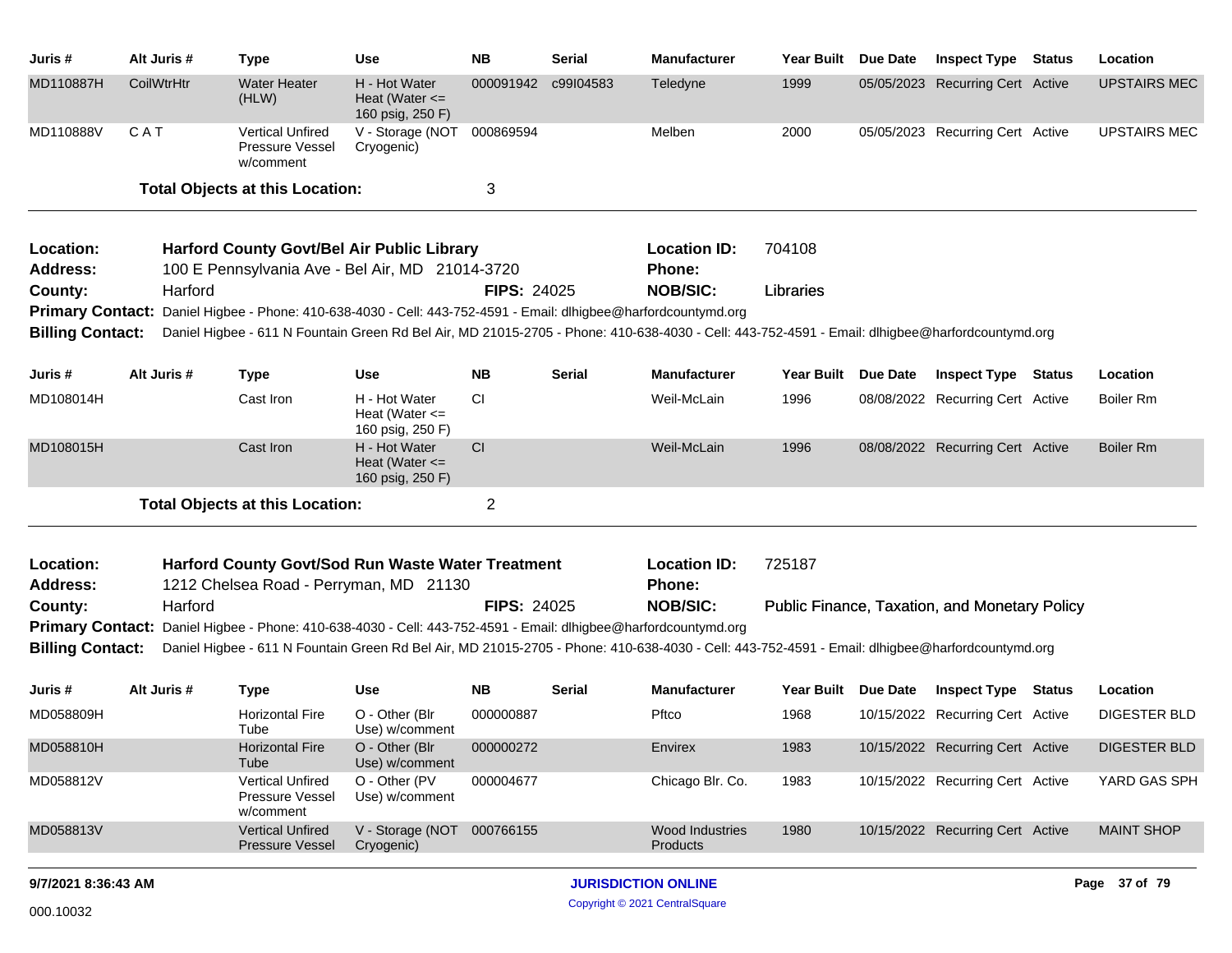| Juris #   | Alt Juris # | Type                                                           | <b>Use</b>                        | <b>NB</b> | <b>Serial</b> | <b>Manufacturer</b>   | <b>Year Built</b> | <b>Due Date</b> | <b>Inspect Type</b>              | Status | Location                  |
|-----------|-------------|----------------------------------------------------------------|-----------------------------------|-----------|---------------|-----------------------|-------------------|-----------------|----------------------------------|--------|---------------------------|
|           |             | w/comment                                                      |                                   |           |               |                       |                   |                 |                                  |        |                           |
| MD082421H |             | <b>Horizontal Fire</b><br>Tube                                 | O - Other (Blr)<br>Use) w/comment | 000000531 |               | Envirex               | 1993              |                 | 10/15/2022 Recurring Cert Active |        | <b>DIGESTER BLD</b>       |
| MD082422H |             | <b>Horizontal Fire</b><br>Tube                                 | O - Other (Blr<br>Use) w/comment  | 000000530 |               | Envirex               | 1993              |                 | 10/15/2022 Recurring Cert Active |        | <b>DIGESTER BLD</b>       |
| MD087833V |             | <b>Vertical Unfired</b><br>Pressure Vessel<br>w/comment        | V - Storage (NOT<br>Cryogenic)    | 000064859 |               | <b>Steel Products</b> | 1993              |                 | 10/15/2022 Recurring Cert Active |        | POTABLE WELL              |
| MD104003H |             | <b>Water Tube</b><br>Coiled (Flueless<br>Hi Efficiency)        | O - Other (Blr)<br>Use) w/comment | 000000565 |               | Envirex               | 1996              |                 | 10/15/2022 Recurring Cert Active |        | <b>DIGESTER BLD</b><br>#5 |
| MD147459V |             | Autoclave                                                      | V - Process-<br>Sterilizing       | 000186801 |               | <b>Tuttnauer Co</b>   | 2012              |                 | 10/15/2022 Recurring Cert Active |        | <b>SOD RUN LAB</b>        |
| MD161720V |             | <b>Vertical Unfired</b><br><b>Pressure Vessel</b><br>w/comment | V - Storage (NOT<br>Cryogenic)    | 000273231 |               | Manchester            | 2011              |                 | 10/15/2022 Recurring Cert Active |        | <b>FILTER BLDG</b>        |
| MD161721V |             | Autoclave                                                      | V - Process-<br>Sterilizing       | 000078588 |               | Market Forge          | 2018              |                 | 10/15/2022 Recurring Cert Active |        | <b>SOD RUN LAB</b>        |
|           |             | <b>Total Objects at this Location:</b>                         |                                   | 11        |               |                       |                   |                 |                                  |        |                           |

| Location:               | <b>Harford County Govt/Transit Service</b>                                                                                                      |                    | <b>Location ID:</b> | 2383733                                      |
|-------------------------|-------------------------------------------------------------------------------------------------------------------------------------------------|--------------------|---------------------|----------------------------------------------|
| <b>Address:</b>         | 1300 Abingdon Rd - Abingdon, MD 21009-1225                                                                                                      |                    | <b>Phone:</b>       | 410-612-1742                                 |
| County:                 | Harford                                                                                                                                         | <b>FIPS: 24025</b> | <b>NOB/SIC:</b>     | Arrangement of Passenger Transportation, NEC |
|                         | Primary Contact: Daniel Higbee - Phone: 410-638-4030 - Cell: 443-752-4591 - Email: dlhigbee@harfordcountymd.org                                 |                    |                     |                                              |
| <b>Billing Contact:</b> | Daniel Higbee - 611 N Fountain Green Rd Bel Air, MD 21015-2705 - Phone: 410-638-4030 - Cell: 443-752-4591 - Email: dlhigbee@harfordcountymd.org |                    |                     |                                              |
|                         |                                                                                                                                                 |                    |                     |                                              |

| Juris #   | Alt Juris # | Type                                                                       | Use                                                     | <b>NB</b> | Serial | <b>Manufacturer</b>   | <b>Year Built</b> | <b>Due Date</b> | <b>Inspect Type</b>              | <b>Status</b> | Location         |
|-----------|-------------|----------------------------------------------------------------------------|---------------------------------------------------------|-----------|--------|-----------------------|-------------------|-----------------|----------------------------------|---------------|------------------|
| MD130845H | <b>HWH</b>  | <b>Water Heater</b><br>(HLW)                                               | H - Hot Water<br>Heat (Water $\leq$<br>160 psig, 250 F) | 000100777 |        | <b>PVI</b> Industries | 2000              |                 | 12/20/2022 Recurring Cert Active |               | LOCKER ROOM      |
| MD130846V | <b>CAT</b>  | Horizontal Unfired V - Storage (NOT<br><b>Pressure Vessel</b><br>w/comment | Cryogenic)                                              | 000560052 |        | Manchester            | 2007              |                 | 12/20/2022 Recurring Cert Active |               | <b>FLUID STG</b> |
|           |             | デジタント 合わせ シンタン・シャメル せいしょう こうそうしょう                                          |                                                         |           |        |                       |                   |                 |                                  |               |                  |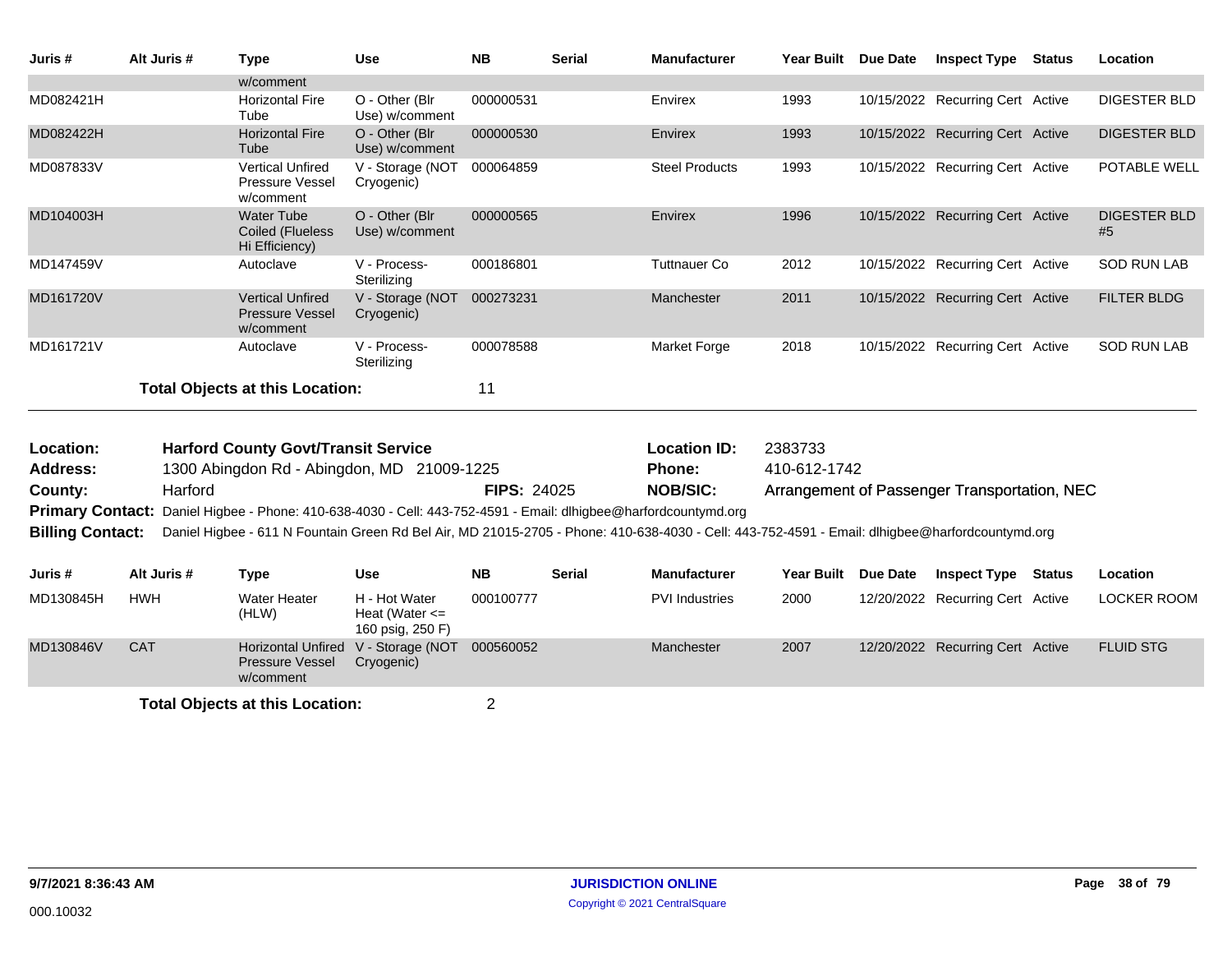| Location:<br><b>Address:</b> |                                                                                                                             |             | <b>Harford County Govt/Whiteford Maint. Shop</b><br>1405 Pylesville Road - Cardiff, MD 21160-1200 |                                                         |                     |               | <b>Location ID:</b><br><b>Phone:</b>                                                                                                            | 729036                           |                 |                                  |               |                              |
|------------------------------|-----------------------------------------------------------------------------------------------------------------------------|-------------|---------------------------------------------------------------------------------------------------|---------------------------------------------------------|---------------------|---------------|-------------------------------------------------------------------------------------------------------------------------------------------------|----------------------------------|-----------------|----------------------------------|---------------|------------------------------|
| County:                      |                                                                                                                             | Harford     |                                                                                                   |                                                         | <b>FIPS: 24025</b>  |               | <b>NOB/SIC:</b>                                                                                                                                 | <b>General Government, NEC</b>   |                 |                                  |               |                              |
| <b>Primary Contact:</b>      |                                                                                                                             |             | Daniel Higbee - Phone: 410-638-4030 - Cell: 443-752-4591 - Email: dlhigbee@harfordcountymd.org    |                                                         |                     |               |                                                                                                                                                 |                                  |                 |                                  |               |                              |
| <b>Billing Contact:</b>      |                                                                                                                             |             |                                                                                                   |                                                         |                     |               | Daniel Higbee - 611 N Fountain Green Rd Bel Air, MD 21015-2705 - Phone: 410-638-4030 - Cell: 443-752-4591 - Email: dlhigbee@harfordcountymd.org |                                  |                 |                                  |               |                              |
| Juris #                      |                                                                                                                             | Alt Juris # | <b>Type</b>                                                                                       | <b>Use</b>                                              | <b>NB</b>           | <b>Serial</b> | <b>Manufacturer</b>                                                                                                                             | Year Built Due Date              |                 | <b>Inspect Type Status</b>       |               | Location                     |
| MD077897V                    |                                                                                                                             |             | <b>Vertical Unfired</b><br>Pressure Vessel<br>w/comment                                           | V - Storage (NOT<br>Cryogenic)                          | 000341226           |               | Melben                                                                                                                                          | 1991                             |                 | 09/16/2022 Recurring Cert Active |               | <b>SHOP</b>                  |
|                              |                                                                                                                             |             | <b>Total Objects at this Location:</b>                                                            |                                                         | $\mathbf 1$         |               |                                                                                                                                                 |                                  |                 |                                  |               |                              |
| Location:                    |                                                                                                                             |             | <b>Harford Systems (Keen)</b>                                                                     |                                                         |                     |               | <b>Location ID:</b>                                                                                                                             | 3954972                          |                 |                                  |               |                              |
| Address:                     |                                                                                                                             |             | 2225 Pulaski Highway - Aberdeen, MD 21001                                                         |                                                         |                     |               | <b>Phone:</b>                                                                                                                                   |                                  |                 |                                  |               |                              |
| County:                      |                                                                                                                             | Harford     |                                                                                                   |                                                         | <b>FIPS: 24025</b>  |               | <b>NOB/SIC:</b>                                                                                                                                 |                                  |                 |                                  |               |                              |
| <b>Primary Contact:</b>      |                                                                                                                             |             | Ralph Ahrens - Phone: 410-272-3400 - Email: rahrens@harfordsystems.com                            |                                                         |                     |               |                                                                                                                                                 |                                  |                 |                                  |               |                              |
| <b>Billing Contact:</b>      | Lawrence Priebe - PO Box 15145 Wilmington, DE 19850-5145 - Phone: 302-530-2435 or 302-594-4545 - Email: Ipriebe@keengas.com |             |                                                                                                   |                                                         |                     |               |                                                                                                                                                 |                                  |                 |                                  |               |                              |
| Juris #                      |                                                                                                                             | Alt Juris # | <b>Type</b>                                                                                       | <b>Use</b>                                              | <b>NB</b>           | <b>Serial</b> | <b>Manufacturer</b>                                                                                                                             | <b>Year Built</b>                | <b>Due Date</b> | <b>Inspect Type</b>              | Status        | Location                     |
| MD115561V                    |                                                                                                                             | Argon Tk #1 | <b>Vertical Unfired</b><br>Pressure Vessel<br>w/comment                                           | V - Storage (NOT<br>Cryogenic)                          | 000050267           | 2204          | Minnesota Valley                                                                                                                                | 1995                             |                 | 03/23/2022 Recurring Cert Active |               | Outside Bldg.<br>Fenced Area |
| MD164093V                    |                                                                                                                             |             | <b>Vertical Unfired</b><br><b>Pressure Vessel</b><br>w/comment                                    | V - Storage<br>(Cryogenic)                              | 000312074 3181061.7 |               | Chart Inc.                                                                                                                                      | 2018                             |                 | 06/05/2023 Recurring Cert Active |               | Outside in fenced<br>area    |
|                              |                                                                                                                             |             | <b>Total Objects at this Location:</b>                                                            |                                                         | $\overline{2}$      |               |                                                                                                                                                 |                                  |                 |                                  |               |                              |
| Location:<br>Address:        |                                                                                                                             |             | Havre De Grace Marina Arvid Inc<br>723 Water St - Havre De Grace, MD 21078-2767                   |                                                         |                     |               | <b>Location ID:</b><br><b>Phone:</b>                                                                                                            | 713419                           |                 |                                  |               |                              |
| County:                      |                                                                                                                             | Harford     |                                                                                                   |                                                         | <b>FIPS: 24025</b>  |               | <b>NOB/SIC:</b>                                                                                                                                 | Miscellaneous Retail Stores, NEC |                 |                                  |               |                              |
|                              |                                                                                                                             |             | Primary Contact: Havre De Grace Marina Arvid Inc - Phone: 4109392161                              |                                                         |                     |               |                                                                                                                                                 |                                  |                 |                                  |               |                              |
| <b>Billing Contact:</b>      |                                                                                                                             |             |                                                                                                   |                                                         |                     |               | Chris Scarlato - 723 Water St Havre De Grace, MD 21078-2767 - Phone: 410-939-2161 - Email: info@hdgmarinecenter.com                             |                                  |                 |                                  |               |                              |
| Juris #                      |                                                                                                                             | Alt Juris # | <b>Type</b>                                                                                       | <b>Use</b>                                              | <b>NB</b>           | <b>Serial</b> | <b>Manufacturer</b>                                                                                                                             | Year Built Due Date              |                 | <b>Inspect Type</b>              | <b>Status</b> | Location                     |
| MD104913H                    | <b>CI</b>                                                                                                                   |             | Cast Iron                                                                                         | H - Hot Water<br>Heat (Water $\leq$<br>160 psig, 250 F) | <b>CI</b>           | JW-19365      | Utica                                                                                                                                           | 1999                             | 07/15/2021      | Recurring Cert Active            |               | Store Boiler room            |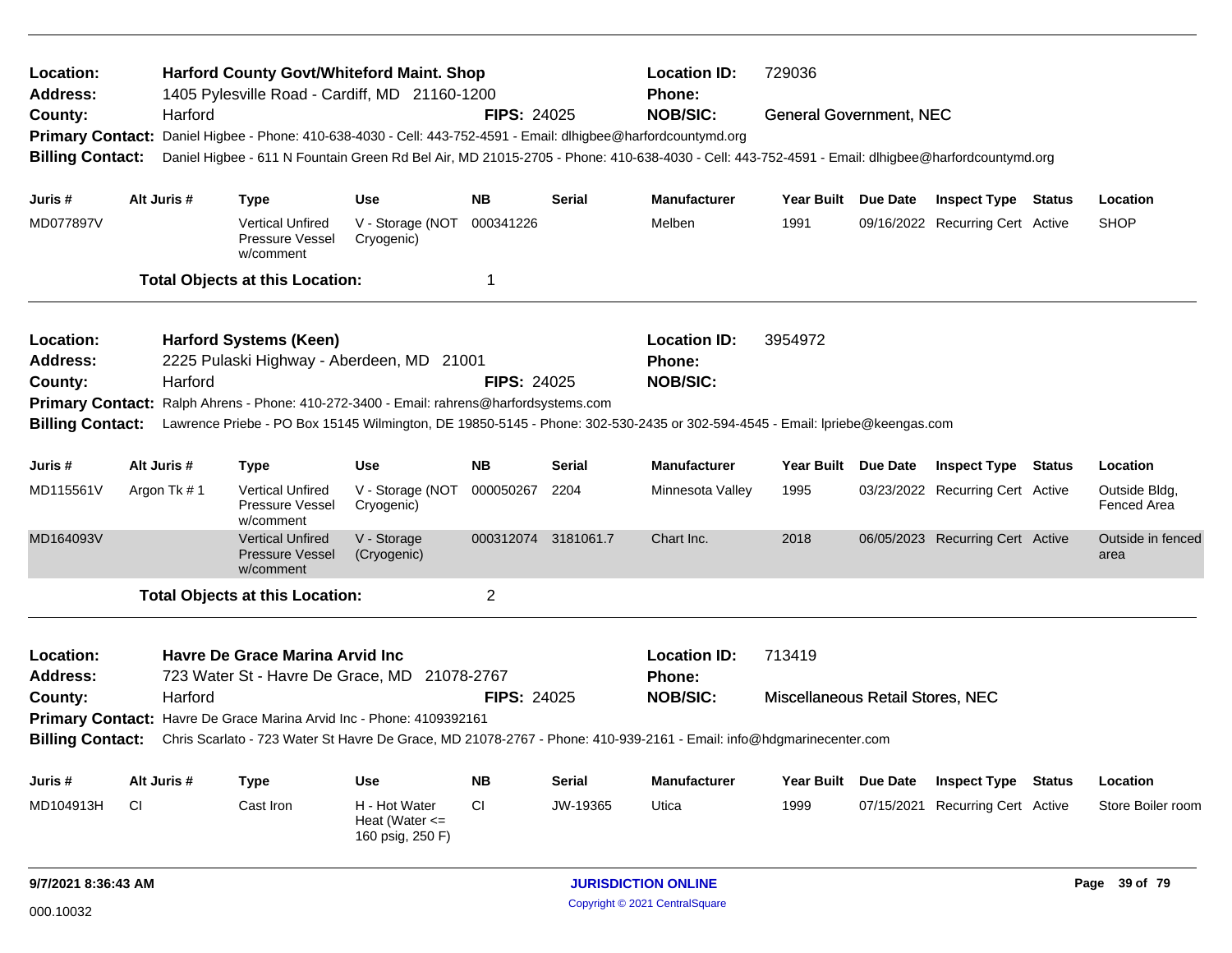| Location:       | Havre de Grace United Methodist Church                                                                                |                    | <b>Location ID:</b> | 727478                   |
|-----------------|-----------------------------------------------------------------------------------------------------------------------|--------------------|---------------------|--------------------------|
| <b>Address:</b> | 101 S Union Ave - Havre De Grace, MD 21078-3111                                                                       |                    | <b>Phone:</b>       | 410-939-2464             |
| County:         | Harford                                                                                                               | <b>FIPS: 24025</b> | NOB/SIC:            | Membership organizations |
|                 | Primary Contact: Christine Wildberger - Phone: 410-939-2464 - Email: hdgumc@verizon.net                               |                    |                     |                          |
|                 | Billing Contact: Paul Mauldin - 101 S Union Ave Havre De Grace, MD 21078-3111 - Phone: 410-939-5767 home/410-939-2464 |                    |                     |                          |

| Juris #   | Alt Juris # | Type                                   | <b>Use</b>                                              | <b>NB</b> | <b>Serial</b> | <b>Manufacturer</b> | <b>Year Built</b> | Due Date | <b>Inspect Type</b>              | <b>Status</b> | Location                          |
|-----------|-------------|----------------------------------------|---------------------------------------------------------|-----------|---------------|---------------------|-------------------|----------|----------------------------------|---------------|-----------------------------------|
| MD111679H |             | Cast Iron                              | H - Hot Water<br>Heat (Water $\leq$<br>160 psig, 250 F) | <b>CI</b> | CP-4158078    | Weil-McLain         | 2001              |          | 11/21/2022 Recurring Cert Active |               | Church Bsmt<br>Boiler Room        |
| MD111680H |             | Cast Iron                              | H - Hot Water<br>Heat (Water $\leq$<br>160 psig, 250 F) | <b>CI</b> | CP-4158075    | Weil-McLain         | 2001              |          | 11/21/2022 Recurring Cert Active |               | <b>Church Bsmt</b><br>Boiler Room |
| MD155674H | CI#3        | Cast Iron                              | H - Hot Water<br>Heat (Water <=<br>160 psig, 250 F)     | CI.       | 65467530      | U.S Boiler          | 2014              |          | 11/21/2022 Recurring Cert Active |               | Education<br>Outside mech<br>room |
|           |             | <b>Total Objects at this Location:</b> |                                                         | 3         |               |                     |                   |          |                                  |               |                                   |

| Location:<br><b>Address:</b> | <b>Hillside Terrace Apartments</b><br>731 W Bel Air Ave - Aberdeen, MD 21001-2243 |                        |                                                                                |                    |               | <b>Location ID:</b><br><b>Phone:</b>                | 713806                                  |  |                     |        |          |  |  |
|------------------------------|-----------------------------------------------------------------------------------|------------------------|--------------------------------------------------------------------------------|--------------------|---------------|-----------------------------------------------------|-----------------------------------------|--|---------------------|--------|----------|--|--|
| County:                      | Harford<br><b>Primary Contact:</b> Larry Prada - Phone: 410-273-7678              |                        |                                                                                | <b>FIPS: 24025</b> |               | <b>NOB/SIC:</b>                                     | <b>Operators of Apartment Buildings</b> |  |                     |        |          |  |  |
|                              |                                                                                   |                        | <b>Billing Contact:</b> -4 Taft St Aberdeen, MD 21001-2526 - Phone: 4102720325 |                    |               |                                                     |                                         |  |                     |        |          |  |  |
| Juris #                      | Alt Juris #                                                                       | Type                   | Use                                                                            | <b>NB</b>          | <b>Serial</b> | <b>Manufacturer</b>                                 | Year Built Due Date                     |  | <b>Inspect Type</b> | Status | Location |  |  |
| <b>MD40007011</b>            |                                                                                   | $111.1 \times 10^{-4}$ |                                                                                | $\sum_{n=1}^{n}$   |               | $\mathbf{A}$ $\mathbf{A}$ $\mathbf{A}$ $\mathbf{A}$ | 0.010                                   |  |                     |        |          |  |  |

| MD166270H | Water Tube<br>Coiled (NOT<br>Flueless Hi<br>Efficiency)        | H - Hot Water<br>Supply (Water $\leq$<br>160 psig, 250 F) | 000027125 | A O Smith | 2010 | 01/29/2022 Recurring Cert Active | Bldg #7    |
|-----------|----------------------------------------------------------------|-----------------------------------------------------------|-----------|-----------|------|----------------------------------|------------|
| MD166271H | Water Tube<br>Coiled (NOT<br><b>Flueless Hi</b><br>Efficiency) | H - Hot Water<br>Supply (Water $\leq$<br>160 psig, 250 F) | 000071014 | A O Smith | 2002 | 01/29/2022 Recurring Cert Active | Bldg#2     |
| MD166278V | <b>Vertical Unfired</b><br><b>Pressure Vessel</b><br>w/comment | V - Storage (NOT<br>Cryogenic)                            | 000020516 | A O Smith | 2001 | 01/30/2022 Recurring Cert Active | Bldg # $7$ |
| MD166279V | <b>Vertical Unfired</b><br><b>Pressure Vessel</b><br>w/comment | V - Storage (NOT<br>Cryogenic)                            | 000061663 | A O Smith | 2001 | 01/30/2022 Recurring Cert Active | Bldg #2    |
|           | <b>Total Objects at this Location:</b>                         |                                                           | 4         |           |      |                                  |            |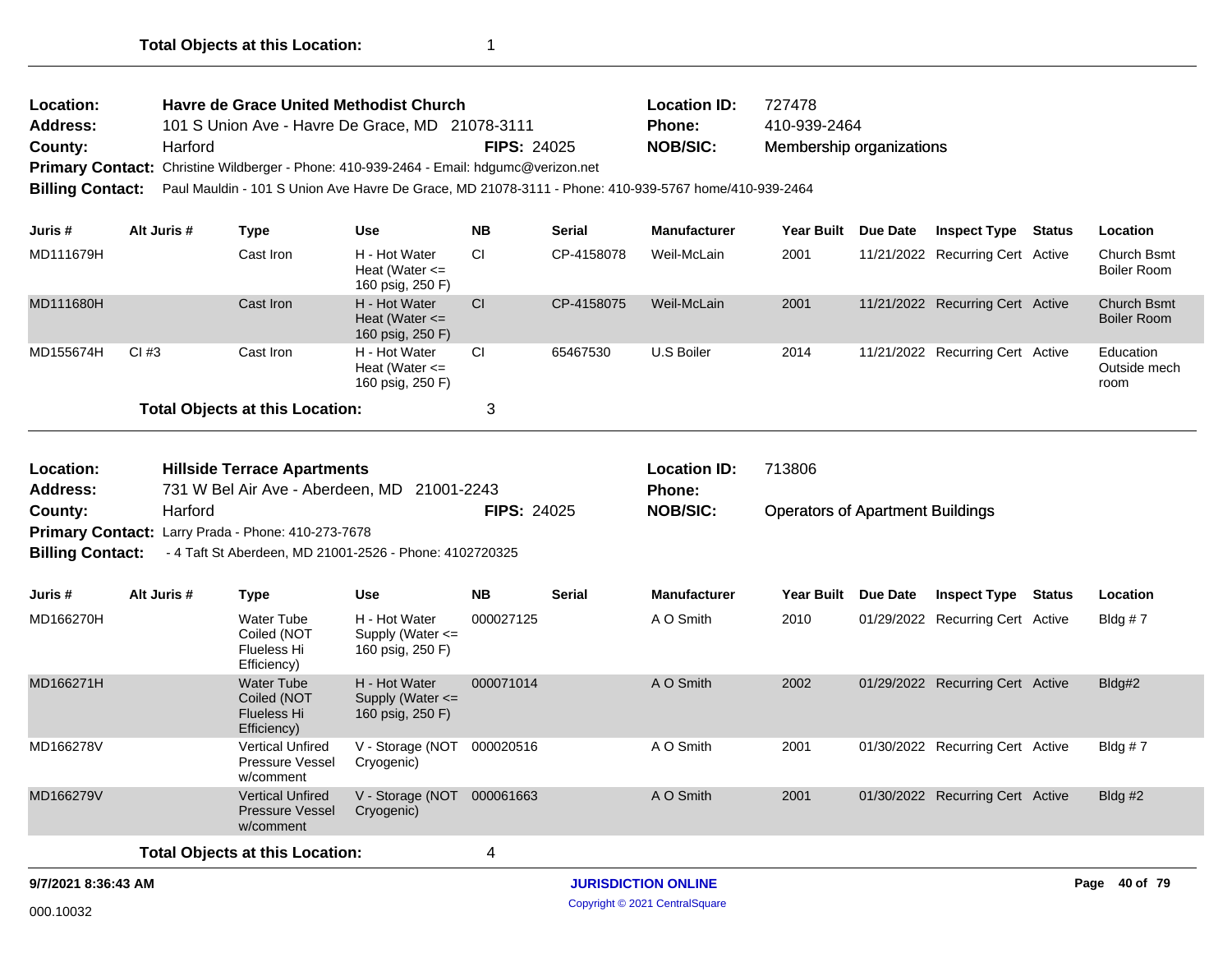| Location:<br><b>Address:</b><br>County:<br><b>Billing Contact:</b>                                             |                                                                                                                         | <b>IHOP</b><br>Harford | 593 Baltimore Pike - Bel Air, MD 21014-4319<br><b>FIPS: 24025</b><br>Primary Contact: Manager on Duty - Phone: 443-371-6330<br>Manager on Duty - 593 Baltimore Pike Bel Air, MD 21014-4319 - Phone: 443-371-6330 |                                                       |                    |               |                                                         | <b>Location ID:</b><br>3802534<br>443-371-6330<br>Phone:<br><b>NOB/SIC:</b> |          |                                  |               |                               |
|----------------------------------------------------------------------------------------------------------------|-------------------------------------------------------------------------------------------------------------------------|------------------------|------------------------------------------------------------------------------------------------------------------------------------------------------------------------------------------------------------------|-------------------------------------------------------|--------------------|---------------|---------------------------------------------------------|-----------------------------------------------------------------------------|----------|----------------------------------|---------------|-------------------------------|
| Juris #                                                                                                        |                                                                                                                         | Alt Juris #            | <b>Type</b>                                                                                                                                                                                                      | <b>Use</b>                                            | <b>NB</b>          | <b>Serial</b> | <b>Manufacturer</b>                                     | Year Built Due Date                                                         |          | <b>Inspect Type</b>              | Status        | Location                      |
| MD158165H                                                                                                      |                                                                                                                         |                        | <b>Water Heater</b><br>(HLW)                                                                                                                                                                                     | H - Hot Water<br>Supply (Water <=<br>160 psig, 210 F) | 000098479          | 113479        | <b>Bradford White</b>                                   | 2012                                                                        |          | 09/10/2021 Recurring Cert Active |               | <b>Outside Heater</b><br>Room |
|                                                                                                                |                                                                                                                         |                        | <b>Total Objects at this Location:</b>                                                                                                                                                                           |                                                       | 1                  |               |                                                         |                                                                             |          |                                  |               |                               |
| Location:<br><b>Address:</b>                                                                                   |                                                                                                                         |                        | <b>Independent Brewing Co (Arc3)</b><br>418 S Main St - Bel Air, MD 21014-3920                                                                                                                                   |                                                       |                    |               | <b>Location ID:</b><br><b>Phone:</b>                    | 3918201                                                                     |          |                                  |               |                               |
| County:                                                                                                        |                                                                                                                         | Harford                |                                                                                                                                                                                                                  |                                                       | <b>FIPS: 24025</b> |               | <b>NOB/SIC:</b>                                         | <b>Eating and Drinking Places</b>                                           |          |                                  |               |                               |
|                                                                                                                |                                                                                                                         |                        | Primary Contact: Independent Brewing Co (Arc3)                                                                                                                                                                   |                                                       |                    |               |                                                         |                                                                             |          |                                  |               |                               |
| <b>Billing Contact:</b>                                                                                        | Charlie Patterson - PO Box 26269 Richmond, VA 23260-6269 - Phone: 804-644-4521 - Email: charlie.patterson@arc3gases.com |                        |                                                                                                                                                                                                                  |                                                       |                    |               |                                                         |                                                                             |          |                                  |               |                               |
| Juris #                                                                                                        |                                                                                                                         | Alt Juris #            | <b>Type</b>                                                                                                                                                                                                      | <b>Use</b>                                            | <b>NB</b>          | <b>Serial</b> | <b>Manufacturer</b>                                     | Year Built Due Date                                                         |          | <b>Inspect Type</b>              | <b>Status</b> | Location                      |
| MD162784V                                                                                                      |                                                                                                                         |                        | <b>Vertical Unfired</b><br>Pressure Vessel<br>w/comment                                                                                                                                                          | V - Storage (NOT<br>Cryogenic)                        | 000149258          |               | <b>CHART</b>                                            | 2003                                                                        |          | 12/12/2022 Recurring Cert Active |               | Outside                       |
| MD168432V                                                                                                      |                                                                                                                         |                        | <b>Vertical Unfired</b><br><b>Pressure Vessel</b><br>w/comment                                                                                                                                                   | V - Storage<br>(Cryogenic)                            | 000189817          |               | <b>CHART</b>                                            | 2007                                                                        |          | 11/11/2022 Recurring Cert Active |               | Outside                       |
|                                                                                                                |                                                                                                                         |                        | <b>Total Objects at this Location:</b>                                                                                                                                                                           |                                                       | $\overline{2}$     |               |                                                         |                                                                             |          |                                  |               |                               |
| Location:<br><b>Address:</b><br>County:<br>Primary Contact: Independent Brewing Co.<br><b>Billing Contact:</b> |                                                                                                                         | Harford                | <b>Independent Brewing Co.</b><br>418 S Main St - Bel Air, MD 21014-3920                                                                                                                                         |                                                       | <b>FIPS: 24025</b> |               | <b>Location ID:</b><br><b>Phone:</b><br><b>NOB/SIC:</b> | 4053935                                                                     |          |                                  |               |                               |
| Juris #                                                                                                        |                                                                                                                         | Alt Juris #            | <b>Type</b>                                                                                                                                                                                                      | <b>Use</b>                                            | <b>NB</b>          | <b>Serial</b> | <b>Manufacturer</b>                                     | <b>Year Built</b>                                                           | Due Date | <b>Inspect Type</b>              | <b>Status</b> | Location                      |
| MD168435V                                                                                                      |                                                                                                                         |                        | <b>Vertical Unfired</b><br><b>Pressure Vessel</b><br>w/comment                                                                                                                                                   | V - Storage (NOT 000676628<br>Cryogenic)              |                    |               | Morganton                                               | 2017                                                                        |          | 12/29/2022 Recurring Cert Active |               | Outside                       |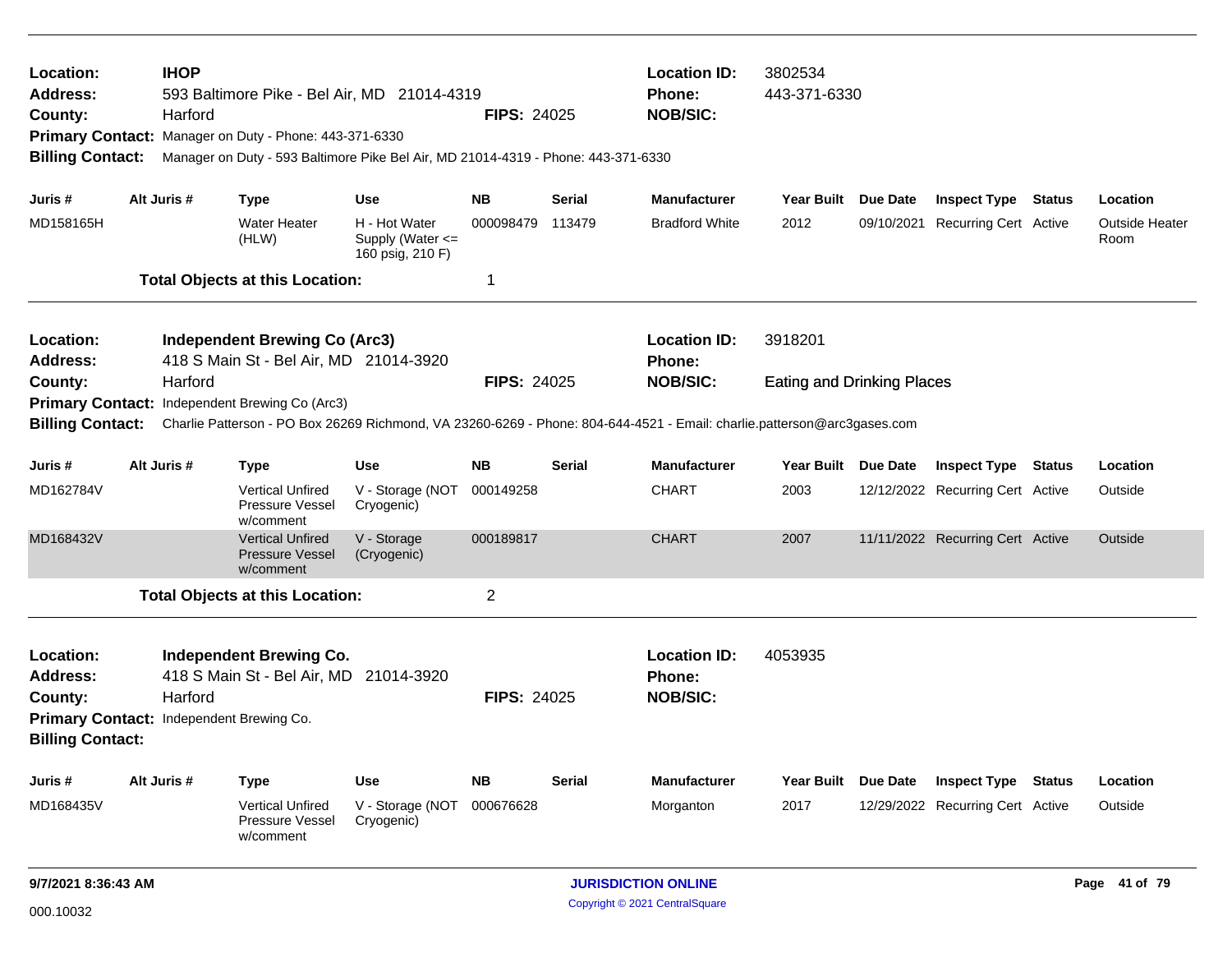| <b>Location:</b><br><b>Address:</b> |                                                                                                                                                    | <b>Italian Sensation</b><br>2316 Bel Air Rd - Fallston, MD 21047-2705                         |                                |                    |               | <b>Location ID:</b><br><b>Phone:</b> | 3631604                           |                 |                                  |               |               |
|-------------------------------------|----------------------------------------------------------------------------------------------------------------------------------------------------|-----------------------------------------------------------------------------------------------|--------------------------------|--------------------|---------------|--------------------------------------|-----------------------------------|-----------------|----------------------------------|---------------|---------------|
| County:                             | Harford                                                                                                                                            |                                                                                               |                                | <b>FIPS: 24025</b> |               | <b>NOB/SIC:</b>                      | <b>Industrial Gases</b>           |                 |                                  |               |               |
|                                     | Primary Contact: Italian Sensation                                                                                                                 |                                                                                               |                                |                    |               |                                      |                                   |                 |                                  |               |               |
| <b>Billing Contact:</b>             |                                                                                                                                                    | - 2800 SE Market PI Stuart, FL 34997-4965 - Phone: 800-472-2855 - Email: regulatory@nuco2.com |                                |                    |               |                                      |                                   |                 |                                  |               |               |
| Juris #                             | Alt Juris #                                                                                                                                        | <b>Type</b>                                                                                   | <b>Use</b>                     | <b>NB</b>          | <b>Serial</b> | <b>Manufacturer</b>                  | Year Built Due Date               |                 | <b>Inspect Type</b>              | <b>Status</b> | Location      |
| MD168407V                           |                                                                                                                                                    | <b>Vertical Unfired</b><br>Pressure Vessel<br>w/comment                                       | V - Storage<br>(Cryogenic)     | 000132190          | INB94J143     | CSI                                  | 1994                              |                 | 10/27/2022 External Cert         | Active        | <b>OS</b>     |
|                                     |                                                                                                                                                    | <b>Total Objects at this Location:</b>                                                        |                                | 1                  |               |                                      |                                   |                 |                                  |               |               |
| <b>Location:</b>                    |                                                                                                                                                    | <b>Jays Automotive</b>                                                                        |                                |                    |               | <b>Location ID:</b>                  | 714928                            |                 |                                  |               |               |
| <b>Address:</b>                     |                                                                                                                                                    | 304 Nilles Ln Suite 1 - Fallston, MD 21047-2900                                               |                                |                    |               | <b>Phone:</b>                        | 410-893-8306                      |                 |                                  |               |               |
| County:                             | Harford                                                                                                                                            |                                                                                               |                                | <b>FIPS: 24025</b> |               | <b>NOB/SIC:</b>                      | Nonclassifiable Establishments    |                 |                                  |               |               |
| <b>Primary Contact:</b>             |                                                                                                                                                    | Jays Automotive - Phone: 4108938306                                                           |                                |                    |               |                                      |                                   |                 |                                  |               |               |
| <b>Billing Contact:</b>             |                                                                                                                                                    | - PO Box 45 Bel Air, MD 21014-0045 - Phone: 4108938306                                        |                                |                    |               |                                      |                                   |                 |                                  |               |               |
| Juris #                             | Alt Juris #                                                                                                                                        | Type                                                                                          | <b>Use</b>                     | <b>NB</b>          | <b>Serial</b> | <b>Manufacturer</b>                  | <b>Year Built</b>                 | <b>Due Date</b> | <b>Inspect Type Status</b>       |               | Location      |
| MD100774V                           |                                                                                                                                                    | <b>Vertical Unfired</b><br>Pressure Vessel<br>w/comment                                       | V - Storage (NOT<br>Cryogenic) | 000535708          |               | Manchester                           | 1997                              |                 | 11/24/2021 Recurring Cert Active |               | Shop          |
|                                     |                                                                                                                                                    | <b>Total Objects at this Location:</b>                                                        |                                | 1                  |               |                                      |                                   |                 |                                  |               |               |
| <b>Location:</b>                    |                                                                                                                                                    | <b>JD's Smokehouse (Arc3)</b>                                                                 |                                |                    |               | <b>Location ID:</b>                  | 3950085                           |                 |                                  |               |               |
| <b>Address:</b>                     |                                                                                                                                                    | 2235 E Churchville Rd - Bel Air, MD 21015-1719                                                |                                |                    |               | <b>Phone:</b>                        |                                   |                 |                                  |               |               |
| County:                             | Harford                                                                                                                                            |                                                                                               |                                | FIPS: 24025        |               | <b>NOB/SIC:</b>                      | <b>Eating and Drinking Places</b> |                 |                                  |               |               |
|                                     | Primary Contact: JD's Smokehouse (Arc3)                                                                                                            |                                                                                               |                                |                    |               |                                      |                                   |                 |                                  |               |               |
|                                     | <b>Billing Contact:</b><br>Charlie Patterson - PO Box 26269 Richmond, VA 23260-6269 - Phone: 804-644-4521 - Email: charlie.patterson@arc3gases.com |                                                                                               |                                |                    |               |                                      |                                   |                 |                                  |               |               |
| Juris #                             | Alt Juris #                                                                                                                                        | Type                                                                                          | <b>Use</b>                     | <b>NB</b>          | <b>Serial</b> | <b>Manufacturer</b>                  | Year Built Due Date               |                 | <b>Inspect Type Status</b>       |               | Location      |
| MD163744V                           |                                                                                                                                                    | <b>Vertical Unfired</b><br>Pressure Vessel<br>w/comment                                       | V - Storage<br>(Cryogenic)     | 000141607          |               | <b>CHART</b>                         | 2002                              |                 | 04/16/2023 Recurring Cert Active |               | Store Rm      |
|                                     |                                                                                                                                                    | <b>Total Objects at this Location:</b>                                                        |                                | 1                  |               |                                      |                                   |                 |                                  |               |               |
| 9/7/2021 8:36:43 AM                 |                                                                                                                                                    |                                                                                               |                                |                    |               | <b>JURISDICTION ONLINE</b>           |                                   |                 |                                  |               | Page 42 of 79 |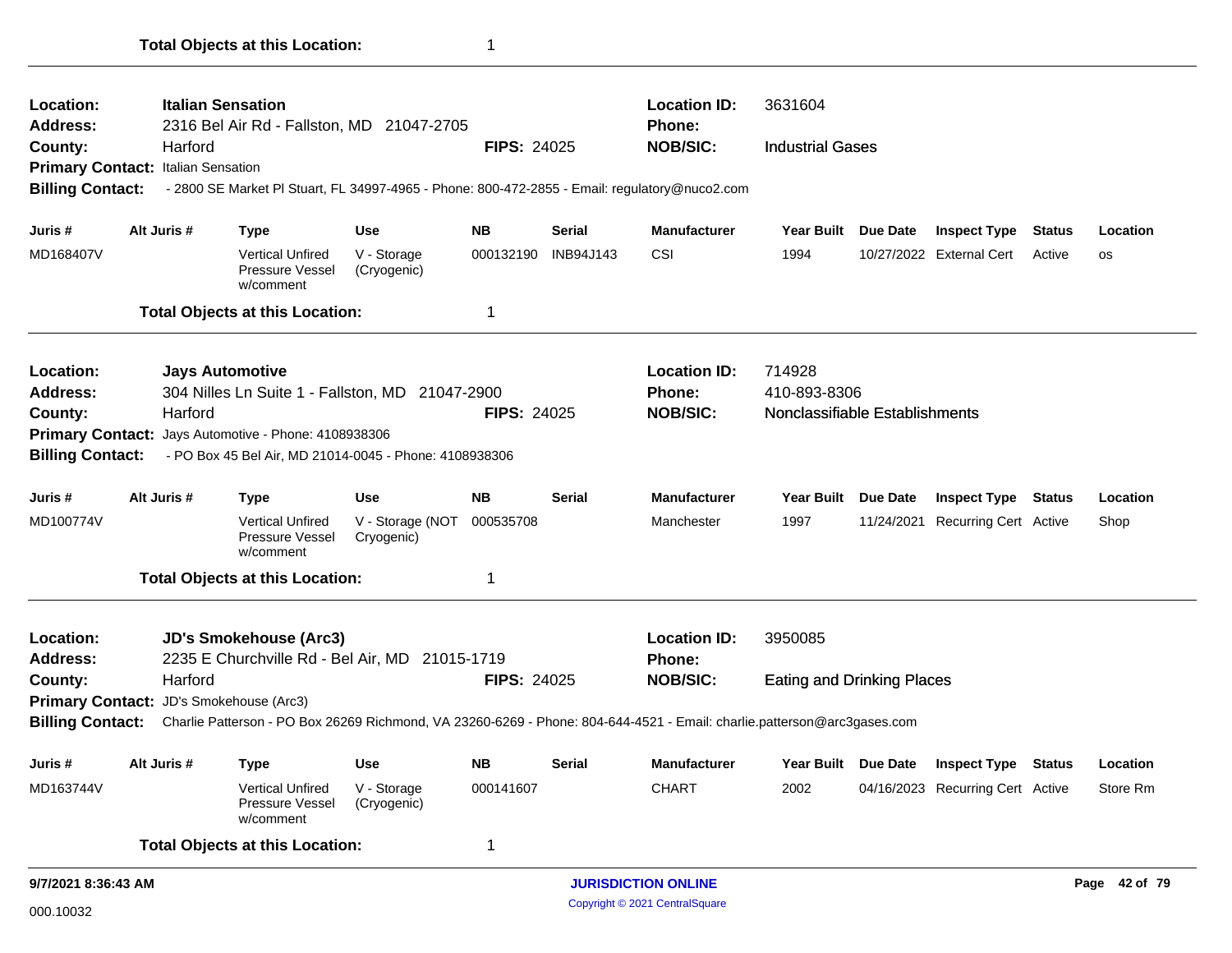| Location:<br><b>Address:</b><br>County:<br><b>Billing Contact:</b> | Harford                        | Joppa Transmission & Auto Svc.<br>604 Pulaski Hwy - Joppa, MD 21085-3930                                                                                                                     |                                                         | <b>Location ID:</b><br><b>Phone:</b><br><b>FIPS: 24025</b><br><b>NOB/SIC:</b><br>Primary Contact: Lee Slenbaker - Phone: 410-676-1406 - Email: joppaauto@gmail.com<br>Lee Slenbaker - 604 Pulaski Hwy Joppa, MD 21085-3930 - Phone: 410-676-1406 - Email: joppaauto@gmail.com |               |                                                                                                                                                          | 715286<br>410-676-1406<br><b>Gasoline Service Stations</b> |                 |                                  |  |                    |
|--------------------------------------------------------------------|--------------------------------|----------------------------------------------------------------------------------------------------------------------------------------------------------------------------------------------|---------------------------------------------------------|-------------------------------------------------------------------------------------------------------------------------------------------------------------------------------------------------------------------------------------------------------------------------------|---------------|----------------------------------------------------------------------------------------------------------------------------------------------------------|------------------------------------------------------------|-----------------|----------------------------------|--|--------------------|
| Juris #                                                            | Alt Juris #                    | <b>Type</b>                                                                                                                                                                                  | <b>Use</b>                                              | <b>NB</b>                                                                                                                                                                                                                                                                     | <b>Serial</b> | <b>Manufacturer</b>                                                                                                                                      | Year Built Due Date                                        |                 | <b>Inspect Type Status</b>       |  | Location           |
| MD086719V                                                          |                                | Pressure Vessel<br>w/comment                                                                                                                                                                 | Horizontal Unfired V - Storage (NOT<br>Cryogenic)       | 000131757                                                                                                                                                                                                                                                                     |               | Manchester                                                                                                                                               | 1985                                                       |                 | 01/06/2023 Recurring Cert Active |  | Compressor<br>Room |
|                                                                    |                                | <b>Total Objects at this Location:</b>                                                                                                                                                       |                                                         | $\mathbf 1$                                                                                                                                                                                                                                                                   |               |                                                                                                                                                          |                                                            |                 |                                  |  |                    |
| Location:<br><b>Address:</b><br>County:<br><b>Billing Contact:</b> | <b>Keyser Motel</b><br>Harford | 1327 S Philadelphia Blvd - Aberdeen, MD 21001-3918<br>Primary Contact: Tommy Ann Keyser - Phone: 443 243 2285<br>Tommy Ann Keyser - PO Box 352 Abingdon, MD 21009-0352 - Phone: 443 243 2285 |                                                         | <b>FIPS: 24025</b>                                                                                                                                                                                                                                                            |               | <b>Location ID:</b><br><b>Phone:</b><br><b>NOB/SIC:</b>                                                                                                  | 715687<br>410-937-1059<br><b>Hotels and Motels</b>         |                 |                                  |  |                    |
| Juris #                                                            | Alt Juris #                    | <b>Type</b>                                                                                                                                                                                  | <b>Use</b>                                              | <b>NB</b>                                                                                                                                                                                                                                                                     | <b>Serial</b> | <b>Manufacturer</b>                                                                                                                                      | <b>Year Built</b>                                          | Due Date        | <b>Inspect Type Status</b>       |  | Location           |
| MD138800H                                                          |                                | Cast Iron                                                                                                                                                                                    | H - Hot Water<br>Heat (Water $\leq$<br>160 psig, 250 F) | <b>CI</b>                                                                                                                                                                                                                                                                     |               | <b>Burnham</b>                                                                                                                                           | 2007                                                       |                 | 10/16/2021 Recurring Cert Active |  | <b>Basement</b>    |
|                                                                    |                                | <b>Total Objects at this Location:</b>                                                                                                                                                       |                                                         | 1                                                                                                                                                                                                                                                                             |               |                                                                                                                                                          |                                                            |                 |                                  |  |                    |
| Location:<br><b>Address:</b><br>County:<br><b>Billing Contact:</b> | Harford                        | Kobe Buffet (NuCo2) # 572588<br>5 Bel Air South Pkwy - Bel Air, MD 21015-6091<br>Primary Contact: NuCO2-Regulatory (MD BPV) - Phone: 800-472-2855 - Email: regulatory@nuco2.com              |                                                         | <b>FIPS: 24025</b>                                                                                                                                                                                                                                                            |               | <b>Location ID:</b><br><b>Phone:</b><br><b>NOB/SIC:</b><br>- 2800 SE Market PI Stuart, FL 34997-4965 - Phone: 800-472-2855 - Email: regulatory@nuco2.com | 3631905                                                    |                 |                                  |  |                    |
| Juris #                                                            | Alt Juris #                    | <b>Type</b>                                                                                                                                                                                  | <b>Use</b>                                              | <b>NB</b>                                                                                                                                                                                                                                                                     | <b>Serial</b> | <b>Manufacturer</b>                                                                                                                                      | <b>Year Built</b>                                          | <b>Due Date</b> | <b>Inspect Type Status</b>       |  | Location           |
| MD158160V                                                          | A879214                        | <b>Vertical Unfired</b><br>Pressure Vessel<br>w/comment                                                                                                                                      | V - Storage<br>(Cryogenic)                              | 000037374                                                                                                                                                                                                                                                                     |               | Taylor-Wharton                                                                                                                                           | 1997                                                       |                 | 08/08/2021 Recurring Cert Active |  | Side Room          |
|                                                                    |                                | <b>Total Objects at this Location:</b>                                                                                                                                                       |                                                         | 1                                                                                                                                                                                                                                                                             |               |                                                                                                                                                          |                                                            |                 |                                  |  |                    |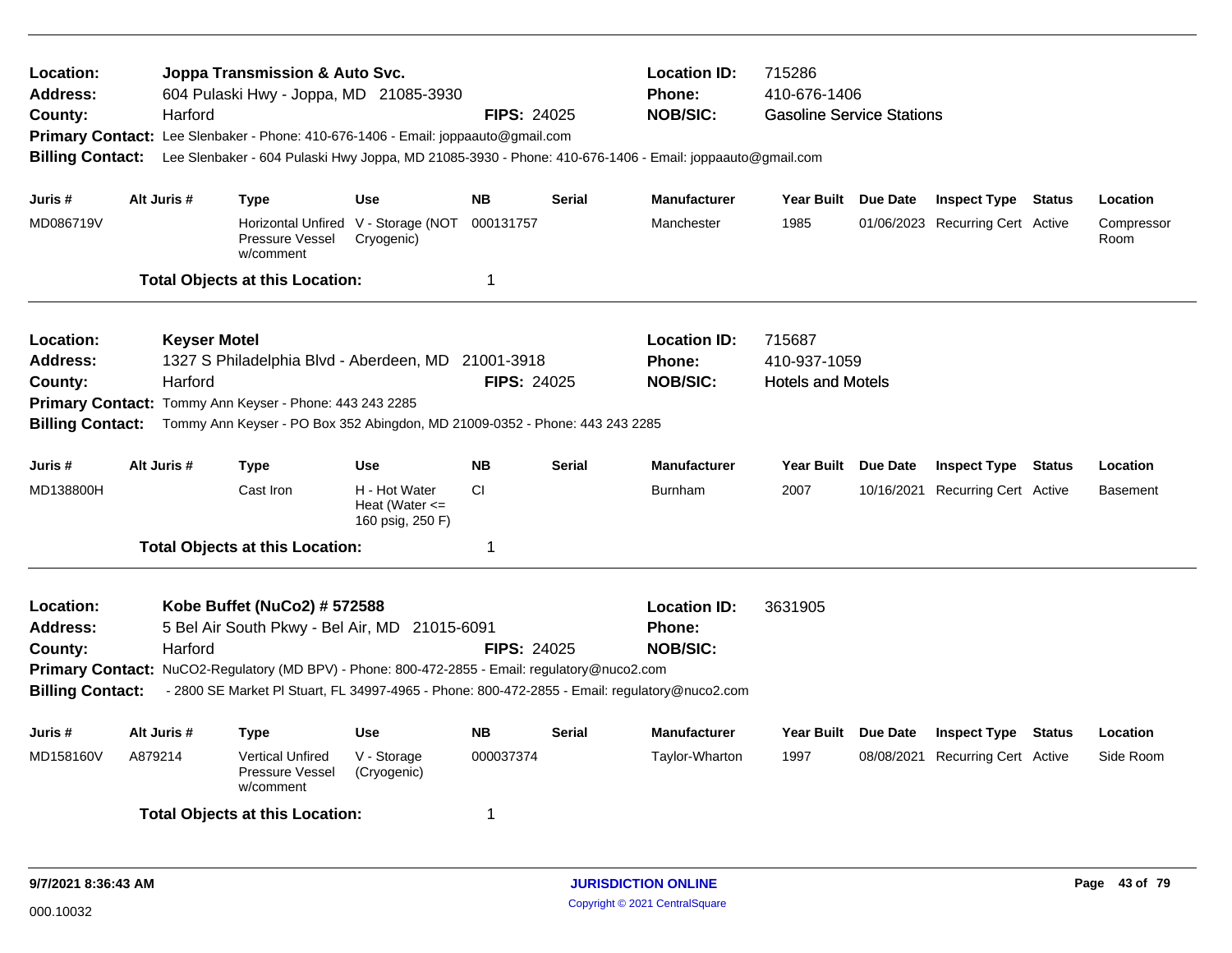| La Tolteca (Arc3)<br><b>Location ID:</b><br>3950091<br>Location:<br>1411 S Mountain Rd - Joppa, MD 21085-3202<br><b>Phone:</b><br><b>Address:</b><br><b>NOB/SIC:</b><br>Harford<br><b>FIPS: 24025</b><br>County:<br><b>Eating and Drinking Places</b><br>Primary Contact: La Tolteca (Arc3)<br><b>Billing Contact:</b><br>Charlie Patterson - PO Box 26269 Richmond, VA 23260-6269 - Phone: 804-644-4521 - Email: charlie.patterson@arc3gases.com |                                    |                                                                                                                         |                                                                                                                                                       |                    |                 |                                      |                     |                 |                                         |        |          |
|---------------------------------------------------------------------------------------------------------------------------------------------------------------------------------------------------------------------------------------------------------------------------------------------------------------------------------------------------------------------------------------------------------------------------------------------------|------------------------------------|-------------------------------------------------------------------------------------------------------------------------|-------------------------------------------------------------------------------------------------------------------------------------------------------|--------------------|-----------------|--------------------------------------|---------------------|-----------------|-----------------------------------------|--------|----------|
|                                                                                                                                                                                                                                                                                                                                                                                                                                                   |                                    |                                                                                                                         |                                                                                                                                                       |                    |                 |                                      |                     |                 |                                         |        |          |
| Juris #                                                                                                                                                                                                                                                                                                                                                                                                                                           | Alt Juris #                        | Type                                                                                                                    | <b>Use</b>                                                                                                                                            | <b>NB</b>          | <b>Serial</b>   | <b>Manufacturer</b>                  | <b>Year Built</b>   | Due Date        | <b>Inspect Type</b>                     | Status | Location |
| MD163749V                                                                                                                                                                                                                                                                                                                                                                                                                                         |                                    | <b>Vertical Unfired</b><br>Pressure Vessel<br>w/comment                                                                 | V - Storage<br>(Cryogenic)                                                                                                                            | 000282154          |                 | <b>CHART</b>                         | 2016                |                 | 04/17/2023 Recurring Cert Active        |        | Outside  |
|                                                                                                                                                                                                                                                                                                                                                                                                                                                   |                                    | <b>Total Objects at this Location:</b>                                                                                  |                                                                                                                                                       | $\mathbf 1$        |                 |                                      |                     |                 |                                         |        |          |
| Location:<br><b>Address:</b>                                                                                                                                                                                                                                                                                                                                                                                                                      |                                    | La Tolteca (Arc3)<br>984 Hospitality Way - Aberdeen, MD 21001-1779                                                      |                                                                                                                                                       |                    |                 | <b>Location ID:</b><br>Phone:        | 3918191             |                 |                                         |        |          |
| County:                                                                                                                                                                                                                                                                                                                                                                                                                                           | Harford                            |                                                                                                                         | <b>FIPS: 24025</b>                                                                                                                                    |                    | <b>NOB/SIC:</b> | <b>Eating and Drinking Places</b>    |                     |                 |                                         |        |          |
| <b>Billing Contact:</b>                                                                                                                                                                                                                                                                                                                                                                                                                           | Primary Contact: La Tolteca (Arc3) | Charlie Patterson - PO Box 26269 Richmond, VA 23260-6269 - Phone: 804-644-4521 - Email: charlie.patterson@arc3gases.com |                                                                                                                                                       |                    |                 |                                      |                     |                 |                                         |        |          |
| Juris #                                                                                                                                                                                                                                                                                                                                                                                                                                           | Alt Juris #                        | Type                                                                                                                    | <b>Use</b>                                                                                                                                            | <b>NB</b>          | <b>Serial</b>   | <b>Manufacturer</b>                  | Year Built Due Date |                 | <b>Inspect Type Status</b>              |        | Location |
| MD162516V                                                                                                                                                                                                                                                                                                                                                                                                                                         |                                    | <b>Vertical Unfired</b><br>Pressure Vessel<br>w/comment                                                                 | V - Storage (NOT<br>Cryogenic)                                                                                                                        | 000004278          |                 | Taylor                               | 1990                |                 | 12/12/2022 Recurring Cert Active        |        | Outside  |
|                                                                                                                                                                                                                                                                                                                                                                                                                                                   |                                    | <b>Total Objects at this Location:</b>                                                                                  |                                                                                                                                                       | $\mathbf 1$        |                 |                                      |                     |                 |                                         |        |          |
| Location:<br>Address:                                                                                                                                                                                                                                                                                                                                                                                                                             |                                    | Laundrolux Havre de Grace<br>1220 Superior St - Havre De Grace, MD 21078-2451                                           |                                                                                                                                                       |                    |                 | <b>Location ID:</b><br><b>Phone:</b> | 2377289             |                 |                                         |        |          |
| County:                                                                                                                                                                                                                                                                                                                                                                                                                                           | Harford                            |                                                                                                                         |                                                                                                                                                       | <b>FIPS: 24025</b> |                 | <b>NOB/SIC:</b>                      |                     |                 | Coin-Operated Laundries and Drycleaning |        |          |
| <b>Primary Contact:</b>                                                                                                                                                                                                                                                                                                                                                                                                                           |                                    | Lenn Tippett - Cell: 443-987-8327                                                                                       |                                                                                                                                                       |                    |                 |                                      |                     |                 |                                         |        |          |
| <b>Billing Contact:</b>                                                                                                                                                                                                                                                                                                                                                                                                                           |                                    | Lenn Tippett - 1220 Superior St Havre De Grace, MD 21078-2451 - Cell: 443-987-8327                                      |                                                                                                                                                       |                    |                 |                                      |                     |                 |                                         |        |          |
| Juris #                                                                                                                                                                                                                                                                                                                                                                                                                                           | Alt Juris #                        | Type                                                                                                                    | <b>Use</b>                                                                                                                                            | <b>NB</b>          | Serial          | <b>Manufacturer</b>                  | Year Built          | <b>Due Date</b> | <b>Inspect Type</b>                     | Status | Location |
| MD130608H                                                                                                                                                                                                                                                                                                                                                                                                                                         |                                    | <b>Water Tube</b><br>Coiled (Flueless<br>Hi Efficiency)                                                                 | H - Hot Water<br>000201735 C08201735<br><b>Bradford White</b><br>2008<br>01/23/2023 Recurring Cert Active<br>Supply (Water $\leq$<br>160 psig, 210 F) |                    |                 |                                      |                     | Boiler room     |                                         |        |          |
|                                                                                                                                                                                                                                                                                                                                                                                                                                                   |                                    | <b>Total Objects at this Location:</b>                                                                                  |                                                                                                                                                       | 1                  |                 |                                      |                     |                 |                                         |        |          |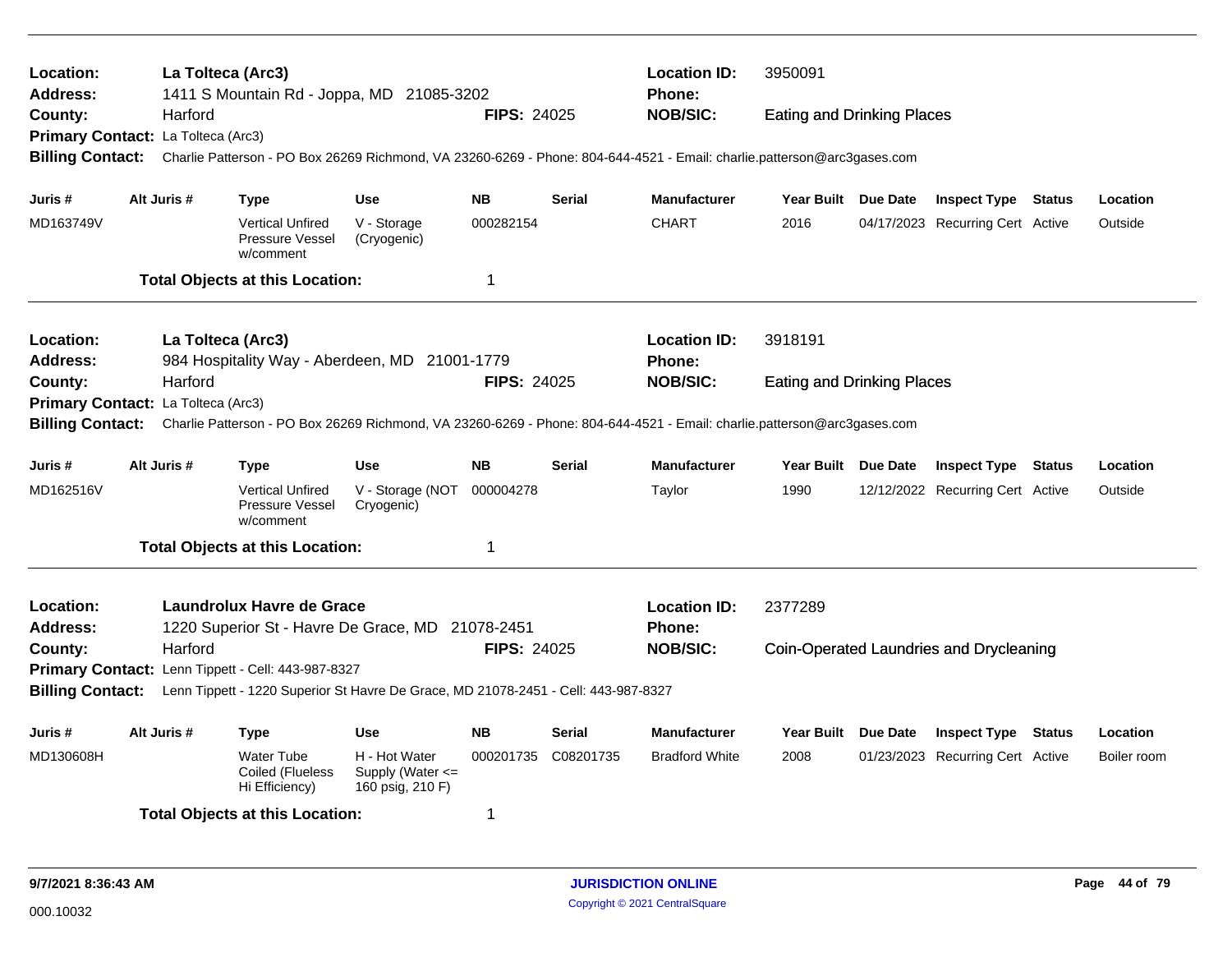| <b>Location:</b><br><b>Address:</b><br>County: | Harford     | <b>Level Automotive</b><br>204 Baltimore Pike - Bel Air, MD 21014-4119<br>Primary Contact: 204 Baltimore Pike, LLC.                                                                                                          |                                | <b>FIPS: 24025</b>               |               | <b>Location ID:</b><br>Phone:<br><b>NOB/SIC:</b> | 703548<br>Automotive dealers and gasoline service stations |                     |                                  |        |                 |
|------------------------------------------------|-------------|------------------------------------------------------------------------------------------------------------------------------------------------------------------------------------------------------------------------------|--------------------------------|----------------------------------|---------------|--------------------------------------------------|------------------------------------------------------------|---------------------|----------------------------------|--------|-----------------|
| <b>Billing Contact:</b>                        |             | - 204 Baltimore Pike Bel Air, MD 21014-4119                                                                                                                                                                                  |                                |                                  |               |                                                  |                                                            |                     |                                  |        |                 |
| Juris #                                        | Alt Juris # | <b>Type</b>                                                                                                                                                                                                                  | <b>Use</b>                     | <b>NB</b>                        | Serial        | <b>Manufacturer</b>                              |                                                            | Year Built Due Date | <b>Inspect Type Status</b>       |        | Location        |
| MD165638V                                      |             | <b>Vertical Unfired</b><br><b>Pressure Vessel</b><br>w/comment                                                                                                                                                               | V - Storage (NOT<br>Cryogenic) | 000054965                        |               | Morganton                                        | 2019                                                       |                     | 12/11/2021 Recurring Cert Active |        | Back store room |
|                                                |             | <b>Total Objects at this Location:</b>                                                                                                                                                                                       |                                | $\mathbf 1$                      |               |                                                  |                                                            |                     |                                  |        |                 |
| <b>Location:</b>                               |             | Liberatore's (Arc3)                                                                                                                                                                                                          |                                |                                  |               | <b>Location ID:</b>                              | 4031122                                                    |                     |                                  |        |                 |
| <b>Address:</b><br>County:                     | Harford     | 558 Baltimore Pike - Bel Air, MD 21014-4331                                                                                                                                                                                  | <b>FIPS: 24025</b>             | <b>Phone:</b><br><b>NOB/SIC:</b> |               |                                                  |                                                            |                     |                                  |        |                 |
| <b>Billing Contact:</b>                        |             | Primary Contact: Charlie Patterson - Phone: 804-644-4521 - Email: charlie.patterson@arc3gases.com<br>Charlie Patterson - PO Box 26269 Richmond, VA 23260-6269 - Phone: 804-644-4521 - Email: charlie.patterson@arc3gases.com |                                |                                  |               |                                                  |                                                            |                     |                                  |        |                 |
| Juris #                                        | Alt Juris # | Type                                                                                                                                                                                                                         | <b>Use</b>                     | <b>NB</b>                        | <b>Serial</b> | <b>Manufacturer</b>                              |                                                            | Year Built Due Date | <b>Inspect Type Status</b>       |        | Location        |
| MD167044V                                      |             | <b>Vertical Unfired</b><br>Pressure Vessel<br>w/comment                                                                                                                                                                      | V - Storage<br>(Cryogenic)     | 00031590                         |               | Taylor-Wharton                                   | 2019                                                       |                     | 07/08/2022 Recurring Cert Active |        | Outside         |
|                                                |             | <b>Total Objects at this Location:</b>                                                                                                                                                                                       |                                | -1                               |               |                                                  |                                                            |                     |                                  |        |                 |
| Location:<br><b>Address:</b>                   |             | Libertores Italian Restaurant (Arc3)<br>562 Baltimore Pike - Bel Air, MD 21014-4331                                                                                                                                          |                                |                                  |               | <b>Location ID:</b><br><b>Phone:</b>             | 3918202                                                    |                     |                                  |        |                 |
| County:                                        | Harford     |                                                                                                                                                                                                                              |                                | <b>FIPS: 24025</b>               |               | <b>NOB/SIC:</b>                                  | <b>Eating and Drinking Places</b>                          |                     |                                  |        |                 |
|                                                |             | Primary Contact: Libertores Italian Restaurant (Arc3)<br>Charlie Patterson - PO Box 26269 Richmond, VA 23260-6269 - Phone: 804-644-4521 - Email: charlie.patterson@arc3gases.com                                             |                                |                                  |               |                                                  |                                                            |                     |                                  |        |                 |
| <b>Billing Contact:</b>                        |             |                                                                                                                                                                                                                              |                                |                                  |               |                                                  |                                                            |                     |                                  |        |                 |
| Juris #                                        | Alt Juris # | <b>Type</b>                                                                                                                                                                                                                  | <b>Use</b>                     | <b>NB</b>                        | <b>Serial</b> | <b>Manufacturer</b>                              |                                                            | Year Built Due Date | <b>Inspect Type</b>              | Status | Location        |
| MD162795V                                      |             | <b>Vertical Unfired</b><br>Pressure Vessel<br>w/comment                                                                                                                                                                      | V - Storage (NOT<br>Cryogenic) | 000031590                        |               | Taylor                                           | 1995                                                       |                     | 12/12/2022 Recurring Cert Active |        | Outside         |
|                                                |             | <b>Total Objects at this Location:</b>                                                                                                                                                                                       |                                | -1                               |               |                                                  |                                                            |                     |                                  |        |                 |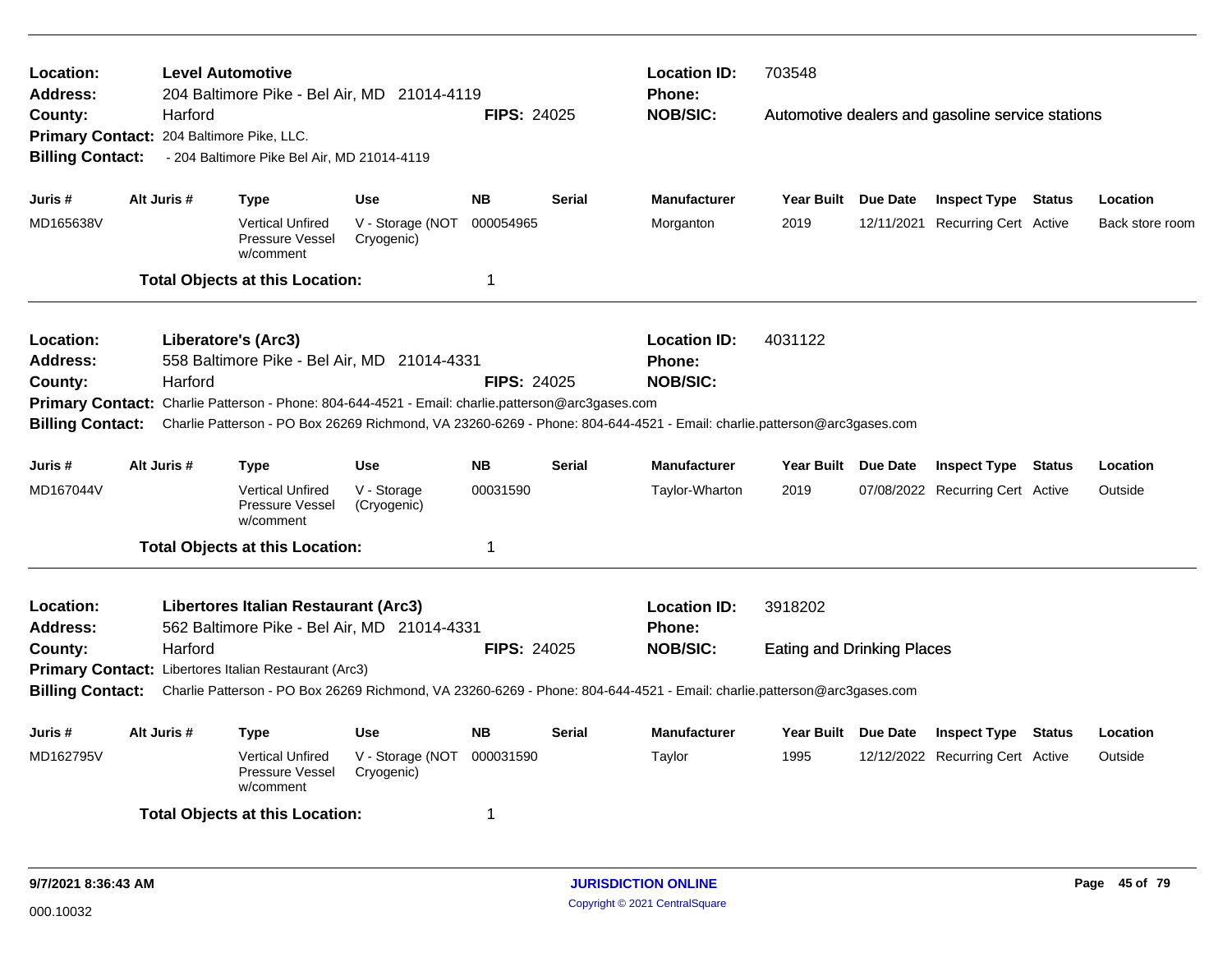| Location:<br><b>Address:</b><br>County:<br><b>Billing Contact:</b> | Harford<br>Primary Contact: Lifoam Industries (Keen) | <b>Lifoam Industries (Keen)</b><br>121 Bata Blvd Ste D - Belcamp, MD 21017-1435                                                                                         |                                        | <b>FIPS: 24025</b> |               | <b>Location ID:</b><br>Phone:<br><b>NOB/SIC:</b>                                                                                                                            | 4039072             |          |                                  |        |                                                             |
|--------------------------------------------------------------------|------------------------------------------------------|-------------------------------------------------------------------------------------------------------------------------------------------------------------------------|----------------------------------------|--------------------|---------------|-----------------------------------------------------------------------------------------------------------------------------------------------------------------------------|---------------------|----------|----------------------------------|--------|-------------------------------------------------------------|
| Juris #                                                            | Alt Juris #                                          | <b>Type</b>                                                                                                                                                             | <b>Use</b>                             | <b>NB</b>          | <b>Serial</b> | <b>Manufacturer</b>                                                                                                                                                         | Year Built Due Date |          | <b>Inspect Type Status</b>       |        | Location                                                    |
| MD167616V                                                          |                                                      | <b>Vertical Unfired</b><br>Pressure Vessel<br>w/comment                                                                                                                 | V - Storage<br>(Cryogenic)             | 000002035          |               | Taylor-Wharton                                                                                                                                                              | 2019                |          | 09/03/2022 Recurring Cert Active |        | Outside                                                     |
|                                                                    |                                                      | <b>Total Objects at this Location:</b>                                                                                                                                  |                                        | $\mathbf 1$        |               |                                                                                                                                                                             |                     |          |                                  |        |                                                             |
| Location:<br><b>Address:</b><br>County:<br><b>Billing Contact:</b> | Harford<br>Primary Contact: Lin Hibachi (Arc3)       | Lin Hibachi (Arc3)<br>1007 Pulaski Hwy - Havre De Grace, MD 21078-2603                                                                                                  |                                        | FIPS: 24025        |               | <b>Location ID:</b><br>Phone:<br><b>NOB/SIC:</b><br>Charlie Patterson - PO Box 26269 Richmond, VA 23260-6269 - Phone: 804-644-4521 - Email: charlie.patterson@arc3gases.com | 4002076             |          |                                  |        |                                                             |
| Juris #                                                            | Alt Juris #                                          | <b>Type</b>                                                                                                                                                             | <b>Use</b>                             | <b>NB</b>          | <b>Serial</b> | <b>Manufacturer</b>                                                                                                                                                         | Year Built Due Date |          | <b>Inspect Type Status</b>       |        | Location                                                    |
| MD166267V                                                          |                                                      | <b>Vertical Unfired</b><br>Pressure Vessel<br>w/comment                                                                                                                 | V - Storage<br>(Cryogenic)             | 000004212          |               | Taylor                                                                                                                                                                      | 1990                |          | 12/11/2021 Recurring Cert Active |        | Outside                                                     |
|                                                                    |                                                      | <b>Total Objects at this Location:</b>                                                                                                                                  |                                        | -1                 |               |                                                                                                                                                                             |                     |          |                                  |        |                                                             |
| Location:<br><b>Address:</b><br>County:<br><b>Billing Contact:</b> | <b>Lohr's Orchard</b><br>Harford                     | 3212 Snake Ln - Churchville, MD 21028-2005<br>Primary Contact: Lohr's Orchard - Phone: 410-836-2515<br>- 3212 Snake Ln Churchville, MD 21028-2005 - Phone: 410-836-2515 |                                        | <b>FIPS: 24025</b> |               | <b>Location ID:</b><br><b>Phone:</b><br><b>NOB/SIC:</b>                                                                                                                     | 730986              |          |                                  |        | Crop Preparation Services For Market, except Cotton Ginning |
| Juris #                                                            | Alt Juris #                                          | <b>Type</b>                                                                                                                                                             | <b>Use</b>                             | <b>NB</b>          | <b>Serial</b> | <b>Manufacturer</b>                                                                                                                                                         | <b>Year Built</b>   | Due Date | <b>Inspect Type</b>              | Status | Location                                                    |
| MD114197H                                                          | FT #1                                                | Other w/comment H - Hot Water                                                                                                                                           | Heat (Water $\leq$<br>160 psig, 250 F) | 000006163 86-38220 |               | Ajax                                                                                                                                                                        | 1986                |          | 09/06/2022 Recurring Cert Active |        | <b>BOILER ROOM</b>                                          |
|                                                                    |                                                      | <b>Total Objects at this Location:</b>                                                                                                                                  |                                        | -1                 |               |                                                                                                                                                                             |                     |          |                                  |        |                                                             |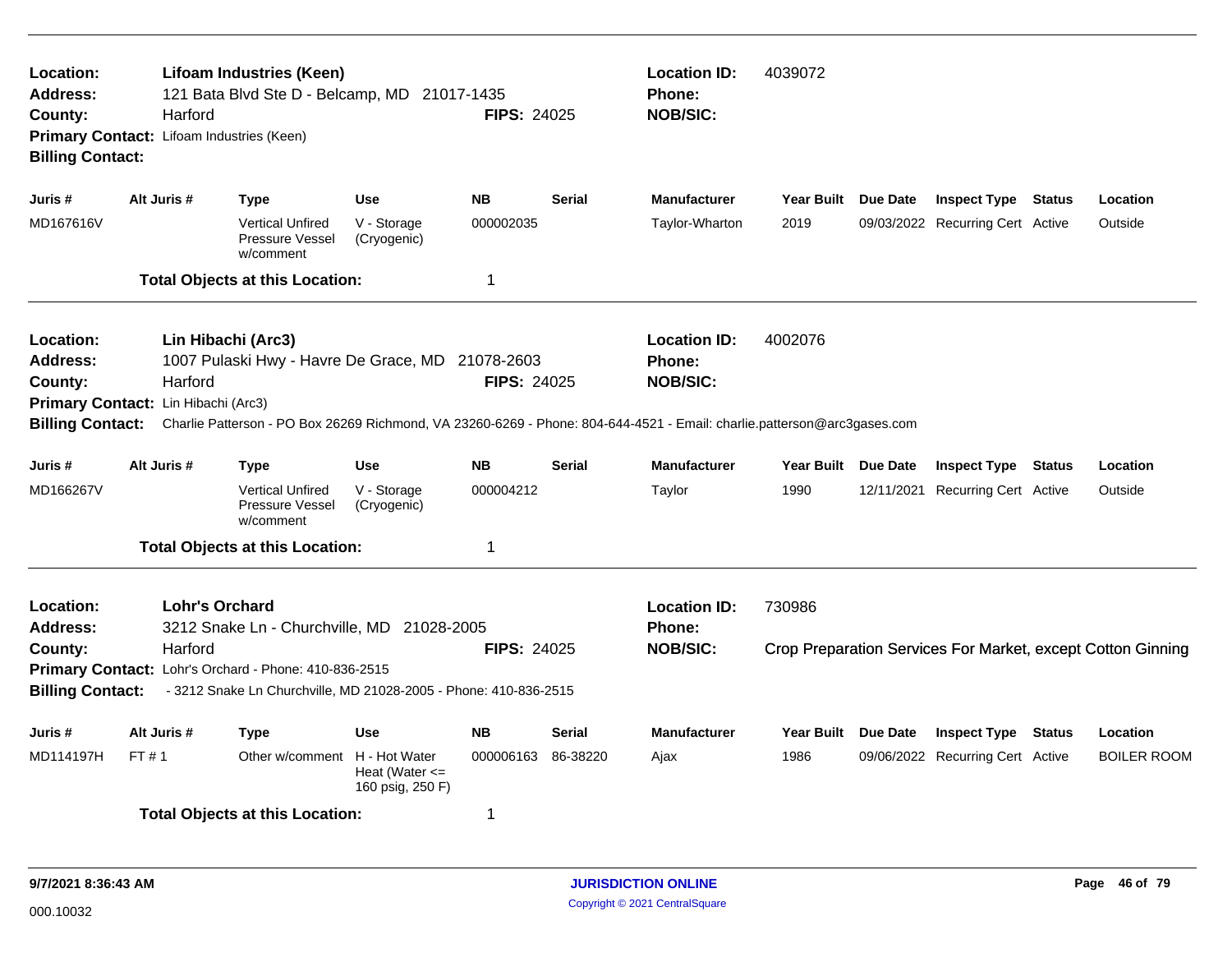| <b>Location:</b><br>Address:                                                                                                                                                                                                                                                                                |                                      | Looney's Pub (Arc3)<br>312 S Main St - Bel Air, MD 21014-3918                          |                                |                    |               | <b>Location ID:</b><br><b>Phone:</b>                                                                                                            | 3918203                                |                                  |                     |
|-------------------------------------------------------------------------------------------------------------------------------------------------------------------------------------------------------------------------------------------------------------------------------------------------------------|--------------------------------------|----------------------------------------------------------------------------------------|--------------------------------|--------------------|---------------|-------------------------------------------------------------------------------------------------------------------------------------------------|----------------------------------------|----------------------------------|---------------------|
| County:                                                                                                                                                                                                                                                                                                     | Harford                              |                                                                                        |                                | <b>FIPS: 24025</b> |               | <b>NOB/SIC:</b>                                                                                                                                 | <b>Eating and Drinking Places</b>      |                                  |                     |
|                                                                                                                                                                                                                                                                                                             | Primary Contact: Looney's Pub (Arc3) |                                                                                        |                                |                    |               |                                                                                                                                                 |                                        |                                  |                     |
| <b>Billing Contact:</b>                                                                                                                                                                                                                                                                                     |                                      |                                                                                        |                                |                    |               | Charlie Patterson - PO Box 26269 Richmond, VA 23260-6269 - Phone: 804-644-4521 - Email: charlie.patterson@arc3gases.com                         |                                        |                                  |                     |
| Juris #                                                                                                                                                                                                                                                                                                     | Alt Juris #                          | <b>Type</b>                                                                            | <b>Use</b>                     | <b>NB</b>          | <b>Serial</b> | <b>Manufacturer</b>                                                                                                                             | Year Built Due Date                    | <b>Inspect Type Status</b>       | Location            |
| MD162786V                                                                                                                                                                                                                                                                                                   |                                      | <b>Vertical Unfired</b><br>Pressure Vessel<br>w/comment                                | V - Storage (NOT<br>Cryogenic) | 000136060          |               | <b>CHART</b>                                                                                                                                    | 2002                                   | 12/12/2022 Recurring Cert Active | <b>Loading Dock</b> |
|                                                                                                                                                                                                                                                                                                             |                                      | <b>Total Objects at this Location:</b>                                                 |                                | $\mathbf 1$        |               |                                                                                                                                                 |                                        |                                  |                     |
| Location:<br><b>Address:</b>                                                                                                                                                                                                                                                                                |                                      | Lorien Bel Air Assisted Living (Robert's)<br>1909 Emmorton Rd - Bel Air, MD 21015-6219 |                                |                    |               | <b>Location ID:</b><br><b>Phone:</b>                                                                                                            | 3538250                                |                                  |                     |
|                                                                                                                                                                                                                                                                                                             |                                      |                                                                                        |                                |                    |               | <b>NOB/SIC:</b>                                                                                                                                 | <b>Skilled Nursing Care Facilities</b> |                                  |                     |
| County:<br>Harford<br><b>FIPS: 24025</b><br>Primary Contact: Roberts Oxygen Company (MD) - Phone: 240-493-8405 - Cell: 301-252-0742 - Email: DFranovich@RobertsOxygen.com                                                                                                                                   |                                      |                                                                                        |                                |                    |               |                                                                                                                                                 |                                        |                                  |                     |
| <b>Billing Contact:</b>                                                                                                                                                                                                                                                                                     |                                      |                                                                                        |                                |                    |               | Bulk Tank Service Dept. - PO Box 5507 Rockville, MD 20855-0507 - Phone: 240-493-8405 - Cell: 301-252-0742 - Email: DFranovich@RobertsOxygen.com |                                        |                                  |                     |
|                                                                                                                                                                                                                                                                                                             |                                      |                                                                                        |                                |                    |               |                                                                                                                                                 |                                        |                                  |                     |
| Juris #                                                                                                                                                                                                                                                                                                     | Alt Juris #                          | <b>Type</b>                                                                            | <b>Use</b>                     | <b>NB</b>          | <b>Serial</b> | <b>Manufacturer</b>                                                                                                                             | Year Built Due Date                    | <b>Inspect Type Status</b>       | Location            |
| MD150065V                                                                                                                                                                                                                                                                                                   |                                      | <b>Vertical Unfired</b><br>Pressure Vessel<br>w/comment                                | V - Storage (NOT<br>Cryogenic) | 000078616          |               | Taylor                                                                                                                                          | 2005                                   | 06/13/2024 Recurring Cert Active | Outside/Cage        |
|                                                                                                                                                                                                                                                                                                             |                                      | <b>Total Objects at this Location:</b>                                                 |                                | -1                 |               |                                                                                                                                                 |                                        |                                  |                     |
| <b>Location:</b>                                                                                                                                                                                                                                                                                            |                                      | Lorien Bulle Rock (Robert's) BPV                                                       |                                |                    |               | <b>Location ID:</b>                                                                                                                             | 3538249                                |                                  |                     |
| <b>Address:</b>                                                                                                                                                                                                                                                                                             |                                      | 1501 Blenheim Farm Rd - Havre De Grace, MD 21078                                       |                                |                    |               | <b>Phone:</b>                                                                                                                                   |                                        |                                  |                     |
| County:                                                                                                                                                                                                                                                                                                     | Harford                              |                                                                                        |                                | <b>FIPS: 24025</b> |               | <b>NOB/SIC:</b>                                                                                                                                 | <b>Skilled Nursing Care Facilities</b> |                                  |                     |
|                                                                                                                                                                                                                                                                                                             |                                      |                                                                                        |                                |                    |               |                                                                                                                                                 |                                        |                                  |                     |
| Primary Contact: Roberts Oxygen Company (MD) - Phone: 240-493-8405 - Cell: 301-252-0742 - Email: DFranovich@RobertsOxygen.com<br><b>Billing Contact:</b><br>Bulk Tank Service Dept. - PO Box 5507 Rockville, MD 20855-0507 - Phone: 240-493-8405 - Cell: 301-252-0742 - Email: DFranovich@RobertsOxygen.com |                                      |                                                                                        |                                |                    |               |                                                                                                                                                 |                                        |                                  |                     |
| Juris #                                                                                                                                                                                                                                                                                                     | Alt Juris #                          | <b>Type</b>                                                                            | <b>Use</b>                     | <b>NB</b>          | <b>Serial</b> | <b>Manufacturer</b>                                                                                                                             | Year Built Due Date                    | <b>Inspect Type Status</b>       | Location            |
| MD150722V                                                                                                                                                                                                                                                                                                   |                                      | <b>Vertical Unfired</b><br>Pressure Vessel<br>w/comment                                | V - Storage (NOT<br>Cryogenic) | 000094085          |               | Taylor                                                                                                                                          | 2012                                   | 06/13/2022 Recurring Cert Active | Outside/Cage        |
| <b>Total Objects at this Location:</b><br>$\overline{1}$                                                                                                                                                                                                                                                    |                                      |                                                                                        |                                |                    |               |                                                                                                                                                 |                                        |                                  |                     |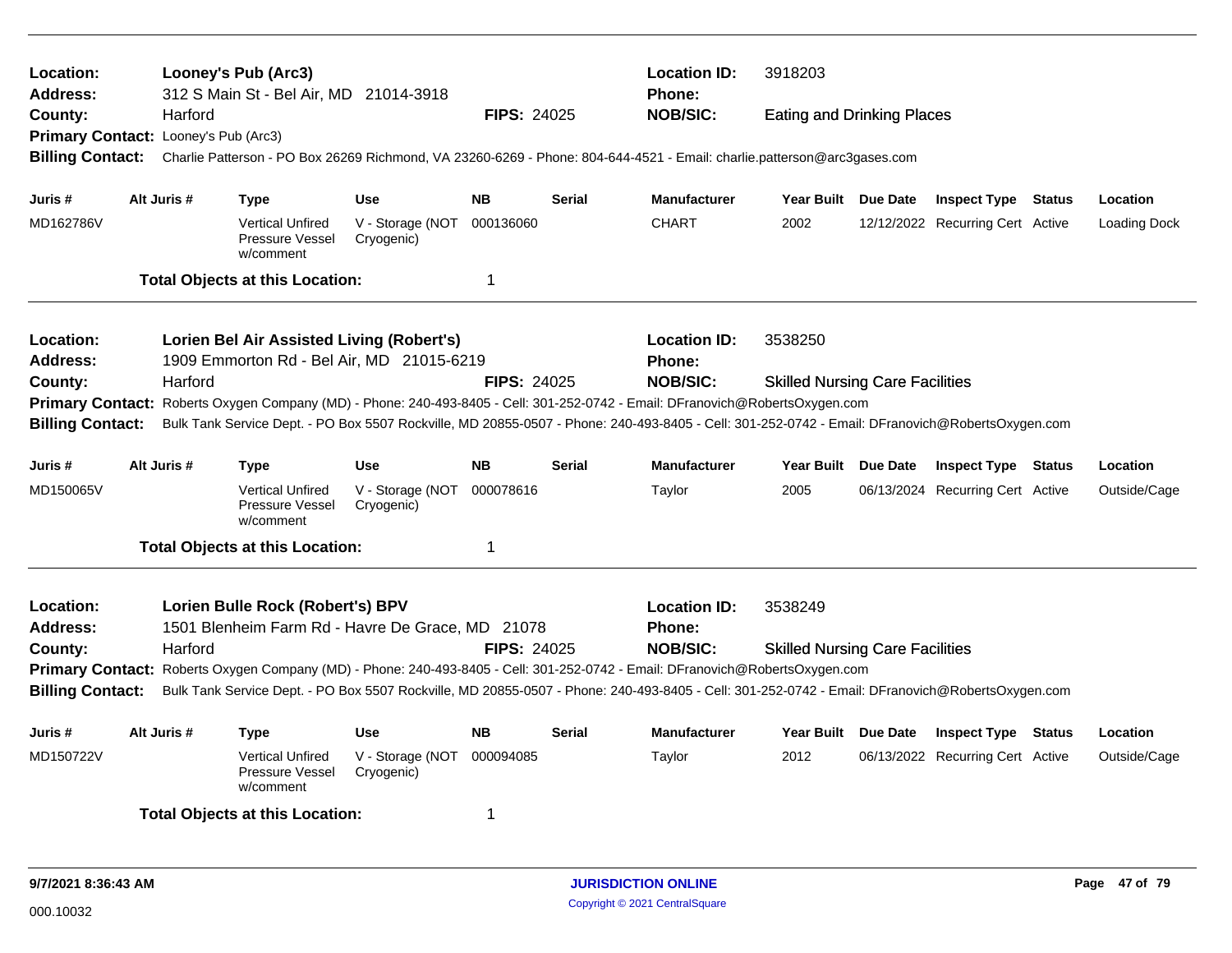| <b>Location:</b>        | <b>Lorien Bulle Rock Nursing Home BPV</b>                                              |                    | <b>Location ID:</b> | 3301955  |
|-------------------------|----------------------------------------------------------------------------------------|--------------------|---------------------|----------|
| <b>Address:</b>         | 1501 Blenheim Farm Ln - Havre De Grace, MD 21078-2047                                  |                    | <b>Phone:</b>       | 410-939- |
| County:                 | Harford                                                                                | <b>FIPS: 24025</b> | <b>NOB/SIC:</b>     | Services |
|                         | Primary Contact: Bill Richard - Phone: 410-939-9300 - Email: wrichard@lorienhealth.com |                    |                     |          |
| <b>Billing Contact:</b> |                                                                                        |                    |                     |          |

| Location ID: | 3301955       |
|--------------|---------------|
| Phone:       | 410-939-9300  |
| NOB/SIC:     | Services, NEC |

| Juris #   | Alt Juris #         | Type                                                                  | <b>Use</b>                                                | <b>NB</b> | <b>Serial</b> | <b>Manufacturer</b> | <b>Year Built</b> | Due Date | <b>Inspect Type</b>              | <b>Status</b> | Location           |
|-----------|---------------------|-----------------------------------------------------------------------|-----------------------------------------------------------|-----------|---------------|---------------------|-------------------|----------|----------------------------------|---------------|--------------------|
| MD150720H | boiler 1            | Water Heater<br>(HLW)                                                 | H - Hot Water<br>Supply (Water $\leq$<br>160 psig, 210 F) | 000243686 |               | Lochinvar           | 2012              |          | 08/22/2022 Recurring Cert Active |               | Boiler Rm          |
| MD161687H | Boiler <sub>2</sub> | <b>Water Tube</b><br>Coiled (NOT<br><b>Flueless Hi</b><br>Efficiency) | H - Hot Water<br>Supply (Water $\leq$<br>160 psig, 210 F) | 000281724 | 15281724      | Lochinvar           | 2015              |          | 08/07/2022 Recurring Cert Active |               | Boiler room        |
| MD161688V | #1                  | <b>Vertical Unfired</b><br><b>Pressure Vessel</b><br>w/comment        | V - Storage (NOT<br>Cryogenic)                            | 000052953 |               | Lochinvar           | 1983              |          | 08/31/2022 Recurring Cert Active |               | Boiler Room        |
| MD161689V | #2                  | <b>Vertical Unfired</b><br><b>Pressure Vessel</b><br>w/comment        | V - Storage (NOT<br>Cryogenic)                            | 000052954 |               | Lochinvar           | 1983              |          | 08/31/2022 Recurring Cert Active |               | <b>Boiler Room</b> |
|           |                     | <b>Total Objects at this Location:</b>                                |                                                           | 4         |               |                     |                   |          |                                  |               |                    |

| Location:       | M & J Complete Auto Care/Ellendale St                             |                    | <b>Location ID:</b> | 3638986                                |
|-----------------|-------------------------------------------------------------------|--------------------|---------------------|----------------------------------------|
| <b>Address:</b> | 12 W Ellendale St - Bel Air, MD 21014-3505                        |                    | <b>Phone:</b>       | 410- 420-7420                          |
| County:         | Harford                                                           | <b>FIPS: 24025</b> | NOB/SIC:            | <b>General Automotive Repair Shops</b> |
|                 | <b>Primary Contact:</b> Michael P. Bertoldi - Phone: 410-420-7420 |                    |                     |                                        |

**Billing Contact:** Michael P. Bertoldi - 12 W Ellendale St Bel Air, MD 21014-3505 - Phone: 410-420-7420

| Juris #   | Alt Juris # | Type                                                           | Use                            | <b>NB</b> | <b>Serial</b> | <b>Manufacturer</b> | Year Built | <b>Due Date</b> | Inspect Type                     | Status | Location                            |
|-----------|-------------|----------------------------------------------------------------|--------------------------------|-----------|---------------|---------------------|------------|-----------------|----------------------------------|--------|-------------------------------------|
| MD151631V |             | <b>Vertical Unfired</b><br><b>Pressure Vessel</b><br>w/comment | V - Storage (NOT<br>Crvogenic) | 000209659 | 233680        | Morganton           | 2012       |                 | 09/08/2023 Recurring Cert Active |        | Car service<br>outside open<br>shed |
|           |             | <b>Total Objects at this Location:</b>                         |                                |           |               |                     |            |                 |                                  |        |                                     |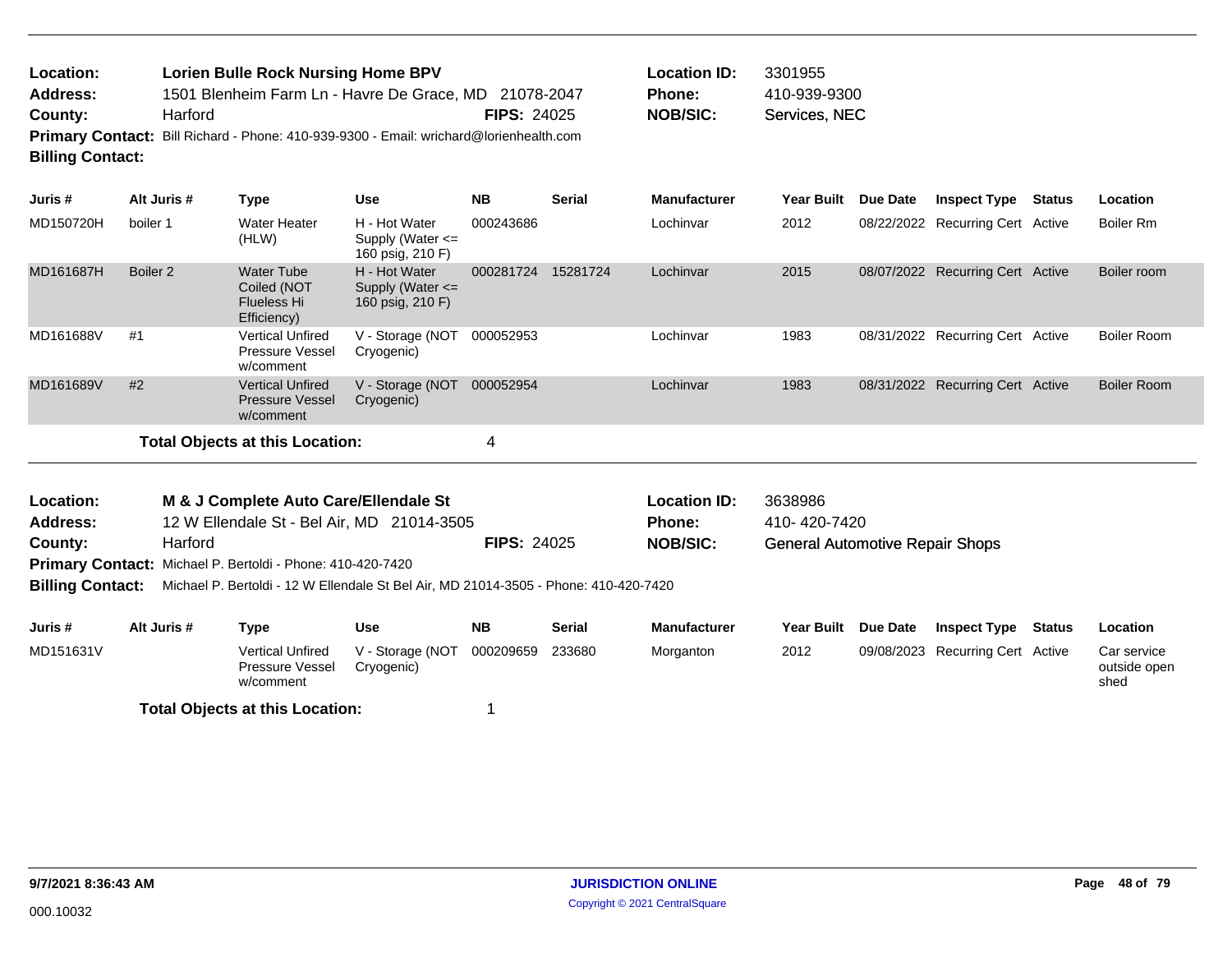| Location:<br><b>Address:</b><br>County:<br><b>Billing Contact:</b>                                                                                                                                                                                                                                                                                                                                                     | Harford<br>Primary Contact: MAACO - Aberdeen    | <b>MAACO - Aberdeen</b><br>640 S Philadelphia Blvd - Aberdeen, MD 21001-3625 |                                                                    | <b>FIPS: 24025</b> |        | <b>Location ID:</b><br>Phone:<br><b>NOB/SIC:</b>                                                                                                                            | 4046235                 |                                   |                                           |        |                    |  |
|------------------------------------------------------------------------------------------------------------------------------------------------------------------------------------------------------------------------------------------------------------------------------------------------------------------------------------------------------------------------------------------------------------------------|-------------------------------------------------|------------------------------------------------------------------------------|--------------------------------------------------------------------|--------------------|--------|-----------------------------------------------------------------------------------------------------------------------------------------------------------------------------|-------------------------|-----------------------------------|-------------------------------------------|--------|--------------------|--|
| Juris #                                                                                                                                                                                                                                                                                                                                                                                                                | Alt Juris #                                     | <b>Type</b>                                                                  | <b>Use</b>                                                         | <b>NB</b>          | Serial | <b>Manufacturer</b>                                                                                                                                                         | Year Built Due Date     |                                   | <b>Inspect Type Status</b>                |        | Location           |  |
| MD168403V                                                                                                                                                                                                                                                                                                                                                                                                              |                                                 | Pressure Vessel<br>w/comment                                                 | Horizontal Unfired V - Storage (NOT<br>Cryogenic)                  | 000007450          | 1579   | AIR COM                                                                                                                                                                     | 2005                    |                                   | 11/04/2022 Recurring Cert Active          |        | Shop Bay           |  |
| MD168404V                                                                                                                                                                                                                                                                                                                                                                                                              |                                                 | <b>Pressure Vessel</b><br>w/comment                                          | Horizontal Unfired V - Storage (NOT 000007249 248108<br>Cryogenic) |                    |        | AIR COM                                                                                                                                                                     | 2005                    |                                   | 11/04/2022 Recurring Cert Active          |        | Shop Bay           |  |
|                                                                                                                                                                                                                                                                                                                                                                                                                        |                                                 |                                                                              |                                                                    | $\overline{c}$     |        |                                                                                                                                                                             |                         |                                   |                                           |        |                    |  |
| <b>Total Objects at this Location:</b><br>Location:<br><b>Madison Bank of Maryland</b><br>1920 Rock Spring Rd - Forest Hill, MD 21050-2605<br><b>Address:</b><br>Harford<br>County:<br>Primary Contact: Monique Myers - Phone: 410-420-9600 - Email: mmeyers@mbofmd.com<br><b>Billing Contact:</b><br>Monique Myers - 1920 Rock Spring Rd Forest Hill, MD 21050-2605 - Phone: 410-420-9600 - Email: mmeyers@mbofmd.com |                                                 |                                                                              |                                                                    | <b>FIPS: 24025</b> |        | <b>Location ID:</b><br>Phone:<br><b>NOB/SIC:</b>                                                                                                                            | 2252298<br>410-420-9600 |                                   | Savings Institutions, Federally Chartered |        |                    |  |
| Juris #                                                                                                                                                                                                                                                                                                                                                                                                                | Alt Juris #                                     | <b>Type</b>                                                                  | Use                                                                | <b>NB</b>          | Serial | <b>Manufacturer</b>                                                                                                                                                         | <b>Year Built</b>       | <b>Due Date</b>                   | <b>Inspect Type Status</b>                |        | Location           |  |
| MD139137H                                                                                                                                                                                                                                                                                                                                                                                                              |                                                 | Cast Iron                                                                    | H - Hot Water<br>Heat (Water $\leq$<br>160 psig, 250 F)            | <b>CI</b>          |        | <b>Burnham</b>                                                                                                                                                              | 2010                    |                                   | 10/09/2021 Recurring Cert Active          |        | <b>BOILER ROOM</b> |  |
|                                                                                                                                                                                                                                                                                                                                                                                                                        |                                                 | <b>Total Objects at this Location:</b>                                       |                                                                    | 1                  |        |                                                                                                                                                                             |                         |                                   |                                           |        |                    |  |
| Location:<br>Address:<br>County:<br><b>Billing Contact:</b>                                                                                                                                                                                                                                                                                                                                                            | Harford<br>Primary Contact: Magerk's Pub (Arc3) | <b>Magerk's Pub (Arc3)</b><br>120 S Bond St - Bel Air, MD 21014-3836         |                                                                    | <b>FIPS: 24025</b> |        | <b>Location ID:</b><br>Phone:<br><b>NOB/SIC:</b><br>Charlie Patterson - PO Box 26269 Richmond, VA 23260-6269 - Phone: 804-644-4521 - Email: charlie.patterson@arc3gases.com | 3918204                 | <b>Eating and Drinking Places</b> |                                           |        |                    |  |
| Juris #                                                                                                                                                                                                                                                                                                                                                                                                                | Alt Juris #                                     | <b>Type</b>                                                                  | Use                                                                | <b>NB</b>          | Serial | <b>Manufacturer</b>                                                                                                                                                         | Year Built Due Date     |                                   | <b>Inspect Type</b>                       | Status | Location           |  |
| MD162790V                                                                                                                                                                                                                                                                                                                                                                                                              |                                                 | <b>Vertical Unfired</b><br><b>Pressure Vessel</b><br>w/comment               | V - Storage (NOT<br>Cryogenic)                                     | 000163613          |        | <b>CHART</b>                                                                                                                                                                | 2005                    |                                   | 12/12/2022 Recurring Cert Active          |        | <b>Basement</b>    |  |
| 9/7/2021 8:36:43 AM                                                                                                                                                                                                                                                                                                                                                                                                    |                                                 |                                                                              |                                                                    |                    |        | <b>JURISDICTION ONLINE</b>                                                                                                                                                  |                         | Page 49 of 79                     |                                           |        |                    |  |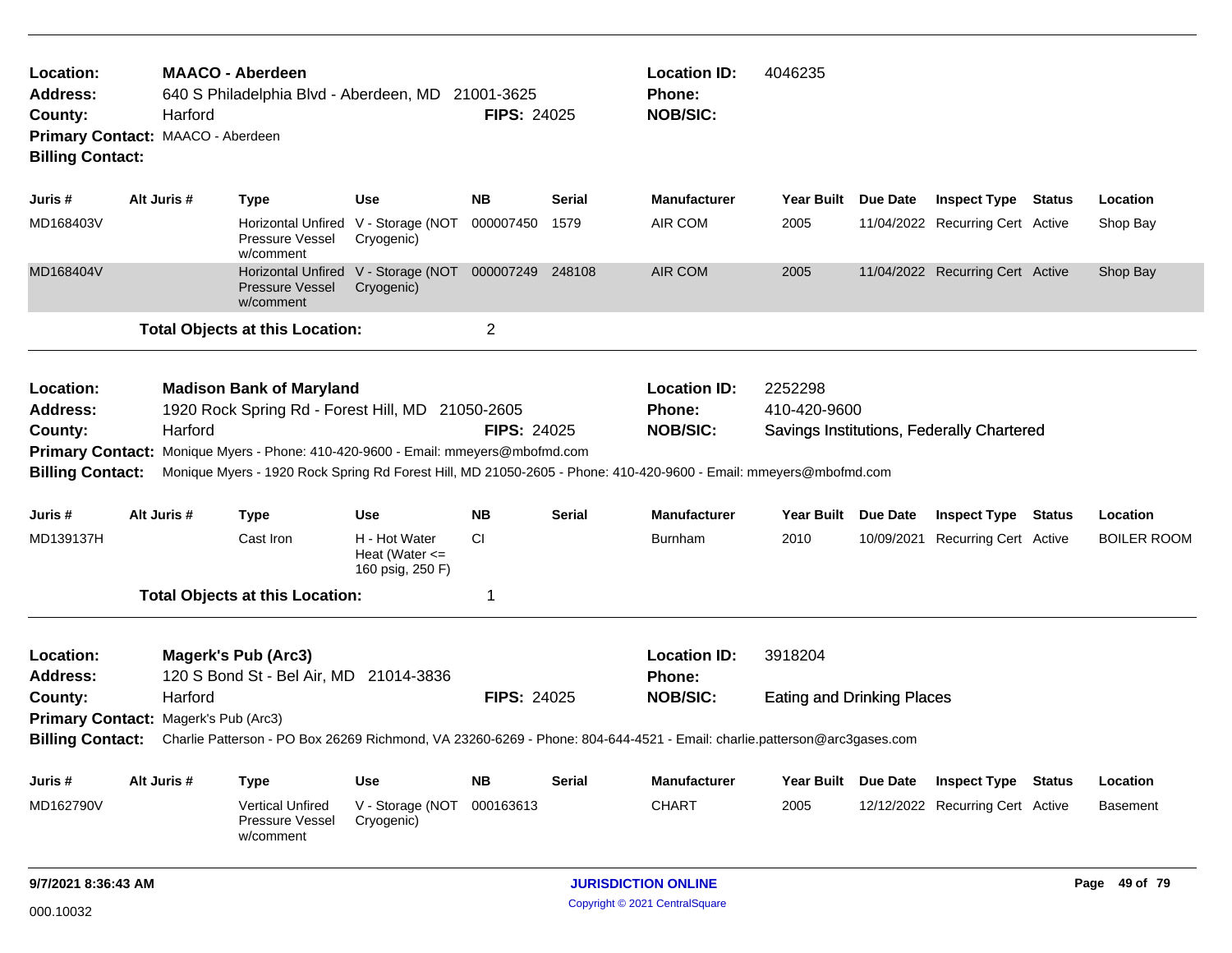| Location:                  |             | <b>Main St Tower (Arc3)</b>                                                                                                      |                                                         |                    |               | <b>Location ID:</b>                  | 3918205                           |                 |                                        |                      |
|----------------------------|-------------|----------------------------------------------------------------------------------------------------------------------------------|---------------------------------------------------------|--------------------|---------------|--------------------------------------|-----------------------------------|-----------------|----------------------------------------|----------------------|
| <b>Address:</b>            |             | 29 S Main St - Bel Air, MD 21014-3702                                                                                            |                                                         |                    |               | Phone:                               |                                   |                 |                                        |                      |
| County:                    | Harford     |                                                                                                                                  |                                                         | <b>FIPS: 24025</b> |               | <b>NOB/SIC:</b>                      | <b>Eating and Drinking Places</b> |                 |                                        |                      |
|                            |             | Primary Contact: Main St Tower (Arc3)                                                                                            |                                                         |                    |               |                                      |                                   |                 |                                        |                      |
| <b>Billing Contact:</b>    |             | Charlie Patterson - PO Box 26269 Richmond, VA 23260-6269 - Phone: 804-644-4521 - Email: charlie.patterson@arc3gases.com          |                                                         |                    |               |                                      |                                   |                 |                                        |                      |
| Juris #                    | Alt Juris # | <b>Type</b>                                                                                                                      | <b>Use</b>                                              | <b>NB</b>          | <b>Serial</b> | <b>Manufacturer</b>                  | Year Built Due Date               |                 | <b>Inspect Type Status</b>             | Location             |
| MD162788V                  |             | <b>Vertical Unfired</b><br>Pressure Vessel<br>w/comment                                                                          | V - Storage (NOT<br>Cryogenic)                          | 000166182          |               | <b>CHART</b>                         | 2005                              |                 | 12/12/2022 Recurring Cert Active       | <b>Basement</b>      |
|                            |             | <b>Total Objects at this Location:</b>                                                                                           |                                                         | 1                  |               |                                      |                                   |                 |                                        |                      |
| Location:                  |             |                                                                                                                                  |                                                         |                    |               |                                      |                                   |                 |                                        |                      |
|                            |             |                                                                                                                                  |                                                         |                    |               |                                      |                                   |                 |                                        |                      |
|                            |             | <b>Mark Trece Inc</b>                                                                                                            |                                                         |                    |               | <b>Location ID:</b><br><b>Phone:</b> | 717388                            |                 |                                        |                      |
| <b>Address:</b><br>County: | Harford     | 112 Connolly Rd - Fallston, MD 21047-2524                                                                                        |                                                         | <b>FIPS: 24025</b> |               | <b>NOB/SIC:</b>                      |                                   |                 | Miscellaneous manufacturing industries |                      |
| <b>Primary Contact:</b>    |             | Cindy Ashton - Phone: 410.893.3903 - Cell: 443.807.8901 - Email: cashton@marktrece.com                                           |                                                         |                    |               |                                      |                                   |                 |                                        |                      |
| <b>Billing Contact:</b>    |             | Cindy Ashton - 112 Connolly Rd Fallston, MD 21047-2524 - Phone: 410.893.3903 - Cell: 443.807.8901 - Email: cashton@marktrece.com |                                                         |                    |               |                                      |                                   |                 |                                        |                      |
| Juris #                    | Alt Juris # | <b>Type</b>                                                                                                                      | Use                                                     | <b>NB</b>          | <b>Serial</b> | <b>Manufacturer</b>                  | <b>Year Built</b>                 | <b>Due Date</b> | <b>Inspect Type Status</b>             | Location             |
| MD102169V                  |             | <b>Vertical Unfired</b><br>Pressure Vessel<br>w/comment                                                                          | V - Storage (NOT<br>Cryogenic)                          | 000541682          |               | Melben                               | 1995                              |                 | 01/23/2023 Recurring Cert Active       | <b>Compressor Rm</b> |
| MD119161V                  |             | <b>Vertical Unfired</b><br><b>Pressure Vessel</b><br>w/comment                                                                   | V - Storage (NOT 000980119<br>Cryogenic)                |                    |               | <b>Buckeye</b>                       | 1990                              |                 | 01/23/2023 Recurring Cert Active       | <b>Compressor Rm</b> |
| MD121569H                  | CI#1        | Cast Iron                                                                                                                        | H - Hot Water<br>Heat (Water $\leq$<br>160 psig, 250 F) | <b>CI</b>          |               | Weil-McLain                          | 1999                              |                 | 01/23/2023 Recurring Cert Active       | <b>Boiler Room</b>   |
| MD121570H                  | Cl#2        | Cast Iron                                                                                                                        | H - Hot Water<br>Heat (Water $\leq$<br>160 psig, 250 F) | CI                 |               | Weil-McLain                          | 1999                              |                 | 01/23/2023 Recurring Cert Active       | <b>Boiler Room</b>   |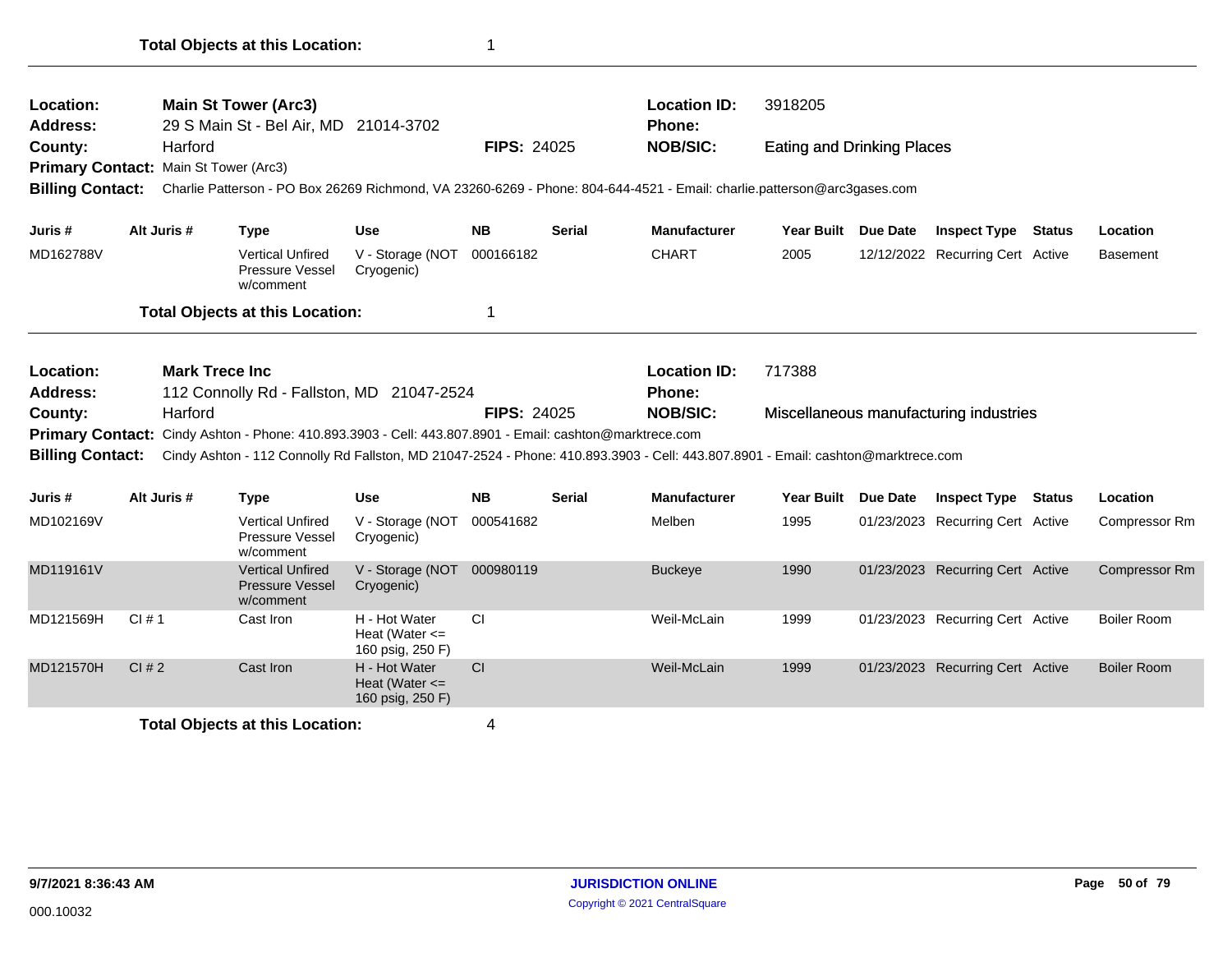| Location:<br>Address:<br>County:<br><b>Billing Contact:</b>                                   | Harford     | <b>Maryland Ceramic &amp; Steatite Co</b><br>3100 Dublin Rd - Street, MD 21154-1812<br>Primary Contact: Maryland Ceramic & Steatite Co - Phone: 410-838-4114<br>- PO Box 527 Bel Air, MD 21014-0527 - Phone: 410-838-4114 |                                | <b>FIPS: 24025</b> |               | <b>Location ID:</b><br>Phone:<br><b>NOB/SIC:</b>        | 717605<br>410-838-4114<br>Electrical and electronic equipment |                 |                                          |               |                     |
|-----------------------------------------------------------------------------------------------|-------------|---------------------------------------------------------------------------------------------------------------------------------------------------------------------------------------------------------------------------|--------------------------------|--------------------|---------------|---------------------------------------------------------|---------------------------------------------------------------|-----------------|------------------------------------------|---------------|---------------------|
| Juris #                                                                                       | Alt Juris # | <b>Type</b>                                                                                                                                                                                                               | <b>Use</b>                     | <b>NB</b>          | <b>Serial</b> | <b>Manufacturer</b>                                     | <b>Year Built</b>                                             | <b>Due Date</b> | <b>Inspect Type Status</b>               |               | Location            |
| MD129530V                                                                                     | AT          | <b>Vertical Unfired</b><br>Pressure Vessel<br>w/comment                                                                                                                                                                   | V - Storage (NOT<br>Cryogenic) | 000519940          |               | Scaife                                                  | 1956                                                          |                 | 02/05/2022 Recurring Cert Active         |               | Outside             |
| MD147499V                                                                                     |             | <b>Horizontal Unfired</b><br><b>Pressure Vessel</b><br>w/comment                                                                                                                                                          | V - Storage (NOT<br>Cryogenic) | 001410088          |               | Manchester                                              | 2013                                                          |                 | 02/05/2022 Recurring Cert Active         |               | <b>Outside Shed</b> |
|                                                                                               |             | <b>Total Objects at this Location:</b>                                                                                                                                                                                    |                                | $\overline{2}$     |               |                                                         |                                                               |                 |                                          |               |                     |
| Location:<br><b>Address:</b><br>County:<br><b>Primary Contact:</b><br><b>Billing Contact:</b> | Harford     | <b>Maryland Used Auto Parts</b><br>1009 Pulaski Hwy - Joppa, MD 21085-3918<br>Maryland Used Auto Parts - Phone: 410-676-1616<br>- 1009 Pulaski Hwy Joppa, MD 21085-3918 - Phone: 410-676-1616                             |                                | <b>FIPS: 24025</b> |               | <b>Location ID:</b><br><b>Phone:</b><br><b>NOB/SIC:</b> | 706614<br>410-676-1616                                        |                 | Automotive repair, services, and parking |               |                     |
| Juris #                                                                                       | Alt Juris # | <b>Type</b>                                                                                                                                                                                                               | <b>Use</b>                     | <b>NB</b>          | Serial        | <b>Manufacturer</b>                                     | <b>Year Built</b>                                             | <b>Due Date</b> | <b>Inspect Type</b>                      | <b>Status</b> | Location            |
| MD161691V                                                                                     |             | <b>Vertical Unfired</b><br>Pressure Vessel<br>w/comment                                                                                                                                                                   | V - Storage (NOT<br>Cryogenic) | 000448133          | 506730        | Morganton                                               | 2014                                                          |                 | 08/31/2022 Recurring Cert Active         |               | Shop(Rear)          |
| MD161692V                                                                                     |             | <b>Vertical Unfired</b><br><b>Pressure Vessel</b><br>w/comment                                                                                                                                                            | V - Storage (NOT<br>Cryogenic) | 001346588          |               | <b>CAMPBELL</b><br><b>HAUSFELD</b>                      | 2005                                                          |                 | 08/31/2022 Recurring Cert Active         |               | Shop(Front)         |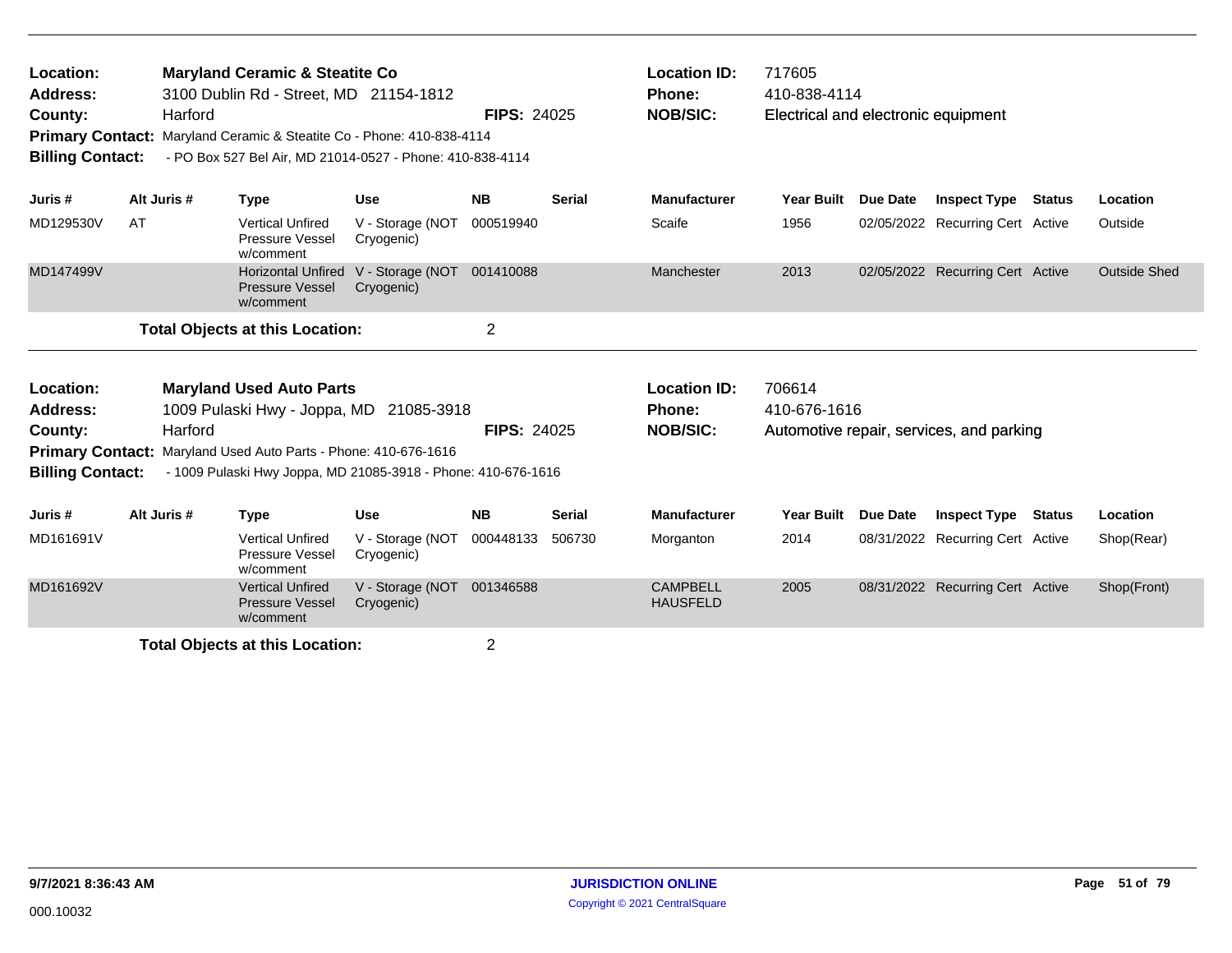| Location:<br><b>Address:</b><br>County:<br><b>Primary Contact:</b><br><b>Billing Contact:</b> | Harford              | <b>Midas Auto Systems</b><br>204 S Philadelphia Blvd - Aberdeen, MD 21001-3307<br>Dimitri Makres - Phone: 410-272-5599 - Email: midas.aberdeen@verizon.net<br>Dimitri Makres - 204 S Philadelphia Blvd Aberdeen, MD 21001-3307 - Phone: 410-272-5599 - Email: midas.aberdeen@verizon.net |                                                   | <b>FIPS: 24025</b> |               | <b>Location ID:</b><br><b>Phone:</b><br><b>NOB/SIC:</b> | 718507<br>410-272-5599     | Automotive repair, services, and parking |               |                                |
|-----------------------------------------------------------------------------------------------|----------------------|------------------------------------------------------------------------------------------------------------------------------------------------------------------------------------------------------------------------------------------------------------------------------------------|---------------------------------------------------|--------------------|---------------|---------------------------------------------------------|----------------------------|------------------------------------------|---------------|--------------------------------|
| Juris #                                                                                       | Alt Juris #          | <b>Type</b>                                                                                                                                                                                                                                                                              | Use                                               | <b>NB</b>          | <b>Serial</b> | <b>Manufacturer</b>                                     | Year Built Due Date        | <b>Inspect Type Status</b>               |               | Location                       |
| MD086020V                                                                                     | Air Comp #A          | Pressure Vessel<br>w/comment                                                                                                                                                                                                                                                             | Horizontal Unfired V - Storage (NOT<br>Cryogenic) | 000252503          |               | John Wood                                               | 1962                       | 12/01/2021 Recurring Cert Active         |               | Shop, Air Comp<br>#A (Primary) |
| MD086021V                                                                                     | Air Comp #B          | <b>Vertical Unfired</b><br><b>Pressure Vessel</b><br>w/comment                                                                                                                                                                                                                           | V - Storage (NOT 000681450<br>Cryogenic)          |                    |               | <b>Buckeye</b>                                          | 1985                       | 12/01/2021 Recurring Cert Active         |               | Shop, Air Comp<br>#B (Backup)  |
|                                                                                               |                      | <b>Total Objects at this Location:</b>                                                                                                                                                                                                                                                   |                                                   | $\overline{2}$     |               |                                                         |                            |                                          |               |                                |
| Location:<br><b>Address:</b>                                                                  |                      | <b>Mountain Branch Golf Maintenance Shed</b><br>1703 Stockton Rd - Joppa, MD 21085-1711                                                                                                                                                                                                  |                                                   |                    |               | <b>Location ID:</b><br>Phone:                           | 1600883                    |                                          |               |                                |
| County:<br><b>Billing Contact:</b>                                                            | Harford              | Primary Contact: Mountain Branch Golf Course - Phone: 410-836-9600<br>- 1827 Mountain Rd Joppa, MD 21085-1918 - Phone: 410-836-9600                                                                                                                                                      |                                                   | <b>FIPS: 24025</b> |               | <b>NOB/SIC:</b>                                         | <b>Public Golf Courses</b> |                                          |               |                                |
| Juris #                                                                                       | Alt Juris #          | <b>Type</b>                                                                                                                                                                                                                                                                              | <b>Use</b>                                        | <b>NB</b>          | Serial        | <b>Manufacturer</b>                                     | Year Built Due Date        | <b>Inspect Type Status</b>               |               | Location                       |
| MD121923V                                                                                     |                      | <b>Vertical Unfired</b><br>Pressure Vessel<br>w/comment                                                                                                                                                                                                                                  | V - Storage (NOT<br>Cryogenic)                    | 982923             |               | Manchester                                              | 2000                       | 08/04/2021 Recurring Cert Active         |               | Maintenance<br>Shed            |
|                                                                                               |                      | <b>Total Objects at this Location:</b>                                                                                                                                                                                                                                                   |                                                   | 1                  |               |                                                         |                            |                                          |               |                                |
| Location:                                                                                     | <b>Mr.Tire - 771</b> |                                                                                                                                                                                                                                                                                          |                                                   |                    |               | <b>Location ID:</b>                                     | 719160                     |                                          |               |                                |
| <b>Address:</b>                                                                               |                      | 5 Bel Air South Pkwy - Bel Air, MD 21015-6091                                                                                                                                                                                                                                            |                                                   |                    |               | <b>Phone:</b>                                           | 410-569-2900               |                                          |               |                                |
| County:                                                                                       | Harford              |                                                                                                                                                                                                                                                                                          |                                                   | <b>FIPS: 24025</b> |               | <b>NOB/SIC:</b>                                         |                            | Automotive repair, services, and parking |               |                                |
| <b>Billing Contact:</b>                                                                       |                      | Primary Contact: Greg Peterson - Phone: 585-784-3283 - Cell: 585746-3660 - Email: greg.peterson@monro.com<br>Greg Peterson - 200 Holleder Pkwy Rochester, NY 14615-3808 - Phone: 585-784-3283 - Cell: 585746-3660 - Email: greg.peterson@monro.com                                       |                                                   |                    |               |                                                         |                            |                                          |               |                                |
| Juris #                                                                                       | Alt Juris #          | <b>Type</b>                                                                                                                                                                                                                                                                              | Use                                               | <b>NB</b>          | Serial        | <b>Manufacturer</b>                                     | Year Built Due Date        | <b>Inspect Type</b>                      | <b>Status</b> | Location                       |
| MD143942V                                                                                     |                      | <b>Vertical Unfired</b><br>Pressure Vessel<br>w/comment                                                                                                                                                                                                                                  | V - Storage (NOT 001157736<br>Cryogenic)          |                    |               | Manchester                                              | 2010                       | 08/11/2022 Recurring Cert Active         |               | <b>Compress Room</b>           |
| 9/7/2021 8:36:43 AM                                                                           |                      |                                                                                                                                                                                                                                                                                          |                                                   |                    |               | <b>JURISDICTION ONLINE</b>                              |                            |                                          |               | Page 52 of 79                  |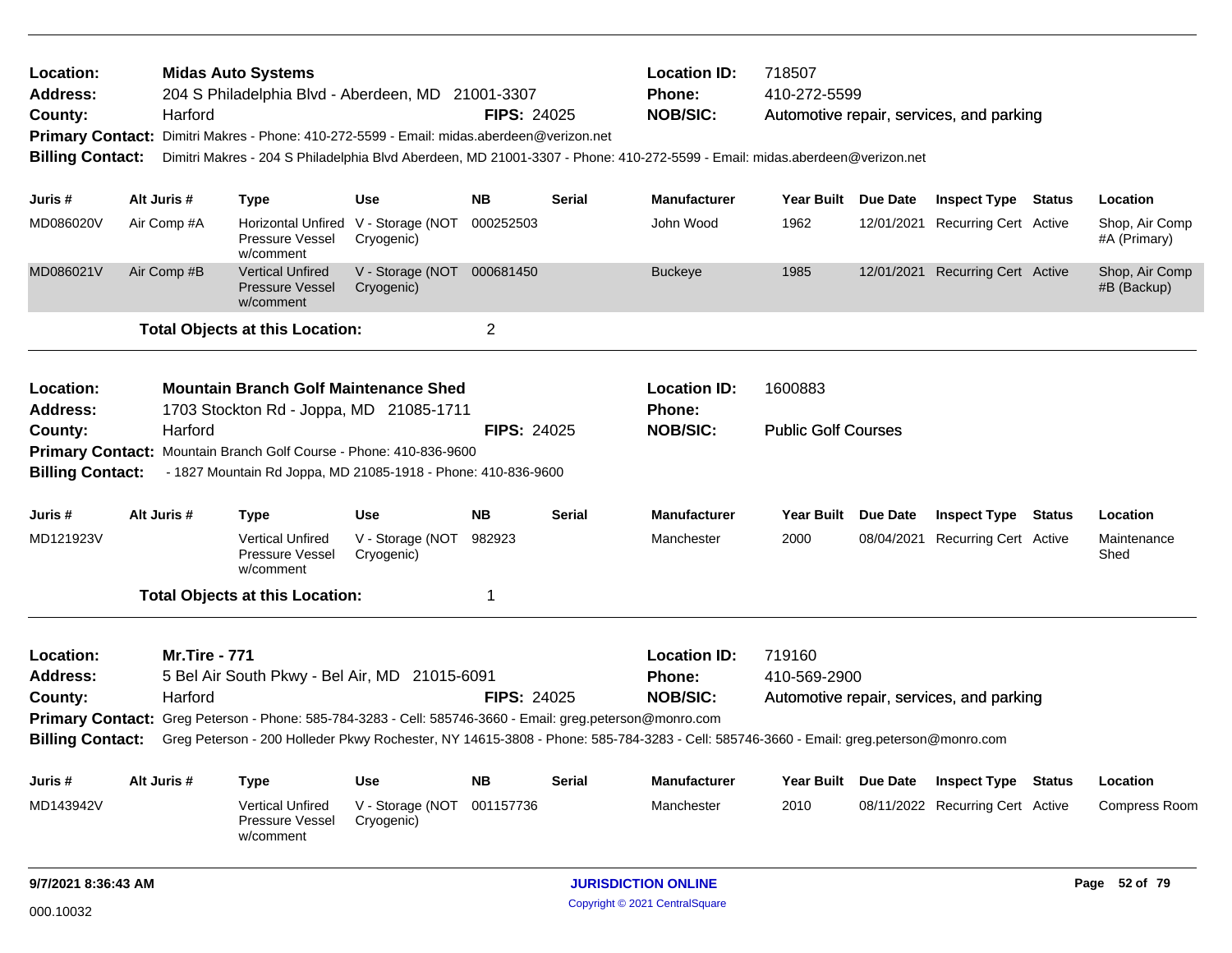| Juris #                           | Alt Juris # |                  | <b>Type</b>                                                    | <b>Use</b>                                                       | <b>NB</b>          | <b>Serial</b> | <b>Manufacturer</b>                                                                                                     | <b>Year Built</b>                      | Due Date        | <b>Inspect Type</b>              | <b>Status</b> | Location             |
|-----------------------------------|-------------|------------------|----------------------------------------------------------------|------------------------------------------------------------------|--------------------|---------------|-------------------------------------------------------------------------------------------------------------------------|----------------------------------------|-----------------|----------------------------------|---------------|----------------------|
| MD143943V                         |             |                  | <b>Vertical Unfired</b><br><b>Pressure Vessel</b><br>w/comment | V - Storage (NOT<br>Cryogenic)                                   | 001157743          |               | Manchester                                                                                                              | 2010                                   |                 | 08/11/2022 Recurring Cert Active |               | <b>Compress Room</b> |
|                                   |             |                  | <b>Total Objects at this Location:</b>                         |                                                                  | $\overline{c}$     |               |                                                                                                                         |                                        |                 |                                  |               |                      |
| Location:                         |             |                  | <b>National Budget Muffler</b>                                 |                                                                  |                    |               | <b>Location ID:</b>                                                                                                     | 719424                                 |                 |                                  |               |                      |
| <b>Address:</b>                   |             |                  |                                                                | 700 Pulaski Hwy - Joppa, MD 21085-3900                           |                    |               | <b>Phone:</b>                                                                                                           |                                        |                 |                                  |               |                      |
| County:                           |             | Harford          |                                                                |                                                                  | <b>FIPS: 24025</b> |               | <b>NOB/SIC:</b>                                                                                                         | <b>General Automotive Repair Shops</b> |                 |                                  |               |                      |
|                                   |             |                  | Primary Contact: National Budget Muffler - Phone: 4106790091   |                                                                  |                    |               |                                                                                                                         |                                        |                 |                                  |               |                      |
| <b>Billing Contact:</b>           |             |                  |                                                                | Brian - 700 Pulaski Hwy Joppa, MD 21085-3926 - Phone: 4106790091 |                    |               |                                                                                                                         |                                        |                 |                                  |               |                      |
| Juris #                           | Alt Juris # |                  | <b>Type</b>                                                    | <b>Use</b>                                                       | <b>NB</b>          | <b>Serial</b> | <b>Manufacturer</b>                                                                                                     | <b>Year Built</b>                      | <b>Due Date</b> | <b>Inspect Type</b>              | Status        | Location             |
| MD169104V                         |             |                  | <b>Vertical Unfired</b><br>Pressure Vessel<br>w/comment        | V - Storage (NOT<br>Cryogenic)                                   | 002267042          |               | <b>TWIN LAKES</b>                                                                                                       | 2020                                   |                 | 05/10/2023 Recurring Cert Active |               | <b>SHED</b>          |
|                                   |             |                  | <b>Total Objects at this Location:</b>                         |                                                                  | 1                  |               |                                                                                                                         |                                        |                 |                                  |               |                      |
| Location:                         |             | Neo Pizza (Arc3) |                                                                |                                                                  |                    |               | <b>Location ID:</b>                                                                                                     | 3918207                                |                 |                                  |               |                      |
| <b>Address:</b>                   |             |                  | 5 Bel Air Pkwy - Bel Air, MD 21015                             |                                                                  |                    |               | <b>Phone:</b>                                                                                                           |                                        |                 |                                  |               |                      |
| County:                           |             | Harford          |                                                                |                                                                  | <b>FIPS: 24025</b> |               | <b>NOB/SIC:</b>                                                                                                         | <b>Eating and Drinking Places</b>      |                 |                                  |               |                      |
| Primary Contact: Neo Pizza (Arc3) |             |                  |                                                                |                                                                  |                    |               |                                                                                                                         |                                        |                 |                                  |               |                      |
| <b>Billing Contact:</b>           |             |                  |                                                                |                                                                  |                    |               | Charlie Patterson - PO Box 26269 Richmond, VA 23260-6269 - Phone: 804-644-4521 - Email: charlie.patterson@arc3gases.com |                                        |                 |                                  |               |                      |
| Juris #                           | Alt Juris # |                  | <b>Type</b>                                                    | <b>Use</b>                                                       | <b>NB</b>          | <b>Serial</b> | <b>Manufacturer</b>                                                                                                     | <b>Year Built</b>                      | <b>Due Date</b> | <b>Inspect Type</b>              | <b>Status</b> | Location             |
| MD162777V                         |             |                  | <b>Vertical Unfired</b><br>Pressure Vessel<br>w/comment        | V - Storage (NOT<br>Cryogenic)                                   | 000302443          |               | <b>CHART</b>                                                                                                            | 2017                                   |                 | 12/12/2022 Recurring Cert Active |               | Kitchen              |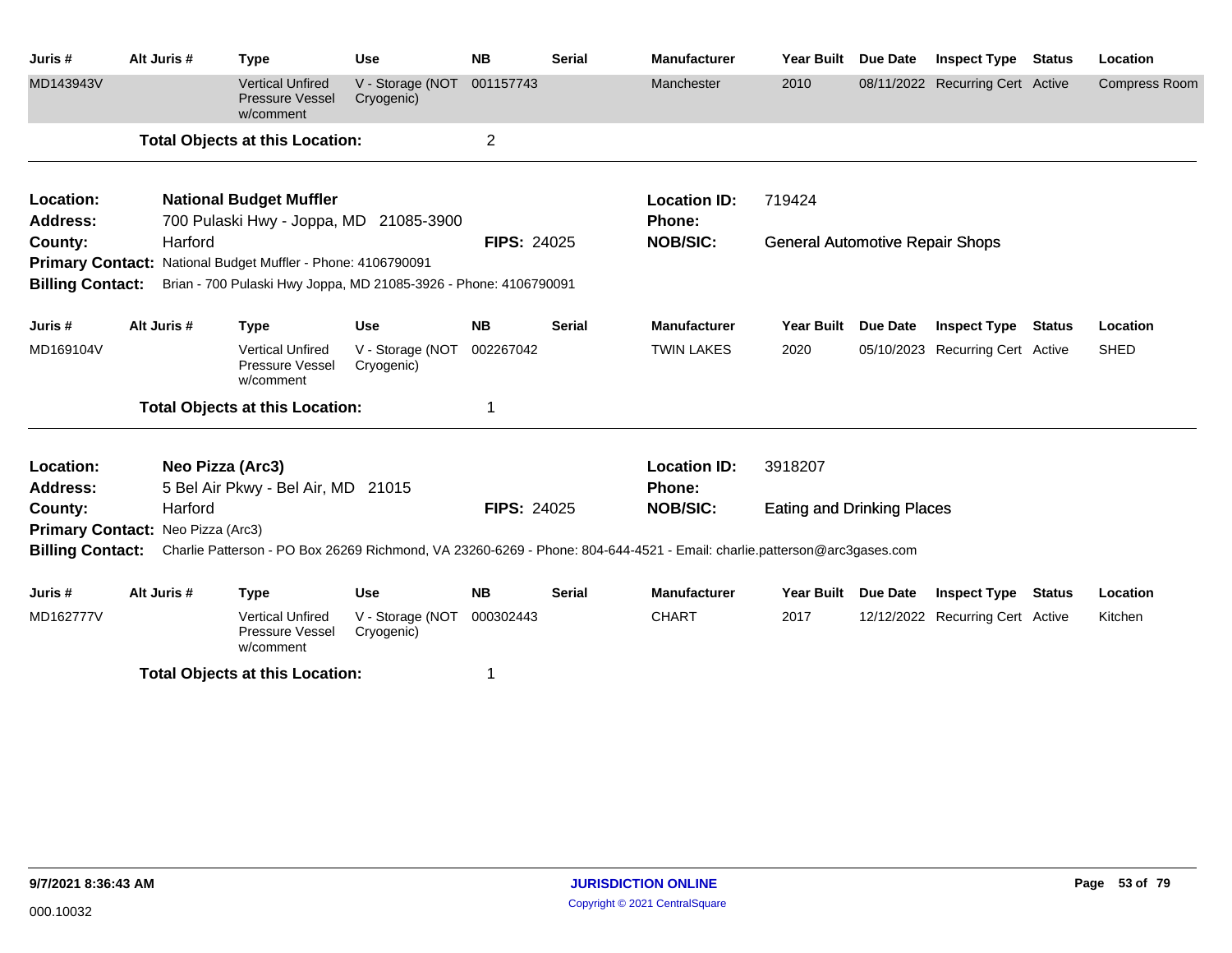| Location:<br>Address:<br>County:<br><b>Billing Contact:</b>                                             | <b>Omega Mfg</b><br>Harford | 2737 Whiteford Road - Whiteford, MD 21160-1105<br>Primary Contact: Mark Ruby - Phone: 410 937 1351<br>Mark Ruby - 2737 Whiteford Rd Whiteford, MD 21160-1105 - Phone: 410 937 1351                                                                                 |                                                                                   | <b>FIPS: 24025</b>                    |                                                         | <b>Location ID:</b><br><b>Phone:</b><br><b>NOB/SIC:</b>           | 707704<br>410 937 1351<br>Printing and publishing |          |                                                                                                    |               |                                  |
|---------------------------------------------------------------------------------------------------------|-----------------------------|--------------------------------------------------------------------------------------------------------------------------------------------------------------------------------------------------------------------------------------------------------------------|-----------------------------------------------------------------------------------|---------------------------------------|---------------------------------------------------------|-------------------------------------------------------------------|---------------------------------------------------|----------|----------------------------------------------------------------------------------------------------|---------------|----------------------------------|
| Juris #<br>MD147471V                                                                                    | Alt Juris #                 | <b>Type</b><br>Pressure Vessel<br>w/comment                                                                                                                                                                                                                        | <b>Use</b><br>Horizontal Unfired V - Storage (NOT<br>Cryogenic)                   | <b>NB</b><br>000980852                | <b>Serial</b>                                           | <b>Manufacturer</b><br>Manchester                                 | <b>Year Built</b><br>2008                         | Due Date | <b>Inspect Type Status</b><br>04/01/2022 Recurring Cert Active                                     |               | Location<br>PLANT <sub>1</sub>   |
| Location:<br><b>Address:</b><br>County:<br>Primary Contact: Organic Cleaners<br><b>Billing Contact:</b> | Harford                     | <b>Total Objects at this Location:</b><br><b>Organic Cleaners</b><br>1033 Pulaski Hwy - Havre De Grace, MD                                                                                                                                                         |                                                                                   | 1<br>21078-2603<br><b>FIPS: 24025</b> |                                                         | <b>Location ID:</b><br><b>Phone:</b><br><b>NOB/SIC:</b>           | 4077469                                           |          | Miscellaneous Apparel and Accessory Stores                                                         |               |                                  |
| Juris #<br>MD169615V<br>MD169616V                                                                       | Alt Juris #                 | <b>Type</b><br><b>Vertical Unfired</b><br><b>Pressure Vessel</b><br>w/comment<br><b>Vertical Unfired</b><br><b>Pressure Vessel</b><br>w/comment                                                                                                                    | Use<br>V - Storage (NOT<br>Cryogenic)<br>V - Storage (NOT 000679136<br>Cryogenic) | <b>NB</b><br>000479102                | <b>Serial</b>                                           | <b>Manufacturer</b><br>Morganton<br><b>Trinity</b>                | Year Built Due Date<br>2018<br>2008               |          | <b>Inspect Type Status</b><br>07/28/2023 Recurring Cert Active<br>07/28/2023 Recurring Cert Active |               | Location<br>Equip Rm<br>Equip Rm |
| Location:<br><b>Address:</b><br>County:<br><b>Billing Contact:</b>                                      | Harford                     | <b>Total Objects at this Location:</b><br><b>Otter Point Automotive LLC</b><br>3212 Pulaski Hwy - Edgewood, MD 21040-1406<br>Primary Contact: Otter Point Automotive LLC - Phone: 410-676-2099<br>- 3210 Pulaski Hwy Edgewood, MD 21040-1406 - Phone: 410-676-2099 |                                                                                   | <b>FIPS: 24025</b>                    | <b>Location ID:</b><br><b>Phone:</b><br><b>NOB/SIC:</b> | 1626238<br>410-676-2099<br><b>General Automotive Repair Shops</b> |                                                   |          |                                                                                                    |               |                                  |
| Juris #<br>MD121949V                                                                                    | Alt Juris #<br><b>CAT</b>   | Type<br><b>Vertical Unfired</b><br>Pressure Vessel<br>w/comment                                                                                                                                                                                                    | Use<br>V - Storage (NOT<br>Cryogenic)                                             | <b>NB</b><br>000605827                | <b>Serial</b>                                           | <b>Manufacturer</b><br><b>Buckeye</b>                             | Year Built Due Date<br>1985                       |          | <b>Inspect Type</b><br>11/24/2021 Recurring Cert Active                                            | <b>Status</b> | Location<br>Shop                 |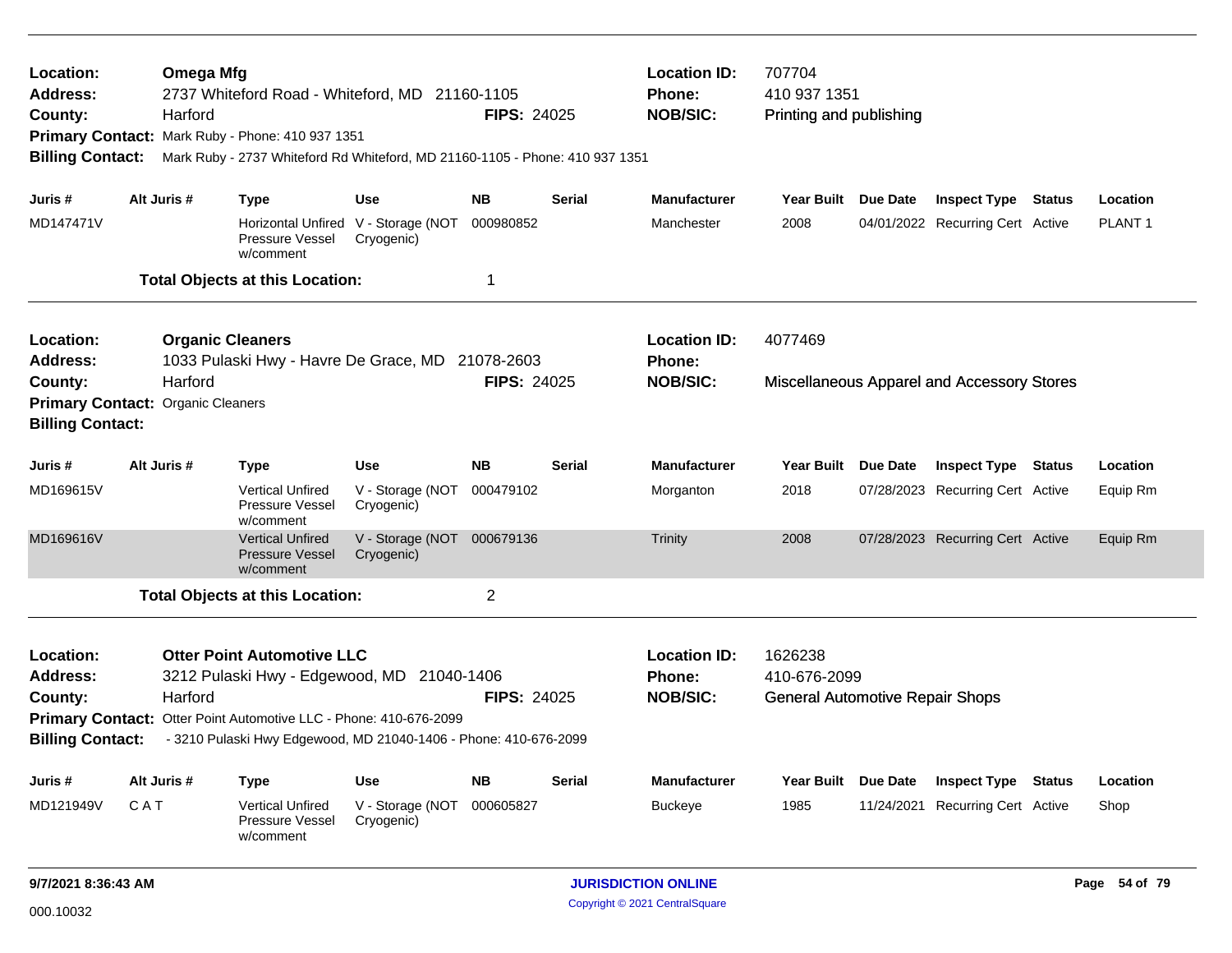| Location:<br><b>Address:</b><br>County:<br><b>Primary Contact: Panda Express</b><br><b>Billing Contact:</b> |                                                                                                                                                                                                                                                                                                                                              | <b>Panda Express</b><br>Harford | 403 Constant Friendship Blvd - Abingdon, MD                                                                                                                                                                                                           |                            | 21009-2566<br><b>FIPS: 24025</b> |               | <b>Location ID:</b><br><b>Phone:</b><br><b>NOB/SIC:</b> | 3673141                                      |          |                                  |               |                   |
|-------------------------------------------------------------------------------------------------------------|----------------------------------------------------------------------------------------------------------------------------------------------------------------------------------------------------------------------------------------------------------------------------------------------------------------------------------------------|---------------------------------|-------------------------------------------------------------------------------------------------------------------------------------------------------------------------------------------------------------------------------------------------------|----------------------------|----------------------------------|---------------|---------------------------------------------------------|----------------------------------------------|----------|----------------------------------|---------------|-------------------|
| Juris #                                                                                                     | Alt Juris #                                                                                                                                                                                                                                                                                                                                  |                                 | <b>Type</b>                                                                                                                                                                                                                                           | <b>Use</b>                 | <b>NB</b>                        | <b>Serial</b> | <b>Manufacturer</b>                                     | Year Built                                   | Due Date | <b>Inspect Type</b>              | <b>Status</b> | Location          |
| MD153269V                                                                                                   | A940683                                                                                                                                                                                                                                                                                                                                      |                                 | <b>Vertical Unfired</b><br><b>Pressure Vessel</b><br>w/comment                                                                                                                                                                                        | V - Storage<br>(Cryogenic) | 000155654                        | CCAP0411184   | <b>CHART</b>                                            | 2004                                         |          | 03/10/2022 External Cert         | Active        | NUCO <sub>2</sub> |
|                                                                                                             |                                                                                                                                                                                                                                                                                                                                              |                                 | <b>Total Objects at this Location:</b>                                                                                                                                                                                                                |                            | -1                               |               |                                                         |                                              |          |                                  |               |                   |
| Location:<br><b>Address:</b><br>County:<br><b>Billing Contact:</b>                                          |                                                                                                                                                                                                                                                                                                                                              | Harford                         | Panda Express - 2597 (Arc3)<br>403 Constant Friendship Blvd - Abingdon, MD<br>Primary Contact: Panda Express - 2597 (Arc3)<br>Charlie Patterson - PO Box 26269 Richmond, VA 23260-6269 - Phone: 804-644-4521 - Email: charlie.patterson@arc3gases.com |                            | 21009-2566<br><b>FIPS: 24025</b> |               | <b>Location ID:</b><br><b>Phone:</b><br><b>NOB/SIC:</b> | 4070362                                      |          |                                  |               |                   |
| Juris #                                                                                                     | Alt Juris #                                                                                                                                                                                                                                                                                                                                  |                                 | <b>Type</b>                                                                                                                                                                                                                                           | <b>Use</b>                 | <b>NB</b>                        | <b>Serial</b> | <b>Manufacturer</b>                                     | Year Built Due Date                          |          | <b>Inspect Type</b>              | <b>Status</b> | Location          |
| MD168317V                                                                                                   |                                                                                                                                                                                                                                                                                                                                              |                                 | <b>Vertical Unfired</b><br>Pressure Vessel<br>w/comment                                                                                                                                                                                               | V - Storage<br>(Cryogenic) | 000023078                        |               | Taylor                                                  | 1995                                         |          | 10/14/2022 Recurring Cert Active |               | Outside           |
|                                                                                                             |                                                                                                                                                                                                                                                                                                                                              |                                 |                                                                                                                                                                                                                                                       |                            | 1                                |               |                                                         |                                              |          |                                  |               |                   |
| Location:<br><b>Address:</b><br>County:<br><b>Billing Contact:</b>                                          | <b>Total Objects at this Location:</b><br>Pat's Pizza of Aberdeen (Arc3)<br>220 S Philadelphia Blvd - Aberdeen, MD 21001-3307<br><b>FIPS: 24025</b><br>Harford<br>Primary Contact: Pat's Pizza of Aberdeen (Arc3)<br>Charlie Patterson - PO Box 26269 Richmond, VA 23260-6269 - Phone: 804-644-4521 - Email: charlie.patterson@arc3gases.com |                                 |                                                                                                                                                                                                                                                       |                            |                                  |               | <b>Location ID:</b><br>Phone:<br><b>NOB/SIC:</b>        | 3950084<br><b>Eating and Drinking Places</b> |          |                                  |               |                   |
|                                                                                                             |                                                                                                                                                                                                                                                                                                                                              |                                 |                                                                                                                                                                                                                                                       |                            |                                  |               |                                                         |                                              |          |                                  |               |                   |
| Juris #                                                                                                     | Alt Juris #                                                                                                                                                                                                                                                                                                                                  |                                 | <b>Type</b>                                                                                                                                                                                                                                           | <b>Use</b>                 | <b>NB</b>                        | <b>Serial</b> | <b>Manufacturer</b>                                     | Year Built Due Date                          |          | <b>Inspect Type</b>              | <b>Status</b> | Location          |
| MD163743V                                                                                                   |                                                                                                                                                                                                                                                                                                                                              |                                 | <b>Vertical Unfired</b><br><b>Pressure Vessel</b><br>w/comment                                                                                                                                                                                        | V - Storage<br>(Cryogenic) | 000129399                        |               | <b>CHART</b>                                            | 2001                                         |          | 04/16/2023 Recurring Cert Active |               | Outside           |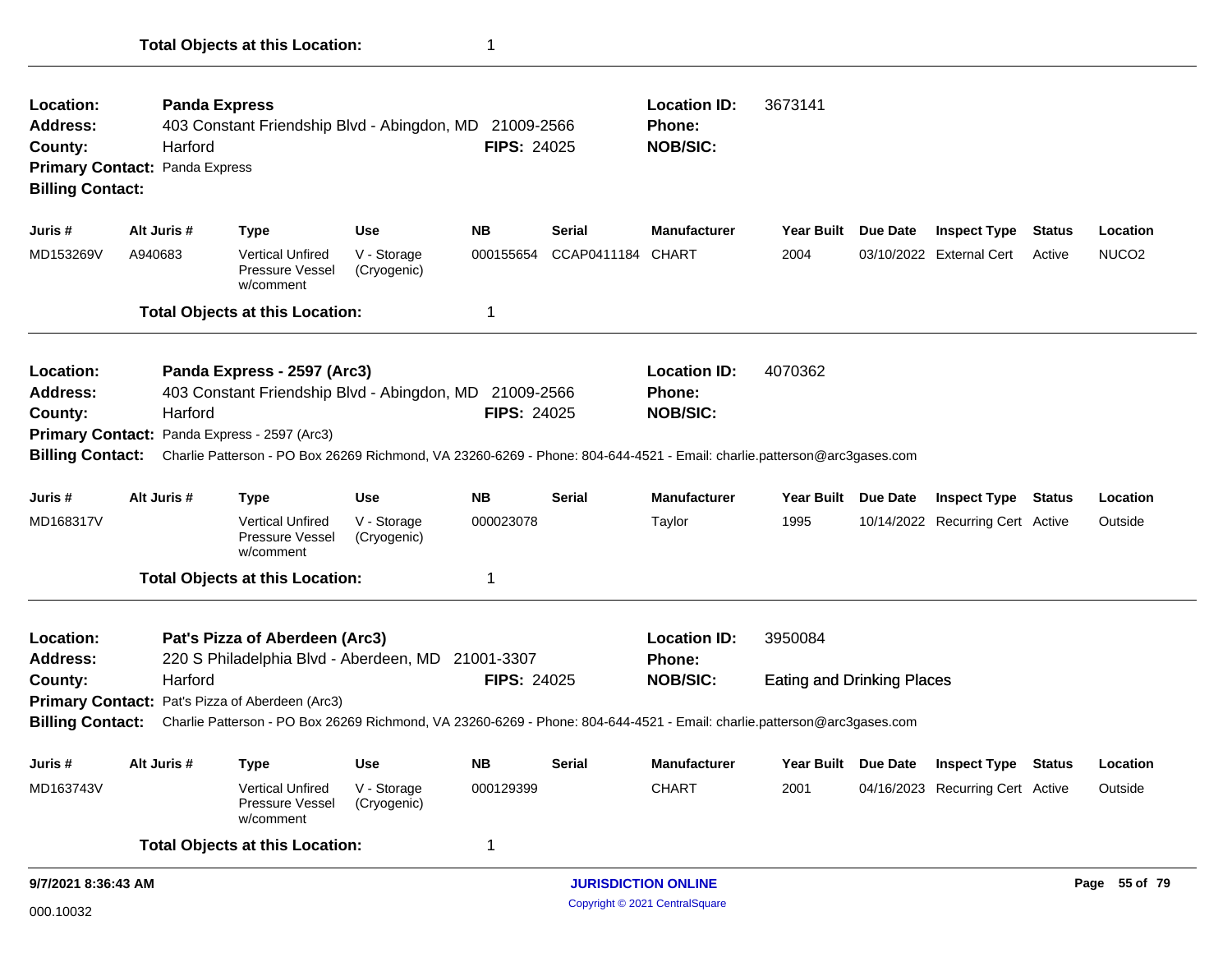| Location:<br>Address:                                                                                                                              |                                                                 |                       | Pat's Pizzeria (Arc3)<br>1961 Pulaski Hwy - Edgewood, MD 21040-1611                       |                                |                     |               | <b>Location ID:</b><br><b>Phone:</b>                                                                                    | 3950089                             |            |                                  |  |          |
|----------------------------------------------------------------------------------------------------------------------------------------------------|-----------------------------------------------------------------|-----------------------|-------------------------------------------------------------------------------------------|--------------------------------|---------------------|---------------|-------------------------------------------------------------------------------------------------------------------------|-------------------------------------|------------|----------------------------------|--|----------|
| County:                                                                                                                                            |                                                                 | Harford               |                                                                                           |                                | <b>FIPS: 24025</b>  |               | <b>NOB/SIC:</b>                                                                                                         | <b>Eating and Drinking Places</b>   |            |                                  |  |          |
| Primary Contact: Pat's Pizzeria (Arc3)                                                                                                             |                                                                 |                       |                                                                                           |                                |                     |               |                                                                                                                         |                                     |            |                                  |  |          |
| <b>Billing Contact:</b>                                                                                                                            |                                                                 |                       |                                                                                           |                                |                     |               | Charlie Patterson - PO Box 26269 Richmond, VA 23260-6269 - Phone: 804-644-4521 - Email: charlie.patterson@arc3gases.com |                                     |            |                                  |  |          |
| Juris #                                                                                                                                            |                                                                 | Alt Juris #           | Type                                                                                      | <b>Use</b>                     | <b>NB</b>           | <b>Serial</b> | <b>Manufacturer</b>                                                                                                     | Year Built Due Date                 |            | <b>Inspect Type Status</b>       |  | Location |
| MD163741V                                                                                                                                          |                                                                 |                       | <b>Vertical Unfired</b><br>Pressure Vessel<br>w/comment                                   | V - Storage<br>(Cryogenic)     | 000007749           |               | Taylor                                                                                                                  | 1991                                |            | 04/17/2023 Recurring Cert Active |  | Outside  |
|                                                                                                                                                    |                                                                 |                       | <b>Total Objects at this Location:</b>                                                    |                                | $\mathbf 1$         |               |                                                                                                                         |                                     |            |                                  |  |          |
| Location:                                                                                                                                          |                                                                 |                       | Pat's Pizzeria (Arc3)                                                                     |                                |                     |               | <b>Location ID:</b>                                                                                                     | 3918206                             |            |                                  |  |          |
| <b>Address:</b>                                                                                                                                    |                                                                 |                       | 804 Conowingo Rd - Bel Air, MD 21014-2660                                                 |                                |                     |               | Phone:                                                                                                                  |                                     |            |                                  |  |          |
| County:                                                                                                                                            |                                                                 | Harford               |                                                                                           |                                | <b>FIPS: 24025</b>  |               | <b>NOB/SIC:</b>                                                                                                         | <b>Eating and Drinking Places</b>   |            |                                  |  |          |
| <b>Primary Contact:</b>                                                                                                                            |                                                                 | Pat's Pizzeria (Arc3) |                                                                                           |                                |                     |               |                                                                                                                         |                                     |            |                                  |  |          |
| <b>Billing Contact:</b><br>Charlie Patterson - PO Box 26269 Richmond, VA 23260-6269 - Phone: 804-644-4521 - Email: charlie.patterson@arc3gases.com |                                                                 |                       |                                                                                           |                                |                     |               |                                                                                                                         |                                     |            |                                  |  |          |
| Juris #                                                                                                                                            |                                                                 | Alt Juris #           | Type                                                                                      | Use                            | NΒ                  | <b>Serial</b> | <b>Manufacturer</b>                                                                                                     | Year Built Due Date                 |            | <b>Inspect Type Status</b>       |  | Location |
| MD162798V                                                                                                                                          |                                                                 |                       | <b>Vertical Unfired</b><br>Pressure Vessel<br>w/comment                                   | V - Storage (NOT<br>Cryogenic) | 000134123           |               | <b>CHART</b>                                                                                                            | 2001                                |            | 12/12/2022 Recurring Cert Active |  | Outside  |
|                                                                                                                                                    |                                                                 |                       | <b>Total Objects at this Location:</b>                                                    |                                | $\overline{1}$      |               |                                                                                                                         |                                     |            |                                  |  |          |
| Location:                                                                                                                                          |                                                                 |                       | <b>Paulis Company Inc.</b>                                                                |                                |                     |               | <b>Location ID:</b>                                                                                                     | 2614079                             |            |                                  |  |          |
| Address:                                                                                                                                           |                                                                 |                       | 4834 Philadelphia Rd - Aberdeen, MD 21001-2608                                            |                                |                     |               | <b>Phone:</b>                                                                                                           | 410-272-6600                        |            |                                  |  |          |
| County:                                                                                                                                            |                                                                 | Harford               |                                                                                           |                                |                     |               | <b>NOB/SIC:</b>                                                                                                         | <b>Structural Wood Members, NEC</b> |            |                                  |  |          |
| <b>FIPS: 24025</b><br>Primary Contact: Alexander Paulis - Phone: 410-272-6600                                                                      |                                                                 |                       |                                                                                           |                                |                     |               |                                                                                                                         |                                     |            |                                  |  |          |
| <b>Billing Contact:</b>                                                                                                                            |                                                                 |                       | Alexander Paulis - 4834 Old Philadelphia Rd Aberdeen, MD 21001-2608 - Phone: 410-272-6600 |                                |                     |               |                                                                                                                         |                                     |            |                                  |  |          |
| Juris #                                                                                                                                            | Alt Juris #<br><b>Use</b><br><b>NB</b><br><b>Serial</b><br>Type |                       |                                                                                           | <b>Manufacturer</b>            | Year Built Due Date |               | <b>Inspect Type</b>                                                                                                     | Status                              | Location   |                                  |  |          |
| MD152004V                                                                                                                                          |                                                                 |                       | <b>Vertical Unfired</b><br>Pressure Vessel<br>w/comment                                   | V - Storage (NOT<br>Cryogenic) | 000287332           |               | <b>MAT</b> Industries                                                                                                   | 2013                                | 12/23/2021 | <b>Recurring Cert Active</b>     |  | Saw Shop |
|                                                                                                                                                    |                                                                 |                       | <b>Total Objects at this Location:</b>                                                    |                                | 1                   |               |                                                                                                                         |                                     |            |                                  |  |          |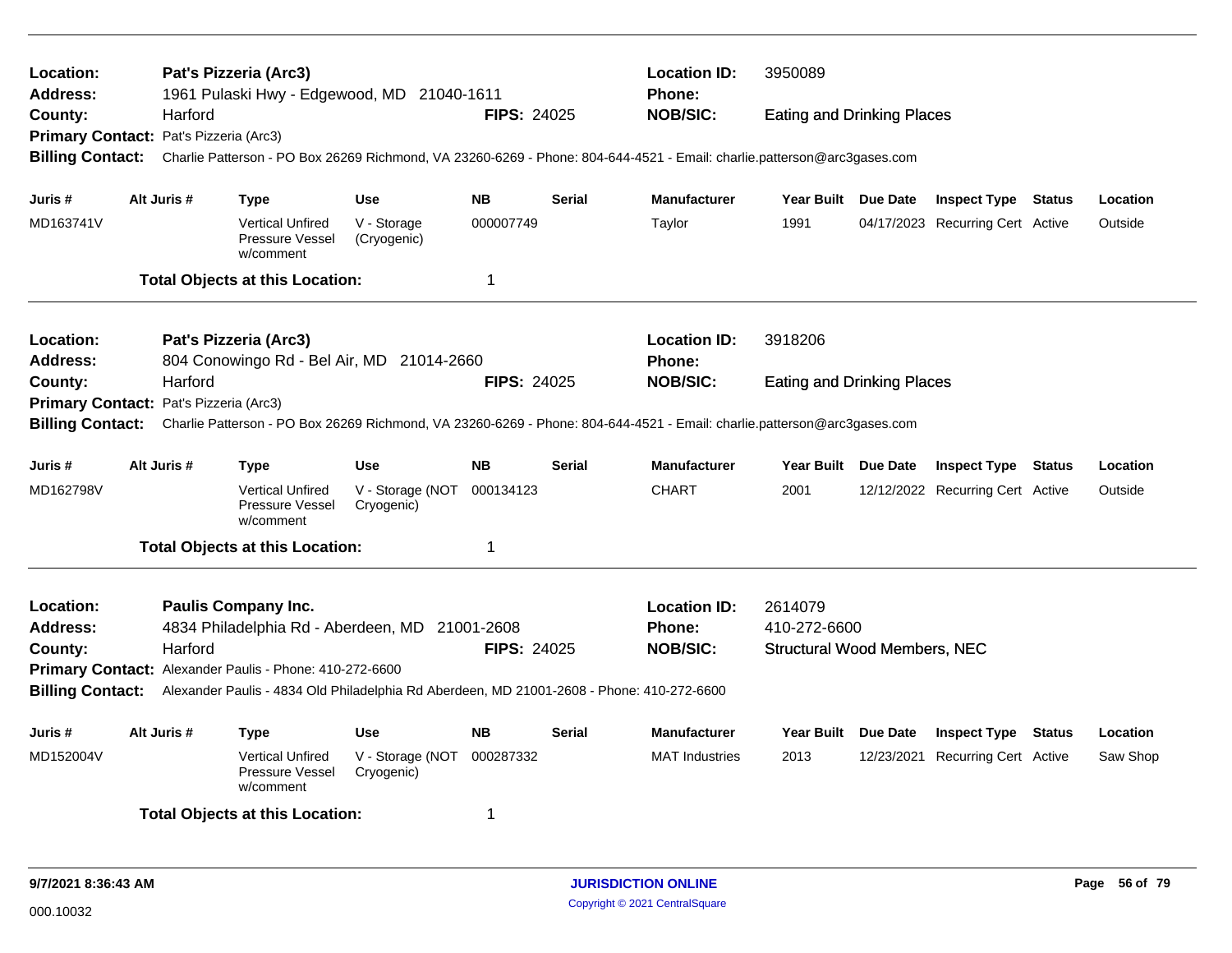| Location:<br><b>Address:</b><br>County:<br><b>Billing Contact:</b>                                                         | Harford     | <b>Performance Lube &amp; Tune</b><br>3900 Pulaski Hwy - Abingdon, MD 21009-1412<br>Primary Contact: Joe Schafer - Phone: 410 671 6990 - Email: lubetune@aol.com |                                                         | <b>FIPS: 24025</b> |               | <b>Location ID:</b><br>Phone:<br><b>NOB/SIC:</b><br>Joe Schafer - 3900 Pulaski Hwy Abingdon, MD 21009-1412 - Phone: 410 671 6990 - Email: lubetune@aol.com | 721181                                            |                                  | Automotive dealers and gasoline service stations |                |                 |
|----------------------------------------------------------------------------------------------------------------------------|-------------|------------------------------------------------------------------------------------------------------------------------------------------------------------------|---------------------------------------------------------|--------------------|---------------|------------------------------------------------------------------------------------------------------------------------------------------------------------|---------------------------------------------------|----------------------------------|--------------------------------------------------|----------------|-----------------|
|                                                                                                                            |             |                                                                                                                                                                  |                                                         |                    |               |                                                                                                                                                            |                                                   |                                  |                                                  |                |                 |
| Juris #                                                                                                                    | Alt Juris # | Type                                                                                                                                                             | Use                                                     | <b>NB</b>          | <b>Serial</b> | <b>Manufacturer</b>                                                                                                                                        | Year Built Due Date                               |                                  | <b>Inspect Type Status</b>                       |                | Location        |
| MD079697V                                                                                                                  | CAT         | <b>Vertical Unfired</b><br>Pressure Vessel<br>w/comment                                                                                                          | V - Storage (NOT<br>Cryogenic)                          | 000007518          |               | Manchester                                                                                                                                                 | 1976                                              |                                  | 01/14/2023 Recurring Cert Active                 |                | Utility Room    |
|                                                                                                                            |             | <b>Total Objects at this Location:</b>                                                                                                                           |                                                         | 1                  |               |                                                                                                                                                            |                                                   |                                  |                                                  |                |                 |
| Location:<br><b>Address:</b>                                                                                               |             | <b>Picture Show Art Gallery</b><br>301 Saint John St - Havre De Grace, MD 21078-2816                                                                             |                                                         |                    |               | <b>Location ID:</b><br><b>Phone:</b>                                                                                                                       | 726437                                            |                                  |                                                  |                |                 |
| County:                                                                                                                    | Harford     |                                                                                                                                                                  |                                                         | <b>FIPS: 24025</b> |               | <b>NOB/SIC:</b>                                                                                                                                            | Membership organizations                          |                                  |                                                  |                |                 |
|                                                                                                                            |             | Primary Contact: Picture Show Art Gallery - Phone: 410-939-8393                                                                                                  |                                                         |                    |               |                                                                                                                                                            |                                                   |                                  |                                                  |                |                 |
| <b>Billing Contact:</b>                                                                                                    |             | - 301 Saint John St Havre De Grace, MD 21078-2816 - Phone: 410-939-8393                                                                                          |                                                         |                    |               |                                                                                                                                                            |                                                   |                                  |                                                  |                |                 |
| Juris #                                                                                                                    | Alt Juris # | Type                                                                                                                                                             | <b>Use</b>                                              | <b>NB</b>          | <b>Serial</b> | <b>Manufacturer</b>                                                                                                                                        | Year Built Due Date<br><b>Inspect Type Status</b> |                                  |                                                  |                | Location        |
| MD111684H                                                                                                                  |             | Cast Iron                                                                                                                                                        | H - Hot Water<br>Heat (Water $\leq$<br>160 psig, 250 F) | CI                 | 64345969      | <b>Burnham</b>                                                                                                                                             | 2001                                              |                                  | 01/12/2022 Recurring Cert Active                 |                | <b>Basement</b> |
|                                                                                                                            |             | <b>Total Objects at this Location:</b>                                                                                                                           |                                                         | 1                  |               |                                                                                                                                                            |                                                   |                                  |                                                  |                |                 |
| Location:<br><b>Address:</b>                                                                                               |             | <b>Preston Ford Of Aberdeen</b><br>505 S Philadelphia Blvd - Aberdeen, MD 21001-3404                                                                             |                                                         |                    |               | <b>Location ID:</b><br><b>Phone:</b>                                                                                                                       | 713839                                            |                                  |                                                  |                |                 |
| County:                                                                                                                    | Harford     |                                                                                                                                                                  |                                                         | <b>FIPS: 24025</b> |               | <b>NOB/SIC:</b>                                                                                                                                            | <b>Gasoline Service Stations</b>                  |                                  |                                                  |                |                 |
|                                                                                                                            |             | Primary Contact: Ty Toth - Phone: 410 272 2200 - Email: ttoth@prestonmotor.com                                                                                   |                                                         |                    |               |                                                                                                                                                            |                                                   |                                  |                                                  |                |                 |
|                                                                                                                            |             |                                                                                                                                                                  |                                                         |                    |               | Billing Contact: Ty Toth - 505 S Philadelphia Blvd Aberdeen, MD 21001-3404 - Phone: 410 272 2200 - Email: ttoth@prestonmotor.com                           |                                                   |                                  |                                                  |                |                 |
| Juris #                                                                                                                    | Alt Juris # | Type                                                                                                                                                             | <b>Use</b>                                              | <b>NB</b>          | <b>Serial</b> | <b>Manufacturer</b>                                                                                                                                        | Year Built Due Date                               |                                  | <b>Inspect Type</b>                              | Status         | Location        |
| 000360627<br>MD151646V<br><b>Vertical Unfired</b><br>V - Storage (NOT<br><b>Pressure Vessel</b><br>Cryogenic)<br>w/comment |             |                                                                                                                                                                  |                                                         |                    | Morganton     | 2014                                                                                                                                                       |                                                   | 08/10/2021 Recurring Cert Active |                                                  | <b>SERVICE</b> |                 |
|                                                                                                                            |             | <b>Total Objects at this Location:</b>                                                                                                                           |                                                         | 1                  |               |                                                                                                                                                            |                                                   |                                  |                                                  |                |                 |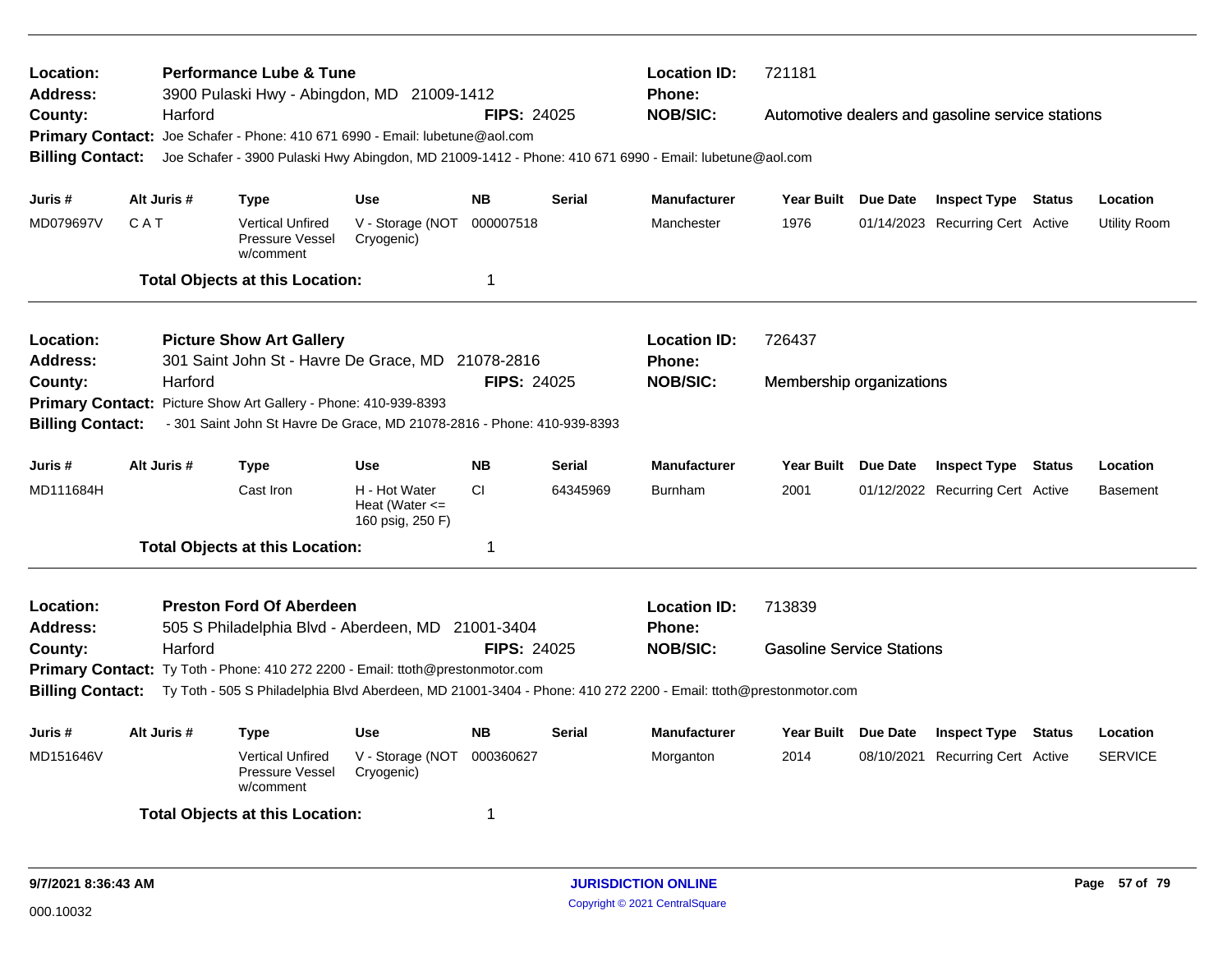| Location:<br><b>Address:</b>         |         |             | <b>Rock Spring Carroll Motor Fuels</b><br>1467 Rock Spring Rd - Bel Air, MD 21014-1920 |                                |                    |               | <b>Location ID:</b><br><b>Phone:</b>                                                                                    | 723140                            |                                                  |               |                    |
|--------------------------------------|---------|-------------|----------------------------------------------------------------------------------------|--------------------------------|--------------------|---------------|-------------------------------------------------------------------------------------------------------------------------|-----------------------------------|--------------------------------------------------|---------------|--------------------|
| County:                              |         | Harford     |                                                                                        |                                | <b>FIPS: 24025</b> |               | <b>NOB/SIC:</b>                                                                                                         |                                   | Automotive dealers and gasoline service stations |               |                    |
|                                      |         |             | Primary Contact: Abdul Rauf - Phone: 410-838-6800                                      |                                |                    |               |                                                                                                                         |                                   |                                                  |               |                    |
| <b>Billing Contact:</b>              |         |             | Marc Lewis - 1467 Rock Spring Rd Bel Air, MD 21014-1920 - Phone: 410-838-4740          |                                |                    |               |                                                                                                                         |                                   |                                                  |               |                    |
| Juris #                              |         | Alt Juris # | Type                                                                                   | <b>Use</b>                     | <b>NB</b>          | <b>Serial</b> | <b>Manufacturer</b>                                                                                                     | Year Built Due Date               | <b>Inspect Type Status</b>                       |               | Location           |
| MD072406V                            |         |             | <b>Vertical Unfired</b><br><b>Pressure Vessel</b><br>w/comment                         | V - Storage (NOT<br>Cryogenic) | 000913011          |               | <b>Buckeye</b>                                                                                                          | 1988                              | 11/17/2021 Recurring Cert Active                 |               | Compressor<br>Room |
|                                      |         |             | <b>Total Objects at this Location:</b>                                                 |                                | $\mathbf 1$        |               |                                                                                                                         |                                   |                                                  |               |                    |
| <b>Location:</b>                     |         |             | Royal Farms (NuCo2) #696733                                                            |                                |                    |               | <b>Location ID:</b>                                                                                                     | 4032365                           |                                                  |               |                    |
| <b>Address:</b>                      |         |             | 1105 S Mountain Rd - Joppa, MD 21085-3425                                              |                                |                    |               | <b>Phone:</b>                                                                                                           |                                   |                                                  |               |                    |
| County:                              |         | Harford     |                                                                                        |                                | <b>FIPS: 24025</b> |               | <b>NOB/SIC:</b>                                                                                                         |                                   |                                                  |               |                    |
|                                      |         |             |                                                                                        |                                |                    |               | Primary Contact: NUCO2 Regulatory & Compliance - Phone: 800-472-2855 - Email: pressurevesselpermitting@nuco2.com        |                                   |                                                  |               |                    |
| <b>Billing Contact:</b>              |         |             |                                                                                        |                                |                    |               | - 2800 SE Market PI Stuart, FL 34997-4965 - Phone: 800-472-2855 - Email: pressurevesselpermitting@nuco2.com             |                                   |                                                  |               |                    |
| Juris #                              |         | Alt Juris # | <b>Type</b>                                                                            | Use                            | <b>NB</b>          | <b>Serial</b> | <b>Manufacturer</b>                                                                                                     | Year Built Due Date               | <b>Inspect Type Status</b>                       |               | Location           |
| MD159263V                            | A985448 |             | <b>Vertical Unfired</b><br><b>Pressure Vessel</b><br>w/comment                         | V - Storage<br>(Cryogenic)     | 000003521          | 468062F7      | Taylor-Wharton                                                                                                          | 1990                              | 07/24/2022 Recurring Cert Active                 |               | Kitchen            |
|                                      |         |             | <b>Total Objects at this Location:</b>                                                 |                                | $\mathbf 1$        |               |                                                                                                                         |                                   |                                                  |               |                    |
| Location:<br><b>Address:</b>         |         |             | Sean Bolan's (Arc3)<br>12 S Main St - Bel Air, MD 21014-3703                           |                                |                    |               | <b>Location ID:</b><br><b>Phone:</b>                                                                                    | 3918212                           |                                                  |               |                    |
| County:                              |         | Harford     |                                                                                        |                                | <b>FIPS: 24025</b> |               | <b>NOB/SIC:</b>                                                                                                         | <b>Eating and Drinking Places</b> |                                                  |               |                    |
| Primary Contact: Sean Bolan's (Arc3) |         |             |                                                                                        |                                |                    |               |                                                                                                                         |                                   |                                                  |               |                    |
| <b>Billing Contact:</b>              |         |             |                                                                                        |                                |                    |               | Charlie Patterson - PO Box 26269 Richmond, VA 23260-6269 - Phone: 804-644-4521 - Email: charlie.patterson@arc3gases.com |                                   |                                                  |               |                    |
| Juris #                              |         | Alt Juris # | <b>Type</b>                                                                            | <b>Use</b>                     | <b>NB</b>          | <b>Serial</b> | <b>Manufacturer</b>                                                                                                     | Year Built Due Date               | <b>Inspect Type</b>                              | <b>Status</b> | Location           |
| MD162782V                            |         |             | <b>Vertical Unfired</b><br><b>Pressure Vessel</b><br>w/comment                         | V - Storage (NOT<br>Cryogenic) | 000004276          |               | Taylor                                                                                                                  | 1995                              | 12/12/2022 Recurring Cert Active                 |               | <b>Basement</b>    |
|                                      |         |             | <b>Total Objects at this Location:</b>                                                 |                                | 1                  |               |                                                                                                                         |                                   |                                                  |               |                    |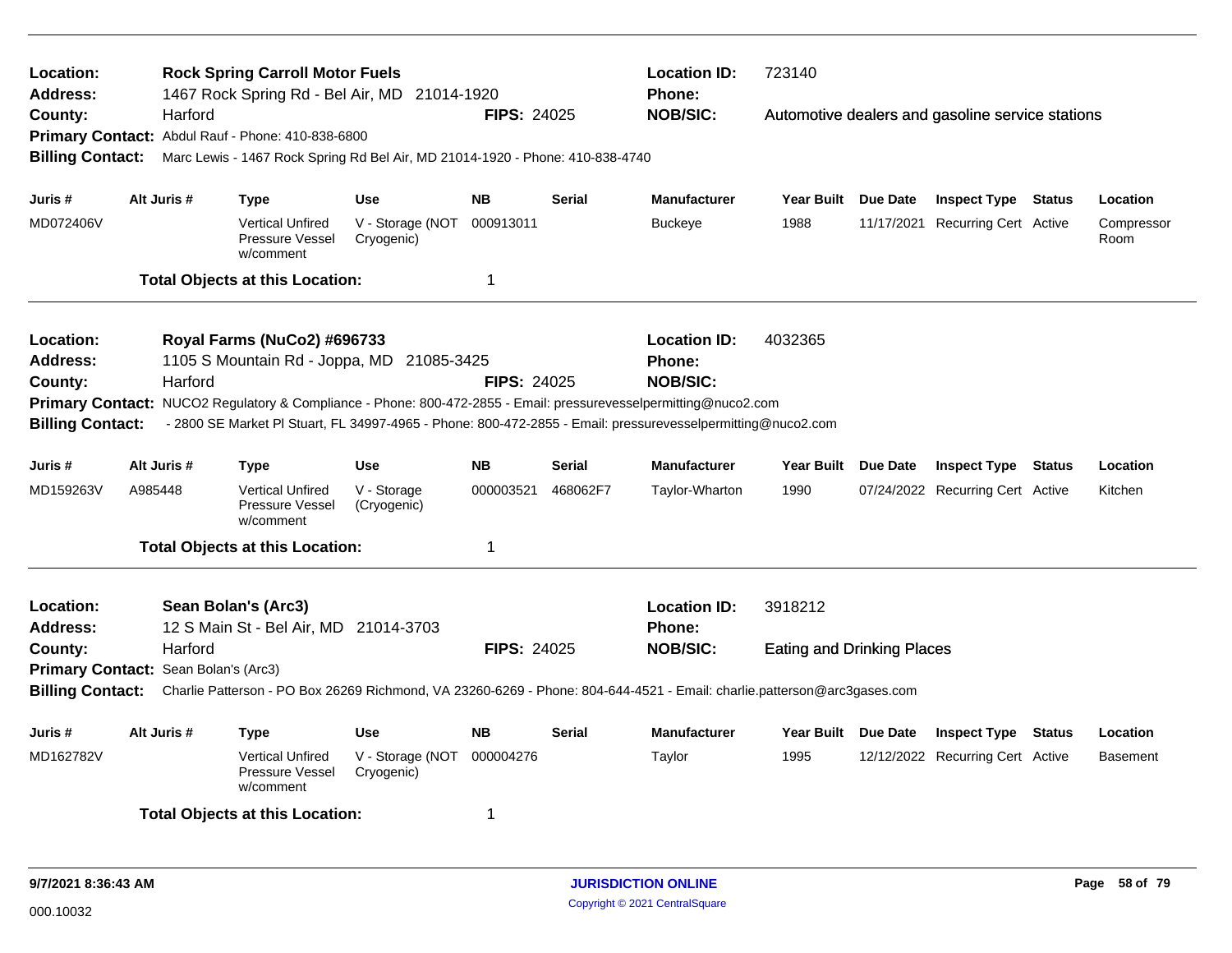| Location:<br>Address:   |             |         | Season's Pizza (Arc3)                                   | 1401 Conowingo Rd - Bel Air, MD 21014-1809                             |                    |               | <b>Location ID:</b><br><b>Phone:</b>                                                                                    | 3918209                           |                                  |             |
|-------------------------|-------------|---------|---------------------------------------------------------|------------------------------------------------------------------------|--------------------|---------------|-------------------------------------------------------------------------------------------------------------------------|-----------------------------------|----------------------------------|-------------|
| County:                 |             | Harford |                                                         |                                                                        | <b>FIPS: 24025</b> |               | <b>NOB/SIC:</b>                                                                                                         | <b>Eating and Drinking Places</b> |                                  |             |
| <b>Primary Contact:</b> |             |         | Season's Pizza (Arc3)                                   |                                                                        |                    |               |                                                                                                                         |                                   |                                  |             |
| <b>Billing Contact:</b> |             |         |                                                         |                                                                        |                    |               | Charlie Patterson - PO Box 26269 Richmond, VA 23260-6269 - Phone: 804-644-4521 - Email: charlie.patterson@arc3gases.com |                                   |                                  |             |
| Juris #                 | Alt Juris # |         | <b>Type</b>                                             | <b>Use</b>                                                             | <b>NB</b>          | <b>Serial</b> | <b>Manufacturer</b>                                                                                                     | Year Built Due Date               | <b>Inspect Type Status</b>       | Location    |
| MD162776V               |             |         | <b>Vertical Unfired</b><br>Pressure Vessel<br>w/comment | V - Storage (NOT<br>Cryogenic)                                         | 000139738          |               | <b>CHART</b>                                                                                                            | 2002                              | 12/12/2022 Recurring Cert Active | Outside     |
|                         |             |         | <b>Total Objects at this Location:</b>                  |                                                                        | 1                  |               |                                                                                                                         |                                   |                                  |             |
| Location:               |             |         | Season's Pizza (Arc3)                                   |                                                                        |                    |               | <b>Location ID:</b>                                                                                                     | 3918211                           |                                  |             |
| Address:                |             |         |                                                         | 5 Bel Air South Pkwy - Bel Air, MD 21015-6091                          |                    |               | <b>Phone:</b>                                                                                                           |                                   |                                  |             |
| County:                 |             | Harford |                                                         |                                                                        | <b>FIPS: 24025</b> |               | <b>NOB/SIC:</b>                                                                                                         | <b>Eating and Drinking Places</b> |                                  |             |
| <b>Primary Contact:</b> |             |         | Season's Pizza (Arc3)                                   |                                                                        |                    |               |                                                                                                                         |                                   |                                  |             |
| <b>Billing Contact:</b> |             |         |                                                         |                                                                        |                    |               | Charlie Patterson - PO Box 26269 Richmond, VA 23260-6269 - Phone: 804-644-4521 - Email: charlie.patterson@arc3gases.com |                                   |                                  |             |
|                         |             |         |                                                         |                                                                        |                    |               |                                                                                                                         |                                   |                                  |             |
| Juris #                 | Alt Juris # |         | <b>Type</b>                                             | <b>Use</b>                                                             | <b>NB</b>          | <b>Serial</b> | <b>Manufacturer</b>                                                                                                     | Year Built Due Date               | <b>Inspect Type Status</b>       | Location    |
| MD162778V               |             |         | <b>Vertical Unfired</b><br>Pressure Vessel<br>w/comment | V - Storage (NOT<br>Cryogenic)                                         | 000163627          |               | <b>CHART</b>                                                                                                            | 2005                              | 12/12/2022 Recurring Cert Active | Kitchen     |
|                         |             |         | <b>Total Objects at this Location:</b>                  |                                                                        | 1                  |               |                                                                                                                         |                                   |                                  |             |
| Location:               |             |         | <b>Sexual Assaul/Spouse Abuse Center</b>                |                                                                        |                    |               | <b>Location ID:</b>                                                                                                     | 4046252                           |                                  |             |
| <b>Address:</b>         |             |         | 20 N Main St - Bel Air, MD 21014-3538                   |                                                                        |                    |               | <b>Phone:</b>                                                                                                           | 410-836-8431                      |                                  |             |
| County:                 |             | Harford |                                                         |                                                                        | <b>FIPS: 24025</b> |               | <b>NOB/SIC:</b>                                                                                                         |                                   |                                  |             |
|                         |             |         | Primary Contact: Steve Shipp - Phone: 410-340-7316      |                                                                        |                    |               |                                                                                                                         |                                   |                                  |             |
| <b>Billing Contact:</b> |             |         |                                                         | Steve Shipp - PO Box 1207 Bel Air, MD 21014-7207 - Phone: 410-340-7316 |                    |               |                                                                                                                         |                                   |                                  |             |
| Juris #                 | Alt Juris # |         | <b>Type</b>                                             | <b>Use</b>                                                             | <b>NB</b>          | <b>Serial</b> | <b>Manufacturer</b>                                                                                                     | Year Built Due Date               | <b>Inspect Type Status</b>       | Location    |
| MD107982H               |             |         | Cast Iron                                               | H - Hot Water<br>Heat (Water $\leq$<br>160 psig, 250 F)                | <b>CI</b>          |               | Weil-McLain                                                                                                             | 2000                              | 10/24/2022 Recurring Cert Active | <b>BLRM</b> |
|                         |             |         | <b>Total Objects at this Location:</b>                  |                                                                        | 1                  |               |                                                                                                                         |                                   |                                  |             |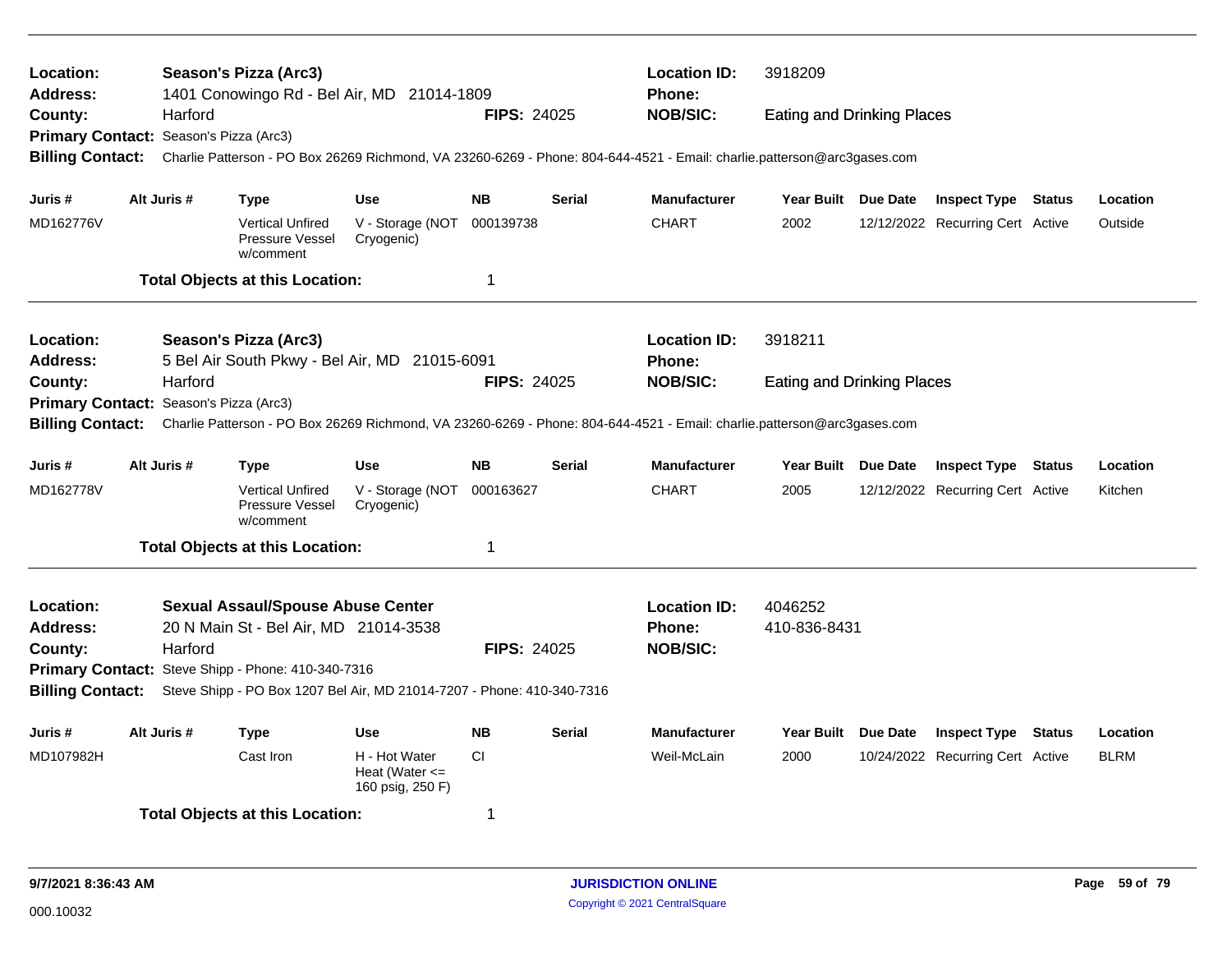| Location:<br>Address:<br>County:<br>Primary Contact: Steve Shipp - Phone: 410-340-7316<br><b>Billing Contact:</b><br>Juris #<br>MD161843H |                                                                                                             | Harford | <b>Sexual Assault/Spouse Abuse Center</b><br>21 N Bond St - Bel Air, MD 21014-3530<br>Steve Shipp - PO Box 1207 Bel Air, MD 21014-7207 - Phone: 410-340-7316 |                                                         | <b>FIPS: 24025</b> |               | <b>Location ID:</b><br><b>Phone:</b><br><b>NOB/SIC:</b>                                                                                    | 701808<br>410-836-8431<br>Public Order and Safety, NEC |                                                  |               |          |
|-------------------------------------------------------------------------------------------------------------------------------------------|-------------------------------------------------------------------------------------------------------------|---------|--------------------------------------------------------------------------------------------------------------------------------------------------------------|---------------------------------------------------------|--------------------|---------------|--------------------------------------------------------------------------------------------------------------------------------------------|--------------------------------------------------------|--------------------------------------------------|---------------|----------|
|                                                                                                                                           | Alt Juris #                                                                                                 |         | <b>Type</b>                                                                                                                                                  | <b>Use</b>                                              | <b>NB</b>          | Serial        | <b>Manufacturer</b>                                                                                                                        | Year Built Due Date                                    | <b>Inspect Type Status</b>                       |               | Location |
|                                                                                                                                           |                                                                                                             |         | Cast Iron                                                                                                                                                    | H - Hot Water<br>Heat (Water $\leq$<br>160 psig, 250 F) | <b>CI</b>          | 65292756      | <b>Burnham</b>                                                                                                                             | 2011                                                   | 11/06/2022 Recurring Cert Active                 |               | BLRM 1   |
|                                                                                                                                           |                                                                                                             |         | <b>Total Objects at this Location:</b>                                                                                                                       |                                                         | 1                  |               |                                                                                                                                            |                                                        |                                                  |               |          |
| Location:<br>Address:                                                                                                                     |                                                                                                             |         | <b>Silver Spring Mining Co (Arc3)</b><br>705 BelAir Rd - Bel Air, MD 21014                                                                                   |                                                         |                    |               | <b>Location ID:</b><br><b>Phone:</b>                                                                                                       | 3918213                                                |                                                  |               |          |
| County:<br><b>Primary Contact:</b><br><b>Billing Contact:</b>                                                                             |                                                                                                             | Harford | Silver Spring Mining Co (Arc3)                                                                                                                               |                                                         | <b>FIPS: 24025</b> |               | <b>NOB/SIC:</b><br>Charlie Patterson - PO Box 26269 Richmond, VA 23260-6269 - Phone: 804-644-4521 - Email: charlie.patterson@arc3gases.com | <b>Eating and Drinking Places</b>                      |                                                  |               |          |
| Juris #                                                                                                                                   | Alt Juris #                                                                                                 |         | <b>Type</b>                                                                                                                                                  | <b>Use</b>                                              | <b>NB</b>          | <b>Serial</b> | <b>Manufacturer</b>                                                                                                                        | Year Built Due Date                                    | <b>Inspect Type Status</b>                       |               | Location |
| MD162780V                                                                                                                                 |                                                                                                             |         | <b>Vertical Unfired</b><br>Pressure Vessel<br>w/comment                                                                                                      | V - Storage (NOT<br>Cryogenic)                          | 000140866          |               | <b>CHART</b>                                                                                                                               | 2002                                                   | 12/12/2022 Recurring Cert Active                 |               | Outside  |
|                                                                                                                                           |                                                                                                             |         |                                                                                                                                                              |                                                         | 1                  |               |                                                                                                                                            |                                                        |                                                  |               |          |
| Location:<br><b>Address:</b>                                                                                                              | <b>Total Objects at this Location:</b><br><b>Singer Exxon</b><br>2940 Emmorton Rd - Abingdon, MD 21009-1623 |         |                                                                                                                                                              |                                                         | FIPS: 24025        |               | <b>Location ID:</b><br>Phone:<br><b>NOB/SIC:</b>                                                                                           | 725033                                                 |                                                  |               |          |
| Harford<br>County:<br>Primary Contact: Gaffour Kosi - Phone: 410-515-7285<br><b>Billing Contact:</b>                                      |                                                                                                             |         |                                                                                                                                                              |                                                         |                    |               |                                                                                                                                            |                                                        | Automotive dealers and gasoline service stations |               |          |
| Juris #                                                                                                                                   | Alt Juris #                                                                                                 |         | <b>Type</b>                                                                                                                                                  | <b>Use</b>                                              | <b>NB</b>          | <b>Serial</b> | <b>Manufacturer</b>                                                                                                                        | Year Built Due Date                                    | <b>Inspect Type</b>                              | <b>Status</b> | Location |
| MD164485V                                                                                                                                 |                                                                                                             |         | <b>Vertical Unfired</b><br>Pressure Vessel<br>w/comment                                                                                                      | V - Storage (NOT<br>Cryogenic)                          | 000455012          |               | Morganton                                                                                                                                  | 2016                                                   | 06/17/2023 Recurring Cert Active                 |               | Car Wash |
|                                                                                                                                           |                                                                                                             |         | <b>Total Objects at this Location:</b>                                                                                                                       |                                                         | 1                  |               |                                                                                                                                            |                                                        |                                                  |               |          |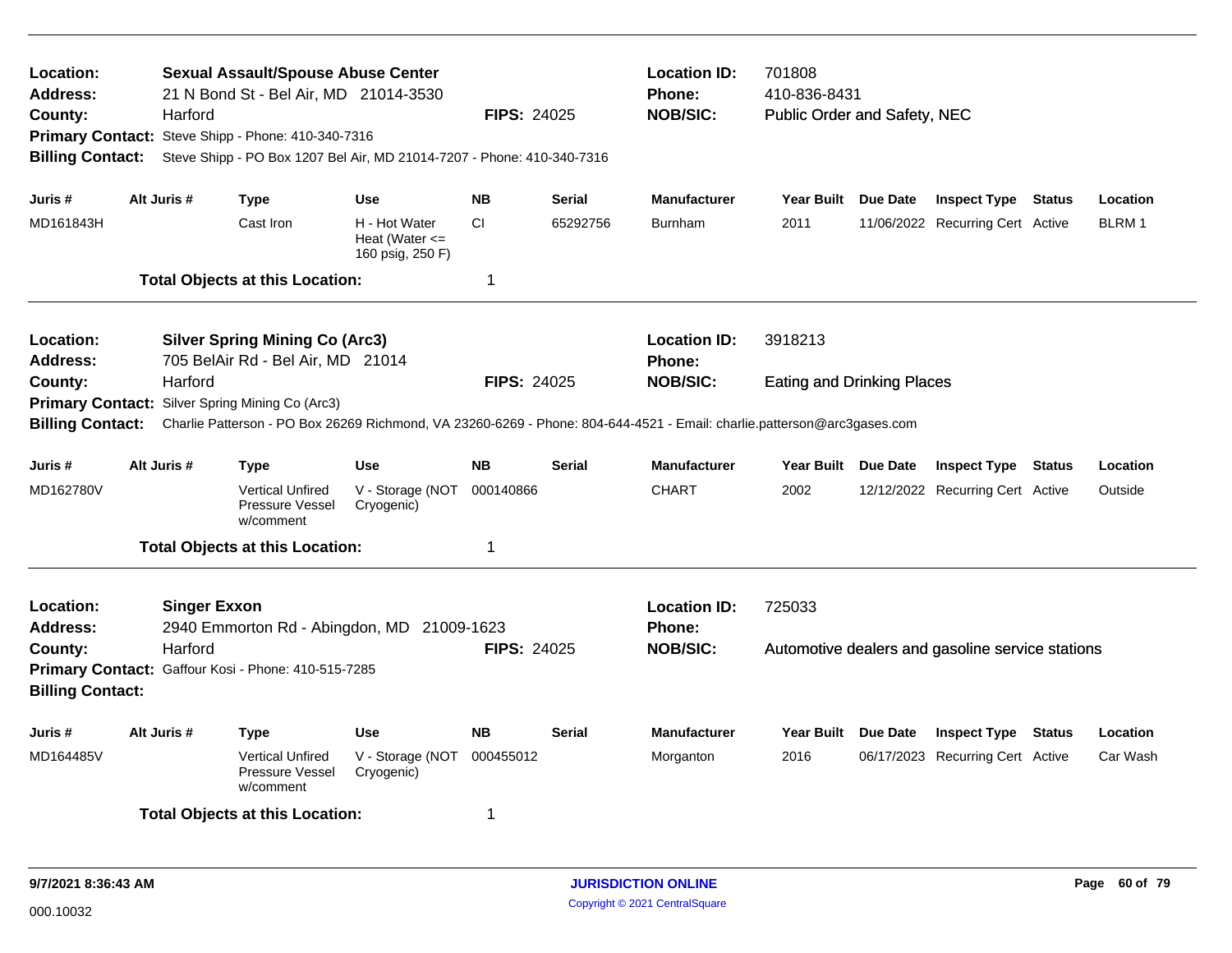| Location:<br><b>Address:</b> |                                              | <b>Sleep Inn and Suites (Edgewood)</b><br>1807 Edgewood Rd - Edgewood, MD 21040-1044                      |                                                             |                    |                                       | <b>Location ID:</b><br><b>Phone:</b> | 725091                        |          |                                                         |               |                          |
|------------------------------|----------------------------------------------|-----------------------------------------------------------------------------------------------------------|-------------------------------------------------------------|--------------------|---------------------------------------|--------------------------------------|-------------------------------|----------|---------------------------------------------------------|---------------|--------------------------|
| County:                      | Harford                                      |                                                                                                           |                                                             | <b>FIPS: 24025</b> |                                       | <b>NOB/SIC:</b>                      |                               |          | Hotels, rooming houses, camps, and other lodging places |               |                          |
|                              |                                              | Primary Contact: R. K. - Phone: 410-679-4700 - Email: gm.md621@choicehotels.com                           |                                                             |                    |                                       |                                      |                               |          |                                                         |               |                          |
| <b>Billing Contact:</b>      |                                              | R. K. - 1807 Edgewood Rd Edgewood, MD 21040-1044 - Phone: 410-679-4700 - Email: gm.md621@choicehotels.com |                                                             |                    |                                       |                                      |                               |          |                                                         |               |                          |
|                              |                                              |                                                                                                           |                                                             |                    |                                       |                                      |                               |          |                                                         |               |                          |
| Juris #                      | Alt Juris #                                  | <b>Type</b>                                                                                               | <b>Use</b>                                                  | <b>NB</b>          | <b>Serial</b>                         | <b>Manufacturer</b>                  | Year Built Due Date           |          | <b>Inspect Type Status</b>                              |               | Location                 |
| MD096656H                    | #2                                           | <b>Water Tube</b><br>Coiled (Flueless<br>Hi Efficiency)                                                   | H - Hot Water<br>Supply (Water <=<br>160 psig, 210 F)       |                    | 000028410 G 95 28410                  | A O Smith                            | 1995                          |          | 10/05/2022 Recurring Cert Active                        |               | Heater/Sprinkler<br>Roon |
| MD167649H                    |                                              | <b>Water Tube</b><br>Coiled (Flueless<br>Hi Efficiency)                                                   | H - Hot Water<br>Supply (Water $\leq$ 4<br>160 psig, 250 F) |                    | 0000C5108 184611258694 A O Smith<br>5 |                                      | 2018                          |          | 09/18/2022 Recurring Cert Active                        |               | Heater/Sprinkler<br>Room |
|                              |                                              | <b>Total Objects at this Location:</b>                                                                    |                                                             | $\overline{2}$     |                                       |                                      |                               |          |                                                         |               |                          |
| Location:                    |                                              | <b>Smiths Detection</b>                                                                                   |                                                             |                    |                                       | <b>Location ID:</b>                  | 709439                        |          |                                                         |               |                          |
| Address:                     | 2202 Lakeside Blvd - Edgewood, MD 21040-1102 |                                                                                                           |                                                             |                    |                                       | Phone:                               | 443-356-7840                  |          |                                                         |               |                          |
| County:                      | Harford                                      |                                                                                                           |                                                             | <b>FIPS: 24025</b> |                                       | <b>NOB/SIC:</b>                      | Manufacturing Industries, NEC |          |                                                         |               |                          |
|                              |                                              | Primary Contact: Chris White - Phone: 410-612-2518                                                        |                                                             |                    |                                       |                                      |                               |          |                                                         |               |                          |
|                              |                                              | Billing Contact: Chris White - 2202 Lakeside Blvd Edgewood, MD 21040-1102 - Phone: 410-612-2518           |                                                             |                    |                                       |                                      |                               |          |                                                         |               |                          |
| Juris #                      | Alt Juris #                                  | <b>Type</b>                                                                                               | <b>Use</b>                                                  | <b>NB</b>          | <b>Serial</b>                         | <b>Manufacturer</b>                  | <b>Year Built</b>             | Due Date | <b>Inspect Type</b>                                     | <b>Status</b> | Location                 |
| MD111731H                    |                                              | <b>Horizontal Fire</b>                                                                                    | H - Hot Water                                               | 000027302          |                                       | <b>Burnham</b>                       | 2002                          |          | 10/25/2022 Recurring Cert Active                        |               | <b>Boiler Room</b>       |
|                              |                                              | Tube                                                                                                      | Heat (Water $\leq$<br>160 psig, 250 F)                      |                    |                                       |                                      |                               |          |                                                         |               |                          |
| MD111732H                    |                                              | <b>Horizontal Fire</b><br>Tube                                                                            | H - Hot Water<br>Heat (Water $\leq$<br>160 psig, 250 F)     | 000027303          |                                       | <b>Burnham</b>                       | 2002                          |          | 10/25/2022 Recurring Cert Active                        |               | <b>Boiler Room</b>       |
| MD120164V                    |                                              | <b>Vertical Unfired</b><br><b>Pressure Vessel</b><br>w/comment                                            | V - Storage (NOT 000365983<br>Cryogenic)                    |                    |                                       | Silvan Ind                           | 2001                          |          | 10/25/2022 Recurring Cert Active                        |               | Mercanical<br>Mezanine   |
| MD137706V                    |                                              | <b>Vertical Unfired</b><br><b>Pressure Vessel</b><br>w/comment                                            | V - Storage (NOT 000625487<br>Cryogenic)                    |                    |                                       | Silvan                               | 2009                          |          | 10/25/2022 Recurring Cert Active                        |               | Outside Mech<br>Room     |
| MD137707V                    |                                              | <b>Vertical Unfired</b><br>Pressure Vessel<br>w/comment                                                   | V - Storage (NOT 000625490<br>Cryogenic)                    |                    |                                       | Silvan                               | 2009                          |          | 10/25/2022 Recurring Cert Active                        |               | Outside Mech<br>Room     |
| MD168419V                    | Tower 2                                      | <b>Vertical Unfired</b><br><b>Pressure Vessel</b><br>w/comment                                            | V - Storage (NOT 000774225<br>Cryogenic)                    |                    |                                       | Morganton                            | 2018                          |          | 10/30/2022 Recurring Cert Active                        |               | Compressor<br>Room       |
| MD168420V                    | Tower 2                                      | Vertical Unfired<br>Pressure Vessel                                                                       | V - Storage (NOT 000774228<br>Cryogenic)                    |                    |                                       | Morganton                            | 2018                          |          | 10/30/2022 Recurring Cert Active                        |               | Compressor<br>Room       |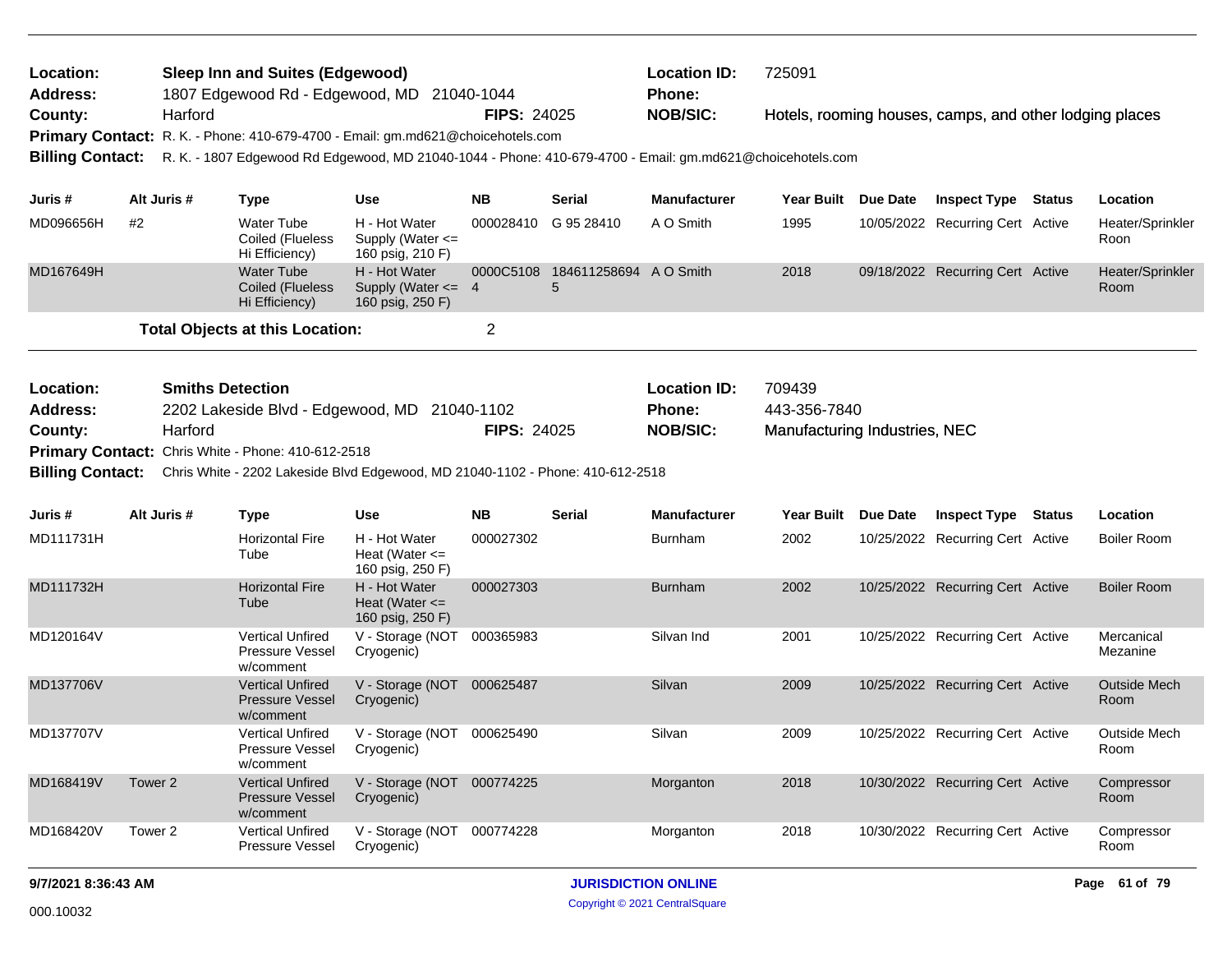| Juris #                      | Alt Juris # | Type                                                                                                               | <b>Use</b>                                                | <b>NB</b>          | <b>Serial</b>                    | <b>Manufacturer</b>   | Year Built Due Date                              | <b>Inspect Type</b>              | Status | Location                       |
|------------------------------|-------------|--------------------------------------------------------------------------------------------------------------------|-----------------------------------------------------------|--------------------|----------------------------------|-----------------------|--------------------------------------------------|----------------------------------|--------|--------------------------------|
|                              |             | w/comment                                                                                                          |                                                           |                    |                                  |                       |                                                  |                                  |        |                                |
| MD168421V                    | Tower 1     | <b>Vertical Unfired</b><br>Pressure Vessel<br>w/comment                                                            | V - Storage (NOT 000774226<br>Cryogenic)                  |                    |                                  | Morganton             | 2018                                             | 10/30/2022 Recurring Cert Active |        | Compressor<br>Room             |
| MD168922V                    | Tower 1     | <b>Vertical Unfired</b><br>Pressure Vessel<br>w/comment                                                            | V - Storage (NOT 000774229<br>Cryogenic)                  |                    |                                  | Morganton             | 2018                                             | 10/30/2022 Recurring Cert Active |        | Compressor<br>Room             |
|                              |             | <b>Total Objects at this Location:</b>                                                                             |                                                           | 9                  |                                  |                       |                                                  |                                  |        |                                |
| Location:                    |             | SOM-MDOT/MDTA/JFK Hwy I-95/Maryland House                                                                          |                                                           |                    |                                  | <b>Location ID:</b>   | 712981                                           |                                  |        |                                |
| Address:                     |             | Mile Marker 82, I-95 - Aberdeen, MD 21001-2412                                                                     |                                                           |                    |                                  | <b>Phone:</b>         | 410-256-1082                                     |                                  |        |                                |
| County:                      | Harford     |                                                                                                                    |                                                           | <b>FIPS: 24025</b> |                                  | <b>NOB/SIC:</b>       | <b>Eating and Drinking Places</b>                |                                  |        |                                |
|                              |             | Primary Contact: Thomas Stein - Phone: 786-521-1117 - Email: thomas.stein@areas.com                                |                                                           |                    |                                  |                       |                                                  |                                  |        |                                |
| <b>Billing Contact:</b>      |             | Thomas Stein - Maryland House Plaza MM 82 Aberdeen, MD 21001 - Phone: 786-521-1117 - Email: thomas.stein@areas.com |                                                           |                    |                                  |                       |                                                  |                                  |        |                                |
|                              |             |                                                                                                                    |                                                           |                    |                                  |                       |                                                  |                                  |        |                                |
| Juris #                      | Alt Juris # | <b>Type</b>                                                                                                        | <b>Use</b>                                                | <b>NB</b>          | <b>Serial</b>                    | <b>Manufacturer</b>   | Year Built Due Date                              | <b>Inspect Type Status</b>       |        | Location                       |
| MD147691H                    | #1 WH       | <b>Water Heater</b><br>(HLW)                                                                                       | H - Hot Water<br>Supply (Water $\leq$<br>160 psig, 250 F) |                    | 000136700 0813136700             | <b>PVI</b> Industries | 2013                                             | 01/20/2022 Recurring Cert Active |        | Mechanical<br>Room             |
| MD147692H                    | #2 WH       | <b>Water Heater</b><br>(HLW)                                                                                       | H - Hot Water<br>Supply (Water <=<br>160 psig, 250 F)     |                    | 000136701 0813136701             | <b>PVI Industries</b> | 2013                                             | 01/20/2022 Recurring Cert Active |        | Mechanical<br>Room             |
| MD147693H                    |             | Cast Aluminum                                                                                                      | H - Hot Water<br>Heat (Water $\leq$<br>160 psig, 250 F)   |                    | 000081398 B13H30081398 AIC       |                       | 2012                                             | 01/20/2022 Recurring Cert Active |        | Mechanical<br>Room             |
|                              |             | <b>Total Objects at this Location:</b>                                                                             |                                                           | 3                  |                                  |                       |                                                  |                                  |        |                                |
|                              |             |                                                                                                                    |                                                           |                    |                                  |                       |                                                  |                                  |        |                                |
| Location:<br><b>Address:</b> |             | SOM-UMD/Towson Univ/Satellite Bldg.<br>510 Thomas Run Rd - Bel Air, MD 21015-1621                                  |                                                           |                    |                                  | <b>Location ID:</b>   | 3208181                                          |                                  |        |                                |
| County:                      | Harford     |                                                                                                                    | <b>FIPS: 24025</b>                                        |                    | <b>Phone:</b><br><b>NOB/SIC:</b> |                       |                                                  |                                  |        |                                |
|                              |             | Primary Contact: Gaylon Sowards - Phone: 919-763-4939 - Email: gsowards@towson.edu                                 |                                                           |                    |                                  |                       | Colleges, Universities, and Professional Schools |                                  |        |                                |
| <b>Billing Contact:</b>      |             | Gaylon Sowards - 8000 York Rd Towson, MD 21252-0001 - Phone: 919-763-4939 - Email: gsowards@towson.edu             |                                                           |                    |                                  |                       |                                                  |                                  |        |                                |
| Juris #                      | Alt Juris # | <b>Type</b>                                                                                                        | Use                                                       | <b>NB</b>          | Serial                           | <b>Manufacturer</b>   | Year Built Due Date                              | <b>Inspect Type Status</b>       |        | Location                       |
| MD149714H                    | -1          | <b>Water Tube</b><br>Coiled (Flueless<br>Hi Efficiency)                                                            | H - Hot Water<br>Heat (Water $\leq$<br>160 psig, 250 F)   |                    | 000066458 G-13-2187              | International         | 2013                                             | 11/03/2022 Recurring Cert Active |        | Basement<br>Mechanical<br>Room |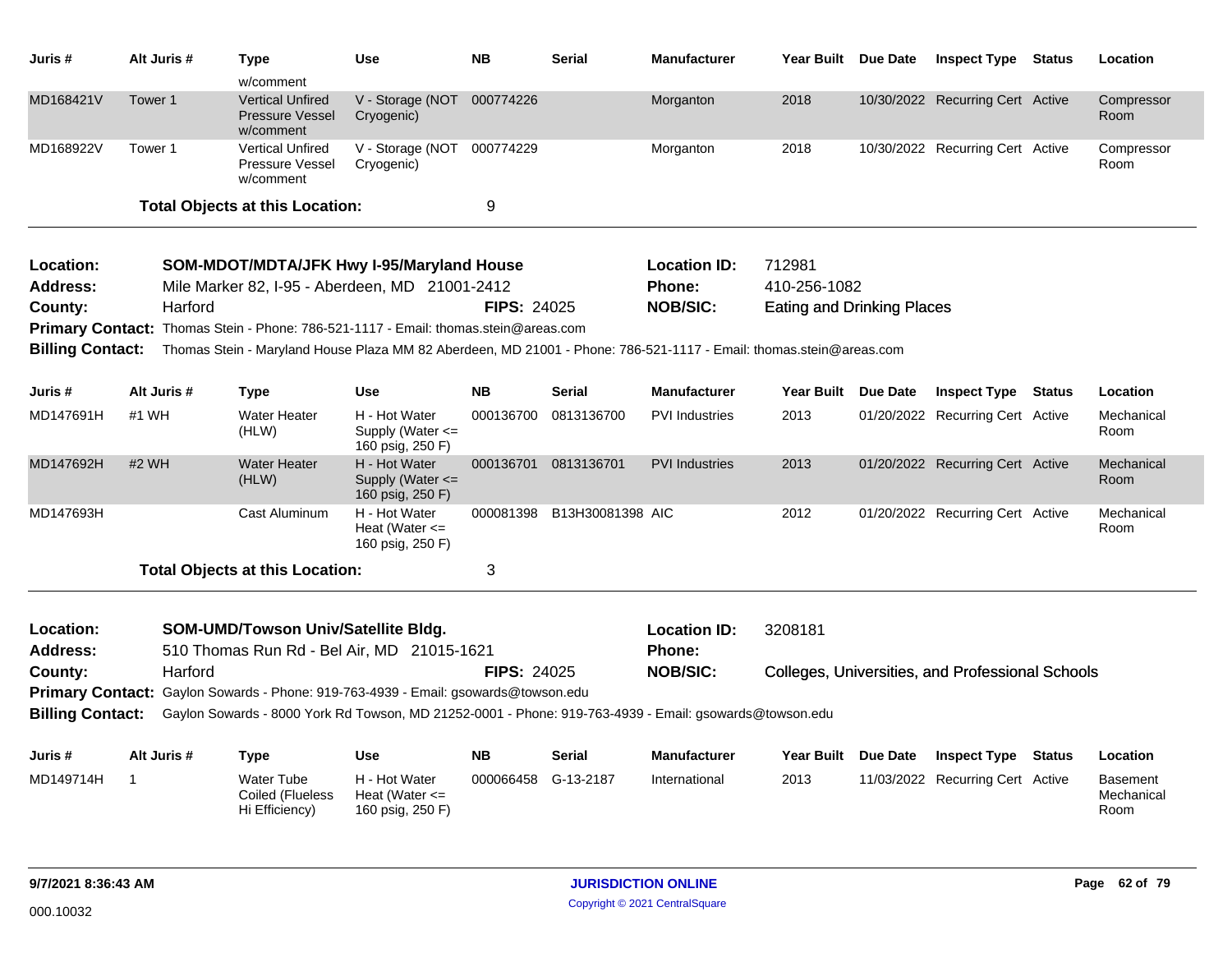| Juris#                  | Alt Juris # | <b>Type</b>                                                        | <b>Use</b>                                              | <b>NB</b>          | <b>Serial</b>       | <b>Manufacturer</b>                                                                                                                      | Year Built                        | <b>Due Date</b> | <b>Inspect Type</b>              | <b>Status</b> | Location                              |
|-------------------------|-------------|--------------------------------------------------------------------|---------------------------------------------------------|--------------------|---------------------|------------------------------------------------------------------------------------------------------------------------------------------|-----------------------------------|-----------------|----------------------------------|---------------|---------------------------------------|
| MD149715H               | 2           | <b>Water Tube</b><br><b>Coiled (Flueless</b><br>Hi Efficiency)     | H - Hot Water<br>Heat (Water $\leq$<br>160 psig, 250 F) | 000066457          | G-13-2188           | International                                                                                                                            | 2013                              |                 | 11/03/2022 Recurring Cert Active |               | <b>Basement</b><br>Mechanical<br>Room |
| MD149716H               | 3           | Water Tube<br>Coiled (Flueless<br>Hi Efficiency)                   | H - Hot Water<br>Heat (Water $\leq$<br>160 psig, 250 F) |                    | 000066459 G-13-2189 | International                                                                                                                            | 2013                              |                 | 11/03/2022 Recurring Cert Active |               | <b>Basement</b><br>Mechanical<br>Room |
|                         |             | <b>Total Objects at this Location:</b>                             |                                                         | 3                  |                     |                                                                                                                                          |                                   |                 |                                  |               |                                       |
| Location:               |             | Sonic Drive In - 6323 (Arc3)                                       |                                                         |                    |                     | <b>Location ID:</b>                                                                                                                      | 3918214                           |                 |                                  |               |                                       |
| <b>Address:</b>         |             | 1921 Emmorton Rd - Bel Air, MD 21015-6203                          |                                                         |                    |                     | Phone:                                                                                                                                   |                                   |                 |                                  |               |                                       |
| County:                 | Harford     | Primary Contact: Sonic Drive In - 6323 (Arc3)                      |                                                         | <b>FIPS: 24025</b> |                     | <b>NOB/SIC:</b>                                                                                                                          | <b>Eating and Drinking Places</b> |                 |                                  |               |                                       |
|                         |             |                                                                    |                                                         |                    |                     | Billing Contact: Charlie Patterson - PO Box 26269 Richmond, VA 23260-6269 - Phone: 804-644-4521 - Email: charlie.patterson@arc3gases.com |                                   |                 |                                  |               |                                       |
| Juris #                 | Alt Juris # | <b>Type</b>                                                        | <b>Use</b>                                              | <b>NB</b>          | <b>Serial</b>       | <b>Manufacturer</b>                                                                                                                      | Year Built Due Date               |                 | <b>Inspect Type Status</b>       |               | Location                              |
| MD162779V               |             | <b>Vertical Unfired</b><br>Pressure Vessel<br>w/comment            | V - Storage (NOT<br>Cryogenic)                          | 000129177          |                     | <b>CHART</b>                                                                                                                             | 2001                              |                 | 12/12/2022 Recurring Cert Active |               | Kitchen                               |
|                         |             | <b>Total Objects at this Location:</b>                             |                                                         | 1                  |                     |                                                                                                                                          |                                   |                 |                                  |               |                                       |
| Location:               |             | Splish N Splash/Main St                                            |                                                         |                    |                     | <b>Location ID:</b>                                                                                                                      | 3639019                           |                 |                                  |               |                                       |
| <b>Address:</b>         |             | 404 N Main St - Bel Air, MD 21014-3509                             |                                                         |                    |                     | <b>Phone:</b>                                                                                                                            | 410-638-6115                      |                 |                                  |               |                                       |
| County:                 | Harford     |                                                                    |                                                         | <b>FIPS: 24025</b> |                     | <b>NOB/SIC:</b>                                                                                                                          | Carwashes                         |                 |                                  |               |                                       |
|                         |             | Primary Contact: M & J Complete Car Wash Inc - Phone: 410-838-8288 |                                                         |                    |                     |                                                                                                                                          |                                   |                 |                                  |               |                                       |
| <b>Billing Contact:</b> |             | - 12 W Ellendale St Bel Air, MD 21014-3505 - Phone: 410-838-8288   |                                                         |                    |                     |                                                                                                                                          |                                   |                 |                                  |               |                                       |
| Juris #                 | Alt Juris # | <b>Type</b>                                                        | <b>Use</b>                                              | <b>NB</b>          | <b>Serial</b>       | <b>Manufacturer</b>                                                                                                                      | <b>Year Built</b>                 | <b>Due Date</b> | <b>Inspect Type Status</b>       |               | Location                              |
| MD151630V               |             | <b>Vertical Unfired</b><br>Pressure Vessel<br>w/comment            | V - Storage (NOT 001412663<br>Cryogenic)                |                    |                     | Campbell Hausfeld                                                                                                                        | 2006                              |                 | 09/08/2023 Recurring Cert Active |               | Carwash Outside<br>Shed               |
|                         |             | <b>Total Objects at this Location:</b>                             |                                                         | 1                  |                     |                                                                                                                                          |                                   |                 |                                  |               |                                       |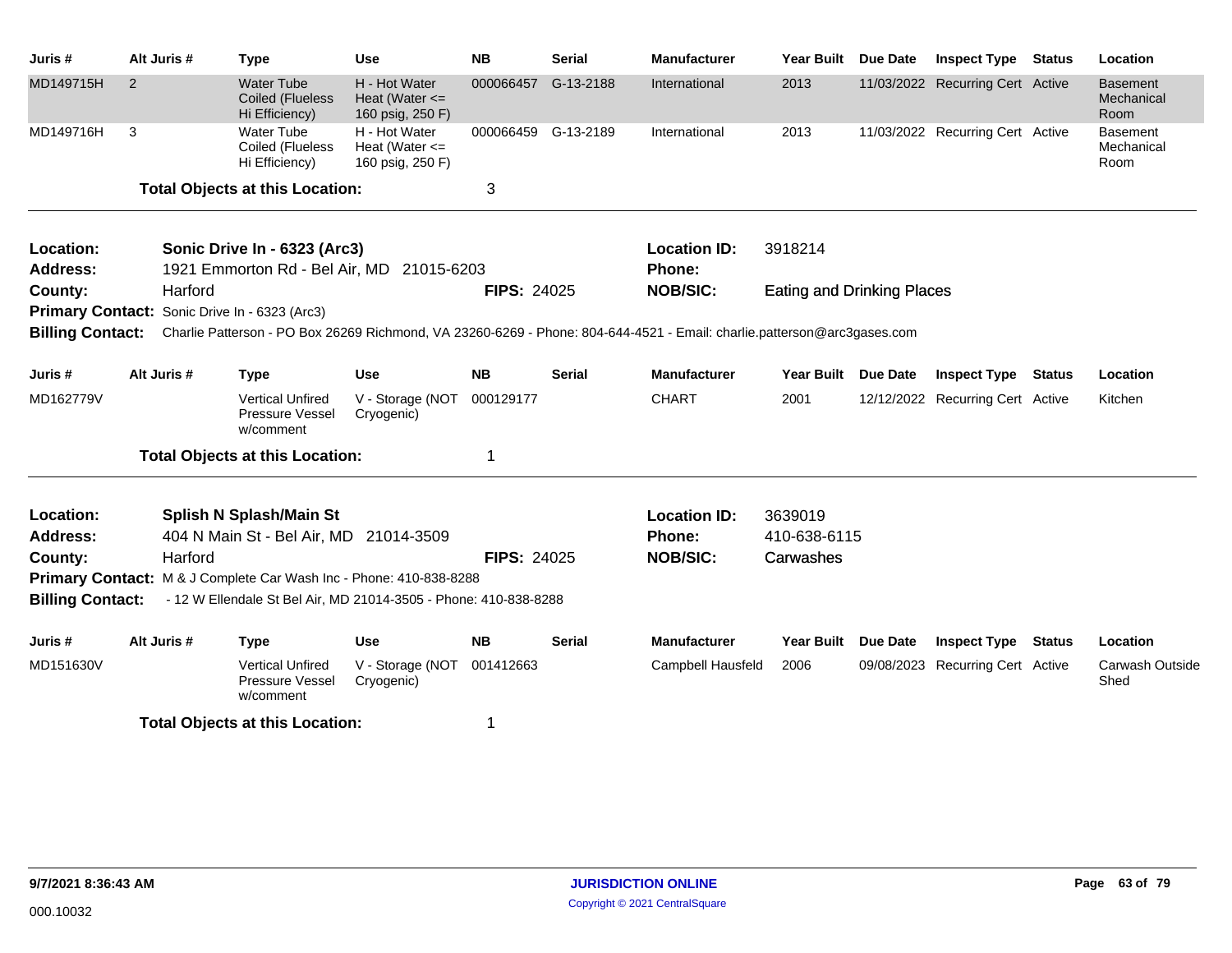| Location:<br><b>Address:</b> |     | <b>Stay Inn &amp; Suites</b> |                                                               | 636 S Philadelphia Blvd - Aberdeen, MD 21001-3625                                        |                    |               | <b>Location ID:</b><br><b>Phone:</b>                                                                             | 715493                   |                 |                                           |               |                                     |  |  |
|------------------------------|-----|------------------------------|---------------------------------------------------------------|------------------------------------------------------------------------------------------|--------------------|---------------|------------------------------------------------------------------------------------------------------------------|--------------------------|-----------------|-------------------------------------------|---------------|-------------------------------------|--|--|
| County:                      |     | Harford                      |                                                               |                                                                                          | <b>FIPS: 24025</b> |               | <b>NOB/SIC:</b>                                                                                                  | <b>Hotels and Motels</b> |                 |                                           |               |                                     |  |  |
|                              |     |                              | Primary Contact: Parvez Multani - Phone: 4102726650           |                                                                                          |                    |               |                                                                                                                  |                          |                 |                                           |               |                                     |  |  |
| <b>Billing Contact:</b>      |     |                              |                                                               | Parvez Multani - 636 S Philadelphia Blvd Aberdeen, MD 21001-3625 - Phone: 4102726650     |                    |               |                                                                                                                  |                          |                 |                                           |               |                                     |  |  |
| Juris #                      |     | Alt Juris #                  | <b>Type</b>                                                   | <b>Use</b>                                                                               | <b>NB</b>          | <b>Serial</b> | <b>Manufacturer</b>                                                                                              | Year Built Due Date      |                 | <b>Inspect Type</b>                       | <b>Status</b> | Location                            |  |  |
| MD084212H                    | CI. |                              | Cast Iron                                                     | H - Hot Water<br>Heat (Water $\leq$<br>160 psig, 250 F)                                  | CI                 | 339200144     | Dunkirk Radiator Co. 1993                                                                                        |                          |                 | 03/23/2023 Recurring Cert Active          |               | <b>Office Basement</b>              |  |  |
|                              |     |                              | <b>Total Objects at this Location:</b>                        |                                                                                          | 1                  |               |                                                                                                                  |                          |                 |                                           |               |                                     |  |  |
| Location:                    |     |                              | <b>Sterling Care (Tech Gas Supply)</b>                        |                                                                                          |                    |               | <b>Location ID:</b>                                                                                              | 1645364                  |                 |                                           |               |                                     |  |  |
| <b>Address:</b>              |     |                              |                                                               | 1123 Belcamp Garth - Belcamp, MD 21017-1452                                              |                    |               | Phone:                                                                                                           |                          |                 |                                           |               |                                     |  |  |
| County:                      |     | Harford                      |                                                               |                                                                                          | <b>FIPS: 24025</b> |               | <b>NOB/SIC:</b>                                                                                                  |                          |                 | Nursing and Personal Care Facilities, NEC |               |                                     |  |  |
|                              |     |                              | Primary Contact: Technical Gas Supply - Phone: 1-800-847-0745 |                                                                                          |                    |               |                                                                                                                  |                          |                 |                                           |               |                                     |  |  |
| <b>Billing Contact:</b>      |     |                              |                                                               | Technical Gas Supply - 1123 Belcamp Garth Belcamp, MD 21017-1452 - Phone: 1-800-847-0745 |                    |               |                                                                                                                  |                          |                 |                                           |               |                                     |  |  |
| Juris #                      |     | Alt Juris #                  | <b>Type</b>                                                   | <b>Use</b>                                                                               | <b>NB</b>          | <b>Serial</b> | <b>Manufacturer</b>                                                                                              | Year Built Due Date      |                 | <b>Inspect Type</b>                       | <b>Status</b> | Location                            |  |  |
| MD167045V                    |     |                              | <b>Vertical Unfired</b><br>Pressure Vessel<br>w/comment       | V - Storage (NOT<br>Cryogenic)                                                           | 000001124          |               | Cosmodyne                                                                                                        | 1967                     |                 | 07/09/2022 Recurring Cert Active          |               | Outside, Rear of<br><b>Building</b> |  |  |
|                              |     |                              | <b>Total Objects at this Location:</b>                        |                                                                                          | 1                  |               |                                                                                                                  |                          |                 |                                           |               |                                     |  |  |
| Location:                    |     |                              | <b>Steve Merrill Engine (Model)</b>                           |                                                                                          |                    |               | <b>Location ID:</b>                                                                                              | 1644913                  |                 |                                           |               |                                     |  |  |
| <b>Address:</b>              |     |                              |                                                               | 2300 Cool Woods Ct - Jarrettsville, MD 21084-1840                                        |                    |               | <b>Phone:</b>                                                                                                    |                          |                 |                                           |               |                                     |  |  |
| County:                      |     | Harford                      |                                                               |                                                                                          | <b>FIPS: 24025</b> |               | <b>NOB/SIC:</b>                                                                                                  |                          |                 | Membership Sports and Recreation Clubs    |               |                                     |  |  |
|                              |     |                              |                                                               | Primary Contact: Steve Merrill - Phone: 410-557-6038 - Email: smerrill7@aol.com          |                    |               |                                                                                                                  |                          |                 |                                           |               |                                     |  |  |
| <b>Billing Contact:</b>      |     |                              |                                                               |                                                                                          |                    |               | Steve Merrill - 2300 Cool Woods Ct Jarrettsville, MD 21084-1840 - Phone: 410-557-6038 - Email: smerrill7@aol.com |                          |                 |                                           |               |                                     |  |  |
| Juris #                      |     | Alt Juris #                  | <b>Type</b>                                                   | <b>Use</b>                                                                               | <b>NB</b>          | <b>Serial</b> | <b>Manufacturer</b>                                                                                              | <b>Year Built</b>        | <b>Due Date</b> | <b>Inspect Type</b>                       | <b>Status</b> | Location                            |  |  |
| MD129783                     |     |                              | <b>Horizontal Fire</b><br>Tube                                | M - Model<br>w/comment                                                                   | Model              |               | Ridge                                                                                                            | 2007                     |                 | 03/15/2022 Recurring Cert Active          |               | portable                            |  |  |
|                              |     |                              | <b>Total Objects at this Location:</b>                        |                                                                                          | 1                  |               |                                                                                                                  |                          |                 |                                           |               |                                     |  |  |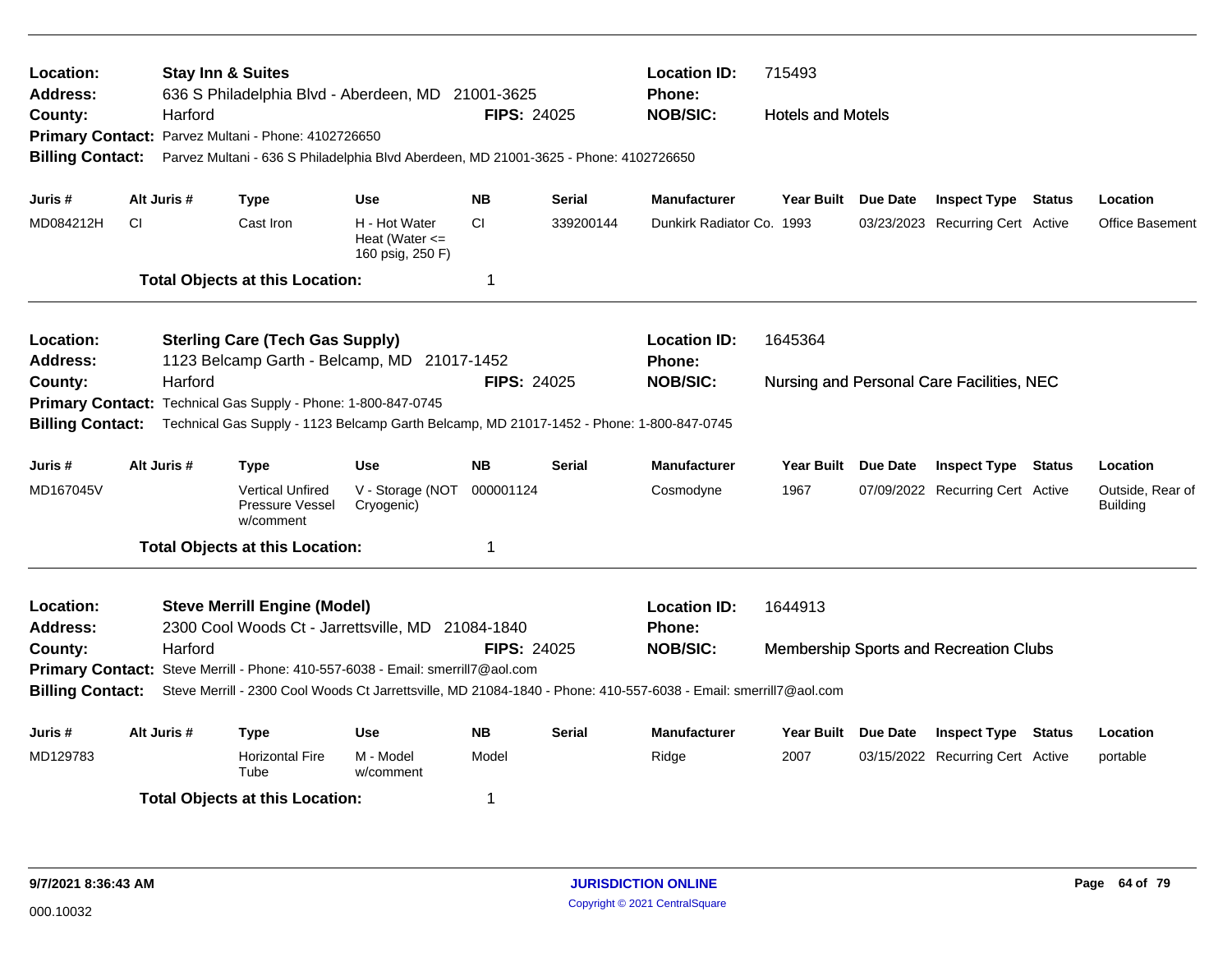| Location:<br>Address:<br>County:    | Harford                                | Subway - 13024 (Arc3)<br>1020 Beards Hill Rd - Aberdeen, MD 21001-2257                                                  |                                | <b>FIPS: 24025</b> |               | <b>Location ID:</b><br>Phone:<br><b>NOB/SIC:</b> | 3918192<br><b>Eating and Drinking Places</b> |  |                                  |        |          |  |  |
|-------------------------------------|----------------------------------------|-------------------------------------------------------------------------------------------------------------------------|--------------------------------|--------------------|---------------|--------------------------------------------------|----------------------------------------------|--|----------------------------------|--------|----------|--|--|
|                                     | Primary Contact: Subway - 13024 (Arc3) |                                                                                                                         |                                |                    |               |                                                  |                                              |  |                                  |        |          |  |  |
| <b>Billing Contact:</b>             |                                        | Charlie Patterson - PO Box 26269 Richmond, VA 23260-6269 - Phone: 804-644-4521 - Email: charlie.patterson@arc3gases.com |                                |                    |               |                                                  |                                              |  |                                  |        |          |  |  |
| Juris #                             | Alt Juris #                            | <b>Type</b>                                                                                                             | <b>Use</b>                     | <b>NB</b>          | <b>Serial</b> | <b>Manufacturer</b>                              | Year Built Due Date                          |  | <b>Inspect Type Status</b>       |        | Location |  |  |
| MD162517V                           |                                        | <b>Vertical Unfired</b><br>Pressure Vessel<br>w/comment                                                                 | V - Storage (NOT<br>Cryogenic) | 000126325          |               | <b>MVE</b>                                       | 2000                                         |  | 12/12/2022 Recurring Cert Active |        | Outside  |  |  |
|                                     |                                        | <b>Total Objects at this Location:</b>                                                                                  |                                | $\mathbf 1$        |               |                                                  |                                              |  |                                  |        |          |  |  |
| <b>Location:</b><br><b>Address:</b> |                                        | Subway - 16237 (Arc3)<br>1401 Pulaski Hwy E - Edgewood, MD 21040-1398                                                   |                                |                    |               | <b>Location ID:</b><br><b>Phone:</b>             | 3950090                                      |  |                                  |        |          |  |  |
| County:                             | Harford                                |                                                                                                                         |                                | <b>FIPS: 24025</b> |               | <b>NOB/SIC:</b>                                  | <b>Eating and Drinking Places</b>            |  |                                  |        |          |  |  |
|                                     | Primary Contact: Subway - 16237 (Arc3) |                                                                                                                         |                                |                    |               |                                                  |                                              |  |                                  |        |          |  |  |
| <b>Billing Contact:</b>             |                                        | Charlie Patterson - PO Box 26269 Richmond, VA 23260-6269 - Phone: 804-644-4521 - Email: charlie.patterson@arc3gases.com |                                |                    |               |                                                  |                                              |  |                                  |        |          |  |  |
| Juris #                             | Alt Juris #                            | <b>Type</b>                                                                                                             | <b>Use</b>                     | <b>NB</b>          | <b>Serial</b> | <b>Manufacturer</b>                              | Year Built Due Date                          |  | <b>Inspect Type Status</b>       |        | Location |  |  |
| MD163740V                           |                                        | <b>Vertical Unfired</b><br>Pressure Vessel<br>w/comment                                                                 | V - Storage<br>(Cryogenic)     | 000116555          |               | <b>MVE</b>                                       | 2000                                         |  | 04/17/2023 Recurring Cert Active |        | Outside  |  |  |
|                                     |                                        | <b>Total Objects at this Location:</b>                                                                                  |                                | $\mathbf 1$        |               |                                                  |                                              |  |                                  |        |          |  |  |
| Location:<br><b>Address:</b>        |                                        | <b>Subway - 2106 (Arc3)</b><br>303 Fallston Blvd - Fallston, MD 21047-2540                                              |                                |                    |               | <b>Location ID:</b><br><b>Phone:</b>             | 3918925                                      |  |                                  |        |          |  |  |
| County:                             | Harford                                |                                                                                                                         |                                | <b>FIPS: 24025</b> |               | <b>NOB/SIC:</b>                                  | <b>Eating and Drinking Places</b>            |  |                                  |        |          |  |  |
|                                     | Primary Contact: Subway - 2106 (Arc3)  |                                                                                                                         |                                |                    |               |                                                  |                                              |  |                                  |        |          |  |  |
| <b>Billing Contact:</b>             |                                        | Charlie Patterson - PO Box 26269 Richmond, VA 23260-6269 - Phone: 804-644-4521 - Email: charlie.patterson@arc3gases.com |                                |                    |               |                                                  |                                              |  |                                  |        |          |  |  |
| Juris #                             | Alt Juris #                            | <b>Type</b>                                                                                                             | <b>Use</b>                     | <b>NB</b>          | <b>Serial</b> | <b>Manufacturer</b>                              | Year Built Due Date                          |  | <b>Inspect Type</b>              | Status | Location |  |  |
| MD162802V                           |                                        | <b>Vertical Unfired</b><br>Pressure Vessel<br>w/comment                                                                 | V - Storage<br>(Cryogenic)     | 000158187          |               | <b>CHART</b>                                     | 2004                                         |  | 12/12/2022 Recurring Cert Active |        | Kitchen  |  |  |
|                                     |                                        | <b>Total Objects at this Location:</b>                                                                                  |                                | -1                 |               |                                                  |                                              |  |                                  |        |          |  |  |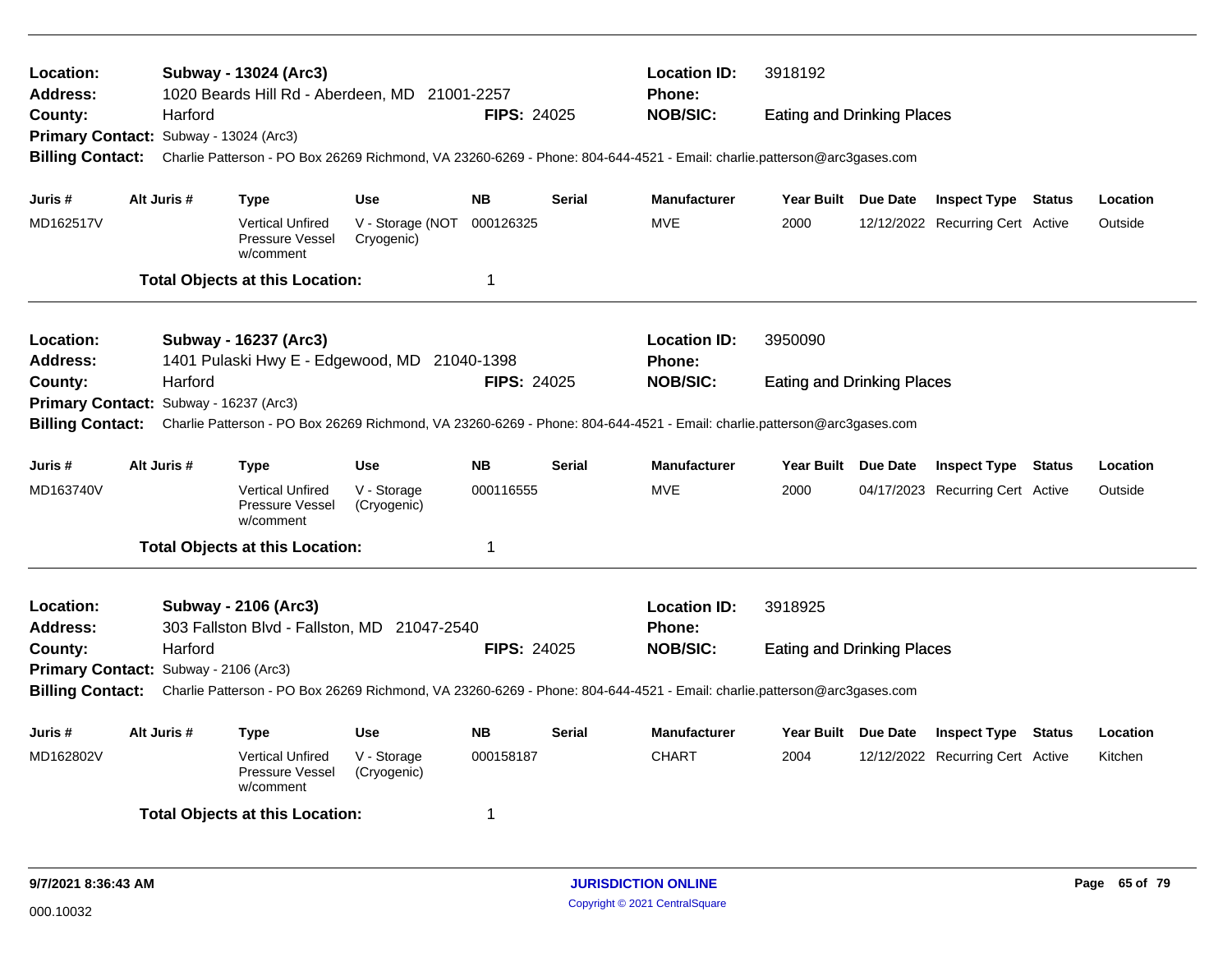| Location:<br><b>Address:</b>             |             |         | Subway - 3849 (Arc3)                                              | 3473 Merchants Blvd - Abingdon, MD 21009-2200                     |                    |               | <b>Location ID:</b><br><b>Phone:</b>                                                                                            | 3918195<br><b>Eating and Drinking Places</b> |  |                                        |  |             |  |
|------------------------------------------|-------------|---------|-------------------------------------------------------------------|-------------------------------------------------------------------|--------------------|---------------|---------------------------------------------------------------------------------------------------------------------------------|----------------------------------------------|--|----------------------------------------|--|-------------|--|
| County:                                  |             | Harford |                                                                   |                                                                   | <b>FIPS: 24025</b> |               | <b>NOB/SIC:</b>                                                                                                                 |                                              |  |                                        |  |             |  |
| Primary Contact: Subway - 3849 (Arc3)    |             |         |                                                                   |                                                                   |                    |               |                                                                                                                                 |                                              |  |                                        |  |             |  |
| <b>Billing Contact:</b>                  |             |         |                                                                   |                                                                   |                    |               | Charlie Patterson - PO Box 26269 Richmond, VA 23260-6269 - Phone: 804-644-4521 - Email: charlie.patterson@arc3gases.com         |                                              |  |                                        |  |             |  |
| Juris #                                  | Alt Juris # |         | <b>Type</b>                                                       | <b>Use</b>                                                        | <b>NB</b>          | <b>Serial</b> | <b>Manufacturer</b>                                                                                                             | Year Built Due Date                          |  | <b>Inspect Type Status</b>             |  | Location    |  |
| MD162519V                                |             |         | <b>Vertical Unfired</b><br>Pressure Vessel<br>w/comment           | V - Storage (NOT<br>Cryogenic)                                    | 000051719          |               | MVE                                                                                                                             | 1996                                         |  | 12/12/2022 Recurring Cert Active       |  | Outside     |  |
|                                          |             |         | <b>Total Objects at this Location:</b>                            |                                                                   | $\mathbf 1$        |               |                                                                                                                                 |                                              |  |                                        |  |             |  |
| Location:                                |             |         | <b>Sunbelt Rental Service Inc</b>                                 |                                                                   |                    |               | <b>Location ID:</b>                                                                                                             | 713297                                       |  |                                        |  |             |  |
| <b>Address:</b>                          |             |         |                                                                   | 731 Baltimore Pike - Bel Air, MD 21014-4209                       |                    |               | <b>Phone:</b>                                                                                                                   |                                              |  |                                        |  |             |  |
| Harford<br><b>FIPS: 24025</b><br>County: |             |         |                                                                   |                                                                   |                    |               | <b>NOB/SIC:</b>                                                                                                                 |                                              |  | Miscellaneous manufacturing industries |  |             |  |
|                                          |             |         | Primary Contact: Harford Rental Service Inc - Phone: 410-838-9370 |                                                                   |                    |               |                                                                                                                                 |                                              |  |                                        |  |             |  |
| <b>Billing Contact:</b>                  |             |         |                                                                   | - 731 Baltimore Pike Bel Air, MD 21014-4209 - Phone: 410-838-9370 |                    |               |                                                                                                                                 |                                              |  |                                        |  |             |  |
| Juris #                                  | Alt Juris # |         | <b>Type</b>                                                       | <b>Use</b>                                                        | <b>NB</b>          | <b>Serial</b> | <b>Manufacturer</b>                                                                                                             | Year Built Due Date                          |  | <b>Inspect Type Status</b>             |  | Location    |  |
| MD146225V                                |             |         | <b>Vertical Unfired</b><br>Pressure Vessel<br>w/comment           | V - Storage (NOT<br>Cryogenic)                                    | 001241248          |               | Morganton                                                                                                                       | 2012                                         |  | 04/23/2023 Recurring Cert Active       |  | <b>SHOP</b> |  |
|                                          |             |         | <b>Total Objects at this Location:</b>                            |                                                                   | $\mathbf 1$        |               |                                                                                                                                 |                                              |  |                                        |  |             |  |
| Location:                                |             |         | Sunoco - 0915-0210                                                |                                                                   |                    |               | <b>Location ID:</b>                                                                                                             | 4002310                                      |  |                                        |  |             |  |
| <b>Address:</b>                          |             |         |                                                                   | 1319 Riverside Pkwy - Belcamp, MD 21017-1387                      |                    |               | <b>Phone:</b>                                                                                                                   |                                              |  |                                        |  |             |  |
| County:                                  |             | Harford |                                                                   |                                                                   | <b>FIPS: 24025</b> |               | <b>NOB/SIC:</b>                                                                                                                 |                                              |  |                                        |  |             |  |
| Primary Contact: Sunoco - 0915-0210      |             |         |                                                                   |                                                                   |                    |               |                                                                                                                                 |                                              |  |                                        |  |             |  |
| <b>Billing Contact:</b>                  |             |         |                                                                   |                                                                   |                    |               | Kathleen McCaney - 1815 Gallagher Rd Plymouth Meeting, PA 19462-2840 - Phone: 610-276-5988 - Email: kathleen.mccaney@sunoco.com |                                              |  |                                        |  |             |  |
| Juris #                                  | Alt Juris # |         | <b>Type</b>                                                       | <b>Use</b>                                                        | <b>NB</b>          | <b>Serial</b> | <b>Manufacturer</b>                                                                                                             | Year Built Due Date                          |  | <b>Inspect Type Status</b>             |  | Location    |  |
| MD166277V                                |             |         | <b>Vertical Unfired</b><br>Pressure Vessel<br>w/comment           | V - Storage (NOT<br>Cryogenic)                                    | 000689291          |               | Morganton                                                                                                                       | 2017                                         |  | 12/11/2021 Recurring Cert Active       |  | Car Wash    |  |
|                                          |             |         | <b>Total Objects at this Location:</b>                            |                                                                   | -1                 |               |                                                                                                                                 |                                              |  |                                        |  |             |  |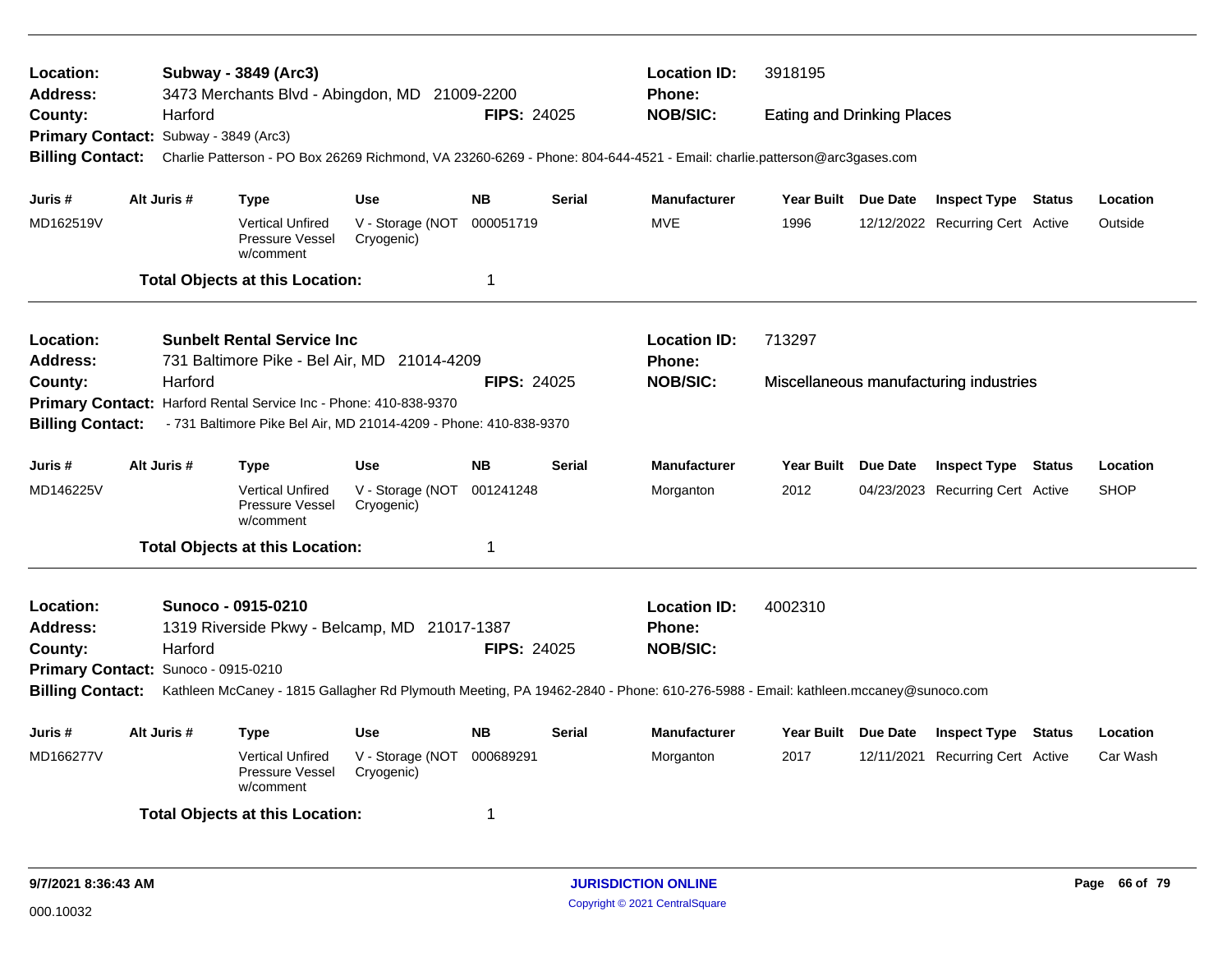| Location:<br>Address:<br>County:<br><b>Primary Contact:</b><br><b>Billing Contact:</b>                                                                                                                                                                                                            | Harford     | <b>Super 8 Motel</b><br>1008 Beards Hill Rd - Aberdeen, MD 21001-2230<br>Super 8 Motel - Phone: 410-272-5420<br>Super 8 Motel - 1008 Beards Hill Rd Aberdeen, MD 21001-2230 |                                                         | <b>FIPS: 24025</b> |               | <b>Location ID:</b><br><b>Phone:</b><br><b>NOB/SIC:</b> | 726068                             | Hotels, rooming houses, camps, and other lodging places |                                  |               |                 |  |
|---------------------------------------------------------------------------------------------------------------------------------------------------------------------------------------------------------------------------------------------------------------------------------------------------|-------------|-----------------------------------------------------------------------------------------------------------------------------------------------------------------------------|---------------------------------------------------------|--------------------|---------------|---------------------------------------------------------|------------------------------------|---------------------------------------------------------|----------------------------------|---------------|-----------------|--|
| Juris #                                                                                                                                                                                                                                                                                           | Alt Juris # | <b>Type</b>                                                                                                                                                                 | <b>Use</b>                                              | <b>NB</b>          | <b>Serial</b> | <b>Manufacturer</b>                                     | <b>Year Built</b>                  | <b>Due Date</b>                                         | <b>Inspect Type</b>              | <b>Status</b> | Location        |  |
| MD123601H                                                                                                                                                                                                                                                                                         | <b>HWH</b>  | Other w/comment                                                                                                                                                             | H - Hot Water<br>Supply (Water <=<br>160 psig, 210 F)   | 000096520          |               | <b>State Industries</b>                                 | 2005                               |                                                         | 12/07/2022 Recurring Cert Active |               | <b>BLRM</b>     |  |
|                                                                                                                                                                                                                                                                                                   |             | <b>Total Objects at this Location:</b>                                                                                                                                      |                                                         | -1                 |               |                                                         |                                    |                                                         |                                  |               |                 |  |
| Location:<br>Susquehanna Masonic Lodge<br>215 N Washington St - Havre De Grace, MD 21078-2989<br><b>Address:</b><br><b>FIPS: 24025</b><br>Harford<br>County:<br>Susquehanna Masonic Lodge - Phone: 410-939-3030 - Cell: 443-939-5767 (Paul)<br><b>Primary Contact:</b><br><b>Billing Contact:</b> |             |                                                                                                                                                                             |                                                         |                    |               | <b>Location ID:</b><br>Phone:<br><b>NOB/SIC:</b>        | 726146<br>Membership organizations |                                                         |                                  |               |                 |  |
| Juris #                                                                                                                                                                                                                                                                                           | Alt Juris # | <b>Type</b>                                                                                                                                                                 | <b>Use</b>                                              | <b>NB</b>          | <b>Serial</b> | <b>Manufacturer</b>                                     | <b>Year Built</b>                  | <b>Due Date</b>                                         | <b>Inspect Type</b>              | <b>Status</b> | Location        |  |
| MD025033H                                                                                                                                                                                                                                                                                         |             | Cast Iron                                                                                                                                                                   | H - Hot Water<br>Heat (Water $\leq$<br>160 psig, 250 F) | <b>CI</b>          |               | American Standard                                       | 1965                               |                                                         | 11/21/2022 Recurring Cert Active |               | <b>Basement</b> |  |
| MD075986H                                                                                                                                                                                                                                                                                         |             | Cast Iron                                                                                                                                                                   | H - Hot Water<br>Heat (Water $\leq$<br>160 psig, 250 F) | <b>CI</b>          | HF-21128      | <b>UBI</b>                                              | 1989                               |                                                         | 11/21/2022 Recurring Cert Active |               | <b>Basement</b> |  |
| MD075987H                                                                                                                                                                                                                                                                                         |             | Cast Iron                                                                                                                                                                   | H - Hot Water<br>Heat (Water $\leq$<br>160 psig, 250 F) | CI                 | 17234541      | <b>Burnham</b>                                          | 1990                               |                                                         | 11/21/2022 Recurring Cert Active |               | <b>Basement</b> |  |
| 3<br><b>Total Objects at this Location:</b>                                                                                                                                                                                                                                                       |             |                                                                                                                                                                             |                                                         |                    |               |                                                         |                                    |                                                         |                                  |               |                 |  |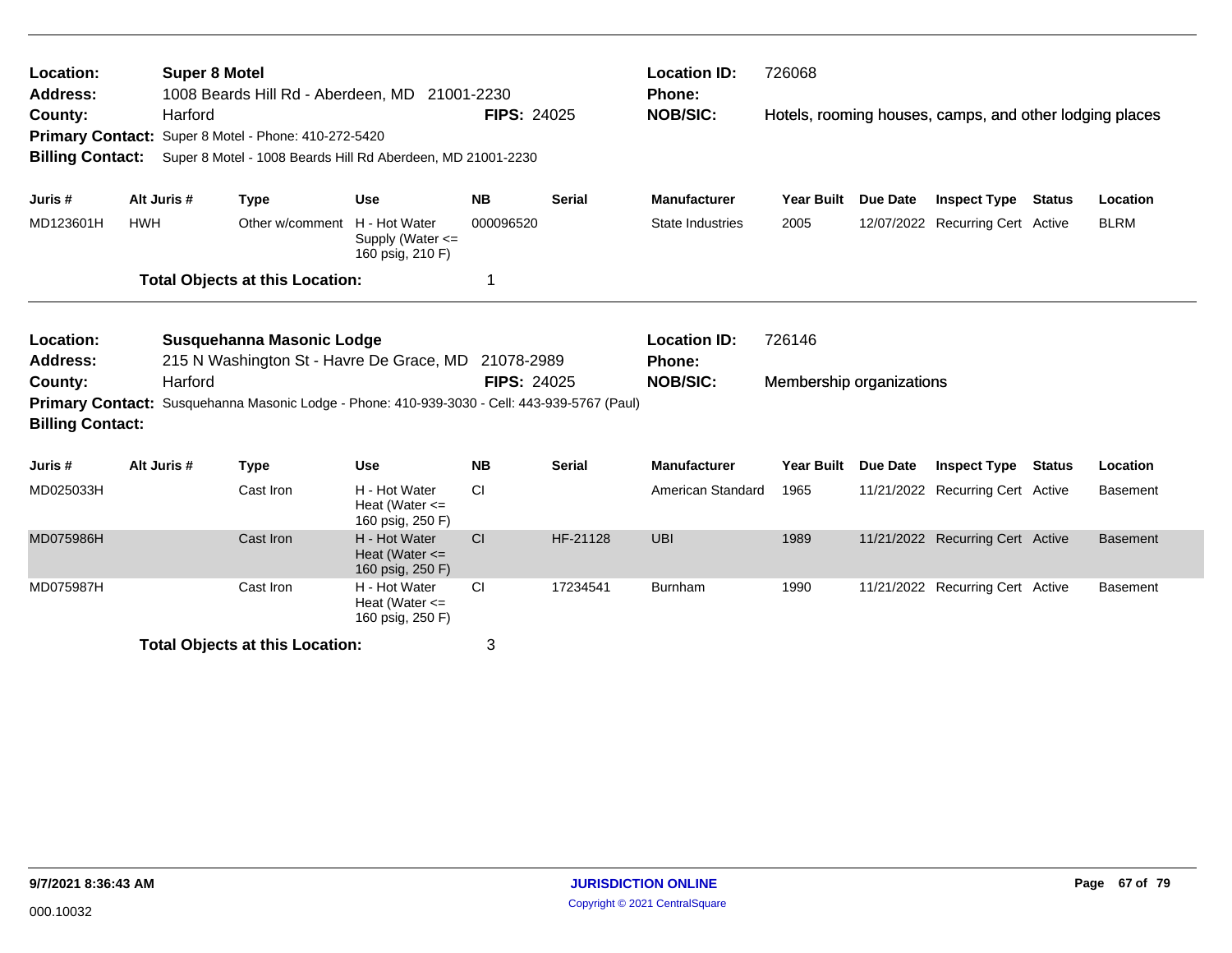| Location:<br><b>Address:</b><br>County:<br><b>Billing Contact:</b> |                                                                                                                                                                                                                                                                                                        | Harford     | Taco Bell - 32674 (Roberts)<br>504 Baltimore National Pike - Bel Air, MD 21014<br>Primary Contact: Taco Bell - Phone: 410-838-3630 |                            | <b>FIPS: 24025</b> |               | <b>Location ID:</b><br>3635129<br><b>Phone:</b><br><b>NOB/SIC:</b><br>Bulk Tank Service Dept. - PO Box 5507 Rockville, MD 20855-0507 - Phone: 240-493-8405 - Cell: 301-252-0742 - Email: DFranovich@RobertsOxygen.com |                                              |  |                                  |        |          |  |
|--------------------------------------------------------------------|--------------------------------------------------------------------------------------------------------------------------------------------------------------------------------------------------------------------------------------------------------------------------------------------------------|-------------|------------------------------------------------------------------------------------------------------------------------------------|----------------------------|--------------------|---------------|-----------------------------------------------------------------------------------------------------------------------------------------------------------------------------------------------------------------------|----------------------------------------------|--|----------------------------------|--------|----------|--|
| Juris #                                                            |                                                                                                                                                                                                                                                                                                        | Alt Juris # | <b>Type</b>                                                                                                                        | <b>Use</b>                 | <b>NB</b>          | <b>Serial</b> | <b>Manufacturer</b>                                                                                                                                                                                                   | Year Built Due Date                          |  | <b>Inspect Type Status</b>       |        | Location |  |
| MD158679V                                                          | None                                                                                                                                                                                                                                                                                                   |             | <b>Vertical Unfired</b><br>Pressure Vessel<br>w/comment                                                                            | V - Storage<br>(Cryogenic) | 000004510          |               | Taylor-Wharton                                                                                                                                                                                                        | 1988                                         |  | 08/16/2021 Recurring Cert Active |        | Kitchen  |  |
|                                                                    |                                                                                                                                                                                                                                                                                                        |             | <b>Total Objects at this Location:</b>                                                                                             |                            | 1                  |               |                                                                                                                                                                                                                       |                                              |  |                                  |        |          |  |
| Location:<br><b>Address:</b><br>County:<br><b>Billing Contact:</b> |                                                                                                                                                                                                                                                                                                        | Harford     | Taco Bell - 34949 (Roberts)<br>2203 Jack Ln - Bel Air, MD 21015-1458<br>Primary Contact: Taco Bell - 34949 (Roberts)               |                            | <b>FIPS: 24025</b> |               | <b>Location ID:</b><br><b>Phone:</b><br><b>NOB/SIC:</b><br>Bulk Tank Service Dept. - PO Box 5507 Rockville, MD 20855-0507 - Phone: 240-493-8405 - Cell: 301-252-0742 - Email: DFranovich@RobertsOxygen.com            | 3987526                                      |  |                                  |        |          |  |
| Juris #                                                            |                                                                                                                                                                                                                                                                                                        | Alt Juris # | <b>Type</b>                                                                                                                        | <b>Use</b>                 | <b>NB</b>          | <b>Serial</b> | <b>Manufacturer</b>                                                                                                                                                                                                   | Year Built Due Date                          |  | <b>Inspect Type Status</b>       |        | Location |  |
| MD165444V                                                          |                                                                                                                                                                                                                                                                                                        |             | <b>Vertical Unfired</b><br>Pressure Vessel<br>w/comment                                                                            | V - Storage<br>(Cryogenic) | 000036070          |               | Crynogenics                                                                                                                                                                                                           | 1995                                         |  | 10/15/2021 Recurring Cert Active |        | Kitchen  |  |
|                                                                    |                                                                                                                                                                                                                                                                                                        |             | <b>Total Objects at this Location:</b>                                                                                             |                            | 1                  |               |                                                                                                                                                                                                                       |                                              |  |                                  |        |          |  |
| Location:<br><b>Address:</b><br>County:                            | <b>Taco Tolteca (Arc3)</b><br>2823 Bel Air Rd - Fallston, MD 21047-2823<br>Harford<br><b>FIPS: 24025</b><br>Primary Contact: Taco Tolteca (Arc3)<br><b>Billing Contact:</b><br>Charlie Patterson - PO Box 26269 Richmond, VA 23260-6269 - Phone: 804-644-4521 - Email: charlie.patterson@arc3gases.com |             |                                                                                                                                    |                            |                    |               | <b>Location ID:</b><br>Phone:<br><b>NOB/SIC:</b>                                                                                                                                                                      | 3918932<br><b>Eating and Drinking Places</b> |  |                                  |        |          |  |
| Juris#                                                             |                                                                                                                                                                                                                                                                                                        | Alt Juris # | Type                                                                                                                               | <b>Use</b>                 | <b>NB</b>          | Serial        | <b>Manufacturer</b>                                                                                                                                                                                                   | Year Built Due Date                          |  | <b>Inspect Type</b>              | Status | Location |  |
| MD162805V                                                          |                                                                                                                                                                                                                                                                                                        |             | <b>Vertical Unfired</b><br>Pressure Vessel<br>w/comment                                                                            | V - Storage<br>(Cryogenic) | 000269881          |               | <b>CHART</b>                                                                                                                                                                                                          | 2015                                         |  | 12/12/2022 Recurring Cert Active |        | Outside  |  |
|                                                                    |                                                                                                                                                                                                                                                                                                        |             | <b>Total Objects at this Location:</b>                                                                                             |                            | 1                  |               |                                                                                                                                                                                                                       |                                              |  |                                  |        |          |  |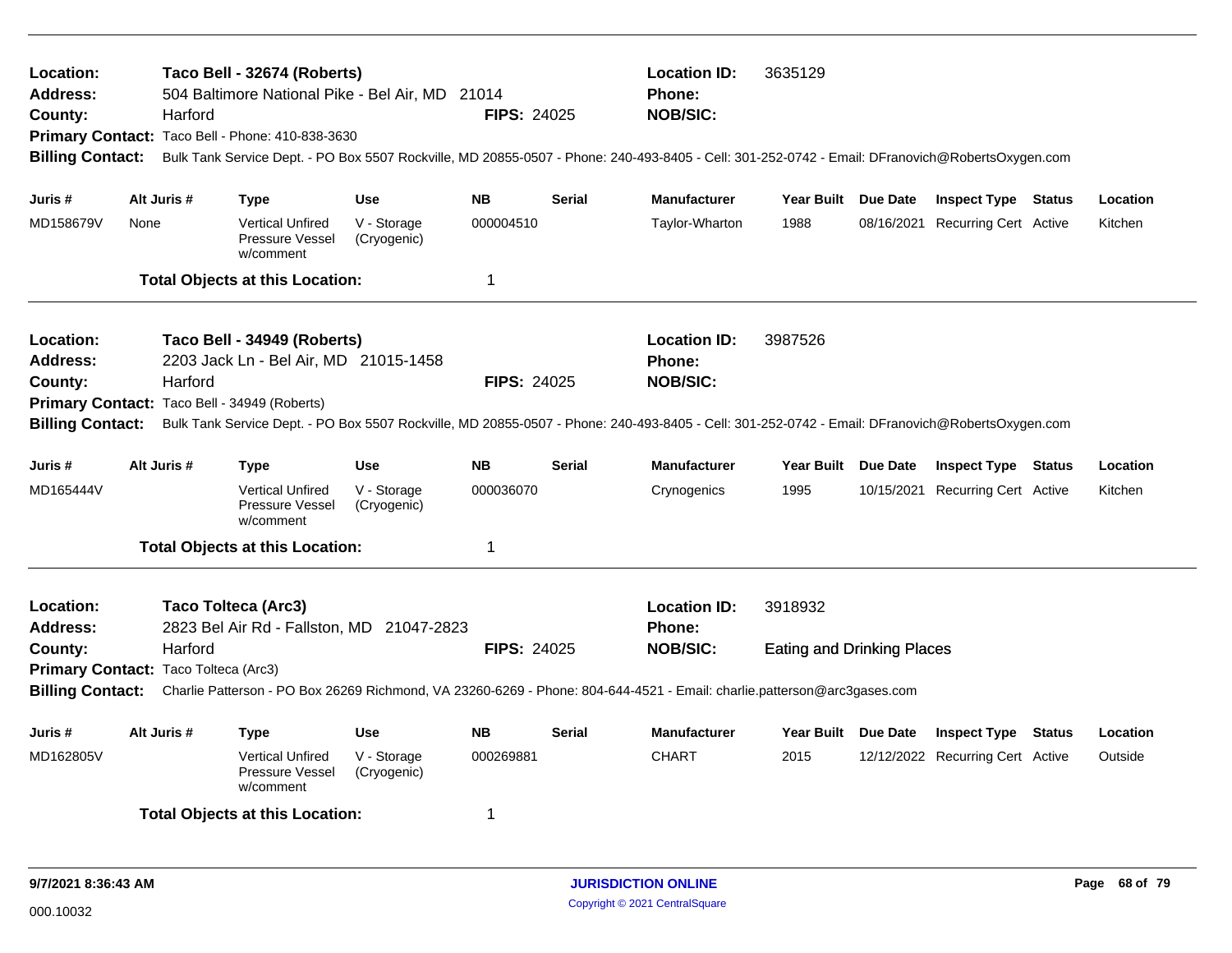| Location:<br>Address:                              |                                                                                                                                                                      | <b>TB3 (Arc3)</b> | 705 Old Philadelphia Rd - Aberdeen, MD 21001-3609                                   |                                                           | <b>Location ID:</b><br><b>Phone:</b> | 3950083       |                                                         |                                                                                                                                                                                                                                                                                                                                                                                                                                                                                                                                                                                                                                                       |  |  |  |          |  |  |
|----------------------------------------------------|----------------------------------------------------------------------------------------------------------------------------------------------------------------------|-------------------|-------------------------------------------------------------------------------------|-----------------------------------------------------------|--------------------------------------|---------------|---------------------------------------------------------|-------------------------------------------------------------------------------------------------------------------------------------------------------------------------------------------------------------------------------------------------------------------------------------------------------------------------------------------------------------------------------------------------------------------------------------------------------------------------------------------------------------------------------------------------------------------------------------------------------------------------------------------------------|--|--|--|----------|--|--|
| County:                                            |                                                                                                                                                                      | Harford           |                                                                                     |                                                           | <b>FIPS: 24025</b>                   |               | <b>NOB/SIC:</b>                                         | <b>Eating and Drinking Places</b>                                                                                                                                                                                                                                                                                                                                                                                                                                                                                                                                                                                                                     |  |  |  |          |  |  |
| <b>Primary Contact:</b>                            |                                                                                                                                                                      | TB3 (Arc3)        |                                                                                     |                                                           |                                      |               |                                                         |                                                                                                                                                                                                                                                                                                                                                                                                                                                                                                                                                                                                                                                       |  |  |  |          |  |  |
| <b>Billing Contact:</b>                            |                                                                                                                                                                      |                   |                                                                                     |                                                           |                                      |               |                                                         |                                                                                                                                                                                                                                                                                                                                                                                                                                                                                                                                                                                                                                                       |  |  |  |          |  |  |
| Juris #                                            |                                                                                                                                                                      | Alt Juris #       | <b>Type</b>                                                                         | <b>Use</b>                                                | <b>NB</b>                            | <b>Serial</b> | <b>Manufacturer</b>                                     |                                                                                                                                                                                                                                                                                                                                                                                                                                                                                                                                                                                                                                                       |  |  |  | Location |  |  |
| MD169089V                                          |                                                                                                                                                                      |                   | <b>Vertical Unfired</b><br>Pressure Vessel<br>w/comment                             | V - Storage<br>(Cryogenic)                                | 000250510                            |               | <b>CHART</b>                                            | 2012                                                                                                                                                                                                                                                                                                                                                                                                                                                                                                                                                                                                                                                  |  |  |  | Outside  |  |  |
|                                                    |                                                                                                                                                                      |                   | <b>Total Objects at this Location:</b>                                              |                                                           | $\mathbf 1$                          |               |                                                         |                                                                                                                                                                                                                                                                                                                                                                                                                                                                                                                                                                                                                                                       |  |  |  |          |  |  |
| Location:                                          |                                                                                                                                                                      |                   | <b>TCA Property Management</b>                                                      |                                                           |                                      |               | <b>Location ID:</b>                                     |                                                                                                                                                                                                                                                                                                                                                                                                                                                                                                                                                                                                                                                       |  |  |  |          |  |  |
| <b>Address:</b>                                    |                                                                                                                                                                      |                   | 34 N Parke St - Aberdeen, MD 21001-2436                                             |                                                           |                                      |               | <b>Phone:</b>                                           |                                                                                                                                                                                                                                                                                                                                                                                                                                                                                                                                                                                                                                                       |  |  |  |          |  |  |
| County:                                            | Harford                                                                                                                                                              |                   |                                                                                     |                                                           | <b>FIPS: 24025</b>                   |               | <b>NOB/SIC:</b>                                         | Charlie Patterson - PO Box 26269 Richmond, VA 23260-6269 - Phone: 804-644-4521 - Email: charlie.patterson@arc3gases.com<br>Year Built Due Date<br><b>Inspect Type Status</b><br>06/03/2023 Recurring Cert Active<br>727791<br>Miscellaneous Personal Services, NEC<br><b>Due Date</b><br><b>Year Built</b><br><b>Inspect Type</b><br>Status<br>Location<br>1994<br>11/10/2020 Recurring Cert Active<br><b>Boiler Room</b><br>1995<br>11/06/2021 Recurring Cert Active<br><b>Boiler Room</b><br>3816371<br>410-638-0300<br>Year Built Due Date<br>Location<br><b>Inspect Type Status</b><br>2015<br>10/26/2021 Recurring Cert Active<br>Kitchen Closet |  |  |  |          |  |  |
| <b>Primary Contact:</b><br><b>Billing Contact:</b> |                                                                                                                                                                      |                   | <b>TCA Property Management</b>                                                      |                                                           |                                      |               |                                                         |                                                                                                                                                                                                                                                                                                                                                                                                                                                                                                                                                                                                                                                       |  |  |  |          |  |  |
| Juris#                                             |                                                                                                                                                                      | Alt Juris #       | <b>Type</b>                                                                         | <b>Use</b>                                                | <b>NB</b>                            | <b>Serial</b> | <b>Manufacturer</b>                                     |                                                                                                                                                                                                                                                                                                                                                                                                                                                                                                                                                                                                                                                       |  |  |  |          |  |  |
| MD004074                                           |                                                                                                                                                                      |                   | <b>Horizontal Fire</b><br>Tube                                                      | H - Steam Heat<br>(Steam $\le$ 15<br>psig)                | 000069961                            |               | Fulton                                                  |                                                                                                                                                                                                                                                                                                                                                                                                                                                                                                                                                                                                                                                       |  |  |  |          |  |  |
| MD050624V                                          |                                                                                                                                                                      |                   | <b>Vertical Unfired</b><br><b>Pressure Vessel</b><br>w/comment                      | V - Storage (NOT<br>Cryogenic)                            | 000051889                            |               | <b>Brunner</b>                                          |                                                                                                                                                                                                                                                                                                                                                                                                                                                                                                                                                                                                                                                       |  |  |  |          |  |  |
|                                                    |                                                                                                                                                                      |                   | <b>Total Objects at this Location:</b>                                              |                                                           | $\overline{2}$                       |               |                                                         |                                                                                                                                                                                                                                                                                                                                                                                                                                                                                                                                                                                                                                                       |  |  |  |          |  |  |
| Location:<br><b>Address:</b><br>County:            | <b>The Greene Turtle</b><br>696 Baltimore Pike - Bel Air, MD 21014-4288<br><b>FIPS: 24025</b><br>Harford<br>Primary Contact: Jamil Jamaldinina - Phone: 410-638-0300 |                   |                                                                                     |                                                           |                                      |               | <b>Location ID:</b><br><b>Phone:</b><br><b>NOB/SIC:</b> |                                                                                                                                                                                                                                                                                                                                                                                                                                                                                                                                                                                                                                                       |  |  |  |          |  |  |
| <b>Billing Contact:</b>                            |                                                                                                                                                                      |                   | Jamil Jamaldinina - 696 Baltimore Pike Bel Air, MD 21014-4288 - Phone: 410-638-0300 |                                                           |                                      |               |                                                         |                                                                                                                                                                                                                                                                                                                                                                                                                                                                                                                                                                                                                                                       |  |  |  |          |  |  |
| Juris #                                            |                                                                                                                                                                      | Alt Juris #       | <b>Type</b>                                                                         | <b>Use</b>                                                | <b>NB</b>                            | <b>Serial</b> | <b>Manufacturer</b>                                     |                                                                                                                                                                                                                                                                                                                                                                                                                                                                                                                                                                                                                                                       |  |  |  |          |  |  |
| MD158697H                                          |                                                                                                                                                                      |                   | <b>Water Heater</b><br>(HLW)                                                        | H - Hot Water<br>Supply (Water $\leq$<br>160 psig, 210 F) | 000203408                            |               | A O Smith                                               |                                                                                                                                                                                                                                                                                                                                                                                                                                                                                                                                                                                                                                                       |  |  |  |          |  |  |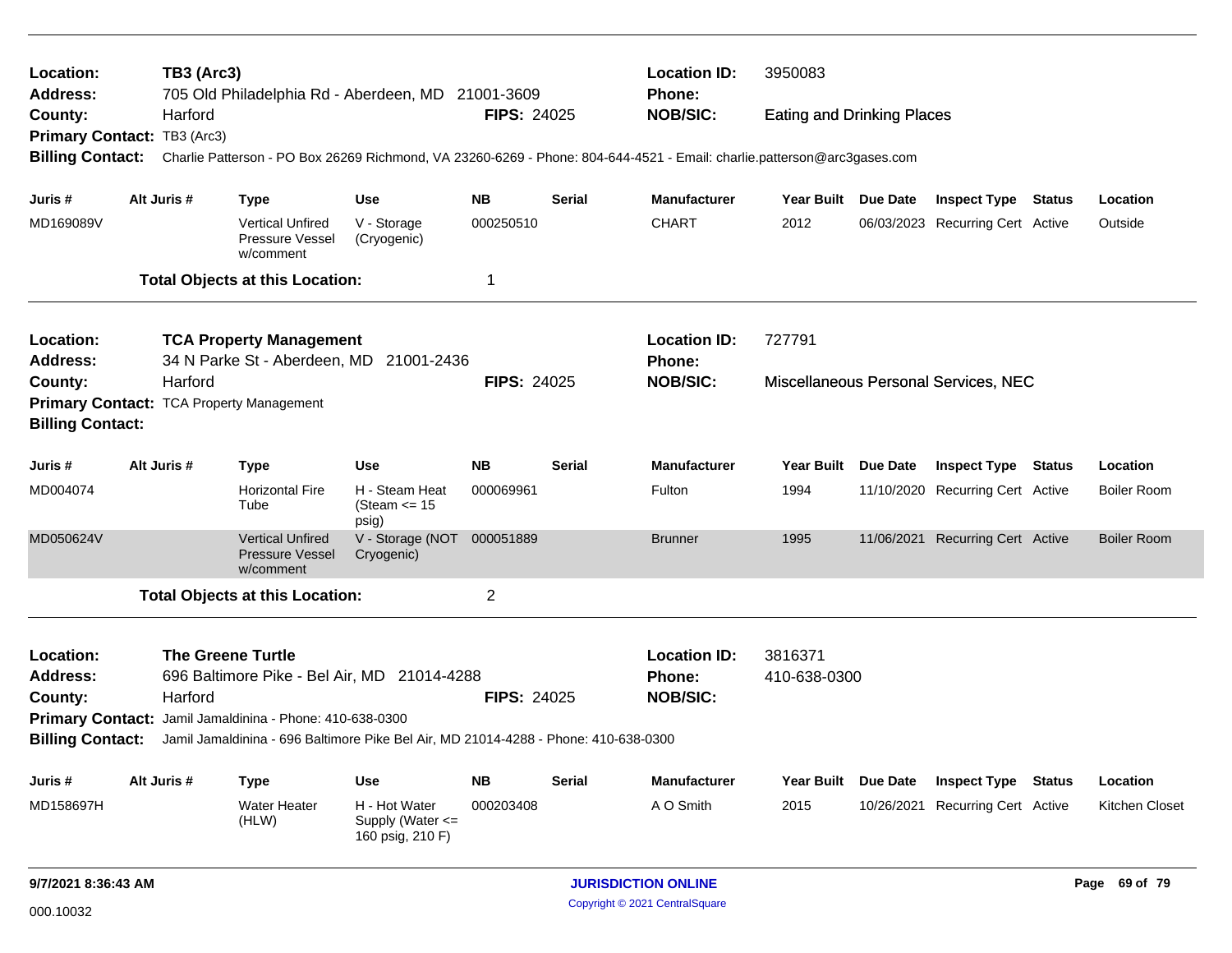| Location:<br><b>Address:</b><br>County:<br><b>Billing Contact:</b> |             | Harford             | The Jarrettsville Pit<br>3701 Federal Hill Rd - Jarrettsville, MD 21084-1529<br>Primary Contact: NuCO2-Regulatory (MD BPV) - Phone: 800-472-2855 - Email: regulatory@nuco2.com<br>- 2800 SE Market PI Stuart, FL 34997-4965 - Phone: 800-472-2855 - Email: regulatory@nuco2.com |                                                             | <b>FIPS: 24025</b> |        | <b>Location ID:</b><br>Phone:<br><b>NOB/SIC:</b>                                                                                         | 3635386                           |  |                                          |  |                         |  |
|--------------------------------------------------------------------|-------------|---------------------|---------------------------------------------------------------------------------------------------------------------------------------------------------------------------------------------------------------------------------------------------------------------------------|-------------------------------------------------------------|--------------------|--------|------------------------------------------------------------------------------------------------------------------------------------------|-----------------------------------|--|------------------------------------------|--|-------------------------|--|
| Juris #                                                            | Alt Juris # |                     | <b>Type</b>                                                                                                                                                                                                                                                                     | Use                                                         | NB                 | Serial | <b>Manufacturer</b>                                                                                                                      | Year Built Due Date               |  | <b>Inspect Type Status</b>               |  | Location                |  |
| MD158686V                                                          | A906610     |                     | <b>Vertical Unfired</b><br>Pressure Vessel<br>w/comment                                                                                                                                                                                                                         | V - Storage<br>(Cryogenic)                                  | 000084023          |        | MVE Inc                                                                                                                                  | 1998                              |  | 08/11/2021 Recurring Cert Active         |  | Outside                 |  |
|                                                                    |             |                     | <b>Total Objects at this Location:</b>                                                                                                                                                                                                                                          |                                                             | 1                  |        |                                                                                                                                          |                                   |  |                                          |  |                         |  |
| Location:<br>Address:                                              |             |                     | The Olive Tree (Arc3)<br>1005 Beards Hill Rd - Aberdeen, MD 21001-2254                                                                                                                                                                                                          |                                                             |                    |        | <b>Location ID:</b><br>Phone:                                                                                                            | 3918193                           |  |                                          |  |                         |  |
| County:                                                            |             | Harford             |                                                                                                                                                                                                                                                                                 |                                                             | <b>FIPS: 24025</b> |        | <b>NOB/SIC:</b>                                                                                                                          | <b>Eating and Drinking Places</b> |  |                                          |  |                         |  |
| Primary Contact: The Olive Tree (Arc3)                             |             |                     |                                                                                                                                                                                                                                                                                 |                                                             |                    |        |                                                                                                                                          |                                   |  |                                          |  |                         |  |
|                                                                    |             |                     |                                                                                                                                                                                                                                                                                 |                                                             |                    |        | Billing Contact: Charlie Patterson - PO Box 26269 Richmond, VA 23260-6269 - Phone: 804-644-4521 - Email: charlie.patterson@arc3gases.com |                                   |  |                                          |  |                         |  |
| Juris #                                                            | Alt Juris # |                     | <b>Type</b>                                                                                                                                                                                                                                                                     | Use                                                         | NB.                | Serial | <b>Manufacturer</b>                                                                                                                      | Year Built Due Date               |  | <b>Inspect Type Status</b>               |  | Location                |  |
| MD162518V                                                          |             |                     | <b>Vertical Unfired</b><br>Pressure Vessel<br>w/comment                                                                                                                                                                                                                         | V - Storage (NOT<br>Cryogenic)                              | 000080814          |        | <b>MVE</b>                                                                                                                               | 1998                              |  | 12/12/2022 Recurring Cert Active         |  | Closet                  |  |
|                                                                    |             |                     | <b>Total Objects at this Location:</b>                                                                                                                                                                                                                                          |                                                             | 1                  |        |                                                                                                                                          |                                   |  |                                          |  |                         |  |
| Location:<br><b>Address:</b>                                       |             | <b>Tire Village</b> | 501 N Main St - Bel Air, MD 21014-8813                                                                                                                                                                                                                                          |                                                             |                    |        | <b>Location ID:</b><br><b>Phone:</b>                                                                                                     | 712407                            |  |                                          |  |                         |  |
| County:                                                            |             | Harford             | Primary Contact: Stephen Norman - Phone: 410-838-8620 - Email: tirevilllage@comcast.net                                                                                                                                                                                         |                                                             | <b>FIPS: 24025</b> |        | <b>NOB/SIC:</b>                                                                                                                          |                                   |  | Automotive repair, services, and parking |  |                         |  |
| <b>Billing Contact:</b>                                            |             |                     |                                                                                                                                                                                                                                                                                 |                                                             |                    |        | Stephen Norman - 501 N Main St Bel Air, MD 21014-8813 - Phone: 410-838-8620 - Email: tirevilllage@comcast.net                            |                                   |  |                                          |  |                         |  |
| Juris #                                                            | Alt Juris # |                     | <b>Type</b>                                                                                                                                                                                                                                                                     | Use                                                         | NB.                | Serial | <b>Manufacturer</b>                                                                                                                      |                                   |  | Year Built Due Date Inspect Type Status  |  | Location                |  |
| MD075977V                                                          | CAT         |                     | Pressure Vessel<br>w/comment                                                                                                                                                                                                                                                    | Horizontal Unfired V - Storage (NOT 000215237<br>Cryogenic) |                    |        | <b>IAMCO</b>                                                                                                                             | 1989                              |  | 02/10/2023 Recurring Cert Active         |  | <b>COMPRESSOR</b><br>R  |  |
| MD075978V                                                          | CAT         |                     | Pressure Vessel                                                                                                                                                                                                                                                                 | Horizontal Unfired V - Storage (NOT 000215220<br>Cryogenic) |                    |        | <b>IAMCO</b>                                                                                                                             | 1989                              |  | 02/10/2023 Recurring Cert Active         |  | <b>COMPRESSOR</b><br>R. |  |
| 9/7/2021 8:36:43 AM                                                |             |                     |                                                                                                                                                                                                                                                                                 |                                                             |                    |        | <b>JURISDICTION ONLINE</b>                                                                                                               |                                   |  |                                          |  | Page 70 of 79           |  |
| 000.10032                                                          |             |                     |                                                                                                                                                                                                                                                                                 |                                                             |                    |        | Copyright © 2021 CentralSquare                                                                                                           |                                   |  |                                          |  |                         |  |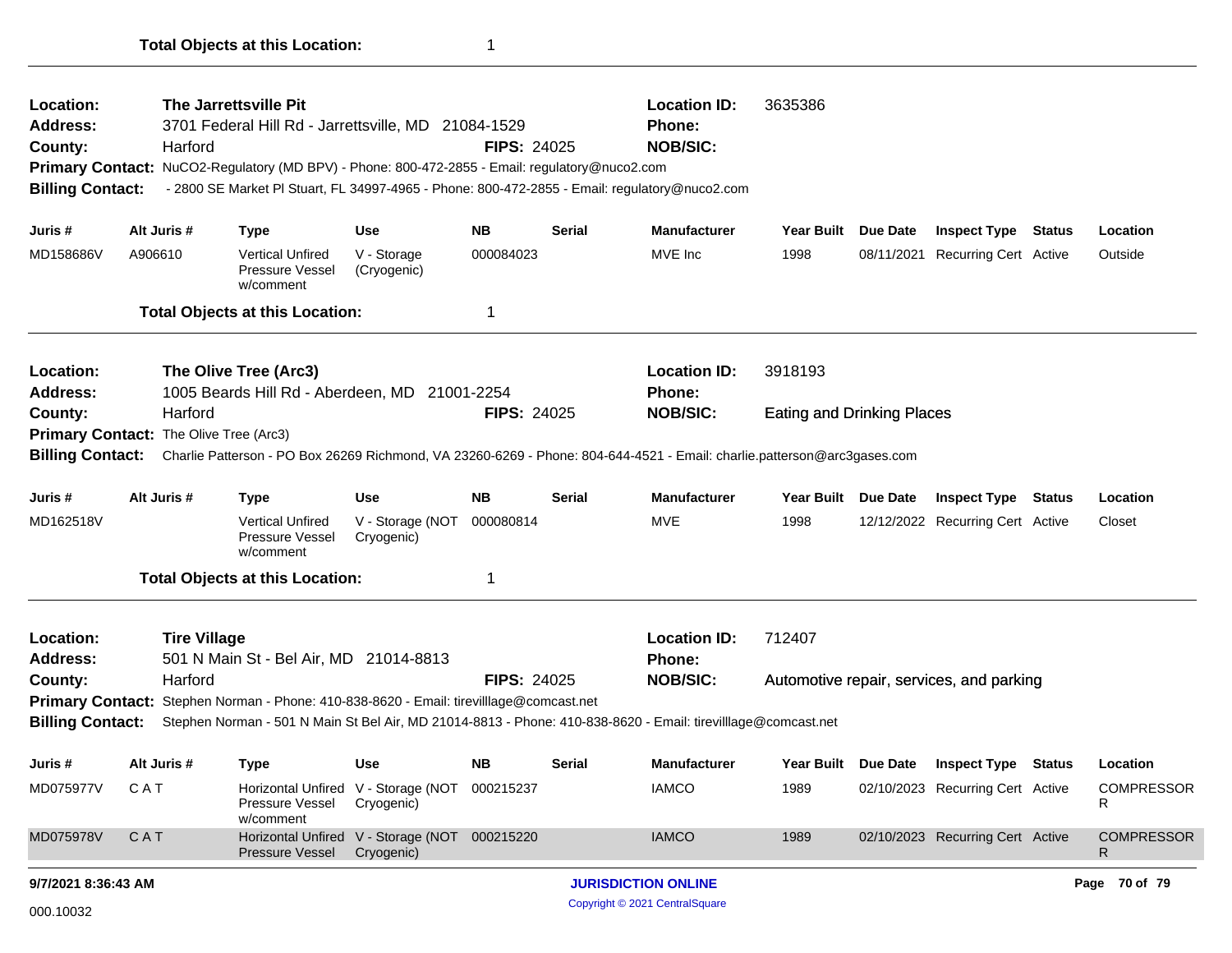| Juris #                 | Alt Juris #    | Type                                                                                         | Use                                                               | <b>NB</b>          | Serial                     | <b>Manufacturer</b>  | Year Built Due Date               |            | <b>Inspect Type Status</b>       |               | Location              |  |  |
|-------------------------|----------------|----------------------------------------------------------------------------------------------|-------------------------------------------------------------------|--------------------|----------------------------|----------------------|-----------------------------------|------------|----------------------------------|---------------|-----------------------|--|--|
|                         |                | w/comment                                                                                    |                                                                   |                    |                            |                      |                                   |            |                                  |               |                       |  |  |
| MD075979H               | <b>CI</b>      | Cast Iron                                                                                    | H - Hot Water<br>Heat (Water $\leq$<br>160 psig, 250 F)           | <b>CI</b>          | 7721291                    | Burnham              | 1987                              |            | 02/10/2023 Recurring Cert Active |               | <b>BOILER ROOM</b>    |  |  |
| MD075980H               | C <sub>1</sub> | Cast Iron                                                                                    | H - Hot Water<br>Heat (Water $\leq$<br>160 psig, 250 F)           | CI                 | 7719993                    | Burnham              | 1987                              |            | 02/10/2023 Recurring Cert Active |               | <b>BOILER ROOM</b>    |  |  |
|                         |                | <b>Total Objects at this Location:</b>                                                       |                                                                   | 4                  |                            |                      |                                   |            |                                  |               |                       |  |  |
| Location:               |                | <b>U S Motors/Easy Go Car Rental</b>                                                         |                                                                   |                    |                            | <b>Location ID:</b>  | 1739835                           |            |                                  |               |                       |  |  |
| <b>Address:</b>         |                | 2210 Pulaski Hwy - Edgewood, MD 21040-1602                                                   |                                                                   |                    |                            | <b>Phone:</b>        | 410-761-7711                      |            |                                  |               |                       |  |  |
| County:                 | Harford        |                                                                                              |                                                                   | <b>FIPS: 24025</b> |                            | <b>NOB/SIC:</b>      | Motor Vehicle Dealers (Used Only) |            |                                  |               |                       |  |  |
|                         |                | Primary Contact: US Motors - Phone: 410-676-9700 - Email: www.usmotorsMD.com                 |                                                                   |                    |                            |                      |                                   |            |                                  |               |                       |  |  |
| <b>Billing Contact:</b> |                | - 2210 Pulaski Hwy Edgewood, MD 21040-1602 - Phone: 410-676-9700 - Email: www.usmotorsMD.com |                                                                   |                    |                            |                      |                                   |            |                                  |               |                       |  |  |
| Juris #                 | Alt Juris #    | <b>Type</b>                                                                                  | Use                                                               | <b>NB</b>          | Serial                     | <b>Manufacturer</b>  | <b>Year Built</b>                 | Due Date   | <b>Inspect Type Status</b>       |               | Location              |  |  |
| MD122776H               | СI             | Cast Iron                                                                                    | H - Hot Water<br>Heat (Water $\leq$<br>160 psig, 250 F)           | CI.                | 051784540042<br>521271     | <b>Buderus</b>       | 2005                              |            | 06/18/2023 Recurring Cert Active |               | <b>BOILER ROOM</b>    |  |  |
| MD163734V               |                | <b>Vertical Unfired</b><br><b>Pressure Vessel</b><br>w/comment                               | V - Storage (NOT 000436734<br>Cryogenic)                          |                    |                            | <b>Steel Fab</b>     | 2006                              |            | 04/02/2023 Recurring Cert Active |               | <b>OUTSIDE REAR</b>   |  |  |
|                         |                | <b>Total Objects at this Location:</b>                                                       |                                                                   | $\overline{2}$     |                            |                      |                                   |            |                                  |               |                       |  |  |
| Location:               |                | <b>United Foods International</b>                                                            |                                                                   |                    |                            | <b>Location ID:</b>  | 2314861                           |            |                                  |               |                       |  |  |
| <b>Address:</b>         |                | 4610 Mercedes Dr Ste 210 - Belcamp, MD 21017-1240                                            |                                                                   |                    |                            | <b>Phone:</b>        |                                   |            |                                  |               |                       |  |  |
| County:                 | Harford        |                                                                                              |                                                                   | <b>FIPS: 24025</b> |                            | <b>NOB/SIC:</b>      | Advertising, NEC                  |            |                                  |               |                       |  |  |
|                         |                | Primary Contact: Doc Skinner - Phone: 510-331-6383 - Email: m.skinner@ufiusa.com             |                                                                   |                    |                            |                      |                                   |            |                                  |               |                       |  |  |
| <b>Billing Contact:</b> |                |                                                                                              |                                                                   |                    |                            |                      |                                   |            |                                  |               |                       |  |  |
| Juris #                 | Alt Juris #    | <b>Type</b>                                                                                  | Use                                                               | NB.                | Serial                     | Manufacturer         | <b>Year Built</b>                 | Due Date   | <b>Inspect Type Status</b>       |               | Location              |  |  |
| MD167601                | #1             |                                                                                              | Other w/comment S - Power-Other<br>w/comment (Stm<br>$> 15$ psig) | 000002183          | US01000014                 | Miura                | 2015                              | 07/15/2021 | <b>Recurring Cert Active</b>     |               | <b>Boiler Room</b>    |  |  |
| MD167602                | #2             | Other w/comment                                                                              | S - Power-Other<br>w/comment (Stm<br>$> 15$ psig)                 |                    | 000002184 US01000017       | Miura                | 2015                              |            | 07/15/2021 Recurring Cert Active |               | <b>Boiler Room</b>    |  |  |
| MD167603V               | #1             |                                                                                              | Other w/comment V - Storage (NOT 000513861 534780<br>Cryogenic)   |                    |                            | <b>INGERSOL RAND</b> | 2015                              |            | 07/14/2022 Recurring Cert Active |               | <b>Equipment Room</b> |  |  |
| 9/7/2021 8:36:43 AM     |                |                                                                                              |                                                                   |                    | <b>JURISDICTION ONLINE</b> |                      |                                   |            |                                  | Page 71 of 79 |                       |  |  |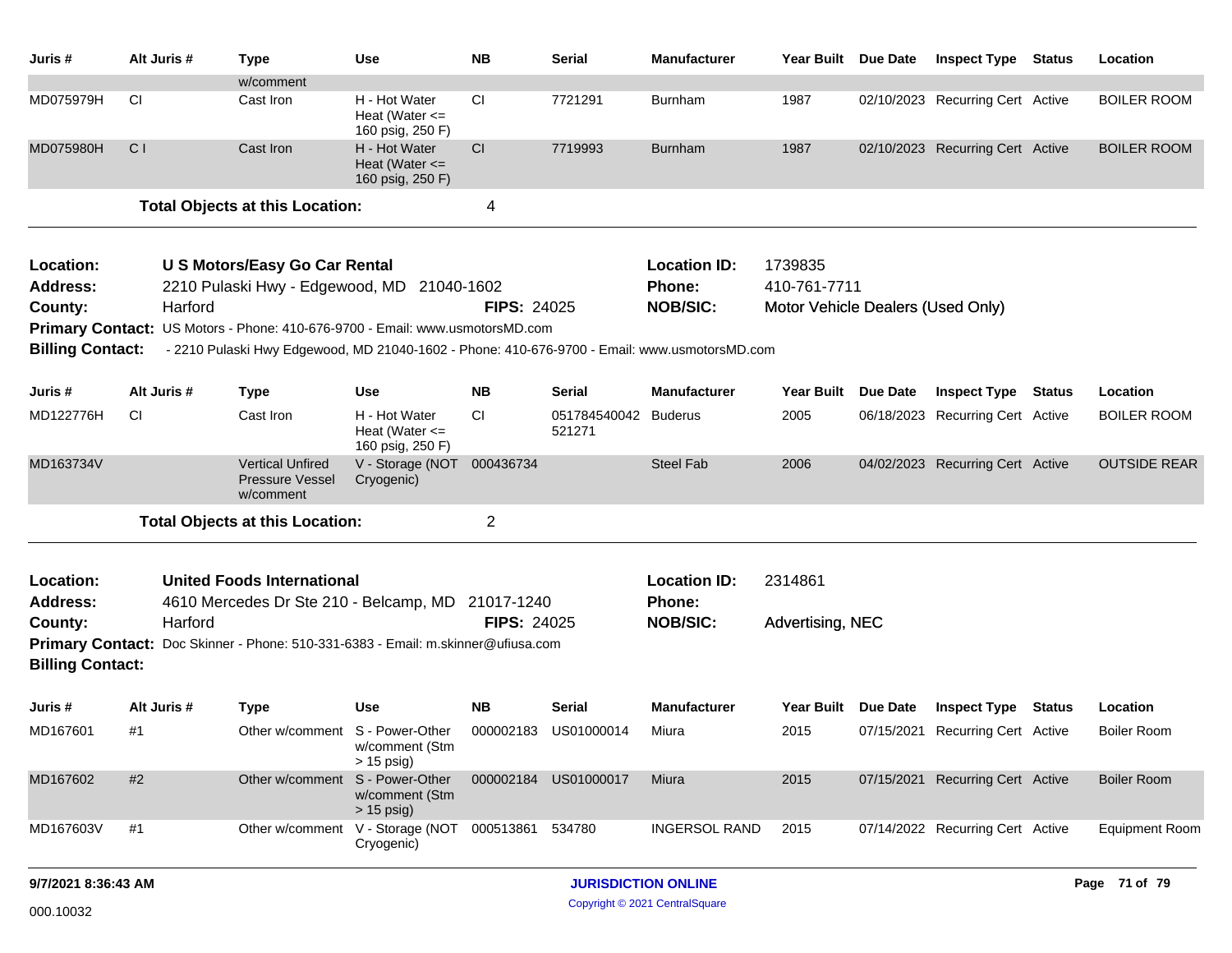| Juris #                    | Alt Juris # | <b>Type</b>                                                                                                                                                  | <b>Use</b>                                                  | <b>NB</b>          | <b>Serial</b> | <b>Manufacturer</b>       |                                          | Year Built Due Date | <b>Inspect Type Status</b>       |  | Location              |  |
|----------------------------|-------------|--------------------------------------------------------------------------------------------------------------------------------------------------------------|-------------------------------------------------------------|--------------------|---------------|---------------------------|------------------------------------------|---------------------|----------------------------------|--|-----------------------|--|
| MD167604V                  | #2          |                                                                                                                                                              | Other w/comment V - Storage (NOT<br>Cryogenic)              | 000516366          | 54323         | <b>INGERSOL RAND</b>      | 2015                                     |                     | 07/14/2022 Recurring Cert Active |  | <b>Equipment Room</b> |  |
|                            |             | <b>Total Objects at this Location:</b>                                                                                                                       |                                                             | 4                  |               |                           |                                          |                     |                                  |  |                       |  |
| Location:                  |             | <b>Vince's Crab House</b>                                                                                                                                    |                                                             |                    |               | <b>Location ID:</b>       | 710427                                   |                     |                                  |  |                       |  |
| <b>Address:</b>            |             | 2108 Fallston Rd - Fallston, MD 21047-1442                                                                                                                   |                                                             |                    |               | Phone:                    | 410-877-9900                             |                     |                                  |  |                       |  |
| County:                    | Harford     |                                                                                                                                                              |                                                             | <b>FIPS: 24025</b> |               | <b>NOB/SIC:</b>           | Eating and Drinking Places               |                     |                                  |  |                       |  |
|                            |             | Primary Contact: Alex Theodoropoulos - Phone: 410-877-9900 - Email: theoruss@aol.com                                                                         |                                                             |                    |               |                           |                                          |                     |                                  |  |                       |  |
| <b>Billing Contact:</b>    |             | Alex Theodoropoulos - 2108 Fallston Rd Fallston, MD 21047-1442 - Phone: 410-877-9900 - Email: theoruss@aol.com                                               |                                                             |                    |               |                           |                                          |                     |                                  |  |                       |  |
| Juris #                    | Alt Juris # | <b>Type</b>                                                                                                                                                  | <b>Use</b>                                                  | <b>NB</b>          | <b>Serial</b> | <b>Manufacturer</b>       | Year Built Due Date                      |                     | <b>Inspect Type Status</b>       |  | Location              |  |
| MD126923H                  | CI.         | Cast Iron                                                                                                                                                    | H - Heating-<br>Cooking (Steam<br>$= 15$ psig)              | <b>CI</b>          | 4916001605    | <b>ECR</b> International  | 2017                                     |                     | 03/25/2023 Recurring Cert Active |  | <b>KITCHEN</b>        |  |
| MD150642H                  |             | Cast Iron                                                                                                                                                    | H - Heating-<br>Cooking (Steam<br>$= 15$ psig)              | CI                 | 021400039     | <b>ECR International</b>  | 2014                                     |                     | 03/25/2023 Recurring Cert Active |  | Kitchen               |  |
|                            |             | <b>Total Objects at this Location:</b>                                                                                                                       |                                                             | $\overline{2}$     |               |                           |                                          |                     |                                  |  |                       |  |
| Location:                  |             | <b>W Frank Thomas Saw Mill</b>                                                                                                                               |                                                             |                    |               | <b>Location ID:</b>       | 728169                                   |                     |                                  |  |                       |  |
| <b>Address:</b><br>County: | Harford     | 2019 Fallston Rd - Fallston, MD 21047-1420<br>Primary Contact: W Frank Thomas Saw Mill - Phone: 410-879-9688 - Cell: 443-243-2231 - Email: ftsawmill@aol.com |                                                             | <b>FIPS: 24025</b> |               | Phone:<br><b>NOB/SIC:</b> | 410-879-9688<br>Lumber and wood products |                     |                                  |  |                       |  |
| <b>Billing Contact:</b>    |             | - 2019 Fallston Rd Fallston, MD 21047-1420 - Phone: 410-879-9688 - Cell: 443-243-2231 - Email: ftsawmill@aol.com                                             |                                                             |                    |               |                           |                                          |                     |                                  |  |                       |  |
| Juris #                    | Alt Juris # | Type                                                                                                                                                         | <b>Use</b>                                                  | <b>NB</b>          | Serial        | <b>Manufacturer</b>       |                                          | Year Built Due Date | <b>Inspect Type Status</b>       |  | Location              |  |
| MD077901V                  |             | Pressure Vessel<br>w/comment                                                                                                                                 | Horizontal Unfired V - Storage (NOT<br>Cryogenic)           | 000719534          |               | Kargard                   | 1974                                     |                     | 02/22/2022 Recurring Cert Active |  | Saw Mill              |  |
| MD121589V                  |             | <b>Pressure Vessel</b><br>w/comment                                                                                                                          | Horizontal Unfired V - Storage (NOT 00002553F<br>Cryogenic) |                    |               | <b>Brunner</b>            | 1988                                     |                     | 02/22/2022 Recurring Cert Active |  | Saw Mill              |  |
|                            |             | <b>Total Objects at this Location:</b>                                                                                                                       | 2                                                           |                    |               |                           |                                          |                     |                                  |  |                       |  |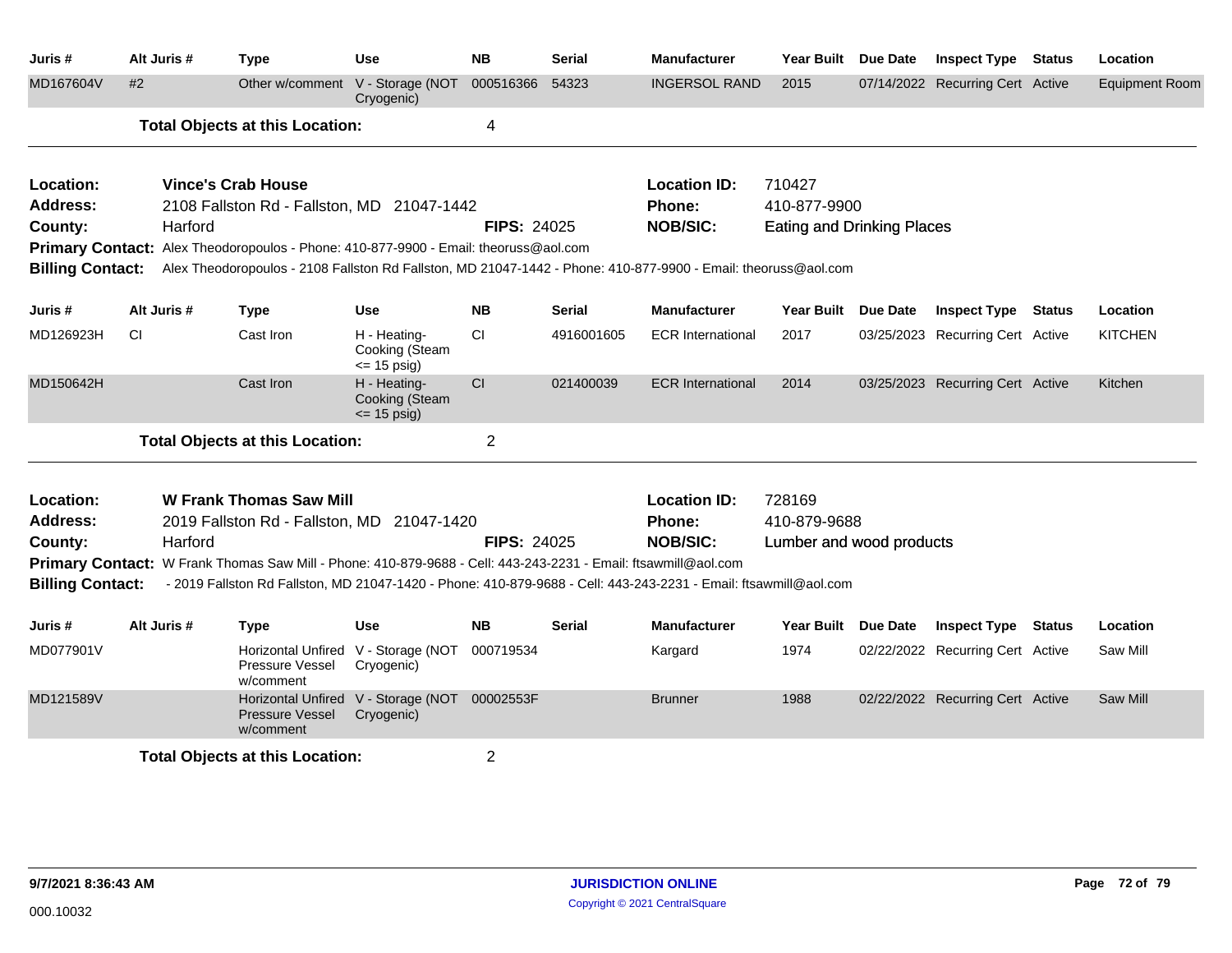| Location:<br><b>Address:</b> |                               |                                                                                                                                                      | W. E. M., Inc. t/a A-1 Used Auto Parts<br>1200 Pulaski Hwy - Havre De Grace, MD                                                                                                                                            |                                | 21078-2608         |                                      | <b>Location ID:</b><br>Phone: | 701976                        |                 |                                  |               |                             |  |  |  |
|------------------------------|-------------------------------|------------------------------------------------------------------------------------------------------------------------------------------------------|----------------------------------------------------------------------------------------------------------------------------------------------------------------------------------------------------------------------------|--------------------------------|--------------------|--------------------------------------|-------------------------------|-------------------------------|-----------------|----------------------------------|---------------|-----------------------------|--|--|--|
| County:                      |                               | Harford                                                                                                                                              |                                                                                                                                                                                                                            |                                | <b>FIPS: 24025</b> |                                      | <b>NOB/SIC:</b>               | Miscellaneous repair services |                 |                                  |               |                             |  |  |  |
| <b>Billing Contact:</b>      |                               | Primary Contact: Harold Miller Jr. - Phone: 410-939-3800<br>Harold Miller Jr. - 1200 Pulaski Hwy Havre De Grace, MD 21078-2608 - Phone: 410-939-3800 |                                                                                                                                                                                                                            |                                |                    |                                      |                               |                               |                 |                                  |               |                             |  |  |  |
| Juris #                      | Alt Juris #                   |                                                                                                                                                      | <b>Type</b>                                                                                                                                                                                                                | <b>Use</b>                     | <b>NB</b>          | <b>Serial</b>                        | <b>Manufacturer</b>           | <b>Year Built</b>             | <b>Due Date</b> | <b>Inspect Type</b>              | <b>Status</b> | Location                    |  |  |  |
| <b>NEW</b>                   |                               |                                                                                                                                                      | <b>Vertical Unfired</b><br>Pressure Vessel<br>w/comment                                                                                                                                                                    | V - Storage (NOT<br>Cryogenic) | 002366007          |                                      | Manchester                    | 2021                          |                 | 08/02/2023 Recurring Cert Active |               | Parts Store<br>Room         |  |  |  |
|                              |                               |                                                                                                                                                      | <b>Total Objects at this Location:</b>                                                                                                                                                                                     |                                | 1                  |                                      |                               |                               |                 |                                  |               |                             |  |  |  |
| Location:<br>Address:        |                               |                                                                                                                                                      | <b>Wal-Mart Store 1968</b><br>645 S Philadelphia Blvd - Aberdeen, MD 21001-3613                                                                                                                                            |                                |                    | <b>Location ID:</b><br><b>Phone:</b> | 1587292                       |                               |                 |                                  |               |                             |  |  |  |
| County:                      | <b>FIPS: 24025</b><br>Harford |                                                                                                                                                      |                                                                                                                                                                                                                            |                                |                    | <b>NOB/SIC:</b>                      | <b>Variety Stores</b>         |                               |                 |                                  |               |                             |  |  |  |
| <b>Billing Contact:</b>      |                               |                                                                                                                                                      | Primary Contact: APTIM (MD) - Phone: 877-829-5505 - Email: walmartepmsupport@aptim.com<br>Licensing Department - 8725 Rosehill Rd Ste 450 Lenexa, KS 66215-4611 - Phone: 877-829-5505 - Email: walmartepmsupport@aptim.com |                                |                    |                                      |                               |                               |                 |                                  |               |                             |  |  |  |
| Juris #                      | Alt Juris #                   |                                                                                                                                                      | <b>Type</b>                                                                                                                                                                                                                | <b>Use</b>                     | <b>NB</b>          | <b>Serial</b>                        | <b>Manufacturer</b>           | <b>Year Built</b>             | <b>Due Date</b> | <b>Inspect Type</b>              | Status        | Location                    |  |  |  |
| MD121554V                    | Chill                         |                                                                                                                                                      | Horizontal Unfired V - Storage<br>Pressure Vessel<br>w/comment                                                                                                                                                             | (Cryogenic)                    | 000057042          |                                      | Standard                      | 2004                          |                 | 06/13/2022 Recurring Cert Active |               | Outside Comp<br>Room        |  |  |  |
| MD121555V                    | Chill                         |                                                                                                                                                      | <b>Horizontal Unfired</b><br><b>Pressure Vessel</b><br>w/comment                                                                                                                                                           | V - Storage<br>(Cryogenic)     | 000057039          |                                      | Standard                      | 2004                          |                 | 06/13/2022 Recurring Cert Active |               | <b>Outside Comp</b><br>Room |  |  |  |
| MD121556V                    | Chill                         |                                                                                                                                                      | Horizontal Unfired V - Storage<br>Pressure Vessel<br>w/comment                                                                                                                                                             | (Cryogenic)                    | 000057439          |                                      | Standard                      | 2004                          |                 | 06/13/2022 Recurring Cert Active |               | Outside Comp<br>Room        |  |  |  |
| MD121557V                    | Chill                         |                                                                                                                                                      | <b>Horizontal Unfired</b><br><b>Pressure Vessel</b><br>w/comment                                                                                                                                                           | V - Storage<br>(Cryogenic)     | 000057432          |                                      | Standard                      | 2004                          |                 | 06/13/2022 Recurring Cert Active |               | Outside comp<br>Room        |  |  |  |
|                              |                               |                                                                                                                                                      | <b>Total Objects at this Location:</b>                                                                                                                                                                                     |                                | 4                  |                                      |                               |                               |                 |                                  |               |                             |  |  |  |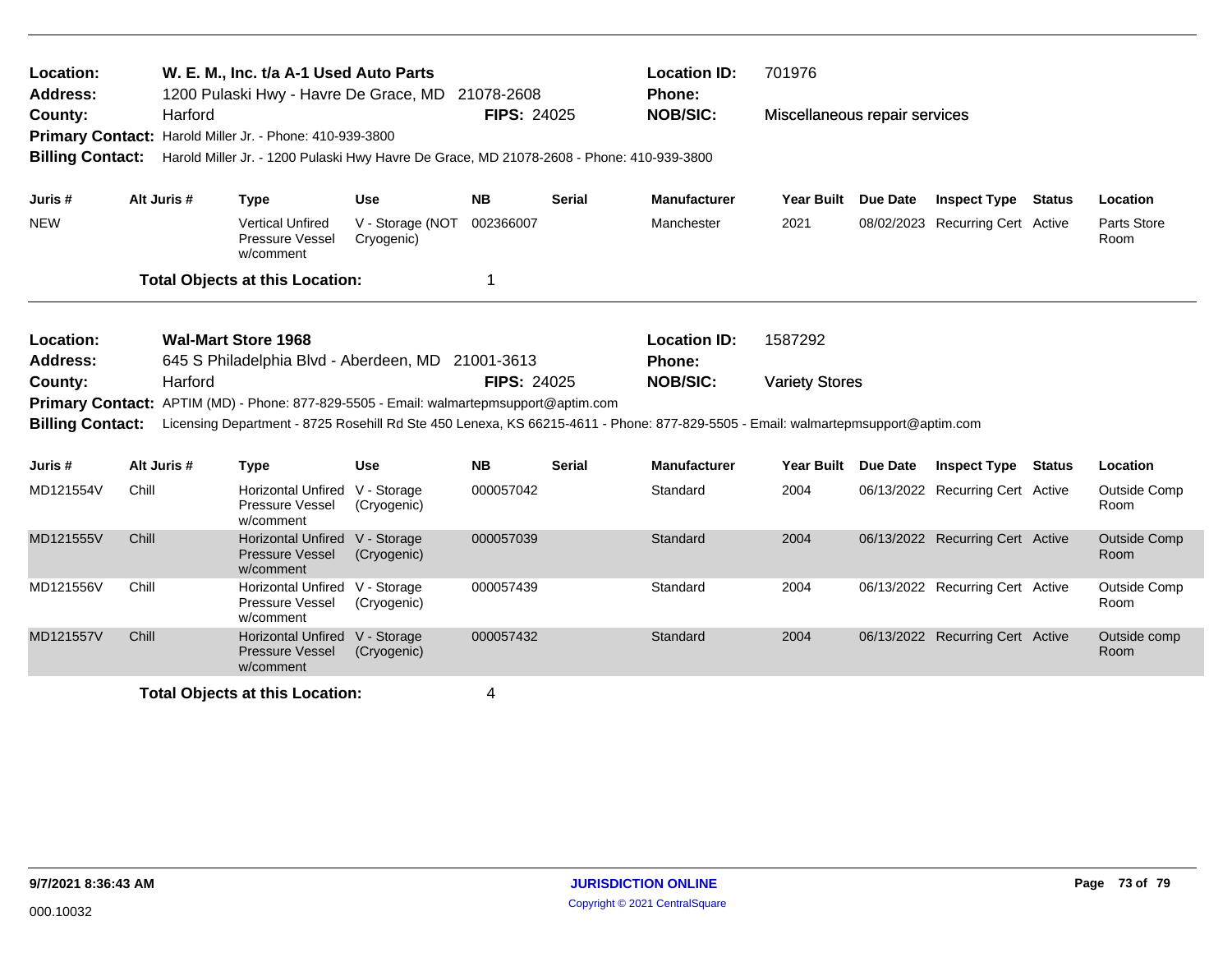| Location:<br><b>Address:</b>                                                                                 | <b>Wal-Mart Store 2009</b><br>401 Constant Friendship Blvd - Abingdon, MD 21009-2566 |         |                                                                       |                                                   |                    |                 | <b>Location ID:</b><br><b>Phone:</b>                                                                                             | 2933947               |  |                                  |  |           |  |
|--------------------------------------------------------------------------------------------------------------|--------------------------------------------------------------------------------------|---------|-----------------------------------------------------------------------|---------------------------------------------------|--------------------|-----------------|----------------------------------------------------------------------------------------------------------------------------------|-----------------------|--|----------------------------------|--|-----------|--|
| Harford<br>County:<br>Primary Contact: APTIM (MD) - Phone: 877-829-5505 - Email: walmartepmsupport@aptim.com |                                                                                      |         |                                                                       | <b>FIPS: 24025</b>                                |                    | <b>NOB/SIC:</b> | <b>Grocery Stores</b>                                                                                                            |                       |  |                                  |  |           |  |
| <b>Billing Contact:</b>                                                                                      |                                                                                      |         |                                                                       |                                                   |                    |                 | Licensing Department - 8725 Rosehill Rd Ste 450 Lenexa, KS 66215-4611 - Phone: 877-829-5505 - Email: walmartepmsupport@aptim.com |                       |  |                                  |  |           |  |
| Juris #                                                                                                      | Alt Juris #                                                                          |         | <b>Type</b>                                                           | <b>Use</b>                                        | <b>NB</b>          | <b>Serial</b>   | <b>Manufacturer</b>                                                                                                              | Year Built Due Date   |  | <b>Inspect Type Status</b>       |  | Location  |  |
| MD141404V                                                                                                    |                                                                                      |         | <b>Horizontal Unfired</b><br>Pressure Vessel<br>w/comment             | V - Process-<br>Separator                         | 000059709          |                 | Standard                                                                                                                         | 2003                  |  | 07/16/2023 Recurring Cert Active |  | Roof Unit |  |
|                                                                                                              |                                                                                      |         | <b>Total Objects at this Location:</b>                                |                                                   | 1                  |                 |                                                                                                                                  |                       |  |                                  |  |           |  |
| Location:                                                                                                    |                                                                                      |         | <b>Wal-Mart Store 3780</b>                                            |                                                   |                    |                 | <b>Location ID:</b>                                                                                                              | 3538247               |  |                                  |  |           |  |
| <b>Address:</b>                                                                                              |                                                                                      |         | 303 Fallston Blvd - Fallston, MD 21047-2540                           |                                                   |                    |                 | <b>Phone:</b>                                                                                                                    |                       |  |                                  |  |           |  |
| County:                                                                                                      |                                                                                      | Harford |                                                                       |                                                   | <b>FIPS: 24025</b> |                 | <b>NOB/SIC:</b>                                                                                                                  | <b>Variety Stores</b> |  |                                  |  |           |  |
| <b>Primary Contact:</b>                                                                                      |                                                                                      |         | APTIM (MD) - Phone: 877-829-5505 - Email: walmartepmsupport@aptim.com |                                                   |                    |                 |                                                                                                                                  |                       |  |                                  |  |           |  |
| <b>Billing Contact:</b>                                                                                      |                                                                                      |         |                                                                       |                                                   |                    |                 | Licensing Department - 8725 Rosehill Rd Ste 450 Lenexa, KS 66215-4611 - Phone: 877-829-5505 - Email: walmartepmsupport@aptim.com |                       |  |                                  |  |           |  |
| Juris #                                                                                                      | Alt Juris #                                                                          |         | <b>Type</b>                                                           | <b>Use</b>                                        | <b>NB</b>          | <b>Serial</b>   | <b>Manufacturer</b>                                                                                                              | Year Built Due Date   |  | <b>Inspect Type Status</b>       |  | Location  |  |
| MD149450V                                                                                                    |                                                                                      |         | <b>Horizontal Unfired</b><br>Pressure Vessel<br>w/comment             | V - Storage (NOT<br>Cryogenic)                    | 000009258          |                 | Westermeyer Ind                                                                                                                  | 2010                  |  | 06/14/2022 Recurring Cert Active |  | Roof      |  |
| MD149451V                                                                                                    |                                                                                      |         | <b>Pressure Vessel</b><br>w/comment                                   | Horizontal Unfired V - Storage (NOT<br>Cryogenic) | 000009249          |                 | Westermeyer Ind                                                                                                                  | 2010                  |  | 06/14/2022 Recurring Cert Active |  | Roof      |  |
| MD149452V                                                                                                    |                                                                                      |         | <b>Horizontal Unfired</b><br>Pressure Vessel<br>w/comment             | V - Storage (NOT<br>Cryogenic)                    | 000009288          |                 | Westermeyer Ind                                                                                                                  | 2010                  |  | 06/14/2022 Recurring Cert Active |  | Roof      |  |
|                                                                                                              |                                                                                      |         | <b>Total Objects at this Location:</b>                                |                                                   | 3                  |                 |                                                                                                                                  |                       |  |                                  |  |           |  |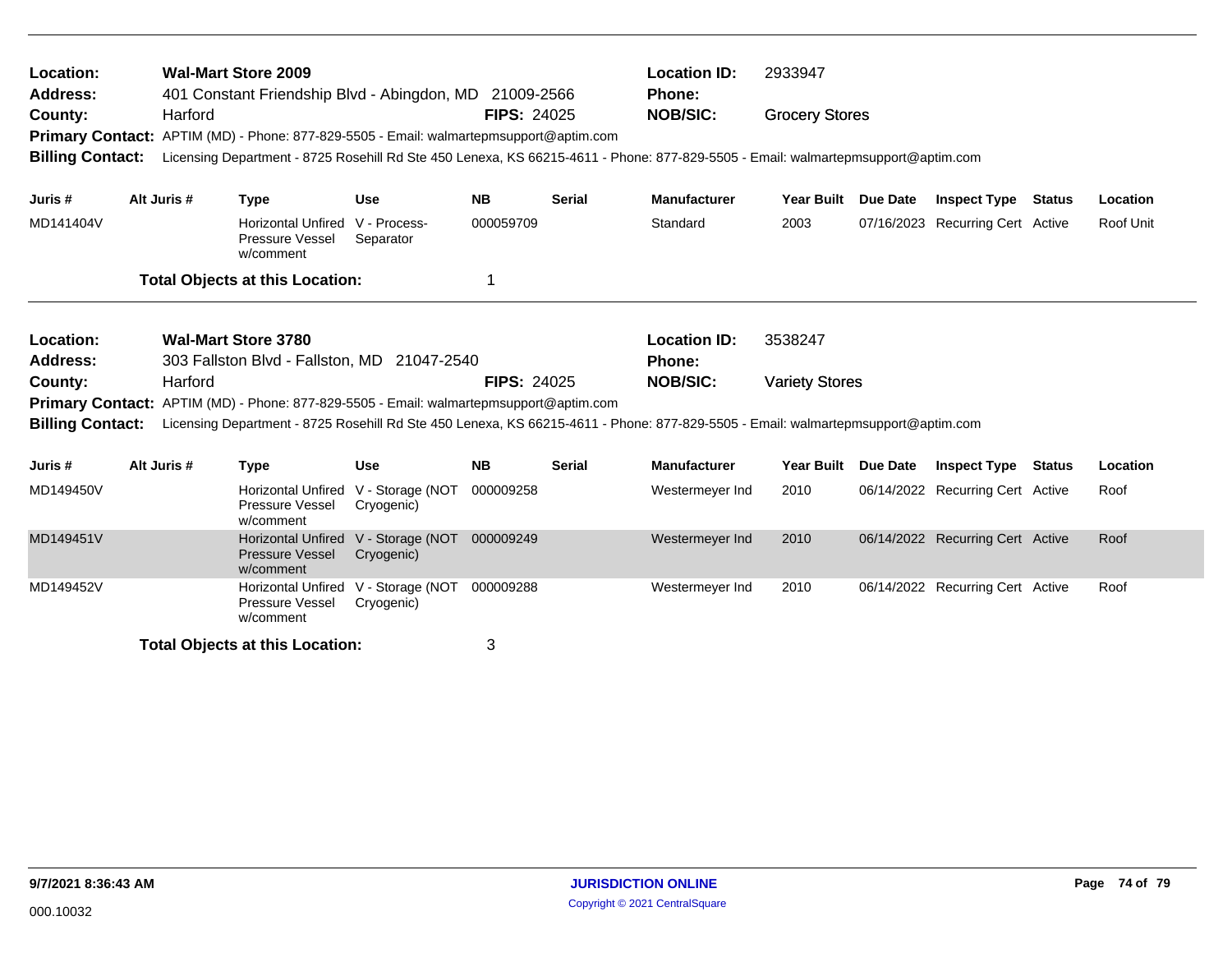| Location:<br><b>Waste Industries</b><br>3634 Conowingo Rd - Street, MD 21154-1942<br><b>Address:</b> |                                       |                                                                                                                                                 |                                                                    | <b>Location ID:</b><br><b>Phone:</b> |        |                            | 2377244                           |  |                                  |  |                |
|------------------------------------------------------------------------------------------------------|---------------------------------------|-------------------------------------------------------------------------------------------------------------------------------------------------|--------------------------------------------------------------------|--------------------------------------|--------|----------------------------|-----------------------------------|--|----------------------------------|--|----------------|
| County:                                                                                              | Harford                               |                                                                                                                                                 |                                                                    | <b>FIPS: 24025</b>                   |        | <b>NOB/SIC:</b>            | Services, NEC                     |  |                                  |  |                |
|                                                                                                      |                                       | Primary Contact: Randy Vest - Cell: 410 710 3770 - Email: randy.vest@gflenv.com                                                                 |                                                                    |                                      |        |                            |                                   |  |                                  |  |                |
| <b>Billing Contact:</b>                                                                              |                                       | - 3634 Conowingo Rd Street, MD 21154-1942 - Phone: 410-838-5472                                                                                 |                                                                    |                                      |        |                            |                                   |  |                                  |  |                |
| Juris #                                                                                              | Alt Juris #                           | <b>Type</b>                                                                                                                                     | Use                                                                | <b>NB</b>                            | Serial | <b>Manufacturer</b>        | Year Built Due Date               |  | <b>Inspect Type Status</b>       |  | Location       |
| MD050273V                                                                                            |                                       | Pressure Vessel<br>w/comment                                                                                                                    | Horizontal Unfired V - Storage (NOT 000142865<br>Cryogenic)        |                                      | 142865 | Manchester                 | 1973                              |  | 04/10/2023 Recurring Cert Active |  | Shop           |
| MD151600V                                                                                            |                                       | <b>Pressure Vessel</b><br>w/comment                                                                                                             | Horizontal Unfired V - Storage (NOT 000381487 386894<br>Cryogenic) |                                      |        | Morganton                  | 2014                              |  | 04/10/2023 Recurring Cert Active |  | Shop Top Floor |
|                                                                                                      |                                       | <b>Total Objects at this Location:</b>                                                                                                          |                                                                    | 2                                    |        |                            |                                   |  |                                  |  |                |
| Location:                                                                                            |                                       | <b>Water's Edge Event Ctr (Arc3)</b>                                                                                                            |                                                                    |                                      |        | <b>Location ID:</b>        | 3950087                           |  |                                  |  |                |
| 4687 Millennium Dr - Belcamp, MD 21017-1505<br><b>Address:</b>                                       |                                       |                                                                                                                                                 |                                                                    |                                      |        | Phone:                     |                                   |  |                                  |  |                |
| County:                                                                                              | Harford                               |                                                                                                                                                 |                                                                    | <b>FIPS: 24025</b>                   |        | <b>NOB/SIC:</b>            | <b>Eating and Drinking Places</b> |  |                                  |  |                |
|                                                                                                      |                                       | Primary Contact: Water's Edge Event Ctr (Arc3)                                                                                                  |                                                                    |                                      |        |                            |                                   |  |                                  |  |                |
| <b>Billing Contact:</b>                                                                              |                                       | Charlie Patterson - PO Box 26269 Richmond, VA 23260-6269 - Phone: 804-644-4521 - Email: charlie.patterson@arc3gases.com                         |                                                                    |                                      |        |                            |                                   |  |                                  |  |                |
| Juris #                                                                                              | Alt Juris #                           | <b>Type</b>                                                                                                                                     | <b>Use</b>                                                         | <b>NB</b>                            | Serial | <b>Manufacturer</b>        | Year Built Due Date               |  | <b>Inspect Type Status</b>       |  | Location       |
| MD164053V                                                                                            |                                       | <b>Vertical Unfired</b><br>Pressure Vessel<br>w/comment                                                                                         | V - Storage<br>(Cryogenic)                                         | 000080489                            |        | Taylor                     | 2005                              |  | 04/16/2023 Recurring Cert Active |  | Event Rm       |
|                                                                                                      |                                       | <b>Total Objects at this Location:</b>                                                                                                          |                                                                    | 1                                    |        |                            |                                   |  |                                  |  |                |
| Location:                                                                                            |                                       | Wawa - 553 (Roberts)                                                                                                                            |                                                                    |                                      |        | <b>Location ID:</b>        | 3898849                           |  |                                  |  |                |
| <b>Address:</b>                                                                                      |                                       | 709 Baltimore Pike - Bel Air, MD 21014-4209                                                                                                     |                                                                    |                                      |        | Phone:                     |                                   |  |                                  |  |                |
| County:                                                                                              | Harford                               |                                                                                                                                                 |                                                                    | <b>FIPS: 24025</b>                   |        | <b>NOB/SIC:</b>            | <b>Gasoline Service Stations</b>  |  |                                  |  |                |
|                                                                                                      | Primary Contact: Wawa - 553 (Roberts) |                                                                                                                                                 |                                                                    |                                      |        |                            |                                   |  |                                  |  |                |
| <b>Billing Contact:</b>                                                                              |                                       | Bulk Tank Service Dept. - PO Box 5507 Rockville, MD 20855-0507 - Phone: 240-493-8405 - Cell: 301-252-0742 - Email: DFranovich@RobertsOxygen.com |                                                                    |                                      |        |                            |                                   |  |                                  |  |                |
| Juris #                                                                                              | Alt Juris #                           | <b>Type</b>                                                                                                                                     | Use                                                                | <b>NB</b>                            | Serial | <b>Manufacturer</b>        | Year Built Due Date               |  | <b>Inspect Type Status</b>       |  | Location       |
| MD161678V                                                                                            |                                       | <b>Vertical Unfired</b><br>Pressure Vessel<br>w/comment                                                                                         | V - Storage (NOT 000093329<br>Cryogenic)                           |                                      |        | Taylor                     | 2011                              |  | 08/05/2022 Recurring Cert Active |  | Outside/Closet |
| 9/7/2021 8:36:43 AM                                                                                  |                                       |                                                                                                                                                 |                                                                    |                                      |        | <b>JURISDICTION ONLINE</b> |                                   |  |                                  |  | Page 75 of 79  |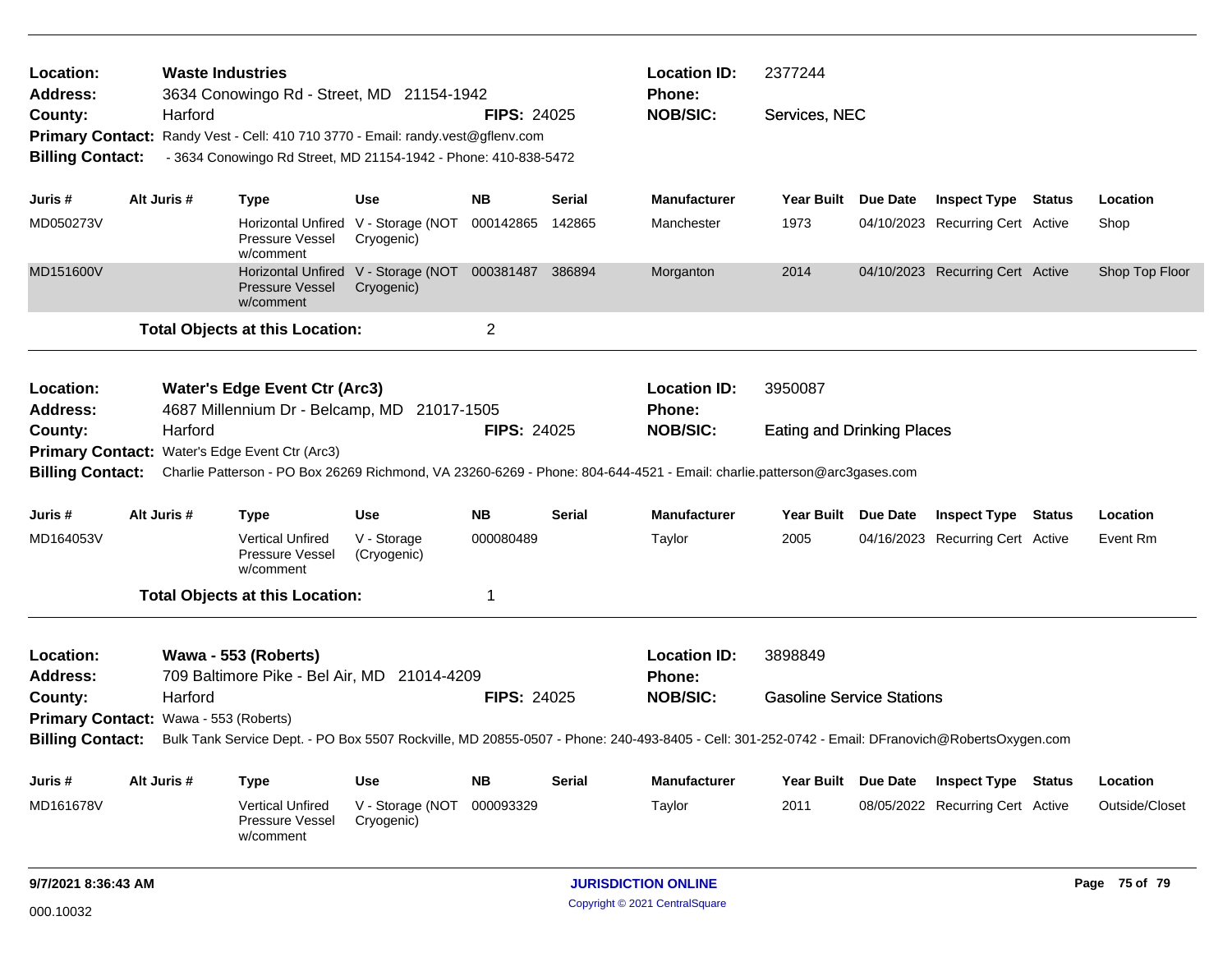| Location:                                                                                                                               |  |             | Wawa - 557 (Roberts)                                           |                                          |                    |                            | <b>Location ID:</b>                                                                                                                             | 3898850                          |                     |                                  |               |                           |  |  |
|-----------------------------------------------------------------------------------------------------------------------------------------|--|-------------|----------------------------------------------------------------|------------------------------------------|--------------------|----------------------------|-------------------------------------------------------------------------------------------------------------------------------------------------|----------------------------------|---------------------|----------------------------------|---------------|---------------------------|--|--|
| Address:                                                                                                                                |  |             | 1515 E Churchville Rd - Bel Air, MD 21014-4742                 |                                          |                    |                            | <b>Phone:</b>                                                                                                                                   |                                  |                     |                                  |               |                           |  |  |
| County:                                                                                                                                 |  | Harford     |                                                                |                                          | <b>FIPS: 24025</b> |                            | <b>NOB/SIC:</b>                                                                                                                                 | <b>Gasoline Service Stations</b> |                     |                                  |               |                           |  |  |
| Primary Contact: Wawa - 557 (Roberts)                                                                                                   |  |             |                                                                |                                          |                    |                            |                                                                                                                                                 |                                  |                     |                                  |               |                           |  |  |
| <b>Billing Contact:</b>                                                                                                                 |  |             |                                                                |                                          |                    |                            | Bulk Tank Service Dept. - PO Box 5507 Rockville, MD 20855-0507 - Phone: 240-493-8405 - Cell: 301-252-0742 - Email: DFranovich@RobertsOxygen.com |                                  |                     |                                  |               |                           |  |  |
| Juris #                                                                                                                                 |  | Alt Juris # | <b>Type</b>                                                    | Use                                      | NB.                | Serial                     | <b>Manufacturer</b>                                                                                                                             |                                  | Year Built Due Date | <b>Inspect Type Status</b>       |               | Location                  |  |  |
| MD161679V                                                                                                                               |  |             | <b>Vertical Unfired</b><br>Pressure Vessel<br>w/comment        | V - Storage (NOT<br>Cryogenic)           | 000093042          |                            | Taylor                                                                                                                                          | 2011                             |                     | 08/10/2022 Recurring Cert Active |               | Outside/Dumpste<br>r Area |  |  |
|                                                                                                                                         |  |             | <b>Total Objects at this Location:</b>                         |                                          | 1                  |                            |                                                                                                                                                 |                                  |                     |                                  |               |                           |  |  |
| Location:                                                                                                                               |  |             | Wawa - 559 (Roberts)                                           |                                          |                    |                            | <b>Location ID:</b>                                                                                                                             | 3898859                          |                     |                                  |               |                           |  |  |
| <b>Address:</b>                                                                                                                         |  |             | 3530 Conowingo Rd - Street, MD 21154-1944                      |                                          |                    |                            | <b>Phone:</b>                                                                                                                                   |                                  |                     |                                  |               |                           |  |  |
| County:<br>Harford                                                                                                                      |  |             |                                                                | <b>FIPS: 24025</b>                       |                    | <b>NOB/SIC:</b>            | <b>Gasoline Service Stations</b>                                                                                                                |                                  |                     |                                  |               |                           |  |  |
| Roberts Oxygen Company (MD) - Phone: 240-493-8405 - Cell: 301-252-0742 - Email: DFranovich@RobertsOxygen.com<br><b>Primary Contact:</b> |  |             |                                                                |                                          |                    |                            |                                                                                                                                                 |                                  |                     |                                  |               |                           |  |  |
| <b>Billing Contact:</b>                                                                                                                 |  |             |                                                                |                                          |                    |                            | Bulk Tank Service Dept. - PO Box 5507 Rockville, MD 20855-0507 - Phone: 240-493-8405 - Cell: 301-252-0742 - Email: DFranovich@RobertsOxygen.com |                                  |                     |                                  |               |                           |  |  |
| Juris #                                                                                                                                 |  | Alt Juris # | <b>Type</b>                                                    | <b>Use</b>                               | <b>NB</b>          | Serial                     | <b>Manufacturer</b>                                                                                                                             |                                  | Year Built Due Date | <b>Inspect Type Status</b>       |               | Location                  |  |  |
| MD161682V                                                                                                                               |  |             | <b>Vertical Unfired</b><br><b>Pressure Vessel</b><br>w/comment | V - Storage (NOT 000093325<br>Cryogenic) |                    |                            | Taylor                                                                                                                                          | 2011                             |                     | 08/05/2022 Recurring Cert Active |               | Outside/Dumpste<br>r Area |  |  |
|                                                                                                                                         |  |             | <b>Total Objects at this Location:</b>                         |                                          | 1                  |                            |                                                                                                                                                 |                                  |                     |                                  |               |                           |  |  |
| Location:                                                                                                                               |  |             | Wawa - 581 (Roberts)                                           |                                          |                    |                            | <b>Location ID:</b>                                                                                                                             | 3861173                          |                     |                                  |               |                           |  |  |
| <b>Address:</b>                                                                                                                         |  |             | 3500 Woodsdale Rd - Abingdon, MD 21009-2006                    |                                          |                    |                            | <b>Phone:</b>                                                                                                                                   |                                  |                     |                                  |               |                           |  |  |
| County:                                                                                                                                 |  | Harford     |                                                                |                                          | <b>FIPS: 24025</b> |                            | <b>NOB/SIC:</b>                                                                                                                                 | <b>Gasoline Service Stations</b> |                     |                                  |               |                           |  |  |
|                                                                                                                                         |  |             |                                                                |                                          |                    |                            | Primary Contact: Roberts Oxygen Company (MD) - Phone: 240-493-8405 - Cell: 301-252-0742 - Email: DFranovich@RobertsOxygen.com                   |                                  |                     |                                  |               |                           |  |  |
| <b>Billing Contact:</b>                                                                                                                 |  |             |                                                                |                                          |                    |                            | Bulk Tank Service Dept. - PO Box 5507 Rockville, MD 20855-0507 - Phone: 240-493-8405 - Cell: 301-252-0742 - Email: DFranovich@RobertsOxygen.com |                                  |                     |                                  |               |                           |  |  |
| Juris #                                                                                                                                 |  | Alt Juris # | Type                                                           | <b>Use</b>                               | <b>NB</b>          | <b>Serial</b>              | Manufacturer                                                                                                                                    |                                  | Year Built Due Date | <b>Inspect Type Status</b>       |               | Location                  |  |  |
| MD160838V                                                                                                                               |  |             | <b>Vertical Unfired</b><br>Pressure Vessel<br>w/comment        | V - Storage (NOT 000300584<br>Cryogenic) |                    |                            | <b>CHART</b>                                                                                                                                    | 2017                             |                     | 05/02/2022 Recurring Cert Active |               | Outside                   |  |  |
|                                                                                                                                         |  |             | <b>Total Objects at this Location:</b>                         |                                          | 1                  |                            |                                                                                                                                                 |                                  |                     |                                  |               |                           |  |  |
| 9/7/2021 8:36:43 AM                                                                                                                     |  |             |                                                                |                                          |                    | <b>JURISDICTION ONLINE</b> |                                                                                                                                                 |                                  |                     |                                  | Page 76 of 79 |                           |  |  |

**Total Objects at this Location:** 1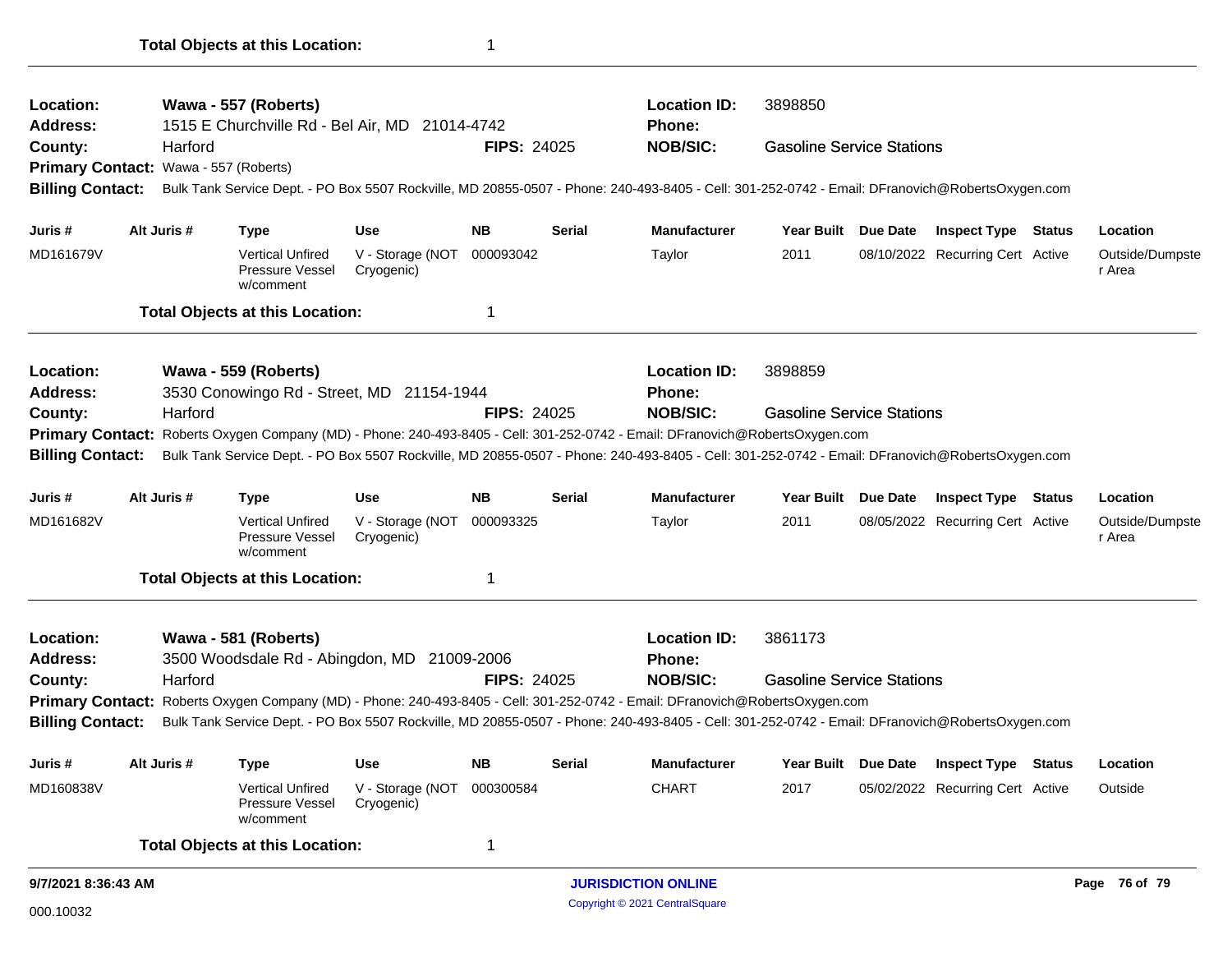| Location:<br><b>Address:</b>          |                                        | Wawa - 582 (Roberts)<br>2300 E Churchville Rd - Bel Air, MD 21015-1721                                                                          |                                |                         |               | <b>Location ID:</b><br><b>Phone:</b>                                                                                                            | 3898851<br><b>Gasoline Service Stations</b> |  |                                  |  |              |  |  |  |
|---------------------------------------|----------------------------------------|-------------------------------------------------------------------------------------------------------------------------------------------------|--------------------------------|-------------------------|---------------|-------------------------------------------------------------------------------------------------------------------------------------------------|---------------------------------------------|--|----------------------------------|--|--------------|--|--|--|
| County:                               | Harford                                |                                                                                                                                                 |                                | <b>FIPS: 24025</b>      |               | <b>NOB/SIC:</b>                                                                                                                                 |                                             |  |                                  |  |              |  |  |  |
|                                       | Primary Contact: Wawa - 582 (Roberts)  |                                                                                                                                                 |                                |                         |               |                                                                                                                                                 |                                             |  |                                  |  |              |  |  |  |
| <b>Billing Contact:</b>               |                                        | Bulk Tank Service Dept. - PO Box 5507 Rockville, MD 20855-0507 - Phone: 240-493-8405 - Cell: 301-252-0742 - Email: DFranovich@RobertsOxygen.com |                                |                         |               |                                                                                                                                                 |                                             |  |                                  |  |              |  |  |  |
| Juris #                               | Alt Juris #                            | <b>Type</b>                                                                                                                                     | <b>Use</b>                     | <b>NB</b>               | <b>Serial</b> | <b>Manufacturer</b>                                                                                                                             | Year Built Due Date                         |  | <b>Inspect Type Status</b>       |  | Location     |  |  |  |
| MD161680V                             |                                        | <b>Vertical Unfired</b><br>Pressure Vessel<br>w/comment                                                                                         | V - Storage (NOT<br>Cryogenic) | 000300028               |               | <b>CHART</b>                                                                                                                                    | 2017                                        |  | 08/10/2022 Recurring Cert Active |  | Outside/shed |  |  |  |
|                                       |                                        | <b>Total Objects at this Location:</b>                                                                                                          |                                | $\overline{\mathbf{1}}$ |               |                                                                                                                                                 |                                             |  |                                  |  |              |  |  |  |
| Location:                             |                                        | Wawa - 586 (Roberts)                                                                                                                            |                                |                         |               | <b>Location ID:</b>                                                                                                                             | 3898852                                     |  |                                  |  |              |  |  |  |
| Address:                              | 601 Hoagie Dr - Bel Air, MD 21014-1883 |                                                                                                                                                 |                                |                         |               | <b>Phone:</b>                                                                                                                                   |                                             |  |                                  |  |              |  |  |  |
| County:                               | Harford                                |                                                                                                                                                 |                                | <b>FIPS: 24025</b>      |               | <b>NOB/SIC:</b>                                                                                                                                 | <b>Gasoline Service Stations</b>            |  |                                  |  |              |  |  |  |
| Primary Contact: Wawa - 586 (Roberts) |                                        |                                                                                                                                                 |                                |                         |               |                                                                                                                                                 |                                             |  |                                  |  |              |  |  |  |
| <b>Billing Contact:</b>               |                                        |                                                                                                                                                 |                                |                         |               | Bulk Tank Service Dept. - PO Box 5507 Rockville, MD 20855-0507 - Phone: 240-493-8405 - Cell: 301-252-0742 - Email: DFranovich@RobertsOxygen.com |                                             |  |                                  |  |              |  |  |  |
| Juris #                               | Alt Juris #                            | <b>Type</b>                                                                                                                                     | <b>Use</b>                     | <b>NB</b>               | <b>Serial</b> | <b>Manufacturer</b>                                                                                                                             | Year Built Due Date                         |  | <b>Inspect Type Status</b>       |  | Location     |  |  |  |
| MD165442V                             |                                        | <b>Vertical Unfired</b><br>Pressure Vessel<br>w/comment                                                                                         | V - Storage<br>(Cryogenic)     | 000281523               |               | <b>CHART</b>                                                                                                                                    | 2013                                        |  | 10/15/2021 Recurring Cert Active |  | Outside      |  |  |  |
|                                       |                                        | <b>Total Objects at this Location:</b>                                                                                                          |                                | -1                      |               |                                                                                                                                                 |                                             |  |                                  |  |              |  |  |  |
| Location:                             |                                        | Wawa - 599 (Roberts)                                                                                                                            |                                |                         |               | <b>Location ID:</b>                                                                                                                             | 3861178                                     |  |                                  |  |              |  |  |  |
| <b>Address:</b>                       |                                        | 1419 S Mountain Rd - Joppa, MD 21085-3236                                                                                                       |                                |                         |               | Phone:                                                                                                                                          |                                             |  |                                  |  |              |  |  |  |
| County:                               | Harford                                |                                                                                                                                                 |                                | <b>FIPS: 24025</b>      |               | <b>NOB/SIC:</b>                                                                                                                                 | <b>Gasoline Service Stations</b>            |  |                                  |  |              |  |  |  |
|                                       |                                        |                                                                                                                                                 |                                |                         |               | Primary Contact: Roberts Oxygen Company (MD) - Phone: 240-493-8405 - Cell: 301-252-0742 - Email: DFranovich@RobertsOxygen.com                   |                                             |  |                                  |  |              |  |  |  |
| <b>Billing Contact:</b>               |                                        |                                                                                                                                                 |                                |                         |               | Bulk Tank Service Dept. - PO Box 5507 Rockville, MD 20855-0507 - Phone: 240-493-8405 - Cell: 301-252-0742 - Email: DFranovich@RobertsOxygen.com |                                             |  |                                  |  |              |  |  |  |
| Juris #                               | Alt Juris #                            | <b>Type</b>                                                                                                                                     | <b>Use</b>                     | <b>NB</b>               | <b>Serial</b> | <b>Manufacturer</b>                                                                                                                             | Year Built Due Date                         |  | <b>Inspect Type Status</b>       |  | Location     |  |  |  |
| MD160837V                             |                                        | <b>Vertical Unfired</b><br>Pressure Vessel<br>w/comment                                                                                         | V - Storage (NOT<br>Cryogenic) | 000093335               |               | Taylor                                                                                                                                          | 2011                                        |  | 05/02/2022 Recurring Cert Active |  | Outside      |  |  |  |
|                                       |                                        | <b>Total Objects at this Location:</b>                                                                                                          |                                | -1                      |               |                                                                                                                                                 |                                             |  |                                  |  |              |  |  |  |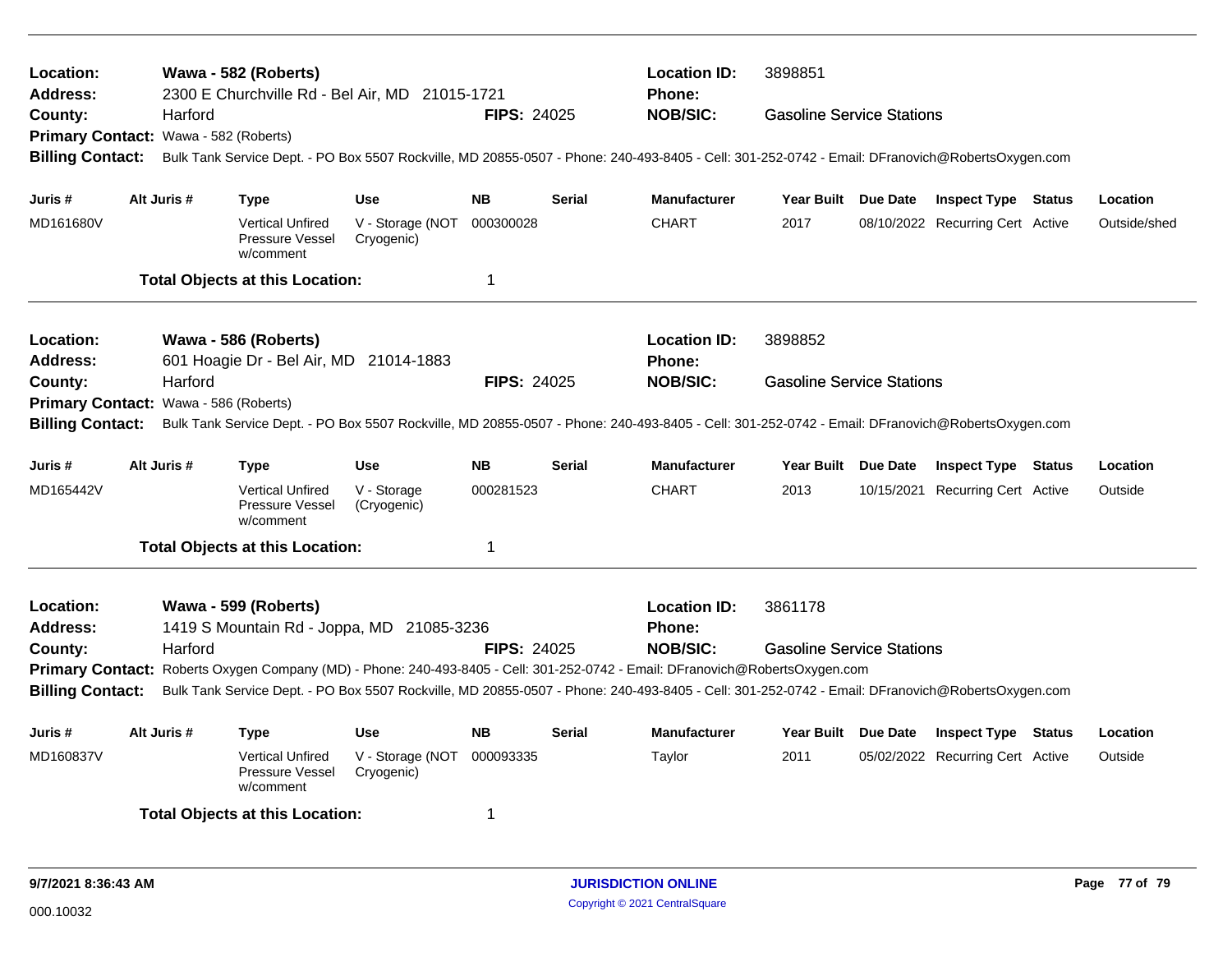| Location:<br>Address:<br>County:<br><b>Billing Contact:</b>                            | Harford     | <b>Wendy's (Roberts)</b><br>1604 Conowingo Rd - Bel Air, MD 21014-1814 |                                                                                                                                                                                                                                                                                                                                      | <b>FIPS: 24025</b> |               | <b>Location ID:</b><br>3987527<br>Phone:<br><b>NOB/SIC:</b><br>Primary Contact: Roberts Oxygen Company (MD) - Phone: 240-493-8405 - Cell: 301-252-0742 - Email: DFranovich@RobertsOxygen.com<br>Bulk Tank Service Dept. - PO Box 5507 Rockville, MD 20855-0507 - Phone: 240-493-8405 - Cell: 301-252-0742 - Email: DFranovich@RobertsOxygen.com |                     |  |                                  |  |          |
|----------------------------------------------------------------------------------------|-------------|------------------------------------------------------------------------|--------------------------------------------------------------------------------------------------------------------------------------------------------------------------------------------------------------------------------------------------------------------------------------------------------------------------------------|--------------------|---------------|-------------------------------------------------------------------------------------------------------------------------------------------------------------------------------------------------------------------------------------------------------------------------------------------------------------------------------------------------|---------------------|--|----------------------------------|--|----------|
| Juris #                                                                                | Alt Juris # | <b>Type</b>                                                            | <b>Use</b>                                                                                                                                                                                                                                                                                                                           | <b>NB</b>          | <b>Serial</b> | <b>Manufacturer</b>                                                                                                                                                                                                                                                                                                                             | Year Built Due Date |  | <b>Inspect Type Status</b>       |  | Location |
| MD165443V                                                                              |             | <b>Vertical Unfired</b><br><b>Pressure Vessel</b><br>w/comment         | V - Storage<br>(Cryogenic)                                                                                                                                                                                                                                                                                                           | 000007175          |               | Crynogenics                                                                                                                                                                                                                                                                                                                                     | 1990                |  | 10/15/2021 Recurring Cert Active |  | Kitchen  |
|                                                                                        |             | <b>Total Objects at this Location:</b>                                 |                                                                                                                                                                                                                                                                                                                                      | $\mathbf 1$        |               |                                                                                                                                                                                                                                                                                                                                                 |                     |  |                                  |  |          |
| Location:<br>Address:<br>County:<br><b>Primary Contact:</b><br><b>Billing Contact:</b> | Harford     | Wendy's - 6621 (Roberts)<br>2910 Emmorton Rd - Abingdon, MD 21009-1623 |                                                                                                                                                                                                                                                                                                                                      | <b>FIPS: 24025</b> |               | <b>Location ID:</b><br><b>Phone:</b><br><b>NOB/SIC:</b><br>Roberts Oxygen Company (MD) - Phone: 240-493-8405 - Cell: 301-252-0742 - Email: DFranovich@RobertsOxygen.com<br>Bulk Tank Service Dept. - PO Box 5507 Rockville, MD 20855-0507 - Phone: 240-493-8405 - Cell: 301-252-0742 - Email: DFranovich@RobertsOxygen.com                      | 4038770             |  |                                  |  |          |
| Juris #                                                                                | Alt Juris # | <b>Type</b>                                                            | <b>Use</b>                                                                                                                                                                                                                                                                                                                           | <b>NB</b>          | <b>Serial</b> | <b>Manufacturer</b>                                                                                                                                                                                                                                                                                                                             | Year Built Due Date |  | <b>Inspect Type Status</b>       |  | Location |
| MD167644V                                                                              |             | <b>Vertical Unfired</b><br>Pressure Vessel<br>w/comment                | V - Storage<br>(Cryogenic)                                                                                                                                                                                                                                                                                                           | 000003530          |               | Taylor                                                                                                                                                                                                                                                                                                                                          | 1990                |  | 08/27/2022 Recurring Cert Active |  | Kitchen  |
|                                                                                        |             | <b>Total Objects at this Location:</b>                                 |                                                                                                                                                                                                                                                                                                                                      | -1                 |               |                                                                                                                                                                                                                                                                                                                                                 |                     |  |                                  |  |          |
| Location:<br><b>Address:</b><br>County:<br><b>Billing Contact:</b>                     | Harford     | Wendy's 6560 (Roberts)<br>987 Beards Hill Rd - Aberdeen, MD 21001-1734 | <b>Location ID:</b><br>Phone:<br><b>NOB/SIC:</b><br>Primary Contact: Roberts Oxygen Company (MD) - Phone: 240-493-8405 - Cell: 301-252-0742 - Email: DFranovich@RobertsOxygen.com<br>Bulk Tank Service Dept. - PO Box 5507 Rockville, MD 20855-0507 - Phone: 240-493-8405 - Cell: 301-252-0742 - Email: DFranovich@RobertsOxygen.com | 4007586            |               |                                                                                                                                                                                                                                                                                                                                                 |                     |  |                                  |  |          |
| Juris #                                                                                | Alt Juris # | <b>Type</b>                                                            | <b>Use</b>                                                                                                                                                                                                                                                                                                                           | <b>NB</b>          | <b>Serial</b> | <b>Manufacturer</b>                                                                                                                                                                                                                                                                                                                             | Year Built Due Date |  | <b>Inspect Type Status</b>       |  | Location |
| MD166593V                                                                              |             | <b>Vertical Unfired</b><br>Pressure Vessel<br>w/comment                | V - Storage<br>(Cryogenic)                                                                                                                                                                                                                                                                                                           | 000002114          |               | Taylor                                                                                                                                                                                                                                                                                                                                          | 1989                |  | 02/11/2022 Recurring Cert Active |  | Kitchen  |
|                                                                                        |             | <b>Total Objects at this Location:</b>                                 |                                                                                                                                                                                                                                                                                                                                      | -1                 |               |                                                                                                                                                                                                                                                                                                                                                 |                     |  |                                  |  |          |